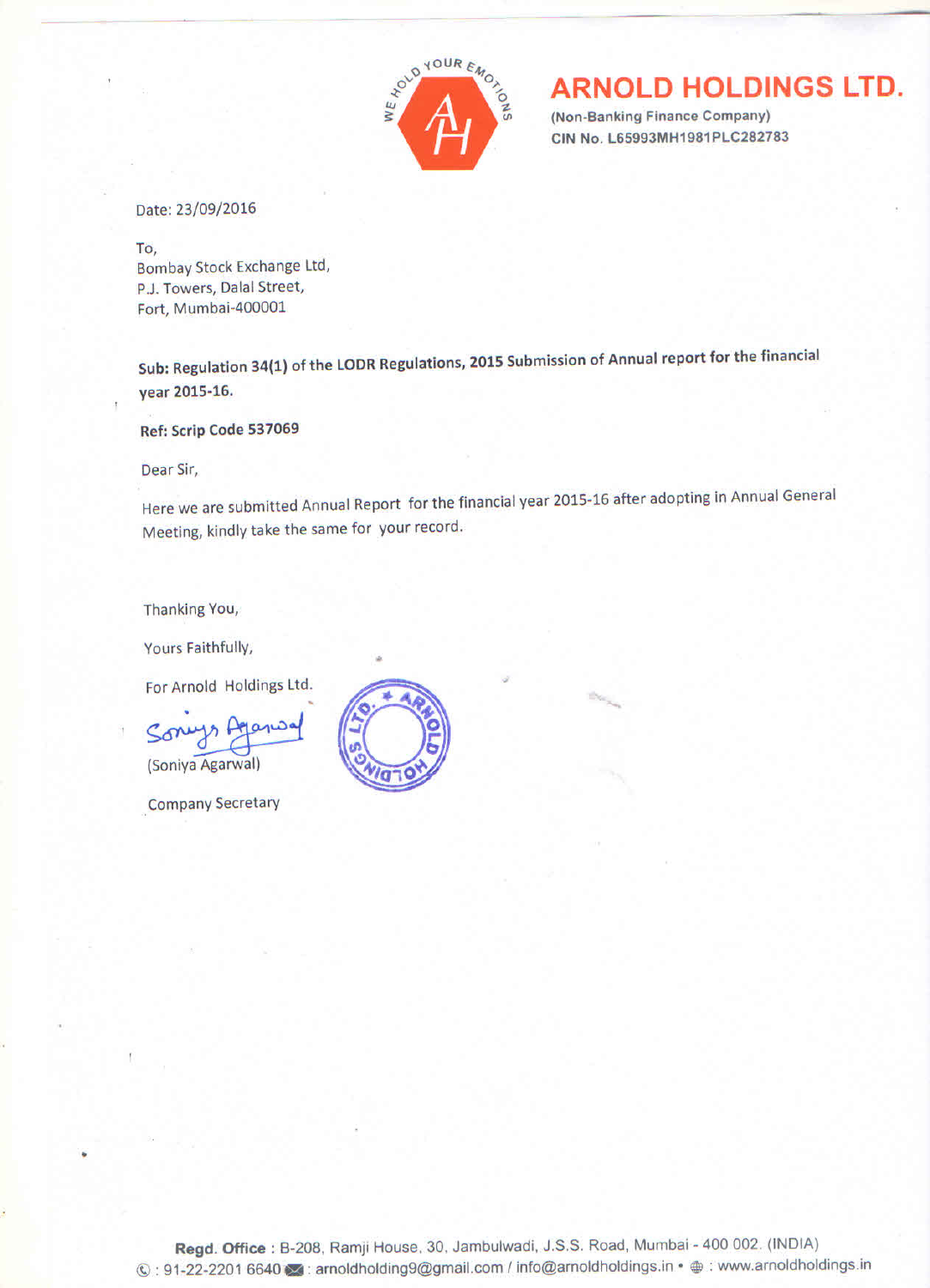# **ARNOLD HOLDINGS LTD ANNUAL REPORT** 2015-2016

CERTIFIED TRUE COPY

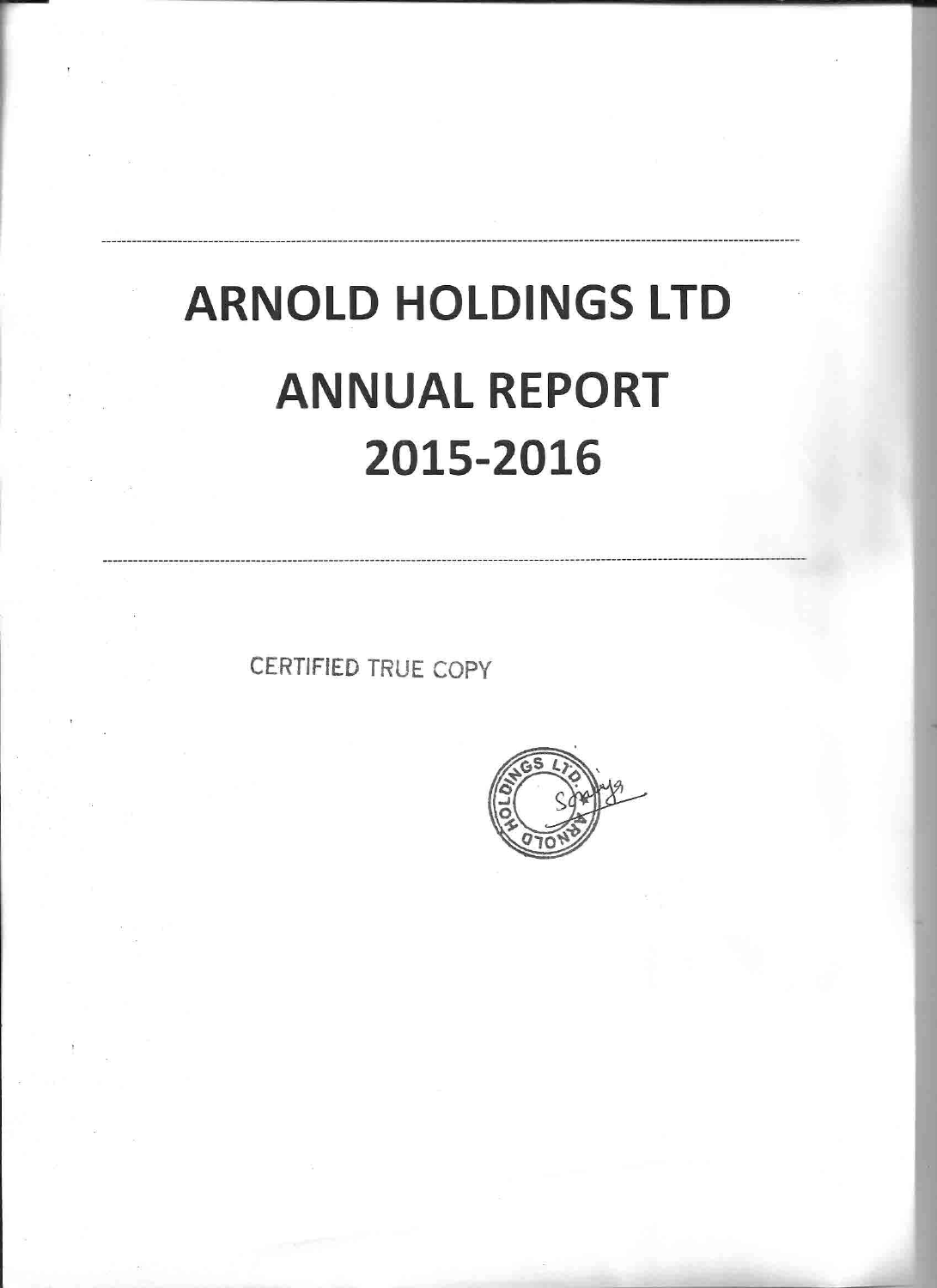# PAGE NO. CONTENTS

2 Company Information 3 Notice of Annual General Meeting 11 Director's Report 17 Annexure-I (Management Discussion and Analysis Report) 22 Annexure –II (Corporate Governance Report) 38 Annexure-III (Secretarial Audit Report) 40 Annexure- IV (Form Aoc-2) 41 Annexure-V (Form Mgt-9) 48 Certificate on Corporate Governance 49 Independent Auditor's Report on Financial Statements 55 Balance Sheet 56 Statement of Profit & Loss Account 57 Notes on Accounts and Significant Accounting Policies (Note-1) 60 Notes on Financial Statements 68 Cash Flow Statement 69-70 Proxy Form & Attendance Slip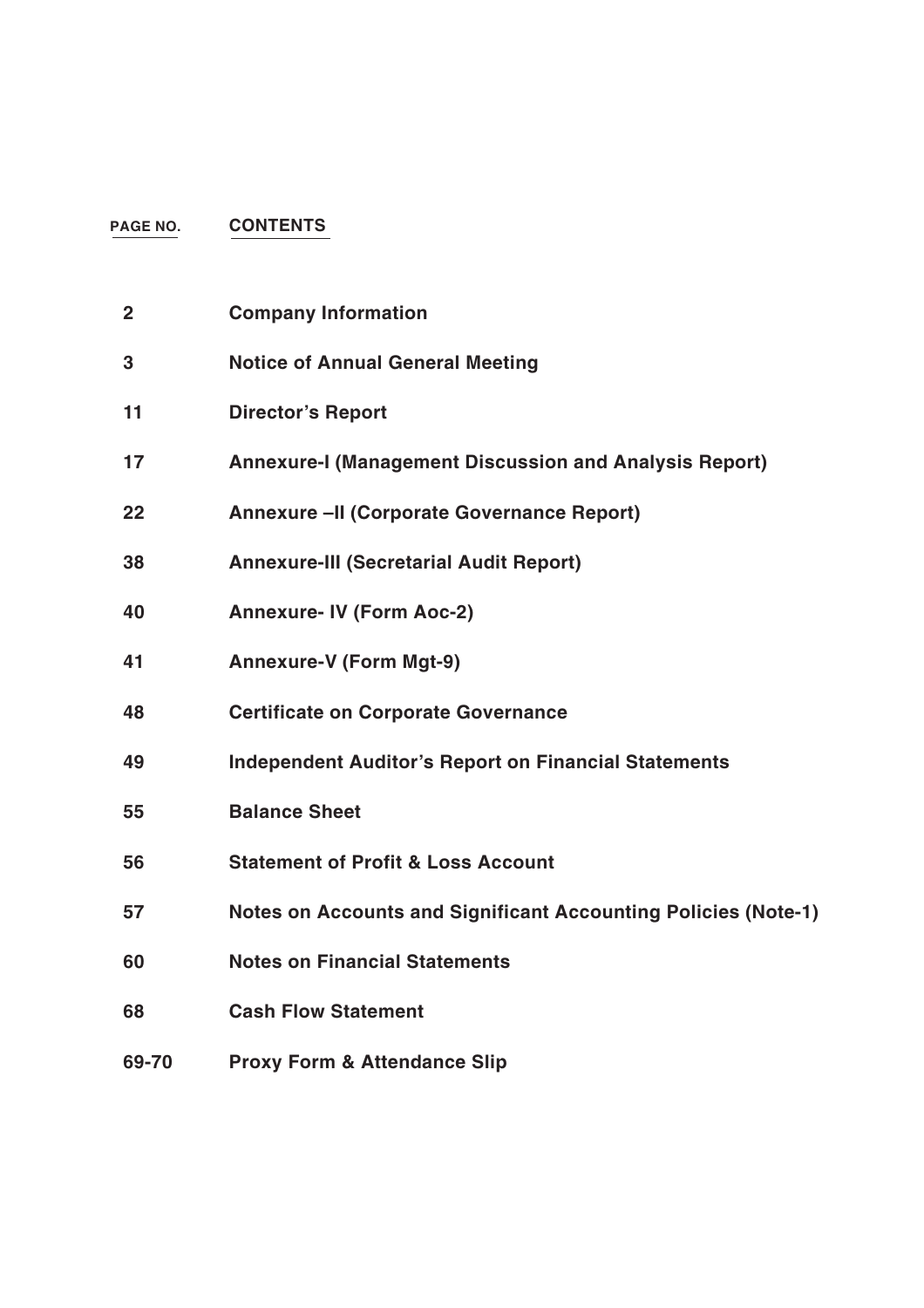# ARNOLD HOLDINGS LIMITED

# $\blacksquare$

# BOARD OF DIRECTORS :

Mahendraprasad Mallawat Whole Time Director Mrs. Gazala Kolsawala Whole Time Director Prasenjit Goswami **Whole Time Director** Dinesh Kumar Gupta **Independent Director** Gajanan Uttamrao Mante **Independent Director** Dr. Sopan Vishwanathrao Kshirsagar Independent Director

 $\blacksquare$ 

# COMPANY SECRETARY & COMPLIANCE OFFICER :

Ms. Soniya Agarwal

 $\blacksquare$ 

# AUDITORS :

Jain Pradeep & Co. Chartered Accountants Kolkata

#### $\overline{\phantom{a}}$

#### SECRETARIAL AUDITOR

S Pardeshi & Associates

 $\mathcal{L}_{\mathcal{A}}$ 

# BANKERS :

ICICI BANK LTD. AXIS BANK LTD. YES BANK LTD. KARUR VYASYA BANK LTD.

# $\mathcal{L}_{\mathcal{A}}$

# REGISTERED OFFICE :

# ARNOLD HOLDINGS LIMITED

B-208, Ramji House, 30, Jambulwadi, J.S.S. Road, Mumbai-400002 Email: arnoldholding9@gmail.com Website: www.arnoldholdings.in

# $\mathcal{L}_{\mathcal{A}}$

# REGISTRARS & SHARE TRANSFER AGENTS :

NICHE TECHNOLOGIES PVT LTD D-511, Bagree Market 5th Floor, 71, B.R.B. Basu Road, Kolkata - 700 001.

2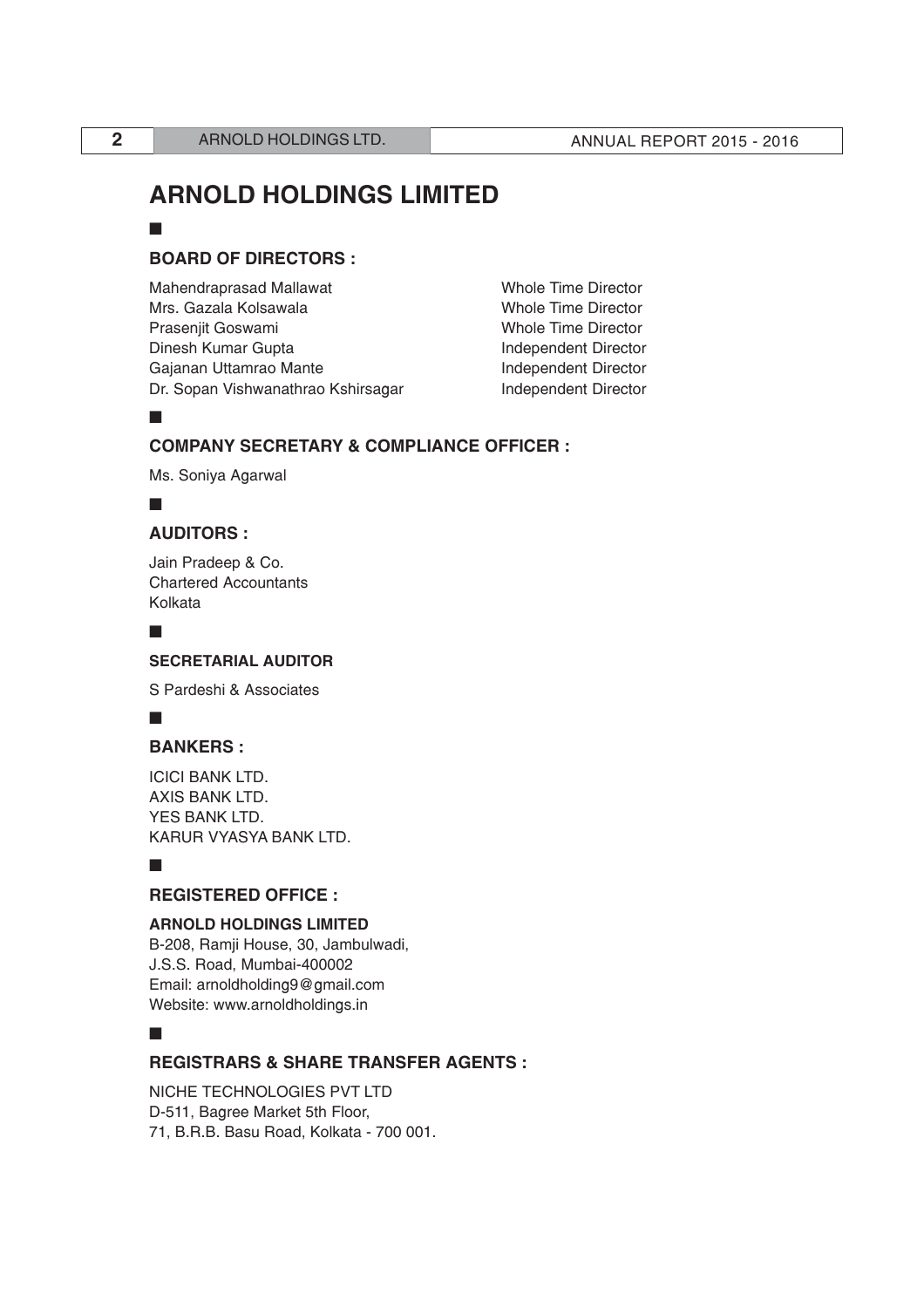3

# **NOTICE**

NOTICE is hereby given that the 34th Annual General Meeting of the Members of ARNOLD HOLDINGS LIMITED will be held at the SHREE BANQUET Hall, 376/378, Goan Institute bldg., J.S. S. Road, Chira Bazar, Mumbai-400002 on 16th September, 2016 at 11.30 A.M to transact the following business:

# Ordinary Business: -

- 1) To receive, consider and adopt the Audited Balance Sheet as at 31st March 2016 and Profit & Loss Account for the year ended on that date together with the Reports of Board of Director's and Auditor's thereon.
- 2) To appoint Mrs. Gazala Kolsawala (DIN 07133943), who retires by rotation and being eligible, offer herself for re-appointment.
- 3) To consider and, if thought fit, to pass the following Resolution as an Ordinary Resolution:

"RESOLVED THAT, pursuant to Section 139 of the Companies Act, 2013 and other applicable provisions, if any of the Companies Act, 2013 (the Act) and the Companies ( Audit and Auditors Rules), 2014 (the Rules), including any statutory modification(s) or re- enactment(s) thereof for the time being in force, and pursuant to recommendation made by the Audit Committee of the Board, M/s. Amit Ray & Co. ,Chartered Accountants having registration No. 000483C, Mumbai, be and are hereby appointed as statutory Auditors of the company in place of retiring Statutory Auditors M/s Jain Pradeep & Co. Chartered Accountants (Registration No. 315109E), who shall hold office from the conclusion of 34th Annual General Meeting for a term of consecutive five years till the conclusion 39th Annual general Meeting (subject to ratification of the appointment by the members at the every Annual general Meeting held after this Annual General Meeting) and the Board be and is hereby authorized to fix the remuneration as may be determined by the Audit committee in consultation with the Auditors, in addition to reimbursement of all out of pocket expenses as may be incurred in connection with the audit of the accounts of the Company.

# Special Business:-

# 4) To consider and, if thought fit, to pass, with or without modification(s), the following as an Ordinary Resolution:-

"RESOLVED THAT pursuant to the provisions of Section 196, 197 & 203, and all other applicable provisions of the Companies Act, 2013 ("the Act") read with Schedule V of the Act and Companies (Appointment and Remuneration of Managerial Personnel) Rules, 2014 and Articles of Association of the Company and subject to such other approvals, permissions and sanctions, as may be required, and subject to such conditions and modifications, approval of the Company be and is hereby accorded for the re-appointment and remuneration of Mr. Mahendraprasad Nathmal Mallawat (DIN: 00720282) as Whole time Director of the Company under the Act for a term of 5 Years with effect from 12th August, 2016, being liable to retire by rotation. On the following terms and conditions, including remuneration as mentioned herein below:

# I. Remuneration:

Salary, Perquisites and other benefits: Rs. 8, 00,000/- P.A.

RESOLVED FURTHER THAT any one of the Directors of the Company be and is hereby authorized to determine, abrogate and modify within the overall limit of remuneration as per Sections 196, 197, 203 of the Companies Act, 2013 and the rules made there under (including any statutory modification(s) or reenactment thereof for the time being in force) read with Schedule V to the said act, the rate, terms and conditions of the above mentioned remuneration or any constituent thereof, payable to Mr. Mahendraprasad Nathmal Mallawat (DIN: 00720282) Whole Time Director.

RESOLVED FURHTER THAT during such time as Mr. Mahendraprasad Nathmal Mallawat (DIN: 00720282) holds and continues to hold the office of the Whole Time Director; he shall not be liable to retirement by rotation as a Director.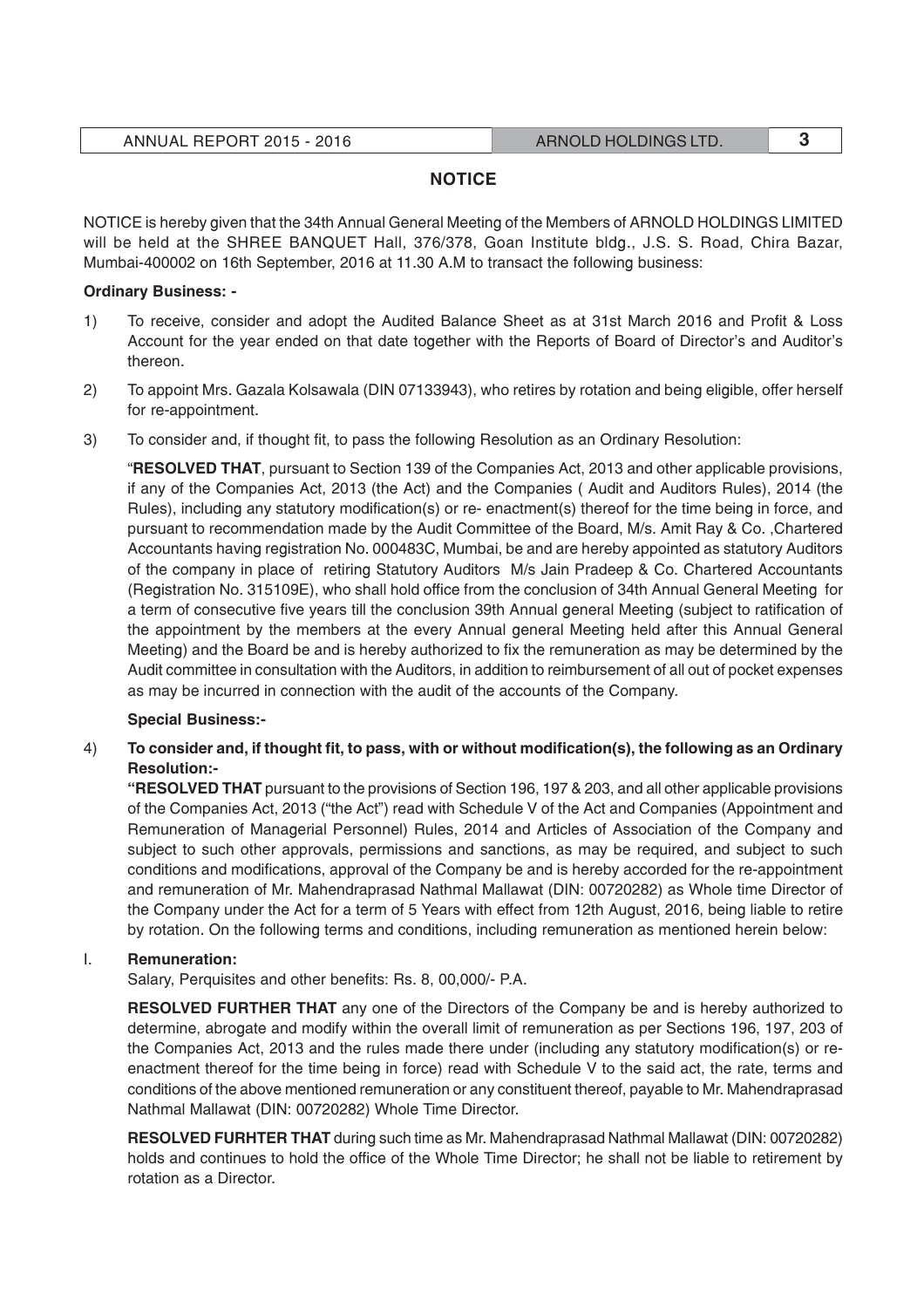|  |  | ARNOLD HOLDINGS LTD. | <b>ANNUAL REPORT 2015 - 2016</b> |
|--|--|----------------------|----------------------------------|
|--|--|----------------------|----------------------------------|

RESOLVED FURHTER THAT any one of the Directors of the Company be and is hereby authorized to sign and file all necessary Forms, Returns and documents as may be required in connection with the above matter and to take all such actions and do all such things as may be necessary in this regard from time to time.

# 5. To consider and if thought fit, to pass, with or without modification s, the following resolution as a Special Resolution:

"RESOLVED THAT, in accordance with Section 63 and other applicable provisions of the Companies Act, 2013, including any statutory modification(s) or re-enactment thereof for the time being in force), the relevant provisions of the Memorandum and Articles of Association of the Company and the recommendation of the Board of Directors (hereinafter referred to as 'The Board', which expression shall be deemed to include a committee of directors duly authorized in this behalf) of the Company and subject to the regulations and guidelines issued by the Securities and Exchange Board of India (SEBI), including the Securities and Exchange Board of India (Issue of Capital and Disclosure Requirements) Regulations, 2009 (as amended from time to time) and applicable Regulatory Authorities, and such permissions, sanctions and approvals as may be required in this regard, consent of the Members be and is hereby accorded to the Board for capitalization of such sum standing to the credit of securities premium / free reserves of the Company, as may be considered necessary by the Board, for the purpose of issuance of bonus shares of Rs.2/- (Rupee two only) each, credited as fully paid-up shares to the holders of the existing equity shares of the Company, whose names appear in the Register of Members maintained by the Company's Registrars and Transfer Agents / List of Beneficial Owners, as received from the National Securities Depository Limited (NSDL) and Central Depository Services (India) Limited (CDSL), on such date ('record date') as may be fixed in this regard by the Board, in the proportion of 5 (Five) equity shares for every 1 (One) existing equity shares held by the Members.

RESOLVED FURTHER THAT, the Bonus Shares so allotted shall rank paripassu in all respects with the fully paid-up equity shares of the Company as existing on the 'record date' (as determined by the Board) and shall always be subject to the terms and conditions contained in the Memorandum and Articles of Association of the Company.

RESOLVED FURTHER THAT no letter of allotment shall be issued in respect of the Bonus Shares and in case of Members who hold shares in dematerialized form, the bonus shares shall be credited to the respective beneficiary accounts of the Members with their respective Depository participants.

RESOLVED FURTHER THAT the issue and allotment of the Bonus shares to Non- resident Members, Foreign Institutional investors (FIIs) & other foreign investors, be subject to the approval of the RBI, as may be necessary.

RESOLVED FURTHER THAT, the Board be and is hereby authorized to Mr. Mahendraprasad Mallawat, Whole Time Director of the Company to take all other steps as may be necessary to give effect to the aforesaid resolution and determine all other terms and conditions of the issue of bonus shares as the Board may in its absolute discretion deem fit.

Registered Office: B-208, Ramii House, 30, Jambulwadi. Mahendraprasad Mallawat J.S.S. Road, Mumbai- 400002 Whole Time Director CIN: L65993MH1981PLC282783 DIN: 00720282

By Order of the Board of Directors

Dated: 12th August, 2016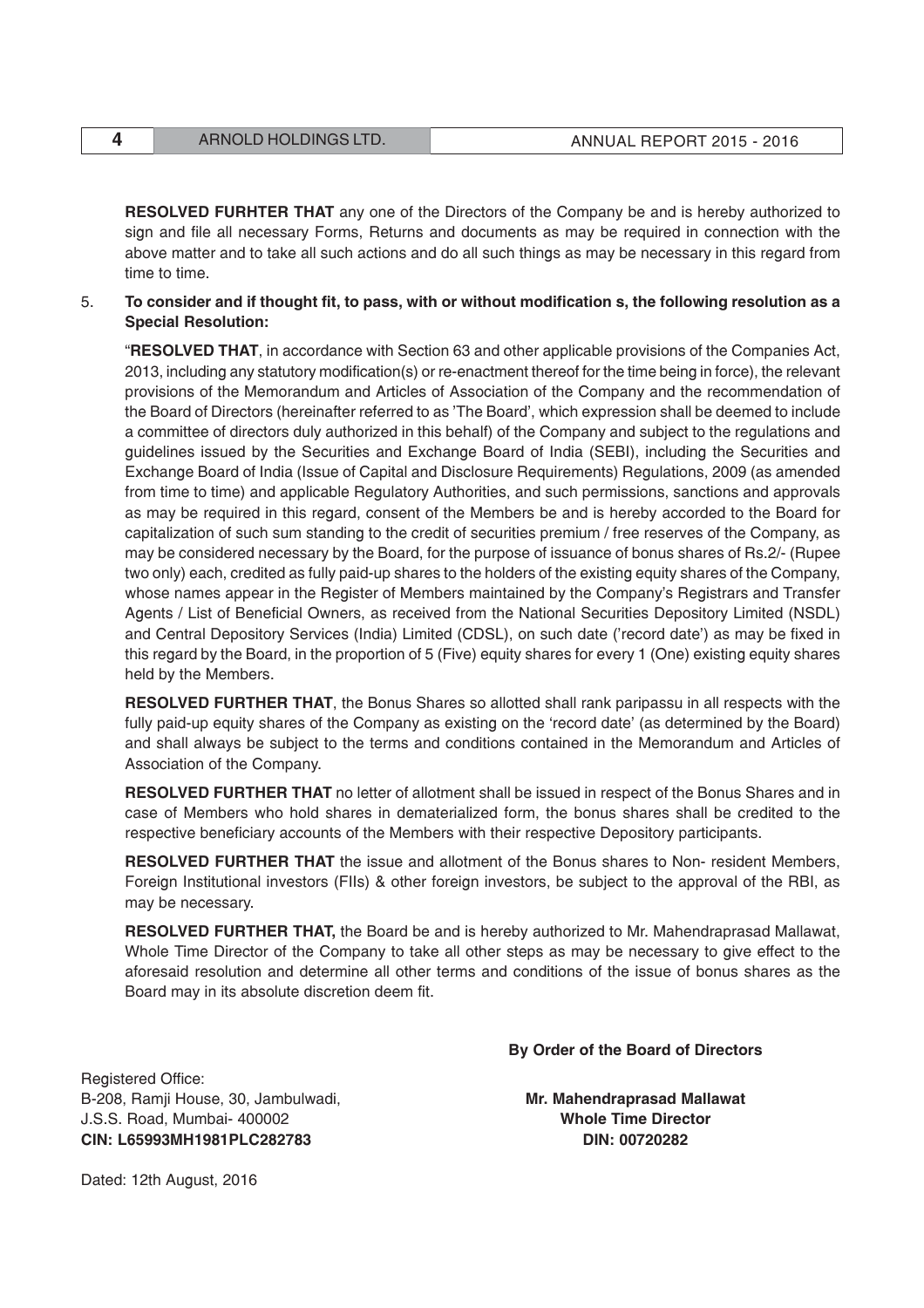| <b>ANNUAL REPORT 2015 - 2016</b> | ARNOLD HOLDINGS LTD. |  |
|----------------------------------|----------------------|--|
|----------------------------------|----------------------|--|

# Notes:

- 1. A member entitled to attend and vote at the AGM is entitled to appoint a proxy to attend and vote in the meeting, instead of himself/ herself and the proxy need not be a member of the company. Proxies in order to be effective , must be received at its registered Office at B-208, Ramji House, 30, Jambulwadi, J.S.S. Road, Mumbai-400002, not less than 48 hours before the Annual General meeting.
- 2. A person can act as proxy on behalf of members not exceeding fifty and holding in the aggregate not more than ten percentage of the total share capital of the company carrying voting rights. A member holding more than ten percentage of the total share capital of the company carrying voting right may appoint a single person as proxy and such person shall not act as proxy for any other person or shareholders.
- 3. Corporate Members intending to send their authorized representatives to attend the meeting are requested to send a certified copy of the Board Resolution to the Company, authorizing their representatives to attend and vote on their behalf at the Annual General Meeting.
- 4. During the period beginning 24 hours before the time fixed for the commencement of the meeting and ending with the conclusion of the meeting, a member would be entitled to inspect the proxies lodged at any time during the business hours of the company, provided that not less than three days of notice in writing is given to the company.
- 5. Members/ Proxies should bring the Attendance Slip duly filled, enclosed herewith to attend the meeting.
- 6. The Register of Directors and Key Managerial Personnel and their shareholding maintained under section 170 of the Companies Act, 2013 will be available for inspection by the Members at the AGM.
- 7. The Register and Share Transfer Books will remain closed from 31st August, 2016 to 6th September, 2016 (both days inclusive) for the year ended 31st March, 2016 and the AGM.
- 8. Members whose shareholding is in the electronic mode are requested to direct change of address notifications and update of savings bank account details to their respective Depository Participant(s).
- 9. Members holding shares in the physical form are requested to address all correspondences to the Registrar and Share Transfer Agents, Niche Technologies Pvt. Ltd., D – 511, Bagree Market, 5th Floor, 71, B.R. B Basu Road, Kolkata – 700001.
- 10. The company is concerned about the environment and utilizes natural resources in a sustainable way. We therefore request you to register your e – mail ID with your Depository Participant(s) to enable us to send Annual Report and other correspondences via e – mail and hard copies will only be sent to the members who are not available on the e- mail. Members can also refer their folio number / Client ID and send their contact information along with the email ID to the company at arnoldholding9@gmail.com
- 11. The Securities and Exchange Board of India (SEBI) has mandated the submission of Permanent Account Number (PAN) by every participant in the securities market. Members holding shares in electronic form are, therefore, requested to submit their PAN to their Depository Participant(s). Members holding shares in physical form shall submit their PAN details to the company or the Registrar and Share Transfer Agents of the Company.
- 12. Members are requested to bring their copies of the Reports and Accounts to the meeting. Members seeking any information and clarification on the Accounts are request to send, in writing, queries to the Company, at least one week before the date of the meeting. Replies will be provided, in respect of such written queries, only at the meeting.
- 13. In case of Joint Holders attending the meeting, only such joint holder who is higher in the order of names will be entitled to vote.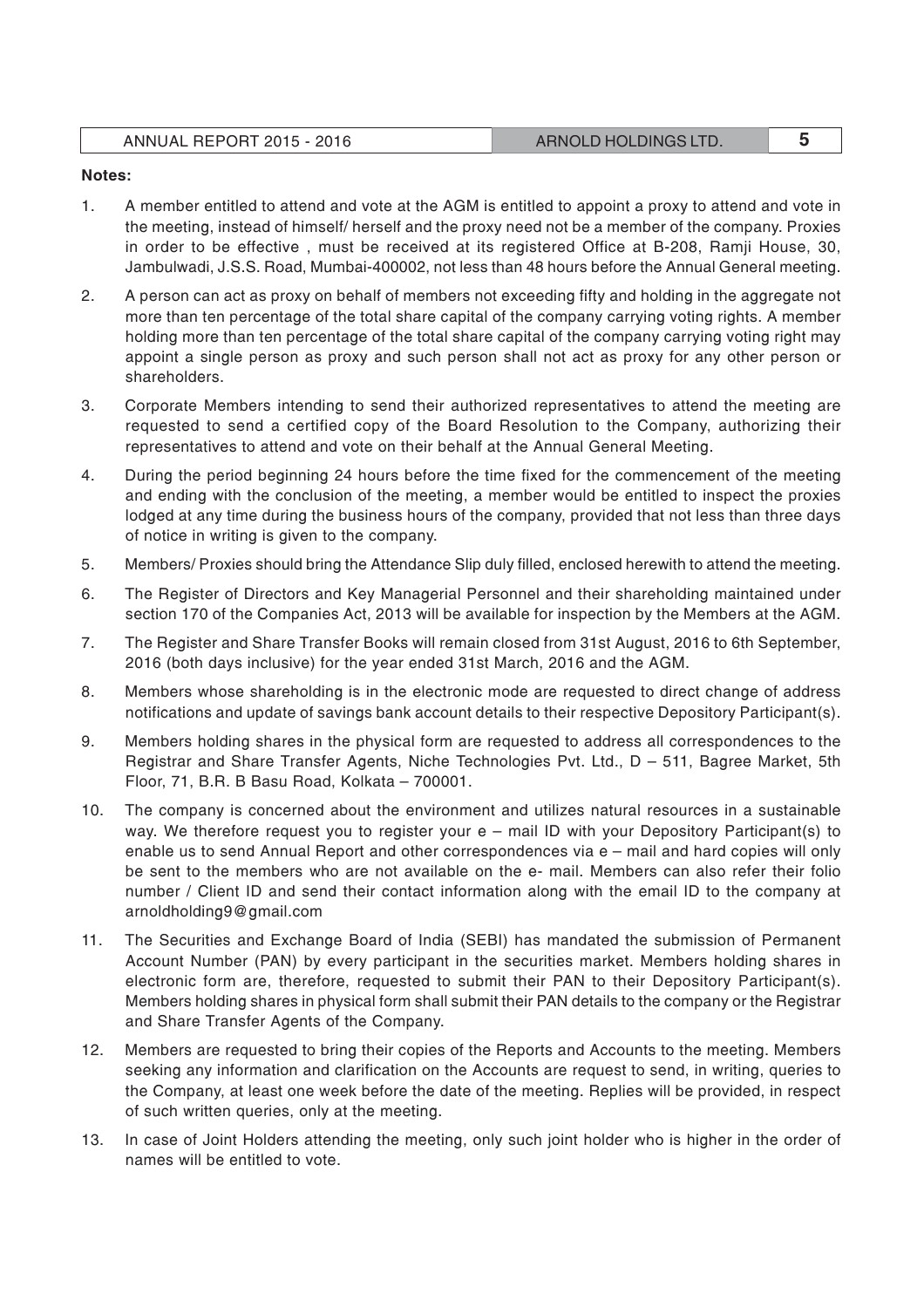| ARNOLD HOLDINGS LTD. | <b>ANNUAL REPORT 2015 - 2016</b> |
|----------------------|----------------------------------|
|                      |                                  |

- 14. Non-Resident Indian members are requested to inform RTA, immediately of:
	- I) Change in their residential status on return to India for permanent settlement.
	- II) Particulars of their bank account maintained in India with complete name, branch, account type, account number and address of the bank with pin code number, if not furnished earlier.
- 15. In Compliance with provisions of section 108 of the Companies Act, 2013 read with Rule 20 of the Companies (Management and Administration) rules, 2014, the Company is pleased to provide members with facility to exercise their votes by electronic means (E- Voting). Communication containing detailed instructions in this regard is being sent to Members.
- 16. The Company has implemented the 'Green Initiatives' as per circular Nos. 17/2011 dated April 21, 2011and 18/2011 dated April 29, 2011 issued by the Ministry of Corporate affairs (MCA) to enable electronic delivery of notices/documents and annual Reports to Shareholders. The email Addresses indicated in your respective Depository Participant (DP)accounts are being periodically downloaded from NSDL/CDSL will be deemed to be your registered Email Address for serving notices/ documents including those covered under section 136 of the Companies Act, 2013( Corresponding provisions of Section 219 of Companies Act, 1956). Members may also note that the notice of the 34th AGM and Annual Report for FY 2015-2016, copies of Audited Financial Statements, directors' Report, and Auditors' Report etc. will also be available on the website of the company, www.arnoldholdings.in for download. Members holding shares in electronic mode are therefore requested to keep their email address updated with the Depository Participant.
- 17. Pursuant to Section 101 and Section 136 of the Companies Act, 2013 read with relevant rules made there under companies can serve Annual Reports and other communications through electronic mode to those members who have registered their e-mail address either with the company or with the depository. Members holding shares in Demat form are requested to register their e-mail address with their DP. Members of the Company, who have registered their e-mail address, are entitled to receive such communication in physical form upon request. The notice of AGM, Annual Report and Attendance Slip are being sent in electronic mode to members whose e-mail ids are registered with the company or Depository Participant unless the members have registered their request for a hard copy of the same. Physical Copy of the Notice of the AGM, Annual Report and Attendance Slip are being sent to those members who have registered their e-mail ids with the company or Depository Participant. Members who have received the notice of AGM, Annual Report and Attendance Slip in electronic mode are requested to print Attendance Slip and submit a duly filled in Attendance Slip at the registration counter to attend the AGM.

# 18. VOTING THROUGH ELECTRONIC MEANS

- I. In compliance with provisions of Section 108 of the Companies Act, 2013, Rule 20 of the Companies (Management and Administration) Rules, 2014 as amended by the Companies (Management and Administration) Amendment Rules, 2015 and Regulation 44 of the SEBI (Listing Obligations and Disclosure Requirements), Regulations, 2015, the Company is pleased to provide members facility to exercise their right to vote on resolutions proposed to be considered at the Annual General Meeting (AGM) by electronic means and the business may be transacted through e-Voting Services. The facility of casting the votes by the members using an electronic voting system from a place other than venue of the AGM ("remote e-voting") will be provided by Central Depository Services (India) Limited (CDSL).
- II. The facility for voting through ballot paper shall be made available at the AGM and the members attending the meeting who have not cast their vote by remote e-voting shall be able to exercise their right at the meeting through ballot paper. The members who have cast their vote by remote e-voting prior to the AGM may also attend the AGM but shall not be entitled to cast their vote again.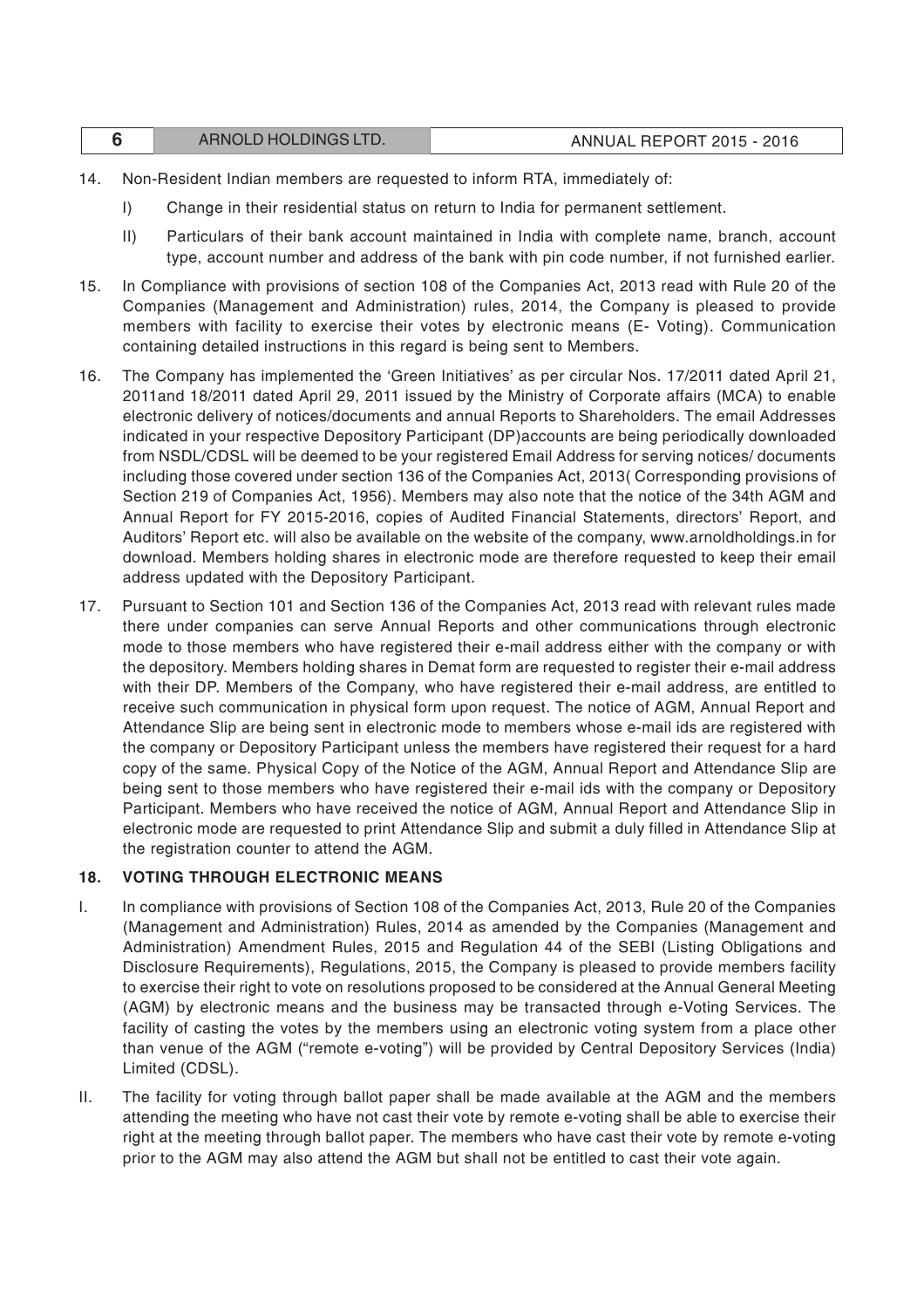| <b>ANNUAL REPORT 2015 - 2016</b> | ARNOLD HOLDINGS LTD. |  |
|----------------------------------|----------------------|--|
|----------------------------------|----------------------|--|

- III. The process and manner for remote e-voting are as under:
	- (i) The remote e-voting period commences on 13th September, 2016 at (9:00 am IST) and ends on 15th September, 2016 at (5:00 pm IST). During this period members' of the Company, holding shares either in physical form or in dematerialized form, as on the cut-off date of 09th September, 2016 may cast their vote by remote e-voting. The remote e-voting module shall be disabled by CDSL for voting thereafter. Once the vote on a resolution is cast by the member, the member shall not be allowed to change it subsequently.
	- (ii) The shareholders should log on to the e-voting website www.evotingindia.comduring the voting period
	- (iii) Click on "Shareholders" tab.
	- (iv) Now Enter your User ID
		- a. For CDSL: 16 digits beneficiary ID,
		- b. For NSDL: 8 Character DP ID followed by 8 Digits Client ID,
		- c. Members holding shares in Physical Form should enter Folio Number registered with the Company, excluding the special characters.
	- (v) Next enter the Image Verification as displayed and Click on Login.
	- (vi) If you are holding shares in demat form and had logged on to www.evotingindia.com and voted on an earlier voting of any company, then your existing password is to be used.
	- (vii) If you are a first time user follow the steps given below:

|                                           | For Members holding shares in Demat Form and Physical Form                                                                                                                                                                                                                                                                                                                                                           |
|-------------------------------------------|----------------------------------------------------------------------------------------------------------------------------------------------------------------------------------------------------------------------------------------------------------------------------------------------------------------------------------------------------------------------------------------------------------------------|
| <b>PAN</b>                                | Enter your 10 digit alpha-numeric *PAN issued by Income Tax Department<br>(Applicable for both demat shareholders as well as physical shareholders)                                                                                                                                                                                                                                                                  |
|                                           | Members who have not updated their PAN with the Company / Depository<br>Participant are requested to use the first two letters of their name and the<br>8 digits of the sequence number in the PAN field.                                                                                                                                                                                                            |
|                                           | In case the sequence number is less than 8 digits enter the applicable<br>number of 0's before the number after the first two characters of the name<br>in CAPITAL letters. Eg. If your name is Ramesh Kumar with sequence<br>number 1 then enter RA00000001 in the PAN field.                                                                                                                                       |
| <b>DOB</b>                                | Enter the Date of Birth as recorded in your demat account with the depository or<br>in the company records for your folio in dd/mm/yyyy format.                                                                                                                                                                                                                                                                      |
| <b>Bank</b><br>Account<br>Number<br>(DBD) | Enter the Bank Account Number as recorded in your demat account with the<br>depository or in the company records for your folio.<br>Please Enter the DOB or Bank Account Number in order to Login.<br>٠<br>If both the details are not recorded with the depository or company then<br>please enter the member-id / folio number in the Bank Account Number<br>details field as mentioned in above instruction (iv). |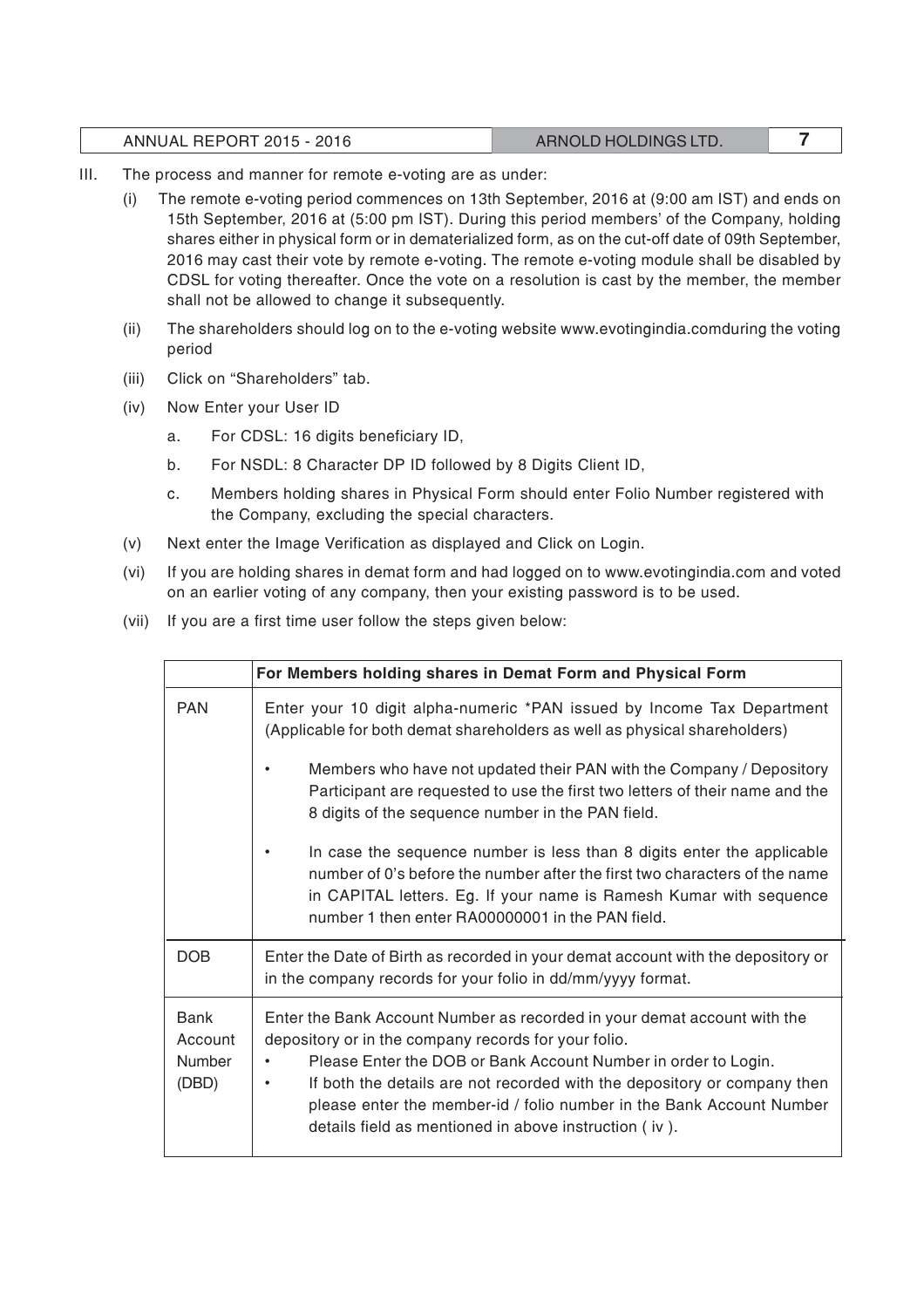| ARNOLD HOLDINGS LTD. | <b>ANNUAL REPORT 2015 - 2016</b> |
|----------------------|----------------------------------|
|                      |                                  |

(viii) After entering these details appropriately, click on "SUBMIT" tab.

- (ix) Members holding shares in physical form will then directly reach the Company selection screen. However, members holding shares in demat form will now reach 'Password Creation' menu wherein they are required to mandatorily enter their login password in the new password field. Kindly note that this password is to be also used by the demat holders for voting for resolutions of any other company on which they are eligible to vote, provided that company opts for e-voting through CDSL platform. It is strongly recommended not to share your password with any other person and take utmost care to keep your password confidential.
- (x) For Members holding shares in physical form, the details can be used only for e-voting on the resolutions contained in this Notice.
- (xi) Click on the EVSN for the relevant Company Name i.e. ARNOLD HOLDINGS LIMITED on which you choose to vote.
- (xii) On the voting page, you will see "RESOLUTION DESCRIPTION" and against the same the option "YES/NO" for voting. Select the option YES or NO as desired. The option YES implies that you assent to the Resolution and option NO implies that you dissent to the Resolution.
- (xiii) Click on the "RESOLUTIONS FILE LINK" if you wish to view the entire Resolution details.
- (xiv) After selecting the resolution you have decided to vote on, click on "SUBMIT". A confirmation box will be displayed. If you wish to confirm your vote, click on "OK", else to change your vote, click on "CANCEL" and accordingly modify your vote.
- (xv) Once you "CONFIRM" your vote on the resolution, you will not be allowed to modify your vote.
- (xvi) You can also take out print of the voting done by you by clicking on "Click here to print" option on the Voting page.
- (xvii) If Demat account holder has forgotten the same password then enter the User ID and the image verification code and click on Forgot Password & enter the details as prompted by the system.
- (xviii) Note for Institutional Shareholders & Custodians :
	- Institutional shareholders (i.e. other than Individuals, HUF,
	- NRI etc.) and Custodians are required to log on to https://www.evotingindia.com and register themselves as Corporates.
	- A scanned copy of the Registration Form bearing the stamp and sign of the entity should be emailed to helpdesk.evoting@cdslindia.com.
	- After receiving the login details they have to create a compliance user which should be created using the admin login and password. The Compliance user would be able to link the account(s) for which they wish to vote on.
	- The list of accounts should be mailed to helpdesk.evoting@cdslindia.com and on approval of the accounts they would be able to cast their vote.
	- A scanned copy of the Board Resolution and Power of Attorney (POA) which they have issued in favour of the Custodian, if any, should be uploaded in PDF format in the system for the scrutinizer to verify the same.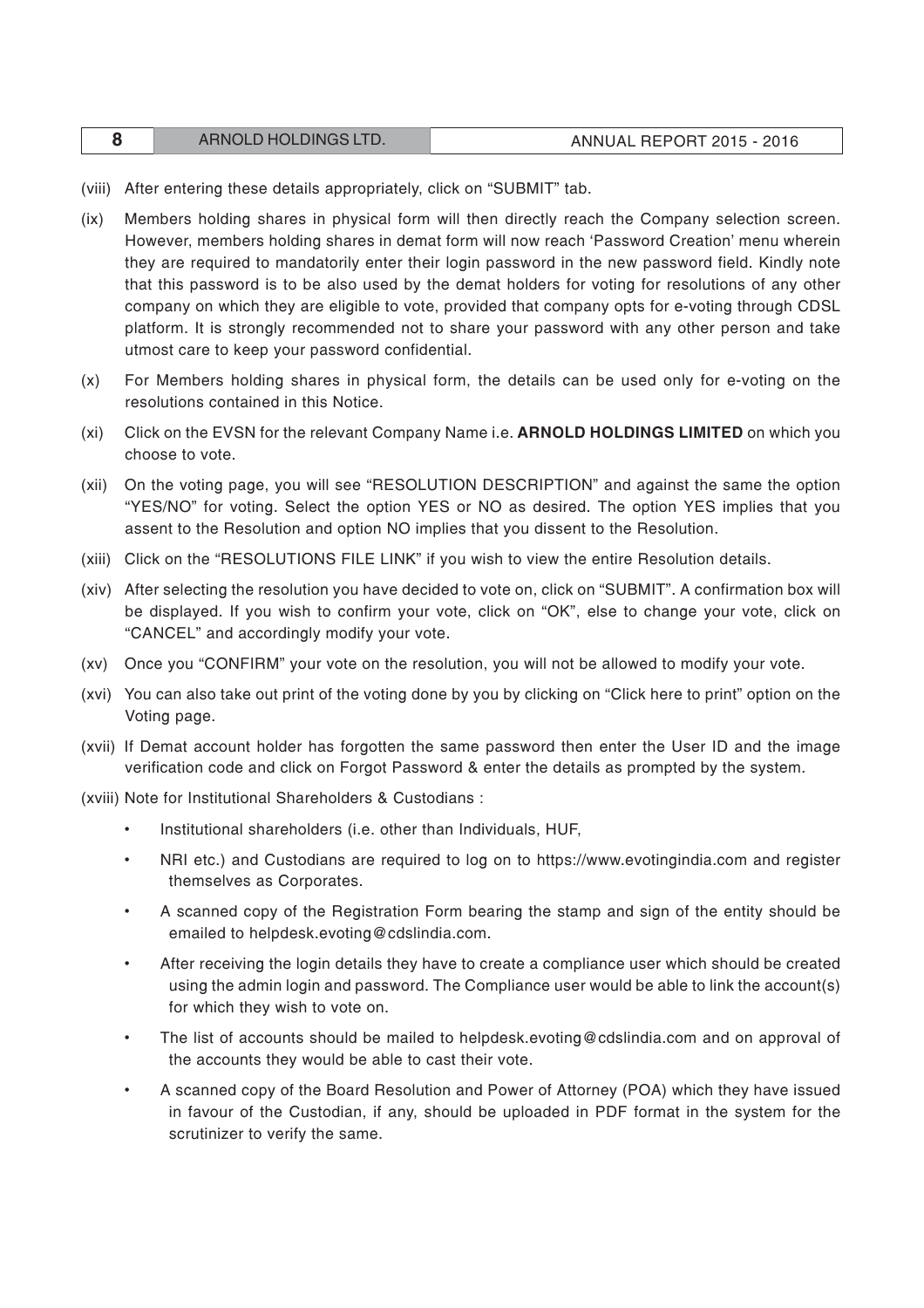| <b>ANNUAL REPORT 2015 - 2016</b> | ARNOLD HOLDINGS LTD. |  |
|----------------------------------|----------------------|--|
|----------------------------------|----------------------|--|

- (xix) In case you have any queries or issues regarding e-voting, you may refer the Frequently Asked Questions ("FAQs") and e-voting manual available at www.evotingindia.com under help section or write an email to helpdesk.evoting@cdslindia.com or contact them at 1800 200 5533.
- (xx) Shareholders can also cast their vote using CDSL's mobile app m-Voting available for android based mobiles. The m-Voting app can be downloaded from Google Play Store. IPhone and Windows phone users can download the app from the App Store and the Windows Phone Store respectively on or after 30th June 2016. Please follow the instructions as prompted by the mobile app while voting on your mobile.
- 19. Institutional Members / Bodies Corporate (i.e. other than individuals, HUF, NRI etc.) are required to send scanned copy (PDF/JPG Format) of the relevant Board Resolution / Authority letter etc. together with attested specimen signature of the duly authorized signatory(ies) who are authorized to vote through e-mail to spardeshiassociates@gmail.com and helpdesk.evoting@cdslindia.com on or before 15th September, 2016 upto 5.00 P.M. without which the vote shall not be treated as valid.
- 20. The voting rights of shareholders shall be in proportion to their shares of the paid up equity share capital of the Company as on the cut-off date of 9th September, 2016. A person who is not a member as on cut-off date should treat this notice for information purpose only.
- 21. The shareholders shall have one vote per equity share held by them as on the cut-off date of 9th September, 2016. The facility of e-voting would be provided once for every folio / client id, irrespective of the number of joint holders.
- 22. Since the Company is required to provide members the facility to cast their vote by electronic means, shareholders of the Company, holding shares either in physical form or in dematerialized form, as on the cut-off date of 9th September, 2016and not casting their vote electronically, may only cast their vote at the Annual General Meeting.
- 23. Notice of the AGM along with attendance slip, proxy form along with the process, instructions and the manner of conducting e-voting is being sent electronically to all the members whose e-mail IDs are registered with the Company / Depository Participant(s). For members who request for a hard copy and for those who have not registered their email address, physical copies of the same are being sent through the permitted mode.
- 24. Investors, who became members of the Company subsequent to the dispatch of the Notice / Email and hold the shares as on the cut-off date i.e. 9st September, 2016 are requested to send the written / email communication to the Company at arnoldholding9@gmail.com by mentioning their Folio No. / DP ID and Client ID to obtain the Login-ID and Password for e-voting.
- 25. M/s. S Pardeshi & Associates, Practicing Company Secretary (Certificate of Practice Number 8485, Membership No. 7727) has been appointed as the Scrutinizer to scrutinize the remote e-voting process and voting at the AGM in a fair and transparent manner. The Scrutinizer will submit, not later than 3 days of conclusion of the AGM, a consolidated Scrutinizer's Report of the total votes cast in favour or against, if any, to the Chairman of the Company or a person authorized by him in writing, which shall countersign the same and declare the result of the voting forthwith.
- 26. The Results declared along with the Scrutinizer's Report shall be placed on the Company's website www.arnoldholdings.in and on the website of CDSL. The same will be communicated to the BSE Ltd. and Calcutta Stock Exchange Ltd., where the Company's shares are listed.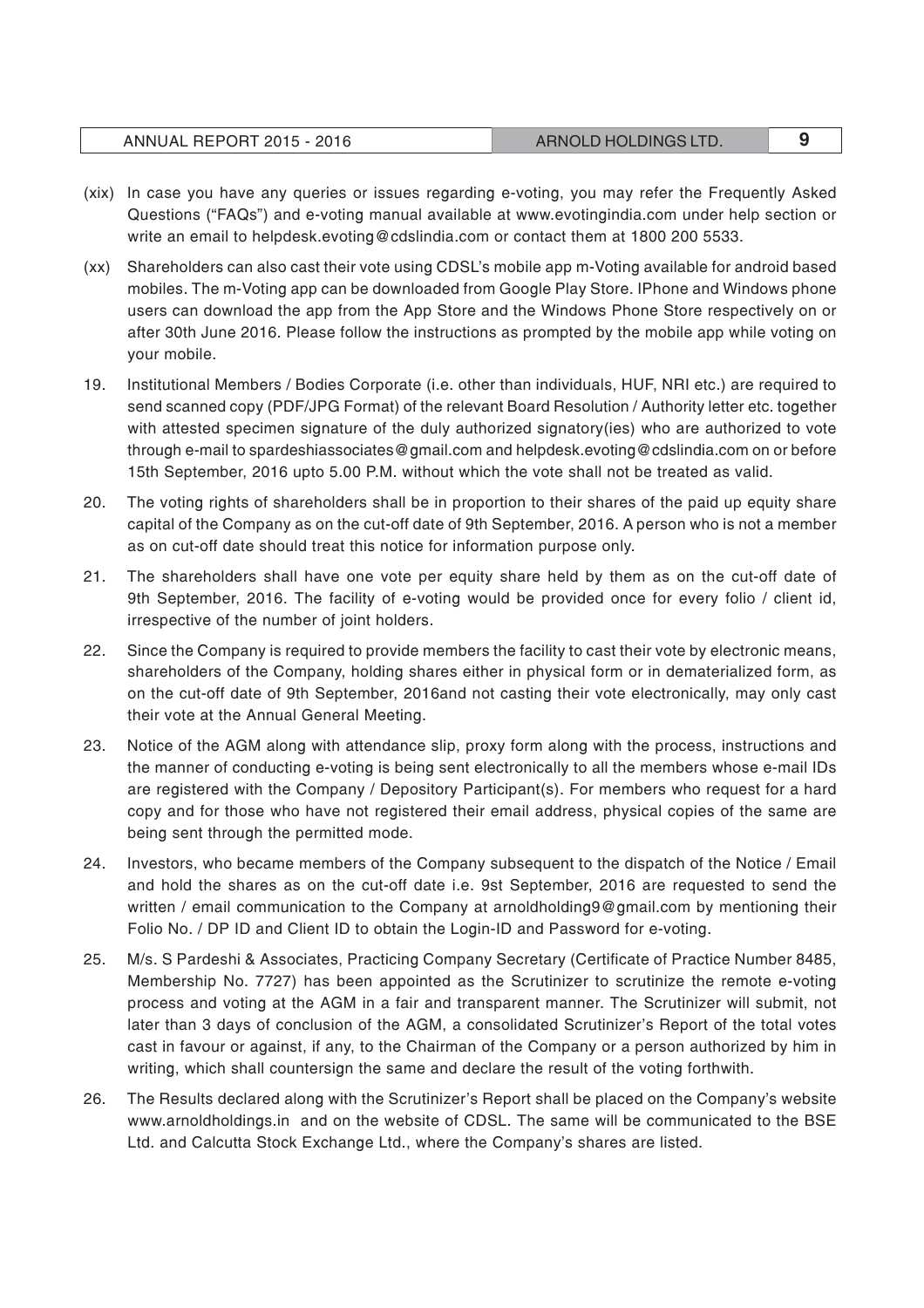| 10 | ARNOLD HOLDINGS LTD. | <b>ANNUAL REPORT 2015 - 2016</b> |
|----|----------------------|----------------------------------|
|----|----------------------|----------------------------------|

# Explanatory Statement Pursuant To Section 102 of Companies Act, 2013

# ITEM NO. 4:

The members at the 31st Annual General Meeting held on 28th September, 2013 approved the appointment of Mr. Mahendraprasad Mallawat as Whole Time Director of the Company for a period of 3 years with remuneration of Rs 4,20,000 per annum plus perquisites and other benefits for the period of his 3 years. \

Taking into account the responsibilities borne by the Whole Time Director and the industry standards, the Board of Directors of the Company at its Meeting held on 12th August, 2016 pursuant to the recommendation of the Nomination and Remuneration Committee and subject to the approval of members, approved the reappointment and remuneration of Mr. Mahendraprasad Mallawat, Whole Time Director under the Companies Act, 2013 for a term of 5 years with effect from 12th August, 2016, being liable to retire by rotation.

Pursuant to the provisions of Section 196, 197, 203 of the Companies Act, 2013 and all other applicable provisions of the Companies Act, 2013, including Schedule V to the said Act and Companies (Appointment and Remuneration of Managerial Personnel) Rules, 2014, the appointment and remunerate on payable to the Whole Time Director is now being placed before the members in the 34th Annual General Meeting for their approval by way of an Ordinary Resolution.

The remuneration proposed to be payable to Mr. Mahendraprasad Mallawat by way of salary, allowances, perquisites and benefits is within the limit prescribed under Section 197 of the Companies Act, 2013.

Your Board of Directors recommends Resolution set out at Item No. 4 as Ordinary Resolution for approval of the members.

Apart from Mr. Mahendraprasad Mallawat, Whole Time Director who would be interested in his appointment and remuneration, none of the other Directors and Key Managerial Personnel of the Company or their respective relatives is concerned or interested, financial or otherwise, in this resolution.

# Item No. 5

The equity shares of the Company are listed and actively traded on the BSE Limited. The members are aware that the operations and performance of the Company has grown significantly over the past few years, which has generated considerable interest in the Company's equity shares in the Market. The market price of the Company's shares has also increased significantly. In order to improve the liquidity of the Company's shares in the stock market, the Board of Directors of the Company at their meeting held on August 12, 2016, considered it desirable to recommend issue of Bonus shares in the ratio of 5:1 subject to approval of the shareholders and such other authorities as may be necessary.

The issue of Bonus shares by capitalization of reserves is authorized by the existing Articles of Association of the Company as well as the proposed amended Articles of Association of the Company in conformity with the Companies Act, 2013.

None of the Directors / Key Managerial Personnel or their relatives is concerned or interested in the resolution except to the extent of their shareholding in the Company, if any.

The Board recommends passing of the resolution set out at Item No. 5 as a Special Resolution.

B-208, Ramji House, 30, Jambulwadi, Mr. Mahendraprasad Mallawat J.S.S. Road, Mumbai- 400002 Whole Time Director CIN: L65993MH1981PLC282783 DIN: 00720282 Dated: 12th August, 2016

# Registered Office: By Order of the Board of Directors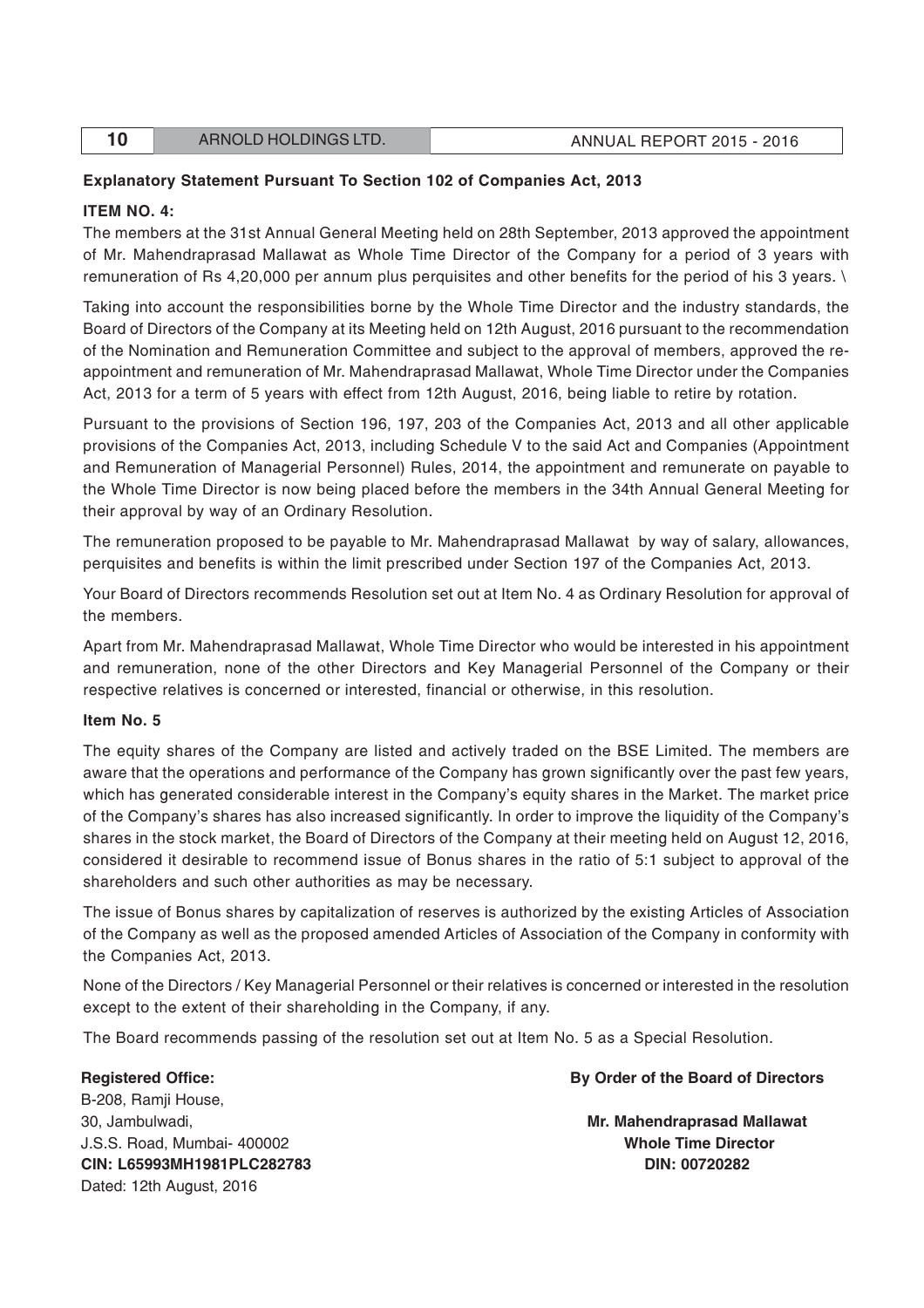|  | ANNUAL REPORT 2015 - 2016 |  |  |
|--|---------------------------|--|--|
|--|---------------------------|--|--|

 $\lim_{n \to \infty} \frac{1}{n}$ 

# DIRECTORS' REPORT

Dear Members,

The Directors of your Company have pleasure in presenting Annual Report together with the Audited Accounts and Auditors' Report for the year ended 31st March, 2016.

# 1. Financial Performance:-

The financial performance of the Company for the Year ended 31st March, 2016 is as summarized below:-

| <b>Particulars</b>                              | Year ended<br>31.03.2016 | Year ended<br>31.03.2015 |
|-------------------------------------------------|--------------------------|--------------------------|
| Gross Turnover                                  | 25,85,01,560             | 32,86,39,968             |
| Profit/(loss) before Taxation                   | 85,96,544                | 12,319,438               |
| Less: Provision for Taxation                    | 20,65,795                | 21,16,807                |
| Add: Provision for Deferred Tax Assets          | 12,813                   | 11,362                   |
| Profit/(loss) after Taxation                    | 65,43,562                | 1,02,13,993              |
| Less: Provision Against Standard Assets         | 9,83,387                 | 1,003,870                |
| Less: Transferred to Reserve Fund 45-1C         | 13,08,712                | 2,051,820                |
| Add: Balance brought forward from previous year | 1,44,56,231              | 10,210,817               |
| Less: Proposed Dividend                         | <b>NIL</b>               | 2,506,250                |
| Less: Dividend Tax                              | <b>NIL</b>               | 406,639                  |
| Balance carried to Balance Sheet                | 1,87,07,694              | 1,44,56,231              |

# 2. Dividend :-

The Board of Directors do not recommend any dividend for the financial year 2015-16 under report.

# 3. State of the Company's Affairs:-

The gross turnover for the financial year 2016 at Rs. 2585.02 Lakhs and last year 2015 it was Rs. 3286.40 Lakhs. The Profit before tax for FY 2016 was Rs. 85.96 Lakhs against as Rs. 123.19 Lakhs in FY-2015. The Profit after tax for FY 2016 was Rs. 65.44 Lakhs compared as Rs. 102.14 Lakhs in FY-2014.This has come due to company's health interest margins, operating efficiencies and prudent risk management.

The Company's current provisioning standards are more stringent than Reserve Bank of India (RBI) prudential norms. In line with its conservative approach, the Company continues to strengthen its provisioning norms beyond the RBI regulation by accelerating the provisioning to an early stage of delinquencies based on the past experience and emerging trends.

# 4. Directors:-

Mrs. Gazala Kolsawala retires by rotation at the ensuing Annual General Meeting and, being eligible, offer herself for re-appointment.

Mr. Mahendraprasad N. Mallawat is being re-appointed as the Whole Time Director of the Company for a further Period of 5 years with effect from 12th August, 2016 and the necessary resolution In this regard is being proposed at the ensuing Annual General Meeting for the approval of the Members.

Pursuant to Sections 149 of the Companies Act, 2013 Mr. Dinesh Kumar Gupta, Mr. GajananUttamraoMante and Mr. Sopan Vishwanathrao Kshirsagar, have been appointed as Independent Directors for a period of five years till 31st March, 2019 at the annual general meeting held on 29th September, 2014.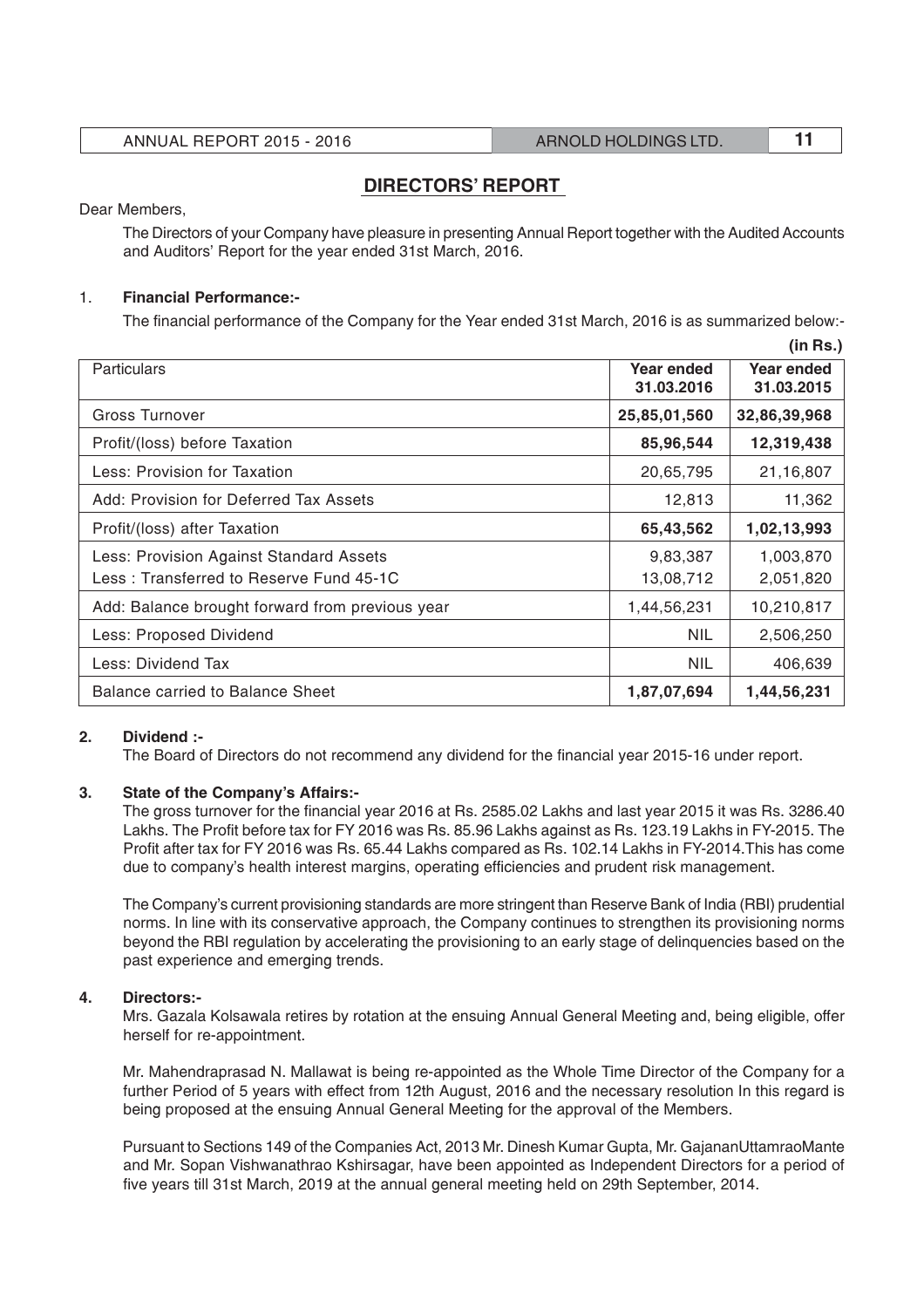|  | ARNOLD HOLDINGS LTD. | <b>ANNUAL REPORT 2015 - 2016</b> |
|--|----------------------|----------------------------------|
|--|----------------------|----------------------------------|

Mr. Dinesh Kumar Gupta, Mr. GajananUttamraoMante and Mr. Sopan Vishwanathrao who are independent directors, have submitted a declaration that each of them meets the criteria of independence as provided in Section 149(6) of the Companies Act, 2013 and there has been no change in the circumstances which may affect their status as an independent director during the year.

In the opinion of the Board, the independent directors possess appropriate balance of skills, experience and knowledge, as required.

The brief note on Director retiring by rotation and eligible for re- appointment as well as Independent Directors and re-appointment of Whole Time Director is being furnished in the Report on Corporate Governance.

# 5. Key Managerial Personnel

During the year under the report, the Company has appointed following persons as Key Managerial Personnel.

Mr. Mahendraprasad Mallawat – Whole Time Director

Mr. Prasenjit Goswami–Whole Time Director

Mrs. CA. Gazala Kolsawala–Whole Time Director

Mrs. Soniya Agarwal – Company Secretary and Compliance Officer.

# 6. Directors' Responsibility Statement:-

Pursuant to the requirement under Section 134 (5) of the Companies Act, 2013, with respect to Directors Responsibility Statement, it is hereby confirmed:-

- i) That in the preparation of the accounts for the financial year ended 31st March, 2016, the applicable accounting standards have been followed along with proper explanation relating to material departures;
- ii) That the Directors have selected such accounting policies and applied them consistently and made judgments and estimates that were reasonable and prudent so as to give a true and fair view of the state of affairs of the Company at the end of the financial year and of the profit of the Company for the year under review;
- iii) That the Directors have taken proper and sufficient care for the maintenance of adequate accounting records in accordance with the provisions of the Companies Act, 2013, for safeguarding the assets of the Company and for preventing and detecting fraud and other irregularities;
- iv) That the Directors have prepared the annual accounts for the financial year ended 31st March 2016 on a going concern basis.
- v) The directors had laid down internal financial controls to be followed by the company and that such internal financial controls are adequate and were operating effectively.
- vi) The directors had devised proper systems to ensure compliance with the provisions of all applicable laws and that such systems were adequate and operating effectively.

#### 7. No. of Board Meetings

Five meetings of the Board were held during the year. For details of the meetings of the board please refer to the corporate governance report which forms the part of this report.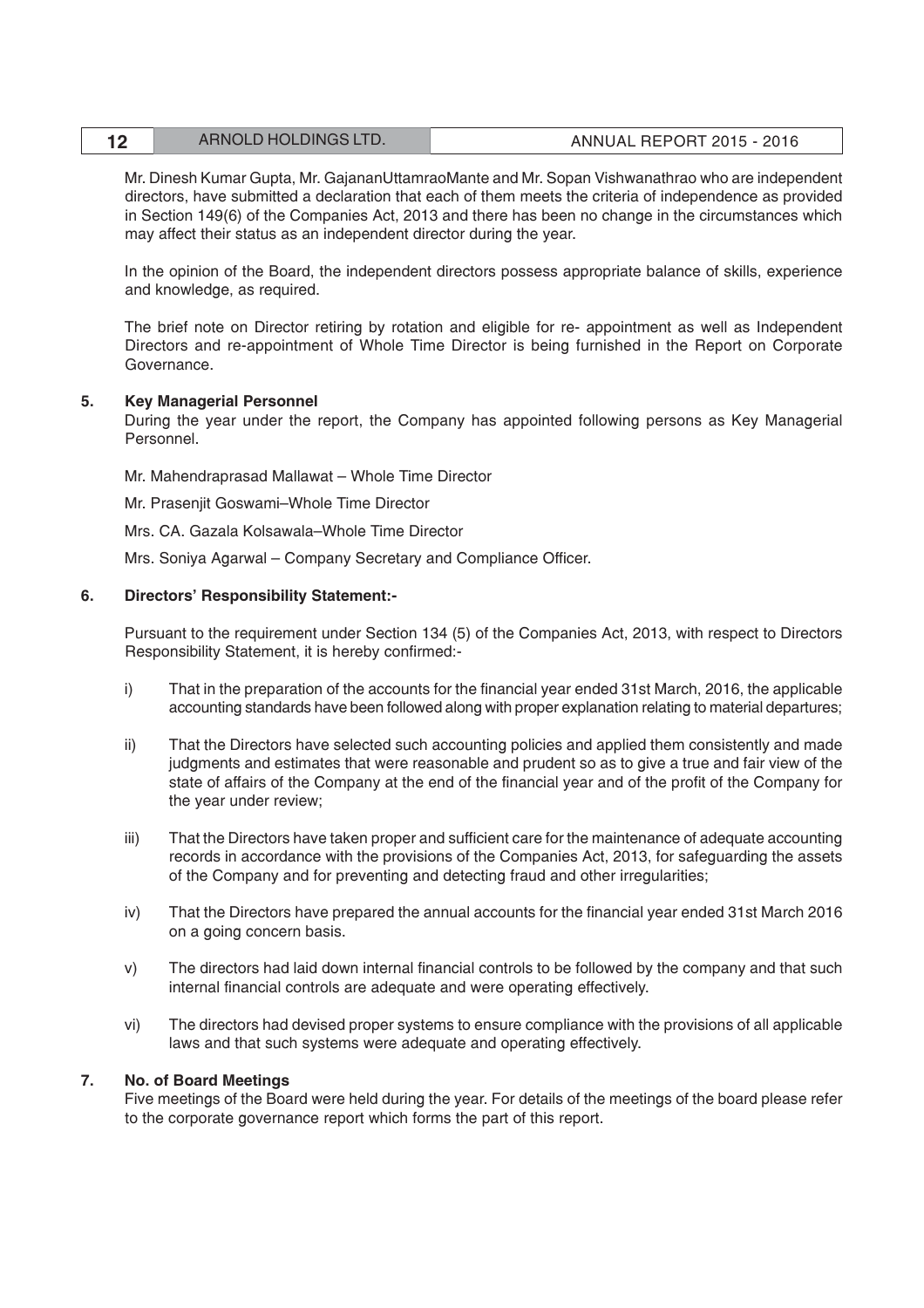| <b>ANNUAL REPORT 2015 - 2016</b> | ARNOLD HOLDINGS LTD. |  |
|----------------------------------|----------------------|--|
|----------------------------------|----------------------|--|

# 8. Board Evaluation

The Nomination and Remuneration Committees lays down the criteria for performance evaluation of independent directors, Board of Directors and Committees of the Board. The criteria for the performance evaluation is based on the various parameters like attendance and participation at the meetings of the Board and Committees thereof, contribution to strategic decision making, review of risk assessment and risk mitigation, review of financial statements, business performance and contribution to the enhancement of brand image of the Company.

The Board has carried out the evaluation of its own performance as well as that of the Committees of the Board and all the Directors.

# 9. Policy on Director's Appointment and Remuneration and Other Details:

The Nomination and Remuneration Committees lays down the criteria for Director's appointment and remuneration including criteria for determining qualification, positive attributes and independence of the Director. The following attributes/criteria for selection have been laid by the Board on the recommendation of the Committee:

- The candidate should posses the positive attributes such as Leadership, Entrepreneurship, Business Advisor or such other attributes which in the opinion of the Committee are in the interest of the Company.
- The candidate should be free from any disqualifications as provided under Section 164 and 167 of the Companies Act, 2013.
- The candidate should meet the conditions of being independent as stipulated under the Companies Act, 2013 and Listing Agreement entered into with Stock Exchanges, in case of appointment of an independent director; and
- The candidate should posses appropriate educational qualification, skills, experience and knowledge in one or more fields of finance, law, management, sales, marketing, administration, research, corporate governance, technical operations, infrastructure, medical, social service, professional teaching or such other areas or disciplines which are relevant for the Company's business.

# 10. Subsidiary Company:

The Company does not have any subsidiaries during the year.

# 11. Familiarisation Program for Independent Directors:

Details of the familiarization program for independent directors are disclosed on the website of the Company www.arnoldholdings.in.

# 12. Meeting of the Board and committees thereof:

The information has been furnished under report on Corporate Governance, which is annexed.

# 13. Internal financial control systems and their adequacy:-

The details in respect of internal financial control and their adequacy are included in the Management Discussion & analysis, which forms part of this report.

# 14. Audit Committee

The details pertaining to composition of audit committee are included in the Corporate Governance, which forms the part of this report.

# 15. Auditors& Auditors Report

The statutory auditors M/S JAIN PRADEEP & CO, Chartered Accountants (Firm Registration No. 315109E), have intimated their unwillingness to be reappointed as the Auditors of the Company.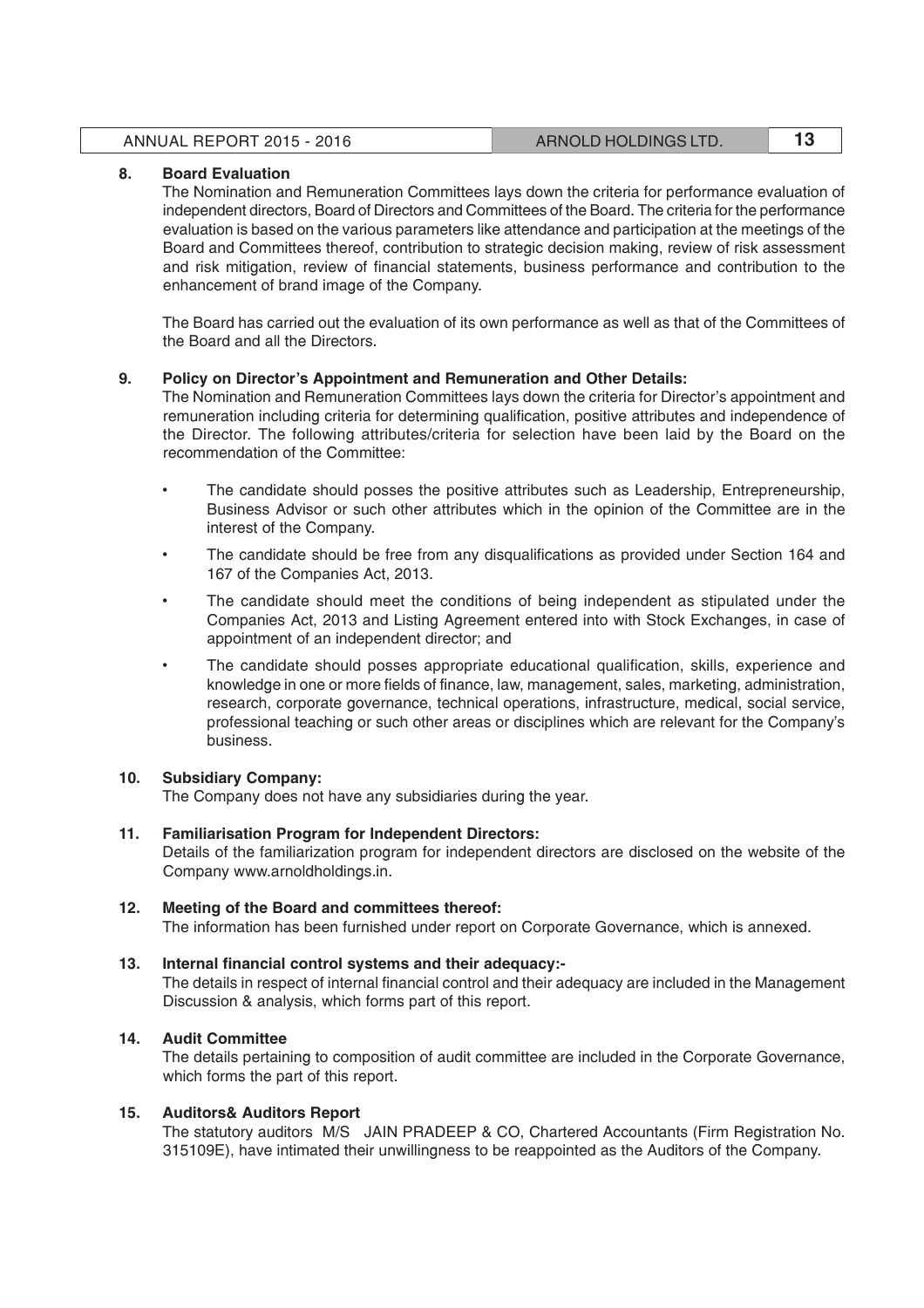|  | ARNOLD HOLDINGS LTD. | ANNUAL REPORT 2015 - 2016 |
|--|----------------------|---------------------------|
|--|----------------------|---------------------------|

This change is in order to uphold the principles of governance and recognition of the regulatory changes in India. In view of the above, the Audit committee has considered the qualifications and experience of M/s. Amit Ray & Co., Chartered Accountants (FRN 000483C) and proposed them as Statutory Auditors and has recommend their appointments.

The Board of Directors has also considered the matter and recommends the passing of ordinary resolution appointing M/s. Amit Ray & Co. , Chartered Accountants, Statutory Auditors in place of the Retiring Auditors M/s. Jain Pradeep & Co. Chartered Accountants.

The Board places on record its appreciation for the contribution of M/s. Jain Pradeep & Co., Chartered Accountants, and retiring Auditors during their long association with the company.

#### 16. Management's Discussion and Analysis Report:-

The Management's Discussion and Analysis Report (Annexure I) forms an integral part of this report and gives detail of the overview, industry structure an developments, different product groups of the company, operational performance of its various business segments.

# 17. Corporate Governance:-

As Per the requirements of SEBI (Listing Obligations and Disclosure Requirements) Regulations, 2015, the Company has complied with the requirements of Corporate Governance in all material aspects.

A report on Corporate Governance (Annexure-II) together with a certificate of its compliance from a Practicing Company secretary , forms part of this report.

#### 18. Secretarial Auditor report:

Pursuant to the provisions of section 204 of the Companies Act, 2013 and the Companies (Appointment and Remuneration of Managerial Personnel) Rules, 2014, the Board has appointed M/s. S Pardeshi & Associates (CP No. 8485), to conduct Secretarial Audit for the financial year 2015-16.

Secretarial Audit report issued by M/s. S Pardeshi & Associates, Company Secretaries in Form MR-3 forms part of this report Annexure-III.

The said report doesn't contain any observation or qualification requiring explanation or adverse remarks.

# 19. Particulars of Loans, Guarantees and Investment.

The Company has not given any loans or guarantee or made any investments in contravention of the provisions of the Section 186 of the Companies Act, 2013. The details of the loans and guarantees given and investments made by the Company are provided in the notes to the financial statements.

# 20. Related Party Transactions.

All the related party transaction entered into during the financial year was not on the arm's length basis and were in the ordinary course of Company's business. The Company's has not entered into any contracts, arrangements or transaction with any related party which could be considered as material as defined under SEBI (Listing Obligations and Disclosure Requirements) Regulation, 2015.

The Board has approved a policy for related party transactions which has been uploaded on the website of the Company www.arnoldholdings.in.

All the related party transactions are placed before the Audit Committee as well as the Board for approval on the quarterly basis. Omnibus approval was also obtained from the Audit Committee and the Board on an annual basis for repetitive transactions.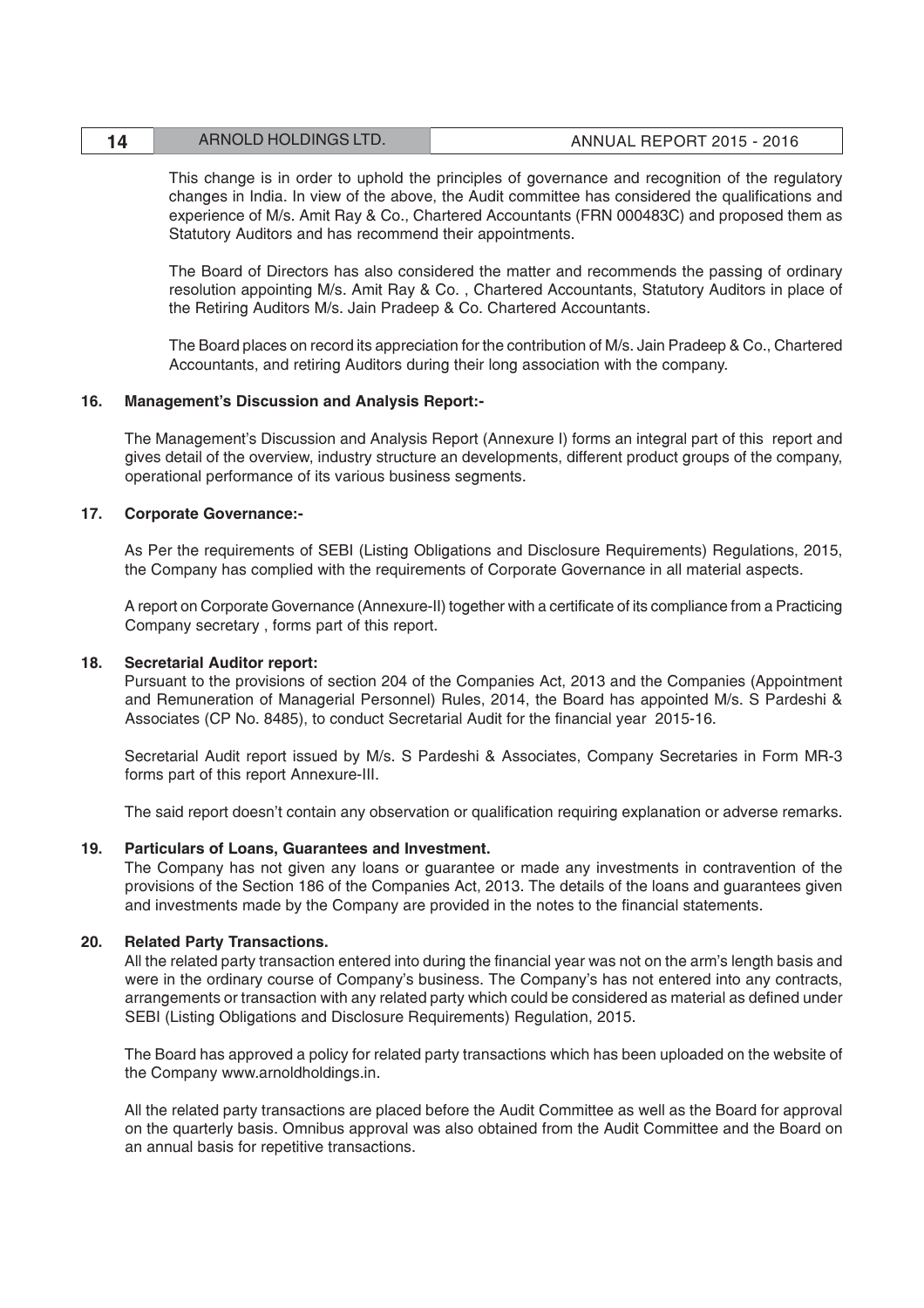| ARNOLD HOLDINGS LTD. |
|----------------------|

Related party transactions under Accounting Standards AS- 18 are disclosed in the notes to the financial statements. Prescribed Form No. AOC- 2 pursuant to clause (h) of sub- section (3) of Section 134 of the Act and Rule 8(2) of the Companies (Accounts) Rules, 2014 is furnished as Annexure IV to this report.

Disclosure of Related Party/ Related Party Transactions:

- a) Key Managerial Persons:
	- Mr. Mahendraprasad Mallawat Mr. Praseniit Goswami Mr. Dinesh Kumar Gupta Mr. GajananUttamraoMante Dr. SopanVishwanathraoKshirsagar Mrs. CA. Gazala Kolsawala Mrs. Soniya Agarwal
- b) Details of transactions: Director's remuneration: - Mr. Mahendraprasad Mallawat Rs. 5, 63,000/- Mrs. CA. Gazala Kolsawala Rs. 3, 87,000/- Detail of Salary: Mrs. Soniya Agarwal Rs. 2, 70,000/-

# 21. RBI guidelines:

The Company is registered with RBI. The Company has complied with and continues to comply with all applicable Laws, Rules, Circulars, Regulations, norms and standards laid down by the Reserve Bank of India (RBI) during the Financial Year 2015-2016. In line with the RBI guidelines for asset liability management (ALM) system for NBFCs, the Company has an Asset Liability Committee which meets monthly to review its ALM risks and opportunities.

#### 22. Secretarial standards of ICSI:

The Institute of Company Secretaries of India (ICSI) has on 23 April 2015, notified the Secretarial Standards on Meetings of the Board of Directors (SS–1) and General Meetings (SS–2) to be effective from 1 July 2015. The Company is complying with the same.

#### 23. Extract of Annual Report:

In accordance with the requirements of Section 92(3) of the Companies Act, 2013, and rule 12(1) of the Companies (Management and Administration) Rules, 2014, an extract of Annual Return in Form MGT- 9 is furnished as Annexure V to this report.

#### 24. Particulars of Employees:-

None of the employees were in the category of the limits specified Section 197 of the Act read with Rule 5 (1) of the Companies (Appointment and Remuneration of Managerial Personnel) Rules, 2014.

# 25. Fixed Deposits:-

During the year under review, the Company has not accepted any deposits as such no amount of principal or interest on deposits from public was outstanding as on the date of the balance sheet.

# 26. Conservation of energy, technology absorption and foreign exchange earnings and outgo:-

The particulars relating to conservation of energy, technology absorption and foreign exchange earnings and outgo, required to be furnished pursuant to Section 134 of the Companies Act, 2013, read with Companies (Disclosures of Particulars in the Report of Board of Directors) Rules, 1988, are as under:

- (i) Part A and B of the Rules, pertaining to conservation of energy and technology absorption, are not applicable to the Company.
- (ii) Foreign Exchange Earnings and Outgo:
	- Foreign Exchange Earned Rs. Nil

Foreign Exchange Used - Rs. Nil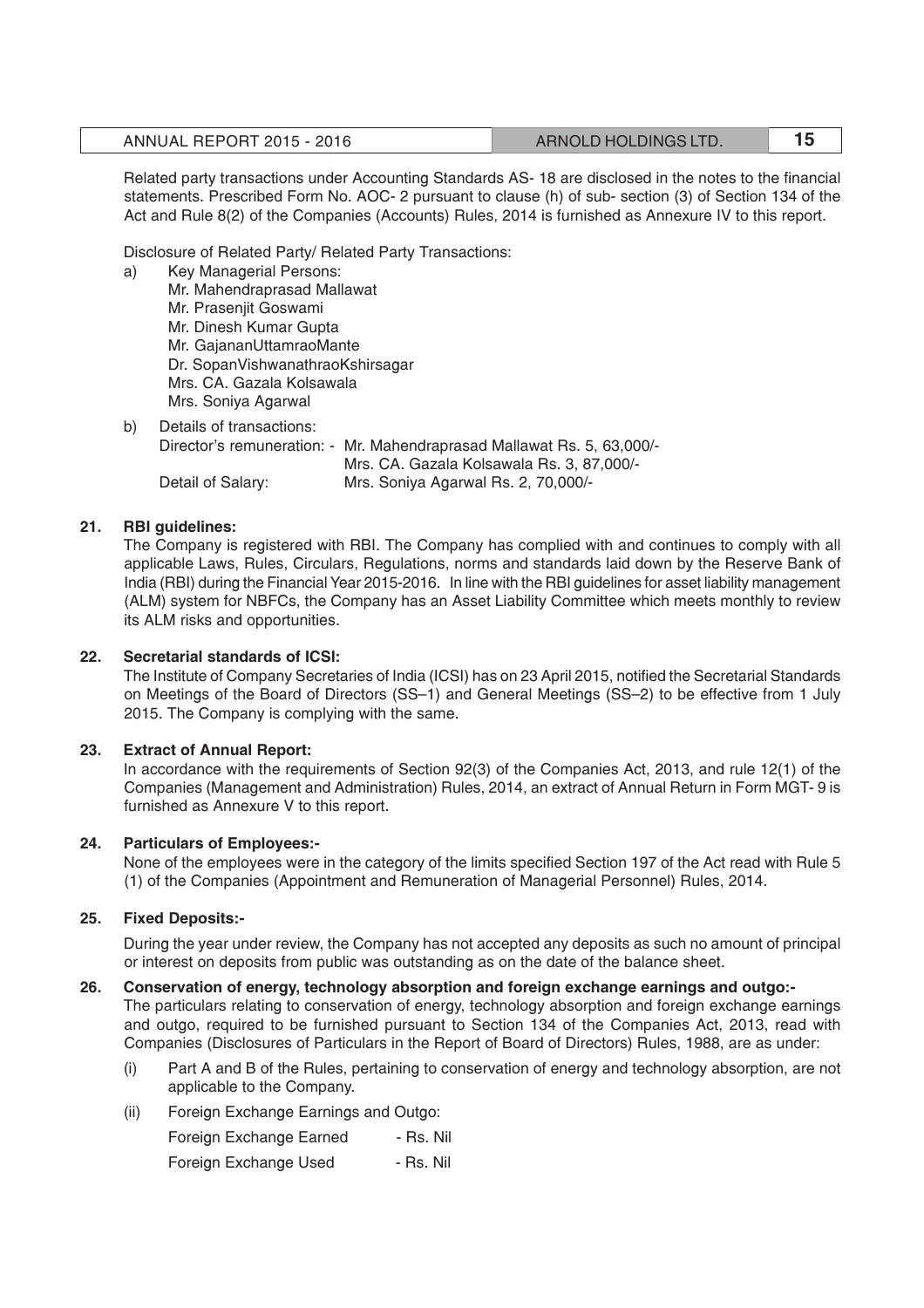|  | ARNOLD HOLDINGS LTD. | <b>ANNUAL REPORT 2015 - 2016</b> |
|--|----------------------|----------------------------------|
|--|----------------------|----------------------------------|

# 27. Appointment of Internal Auditor

Pursuant to the provisions of Section 138 read with Rule 13 of the Companies (Accounts) Rule, 2014, Mrs. Soniya Agarwal who is the Company Secretary and compliance officer of the Company has been appointed has the internal auditor of the Company for the financial year 2016-2017 and she is being eligible for reappointment.

# 28. Human Resources:

The Company recognizes people as its most valuable asset and it has built an open, transparent and meritocratic culture to nurture this asset. The Company has a planning tool that provides an integrated means of identifying, selecting, developing and retaining top talent within the organization. Focus on Behavioral and Leadership traits through Learning & Development interventions, job rotation is planned for the employees who constitute the Talent Pool.

# 29. Business Development:

During the year, the Business Development Group ("BDG") initiated opportunities and harnessed its extensive relationship network within and outside the Company, to benefit the business.

# 30. Regulatory Action:

There are no significant and material orders passed by the regulators or courts or tribunal impacting the going concern status and operation of the Company in future.

# 31. Acknowledgments:-

Your Directors acknowledge the support and owe a debt of gratitude to the Shareholders, Investors & Bankers. Your Directors are also thankful to its clients for their continued faith and support reposed in us. Last but not the least, your Directors, places on record their sense of appreciation of the valuable contribution made by the employees of the Company.

# On behalf of the Board of Directors, For Arnold Holdings Limited **For Arnold Holdings Limited** For Arnold Holdings Limited

Mahendraprasad Mallawat Gazala Kolsawala Whole Time Director Whole-Time Director DIN - 00720282 DIN - 07133943

Place : Kolkata Date : 30th May, 2016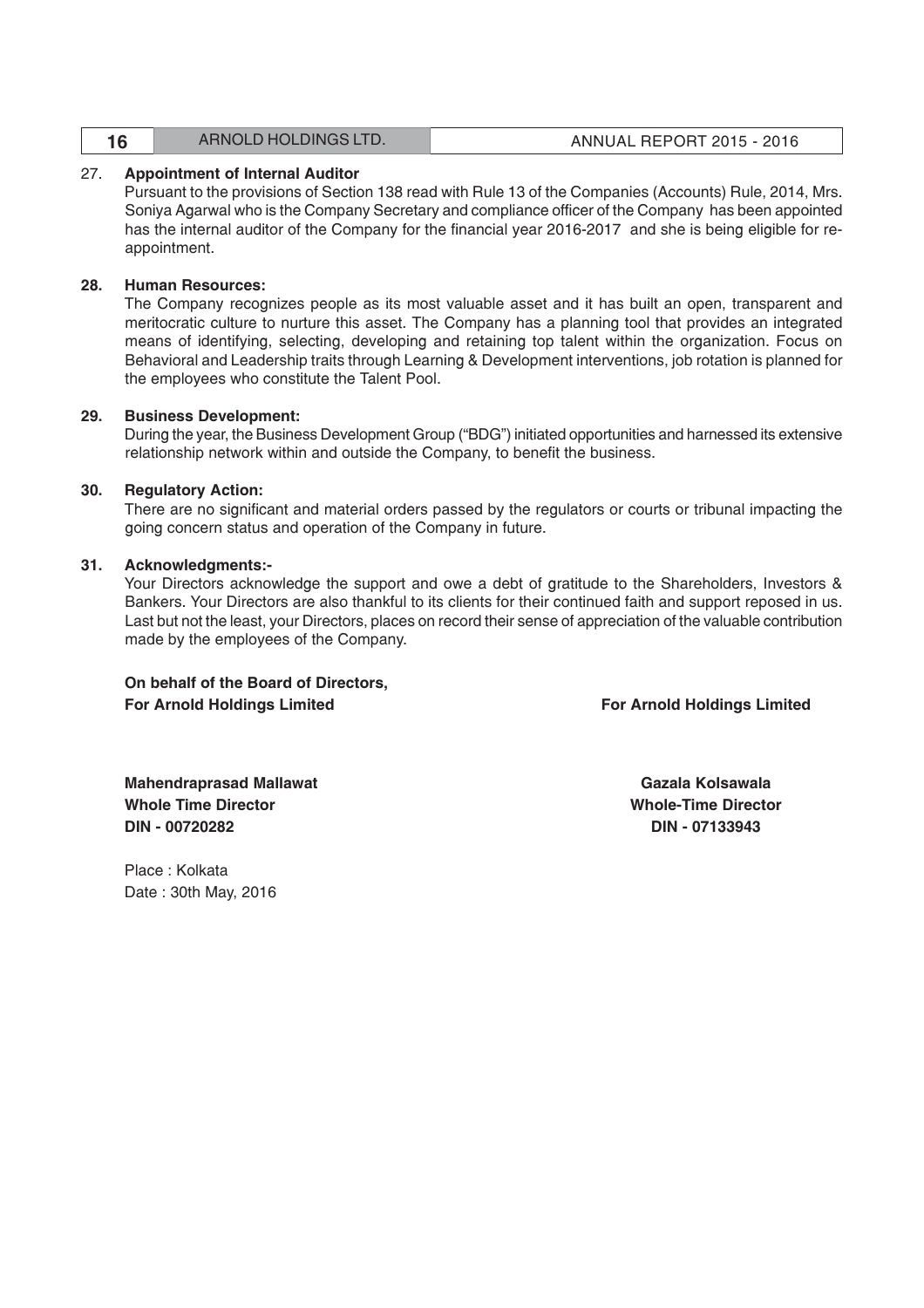| <b>ANNUAL REPORT 2015 - 2016</b> | ARNOLD HOLDINGS LTD. |  |
|----------------------------------|----------------------|--|
|----------------------------------|----------------------|--|

#### ANNEXURE - 1 To The Directors Report

# MANAGEMENT DISCUSSION & ANALYSIS

# 1. GLOBAL ECONOMY OVERVIEW

The financial year 2015-16 did not witness any major surge in economic activity. Global growth declined from 3.4% in 2014 to 3.1% in 2015. This slowdown was primarily driven by unprecedented decline in oil and commodities prices, volatility in financial markets, decline in trade and low inflationary trends owing to depressed growth around the world.

The US posted 2.4% growth mainly due to the country's improved fiscal and housing situation. The Euro Area grew by 1.5% on the back of robust private consumption, supported by low oil prices and easy financial conditions. The Japanese economy was hampered by a sharp fall in private consumption, resulting in discouraging growth figures. The rebalancing of the Chinese economy had a major impact, especially in the Asia-Pacific region, as it shifted from manufacturing to service sector. This has translated into strong tailwind for China, and is expected to help it post decent, though below par, growth numbers.

Going forward, global growth is projected to improve at slow pace. It is expected to reach 3.2% in 2016 and 3.5% in 2017. The growth projections for all the major economies and regions for 2016-17 are modest. It is believed to be a year of consolidation, where commodities prices are expected to bottom out and a slight pickup witnessed in infrastructure activity.

# 2. INDIAN ECONOMY OVERVIEW:

Despite continuing global headwinds, India's GDP clocked 7.6% growth in 2015-16, making it one of the fastest growing economies in the world. The Government of India (GoI) focused on strengthening the economy with various pro-reform policy initiatives to improve the country's social and physical infrastructure and set structural drivers for long-term sustainable economic growth.

India's trade deficit came down to \$5.1 billion in March 2016 owing to a sharp decline of upto 21% in imports. The government's adherence to keeping the fiscal deficit within target while managing growth is a positive step, especially in view of the stress and uncertainty in the global economy. The government has targeted to narrow the fiscal deficit to 3.5% in 2016-17, after maintaining its 3.9% target for 2015- 16. Consumer price inflation is also within normal range, hovering around 5%. Government initiatives, low interest rates, decline in fiscal deficit and moderate inflation have enabled the Indian economy to achieve strong growth estimates. Policy adjustments and improved macro-economic environment have helped India attract more FDI flows during the year compared to last year. With government's growth agenda intact and the tide turning favourable on the economic front, India looks poised to perform better than its global counterparts in 2016-17 and is expected to grow at closer to 8% in 2016-17.

#### SECTOR OVERVIEW

#### Financial Services Industry

India's financial services industry is expanding at a rapid pace driven by the government's pro-sector measures, announced in the last fiscal. These initiatives have given significant impetus to the sector that includes, commercial banks, insurance companies, non-banking financial companies, co-operatives, pension funds, mutual funds and other smaller financial entities. Government schemes like Pradhan Mantri Jan Dhan Yojana, Atal Pension Yojana, MUDRA, the new bankruptcy law, gold monetisation scheme and debt restructuring scheme are contributing to the financial sector's growth. Besides, the sector is positively impacted by favourable micro economic factors like rising income levels, improving life expectancy and good economic growth numbers.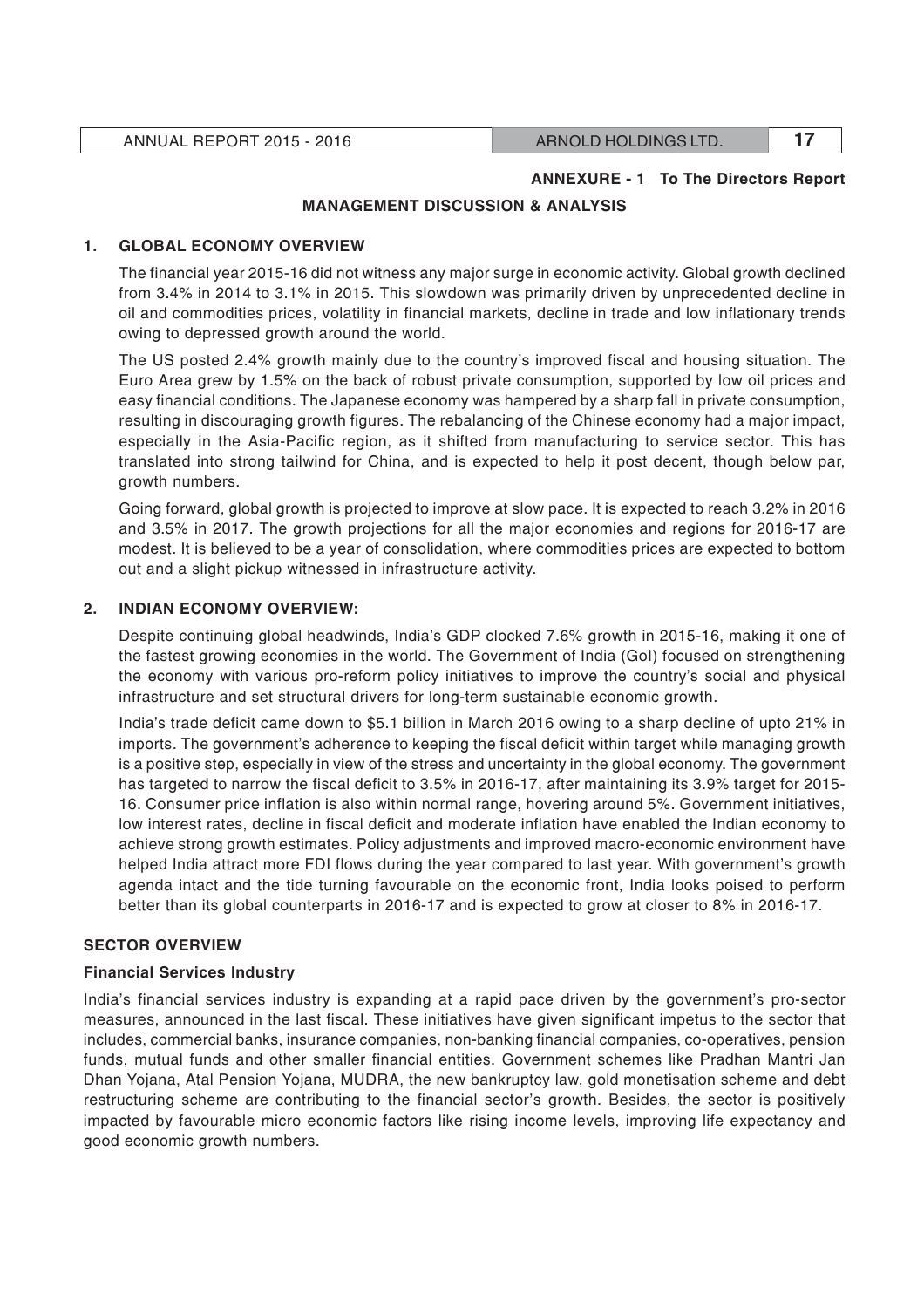| ARNOLD HOLDINGS LTD. | <b>ANNUAL REPORT 2015 - 2016</b> |
|----------------------|----------------------------------|
|                      |                                  |

# NBFCs - growing in relevance

For over a decade, Indian NBFCs have played a pivotal role in meeting the country's diverse financial requirements. They cater to under-penetrated and unbanked customer segments, fulfilling their financial needs. NBFCs are able to reach deeper, offer more specialised services, and are able to lend to sectors and customers who find it difficult to obtain bank lending. NBFCs have performed well in retail assetbacked lending, lending against securities and microfinance. Besides, they have done substantially well in farm equipment financing, loans for purchase of used commercial vehicles & machinery and small ticket personal loans. NBFCs are expected to play the role of a key financial intermediary, once they are integrated in the financial system with full policy support. Factors like better understanding of customer profile / need, better product lines, wide network; quick turnaround time and robust risk management capabilities will contribute to the growth of NBFCs.

# NBFCs and regulatory environment

The RBI conducted a comprehensive review of NBFC regulations in 2014. The revised regulatory framework is designed to focus supervisory attention to those NBFCs which genuinely can pose risks to the financial system and bring operational freedom to smaller NBFCs. Assets classification and Provisioning norms of NBFCs are going to converge with those of banks by the 2018.

# Government Initiatives

NBFCs shall be eligible to claim tax deduction to the extent of 5% of total income on account of provision for bad and doubtful debts (NPAs). It has been a long awaited demand to treat the provision of bad debts of NBFCs at par with that of Indian banks in terms of tax deduction. This has only been moderately met as the prescribed percentage is less than that allowed for banks. However, this is a positive development for NBFCs reducing the tax outgo for them. It has provided them a much sought after relief, especially in these rising NPAs scenario. Reversal of input tax is proposed to provide additional options to banking companies, financial institutions and non-banking financial companies, with respect to nontaxable services provided by them by way of extending deposits, loans and advances. FDI will be allowed beyond the 18 specified NBFC activities under the automatic route. This move will help in promoting ease of doing business and attracting overseas investments by doing away with the need of seeking government approvals. In 2015 Union Budget, the finance minister announced that NBFCs would be considered as an eligible financial institution for SARFAESI benefits. However, the corresponding amendment in the SARFAESI Act is yet to be introduced. This move would facilitate faster liquidation of immovable assets for recovery of bad loans.

# ABOUT THE INDUSTRY:

NBFCs are an integral part of the country's financial system complementing the services of commercial banks. The main reason attributed to the growth of NBFCs is the comprehensive regulation of the banking system. Other factors include higher level of customer orientation, lesser pre/post sanction requirements and higher rates of interest on deposits being offered by NBFCs. It is mandatory that every NBFC should be registered with RBI to carry on any business of non banking financial institution.

The activities of non-banking financial companies (NBFCs) in India have undergone qualitative changes over the years through functional specialization. The role of NBFCs as effective financial intermediaries has been well recognized as they have inherent ability to take quicker decisions, assume greater risks, and customize their services and charges more according to the needs of the clients. While these features, as compared to the banks, have contributed to the proliferation of NBFCs, their flexible structures allow them to unbundle services provided by banks and market the components on a competitive basis. The distinction between banks and non-banks has been gradually getting blurred since both the segments of the financial system engage themselves in many similar types of activities. At present, NBFCs in India have become prominent in a wide range of activities like hire-purchase finance, equipment lease finance, loans, investments, etc. By employing innovative marketing strategies and devising tailor-made products,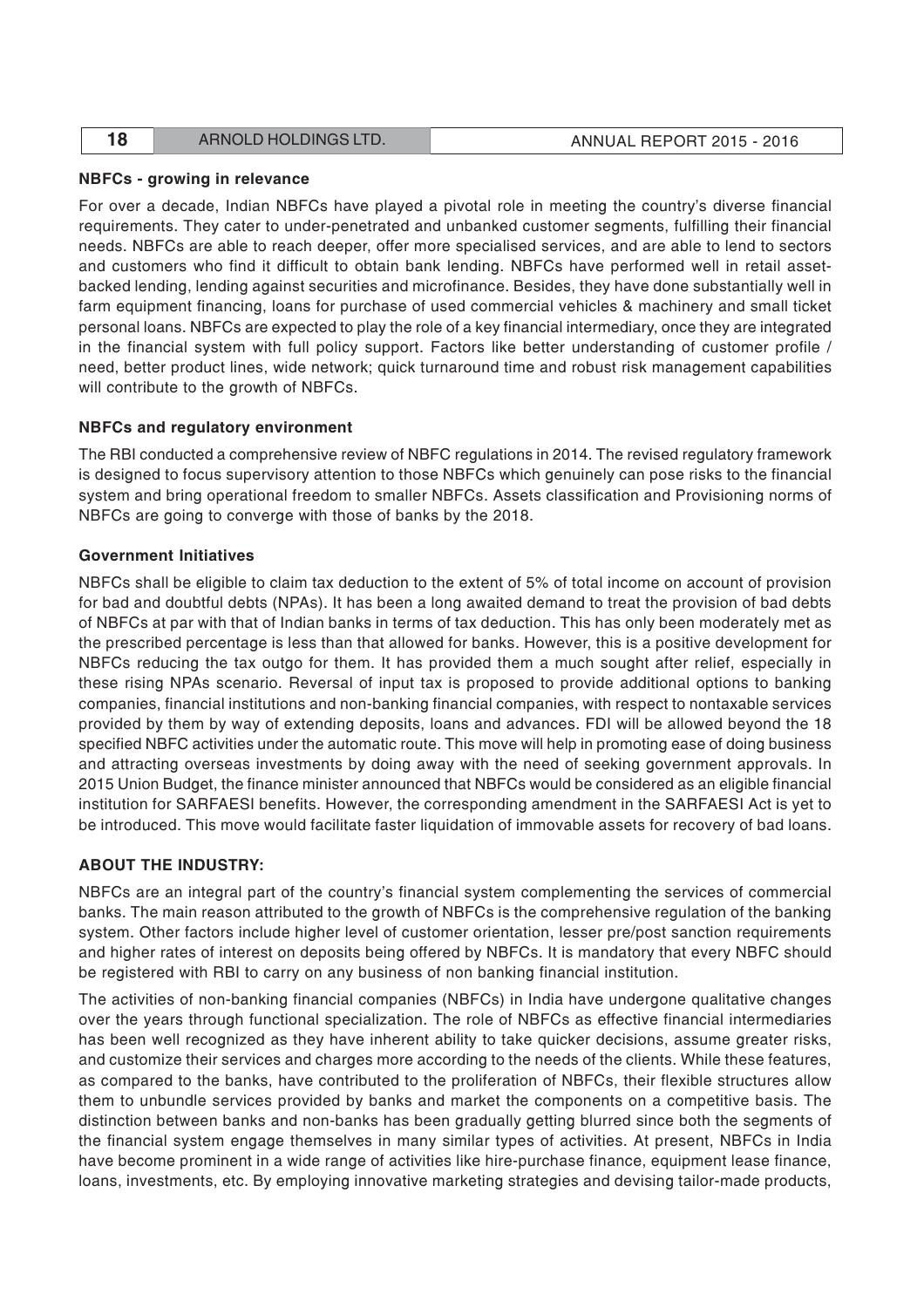| ANNUAL REPORT 2015 - 2016 | ARNOLD HOLDINGS LTD. |  |
|---------------------------|----------------------|--|
|---------------------------|----------------------|--|

NBFCs have also been able to build up a clientele base among the depositors, mop up public savings and command large resources as reflected in the growth of their deposits from public, shareholders, directors and other companies, and borrowings by issue of non-convertible debentures, etc.

The importance of NBFCs in delivering credit to the unorganized sector and to small borrowers at the local level in response to local requirements is well recognized. The rising importance of this segment calls for increased regulatory attention and focused supervisory scrutiny in the interests of financial stability and depositor protection.

# COMPANY BUSINESS OVERVIEW:

Arnold Holdings Ltd is a public limited company incorporated in the year 1981 listed in Bombay Stock Exchange and Calcutta Stock Exchange. It is a non deposit taking NBFC, registered with the RBI vide Registration No.05.02617.Ever since its incorporation the company engaged in investment in shares and activity of non-banking finance company.

Our Company is primarily focused in providing inter corporate loans, personal loans, loans against shares & securities, loans against properties, trade financing, bills discounting, trading in shares & securities. Being an, NBFC our Company has positioned itself between the organized banking sector and local money lenders, offering the customers competitive, flexible and timely lending services.

# Products & Services:

Our Company offers financial services to commercial, industrial and financial clients with a one stop financial solution:-

- Trade Finance & Bill Discounting
- Working capital loans
- Loan against property
- Margin funding and loan against approved securities
- Capital market
- Corporate finance
- Mortgage and loans
- Infrastructure finance

# FINANCIAL PERFORMANCE:

During the fiscal Year 2016, the gross operational income of the Company stood at Rs 2585.02 Lacs as compared to previous fiscal Year of Rs.3286.40 Lacs. The company has continued its lending activities and advances portfolio of the Company has been Rs.3998.90 Lacs and the interest income of the Company have been stood at Rs.251.33 Lacs. This fiscal Year Company's profits have been Rs. 65.44 Lacs as compared to Rs. 102.14 Lacs of fiscal Year 2015.

# Financial Highlights:

- Income from operation stood at Rs. 2585.02 Lacs for fiscal Year 2016.
- Profit before Taxes of fiscal Year 2016 was Rs. 85.96 Lacs.
- Profit after Taxes of fiscal Year 2016 was Rs. 65.44 Lacs.
- Earnings per share for fiscal Year 2016 were Rs. 0.26 per share.
- Net Worth of company stood at Rs. 5101 Lacs as on March 31, 2016.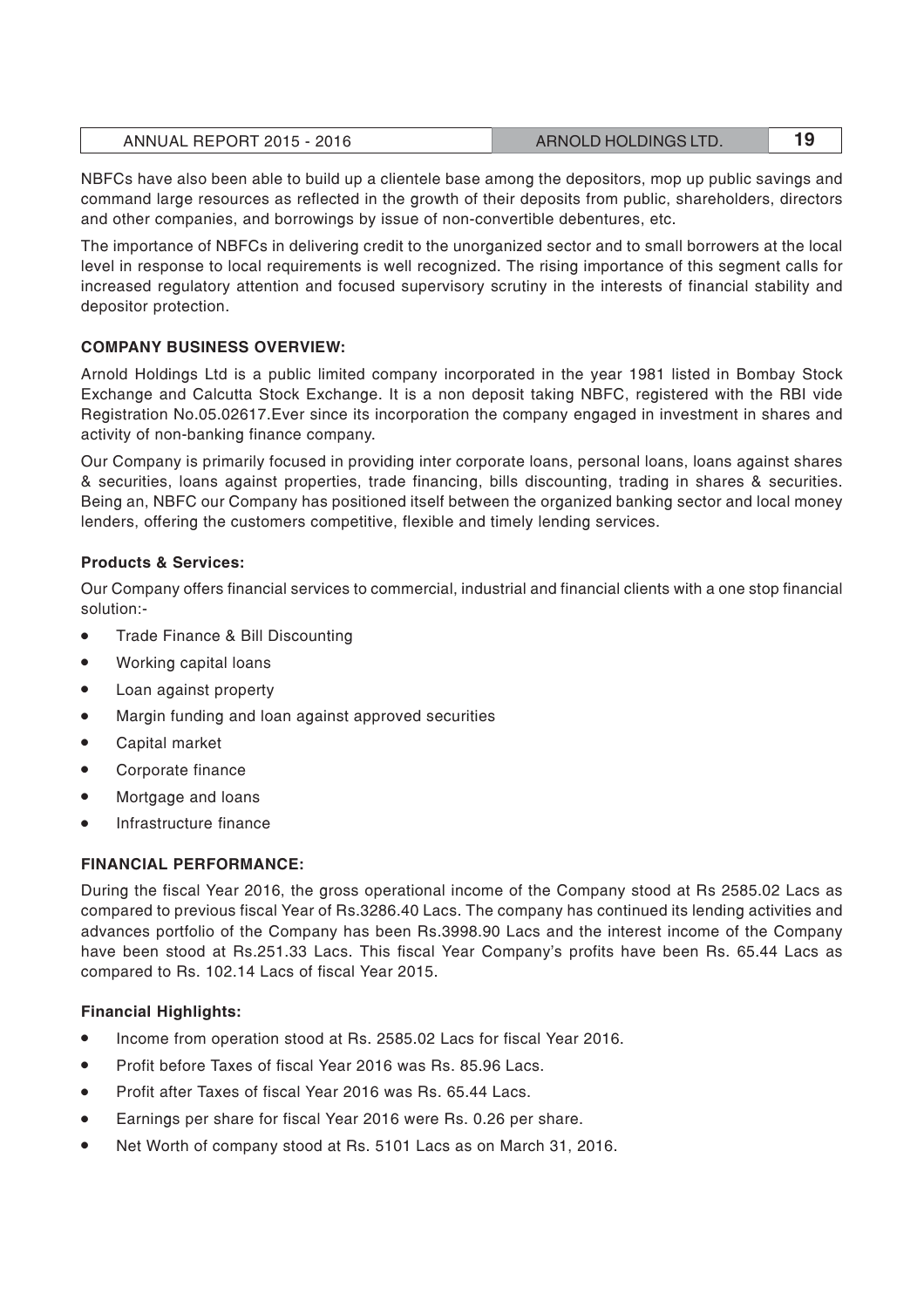| 20 | ARNOLD HOLDINGS LTD. | <b>ANNUAL REPORT 2015 - 2016</b> |
|----|----------------------|----------------------------------|
|----|----------------------|----------------------------------|

# ASSET LIBILITY MANAGEMENT

Arnold Holdings Ltd had a total borrowing of Rs. 18.54 crores as on 31 March 2016. The Company's Asset-Liability Committee (ALCO), set up in line with the guidelines issued by the RBI, monitors assetliability mismatches to ensure that there are no imbalances or excessive concentrations on either side of the Balance Sheet.

The Company continues to very closely monitor liquidity in the market and as a part of its ALCO strategy, maintains a liquidity management desk to reduce its liquidity risk. The liquidity buffer is stepped up whenever signs of tight liquidity in the system are noticeable.

# SWOT ANALYSIS:

# Strengths:

An integrated financial services platform: We offer our clients an integrated financial services platform by offering lending against demat shares, finance consultancy, loan against immovable properties and allied products. Our integrated service platform allows us to leverage relationships across the lines of businesses and our industry and product knowledge by providing multi-channel delivery systems to our client base, thereby increasing our ability to cross-sell our services.

Experienced Management: We believe that our senior management and our talented and experienced Team are the principal reason for the growth of our Company. We believe that the extensive experience and financial acumen of our management and staff facilitates us with a significant competitive advantage.

# Weakness:

Branding: Our Company is not a well established brand among large NBFC players who have access to larger financial resources.

Accessibility: We do not have branches so we are unable to explore the business opportunities in other areas.

# Opportunities:

Large Market: The players in the NBFC sector still have a lot of scope to cover larger market and the rural markets are still untapped.

Desire for Status: With increased desire of individuals to improve their standard of living, the NBFC industry is getting exposed to new category of client (individuals) in a big way with large share of business coming from this segment apart from corporate clients.

# Threats:

Economic Downturn: If the economic downturn is prolonged it can reduce the financing need of people due to shrinking business opportunities.

Private Banks: Private Banks are also working on the similar business model as the NBFCs do, thereby giving a very strong competitions to the NBFC's.

RBI and Government restrictions: With more stringent norms governing the functioning of NBFC and certain government restrictions act as a hindrance in smooth functioning of NBFC.

# FUTURE STRATEGY:

 Expansion of existing activities: Our Company intends to expand its financial services by enhancing its focus on margin funding, loan against shares and securities, loan against properties and corporate loan, bill discounting and working capital loan.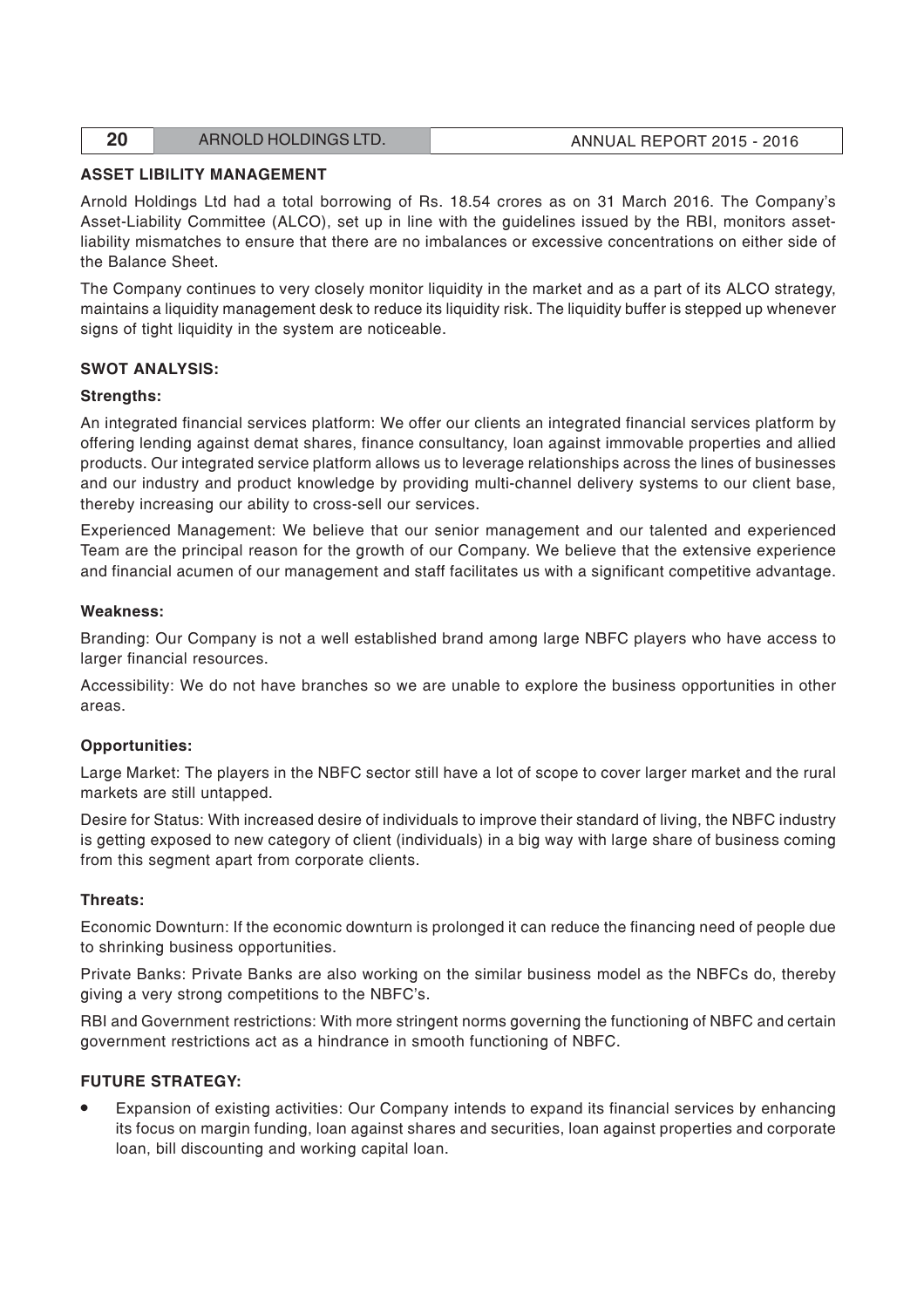| <b>ANNUAL REPORT 2015 - 2016</b> | ARNOLD HOLDINGS LTD. |  |
|----------------------------------|----------------------|--|
|----------------------------------|----------------------|--|

- Differentiated Services: In the growing economy, the corporate clients will be requiring funds for further expansions. Our Company would be providing all diversified service portfolio under one umbrella to cater most of the customer needs and demands.
- Brand recognition: We are in such a business where we are facing lot of competition. Our Company is not a well established brand among large NBFC players. We will be making the necessary arrangements for our brand reorganization.

# INTERNAL CONTROL SYSTEM AND ADEQUACY:

Internal Control Systems has been designed to provide reasonable assurance that assets are safeguarded, transactions are executed in accordance's with management's authorization and properly recorded and accounting records are adequate for preparation of financial statements and other financial information. Internal check is conducted on a periodical basis to ascertain the adequacy and effectiveness of internal control systems. The management has put in place internal systems for review and monitoring of nonperforming assets of the company and to indicate corrective action for effecting recoveries.

# CAUTIONARY:

Statement in the Management Discussion & Analysis, describing the company's objectives, projections and estimates are forward looking statement and progressive within the meaning of applicable laws & regulations. Actual result may vary from those expressed or implied.

Important developments that could affect the company's operations are significant changes in political and economic environment in India, tax laws, RBI regulations, exchange rate fluctuation and other incidental factors.

> On behalf of the Board of Directors, For Arnold Holdings Limited

Mahendraprasad Mallawat Whole TIme Director DIN - 00720282

Place : Kolkata Date : 30th day of May, 2016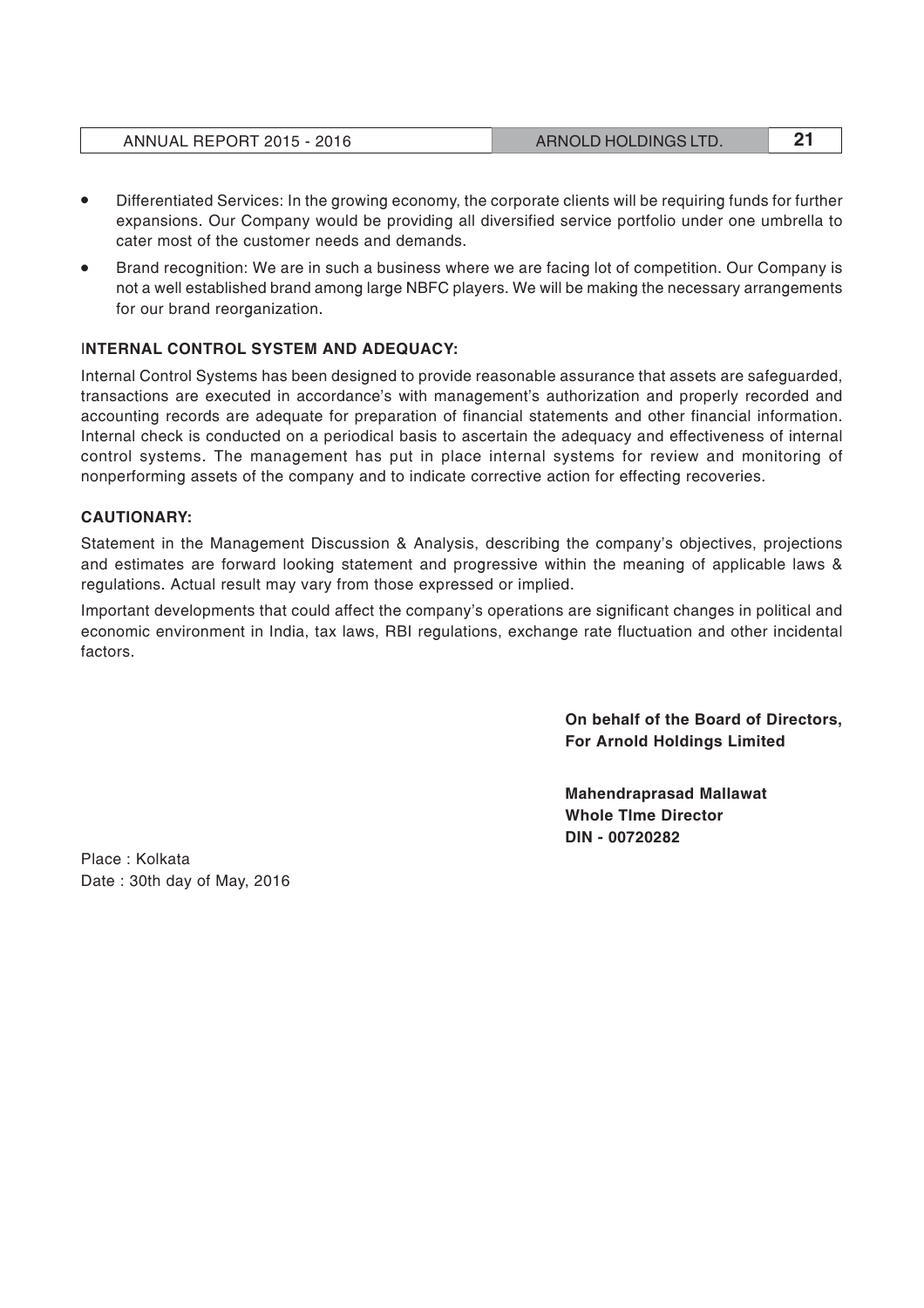# ANNEXURE II TO THE DIRECTORS' REPORT

# REPORT ON CORPORATE GOVERNANCE

(Pursuant to SEBI (Listing Obligation and Disclosure Requirements) Regulations, 2015)

#### 1. Corporate Governance Philosophy :-

The Company has set itself the objective of achieving excellence in its business. As a part of its growth strategy, Company believes in adopting the 'best practices' that are followed in the area of Corporate Governance. The company emphasizes the need for full transparency and accountability and conducting its business in a highly professional and ethical manner, thereby enhancing trust and confidence of all its stakeholders. Your Director are committed to good governance practices and the company has been sharing all important information all about its various business segments and operations of the company through Director's report, Quarterly results and Annual reports. Further as required by the listing agreement, report on corporate governance is given below.

#### 2. Corporate Governance Practice

The Arnold Holdings Ltd maintains the highest standard of corporate governance; it is the Company's constant endeavour to adopt the best corporate governance Practice.

#### 3. Role of Company Secretary in overall Governance Process:

The Company Secretary plays a key role in ensuring that the Board and Committees procedures are followed and regularly reviewed. The Company Secretary ensures that all relevant information, details and documents are made available to the Directors and senior management for effective decision making at the meetings. The Company Secretary is primarily responsible for assisting and advising the Board in conducting the affairs of the company, to ensure the compliances with applicable statutory requirements to provide guidance to Directors and to facilitate convening of meetings. The Company secretary interfaces between the Management and regulatory authority for governance matters.

#### 4. Board of Directors (Board):-

#### a) Board Composition:-

The Board of the Company should consist of optimum combination of Executive, Non-Executive, Independent Directors, which should be in conformity with the requirement of Clause 49 of the Listing Agreement with Stock Exchanges.

The present strength of the Board is Six (6) Directors, comprising of Three Whole –Time Director Three Independent Non- Executive Directors. The Board Members possess the skills, expertise & experience necessary to guide the Company.

| <b>Name of Director</b>            | <b>Category of Directorship</b> |  |  |
|------------------------------------|---------------------------------|--|--|
| Mr. Mahendraprasad Mallawat        | Whole Time Director             |  |  |
| Mr. Prasenjit Goswami              | Whole Time Director             |  |  |
| Mrs. Gazala Kolsawala              | Whole-Time Director             |  |  |
| Mr. Sopan Vishwanathrao Kshirsagar | Independent - Non Executive     |  |  |
| Mr. Dinesh Kumar Gupta             | Independent - Non Executive     |  |  |
| Mr. Gajanan Uttamrao Mante         | Independent - Non Executive     |  |  |

#### b) No. of Board Meetings:-

The Board meets at regular intervals to discuss and decide on company's business policy and strategy apart from other normal business. During the financial year ended on 31st March 2016,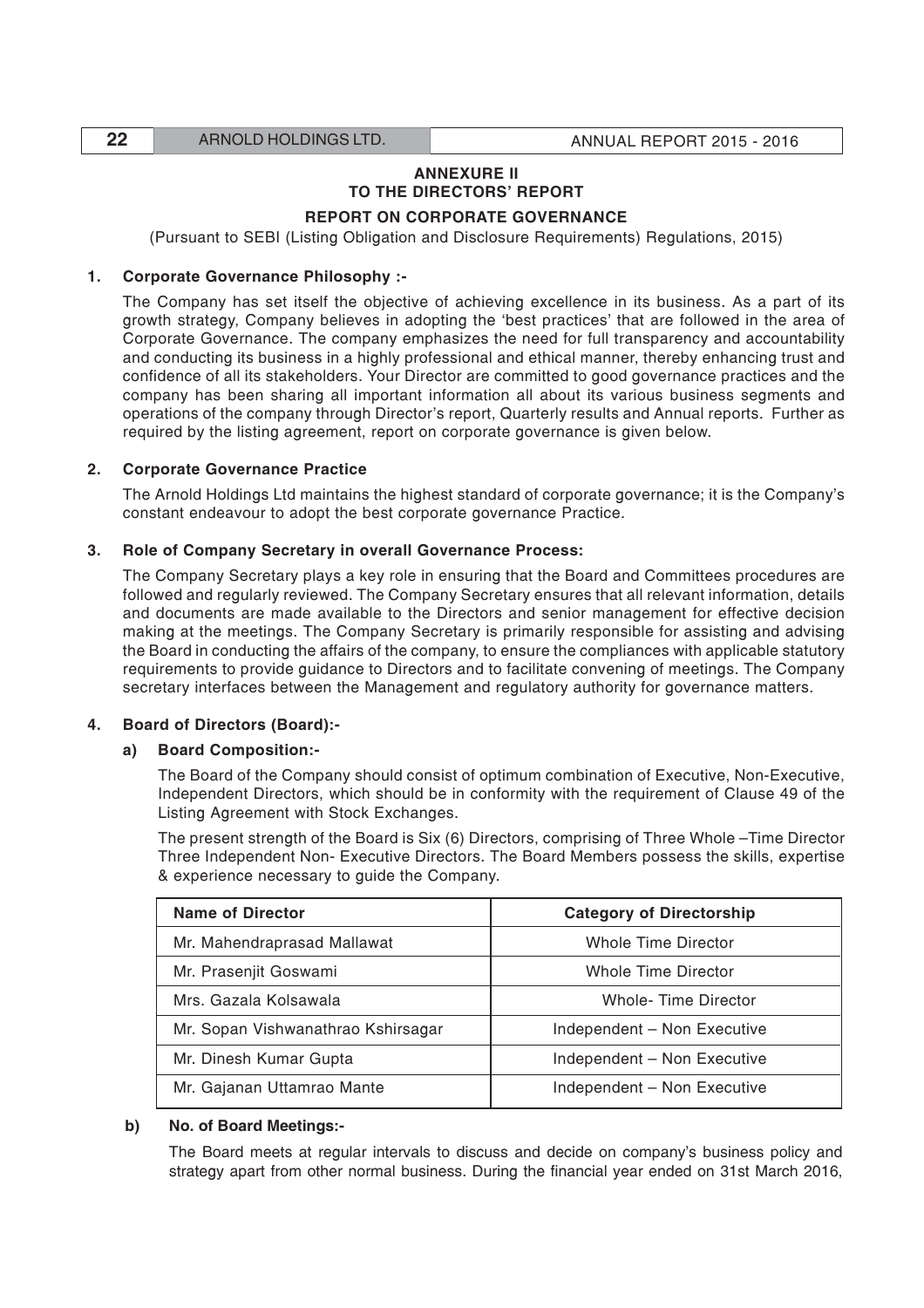| ANNUAL REPORT 2015 - 2016 | 23<br>ARNOLD HOLDINGS LTD. |  |
|---------------------------|----------------------------|--|
|---------------------------|----------------------------|--|

Five (5) Board Meetings were held on the following dates:-

12th May, 2015, 30th May, 2015, 12th August, 2015, 13th November, 2015,13th February, 2016.

The Last Annual General Meeting of the Company was held on 29th September, 2015.

# c) Directors' Attendance Record and Directorships Held:-

The attendance at the Board Meetings held during the year and attendance at the last Annual General Meeting, number of directorships in other Public Limited companies and membership in committees across various companies of which the Director is a Member / Chairman are given below:-

| Name of Directors                                          | Category                                         | No. of<br><b>Board</b><br>Meetings<br>Attended | Attendance<br>at last<br><b>AGM</b> | Directorship<br>held in other<br>Companies |                | No. Committee<br>Memberships /<br>Chairmanships held<br>including Arnold Holdings* | Share<br>Holding |
|------------------------------------------------------------|--------------------------------------------------|------------------------------------------------|-------------------------------------|--------------------------------------------|----------------|------------------------------------------------------------------------------------|------------------|
|                                                            |                                                  |                                                |                                     |                                            | Membership     | Chairmanship                                                                       |                  |
| Mr. Mahendra<br>Prasad<br>Mallawat<br>(DIN: 00720282)      | Promoter /<br>Whole<br>Time<br><b>Director</b>   | 5                                              | Yes                                 |                                            | $\overline{2}$ |                                                                                    | 25000            |
| Mrs. Gazala<br>Kolsawala<br>(DIN: 07133943)                | Whole<br>Time<br><b>Director</b>                 | 5                                              | Yes                                 |                                            |                |                                                                                    |                  |
| Mr. Sopan<br>Vishwanthrao<br>Kshirsagar<br>(DIN: 06491444) | Independent /<br>Non<br>Executive<br>Director    | 5                                              | Yes                                 |                                            |                | 1                                                                                  |                  |
| Mr. Prasenjit<br>Goswami<br>(DIN: 03313512)                | Wholetime<br>Director                            | 5                                              | Yes                                 |                                            |                |                                                                                    |                  |
| Mr. Dinesh<br>Kumar Gupta<br>(DIN: 05259502)               | Independent/<br>Non-Executive<br><b>Director</b> | 5                                              | Yes                                 |                                            | 1              |                                                                                    |                  |
| Mr. Gajanan<br>Uttamrao Mante<br>(DIN: 02320965)           | Independent/<br>Non-Executive<br><b>Director</b> | 5                                              | Yes                                 | 1                                          | 1              | $\mathbf{1}$                                                                       |                  |

# Committee positions only of the Audit Committee and Stakeholder Relationship Committee

# 5. The Details of Familiarisation Programmes imparted to Independent Directors:

# Brief terms of reference:

An Appropriate induction programme for new Directors and ongoing familiarisation with respect to the business of the company for all Directors is a major contributor for meaningful board level deliberations and sound business decisions.

The Company has adopted a structured programme for orientation of independent Director's at the time of their joining so as to familiarize them with the Company's operations, business, industry and environment in which it functions. The Company updates the Board members on a continuing basis on any significant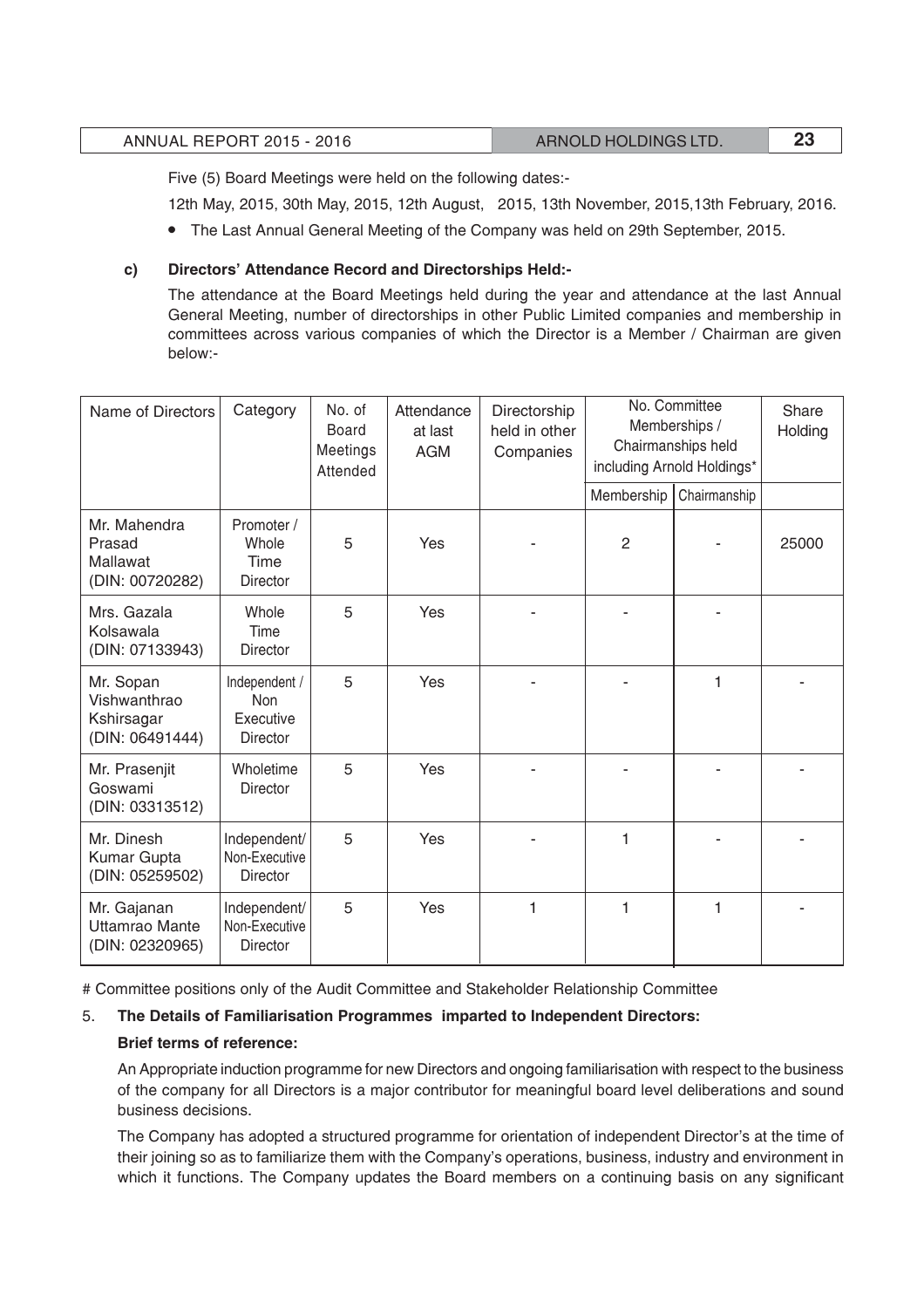|  | ARNOLD HOLDINGS LTD. | <b>ANNUAL REPORT 2015 - 2016</b> |
|--|----------------------|----------------------------------|
|--|----------------------|----------------------------------|

changes therein and provides them an insight to their expected roles and the responsibilities so as to be in a position to take well- informed and timely decisions and contribute significantly to the Company.

The details of familiarisation programmes held for the independent Directors are provided on the Company's website.

# 6. Independent Directors Meeting:

In Compliance with the Companies Act, 2013 and Regulation 25 of SEBI (Listing Obligations and Disclosure Requirements) Regulations, 2015, the Independent directors meeting of the Company was held on 13th February, 2016. Independent Directors meeting considered:

- 1) Evaluation of the performance of non- Independent Directors and the Board of Directors as a whole.
- 2) Evaluation of the performance of the Chairman of the company, taking into account the views of the Executive and non- Executive Directors; and
- 3) Evaluation of the quality, content and timelines of flow of information, between the management and the Board that is necessary for the Board to effectively and reasonably perform its duties.

Mr. Gajanan Uttamrao Mante is the chairman of Independent Directors Meeting.

# Attendance of Independent Directors in Independent Directors Meeting:

| Name of the Members                | Meeting held during year | <b>Meetings attended</b> |
|------------------------------------|--------------------------|--------------------------|
| Mr. Gajanan Uttamrao Mante         |                          |                          |
| Mr. Dinesh Kumar Gupta             |                          |                          |
| Mr. Sopan Vishwanathrao Kshirsagar |                          |                          |

# 7. Audit Committee:-

The Company has an Independent Audit Committee. The composition, role/ function of the committee comply with the requirements of the Companies Act, 2013 as well as those of SEBI (Listing Obligations and Disclosure Requirements) Regulations, 2015. The brief terms of reference of the Audit Committee includes the following:

- Overseeing the Company's financial report process and the disclosure of its financial information's.
- To review quarterly, half yearly and annual financial results before submission to the Board.
- To review the statement of significant related party transactions submitted by management.
- To review the adequacy of internal control systems with the management, external & Internal Auditors.
- Discussion with external Auditors about the nature and scope of audit including their observation.
- To investigate into any matter referred by the Board.

# Composition and attendance of Members at the Meeting of the Audit Committee

| Name of the Members                | <b>Position</b> | Category                                       | No. of<br><b>Held</b> | No. of<br><b>Meetings Meetings</b><br>attended |
|------------------------------------|-----------------|------------------------------------------------|-----------------------|------------------------------------------------|
| Mr. Sopan Vishwanathrao Kshirsagar | Chairman        | Independent & Non<br><b>Executive Director</b> | 4                     | $\overline{4}$                                 |
| Mr. Gajanan Uttamrao Mante         | Member          | Independent & Non<br><b>Executive Director</b> | $\overline{4}$        | 4                                              |
| Mr. Mahendraprasad Mallawat        | Member          | Whole Time Director                            | 4                     | 4                                              |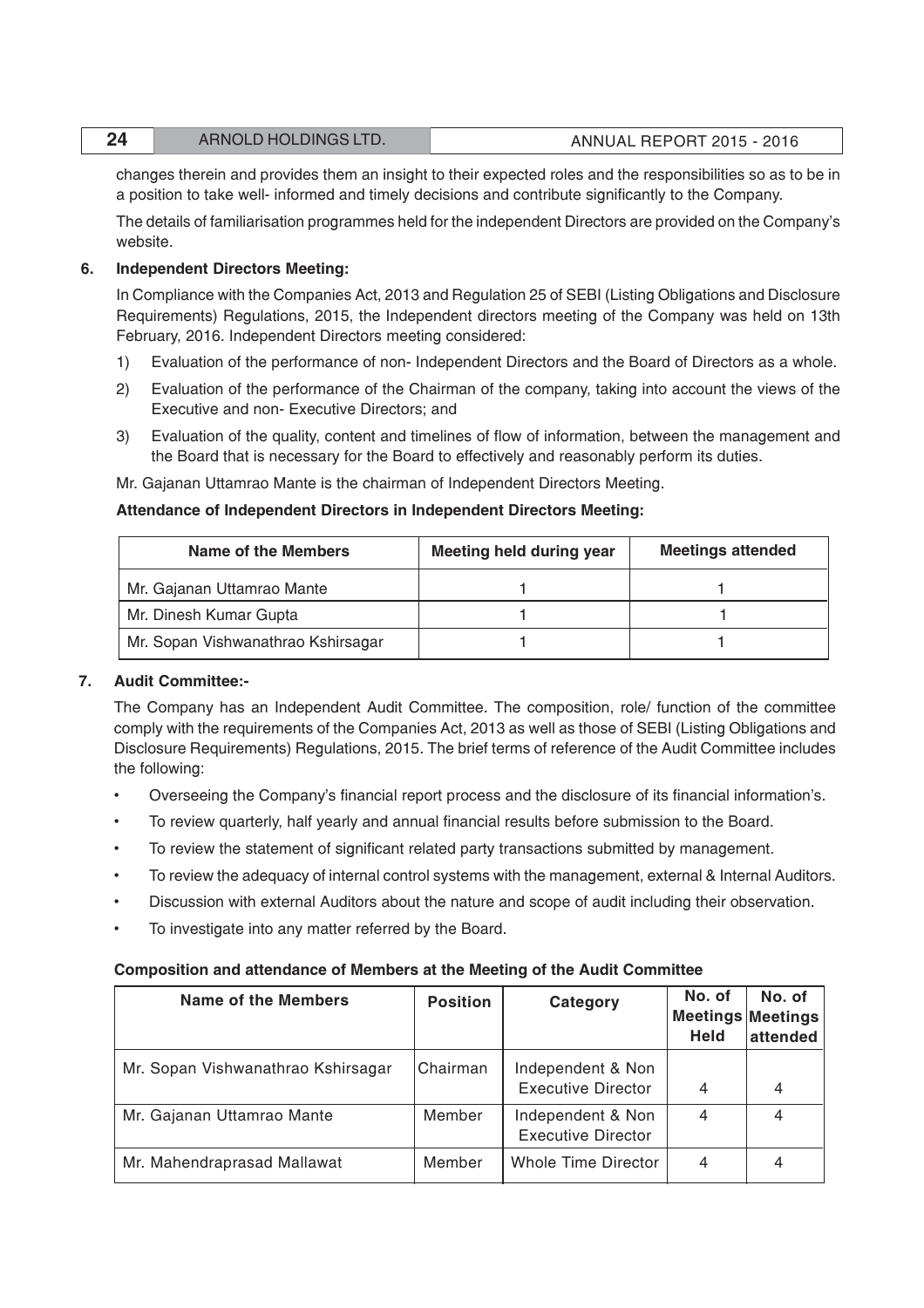| ANNUAL REPORT 2015 - 2016 | ARNOLD HOLDINGS LTD. | 25 |
|---------------------------|----------------------|----|
|---------------------------|----------------------|----|

During the year 2015-16, four (4) Audit Committee meetings were held on 29th May, 2015, 12th August, 2015, 13th November, 2015 and 13th February, 2016.

# 8. Nomination & Remuneration Committee:

The Nomination and Remuneration Committee is headed by an independent Director and is primarily responsible for recommending candidates for appointing as Directors and KMPs and their remuneration, evaluation of performance of Directors and monitoring of remuneration Policy.

The Composition and terms of reference of the Nomination and Remuneration Committee is in compliance with provisions of section 178 of the Companies Act, 2013, SEBI (Listing Obligations and Disclosure Requirements) Regulations, 2015 and SEBI (Share Based Employee Benefits) Regulations, 2014.

# Brief Terms of reference:

- To formulate a criteria for determining qualifications, positive attributes and independence of a Director.
- Formulate criteria for evaluation of Independent Directors and the Board.
- Identify persons who are qualified to become Directors and who may be appointed in Senior Management in accordance with the criteria laid down in this policy.
- To carry out evaluation of every Director's performance.
- To recommend to the Board the appointment and removal of Directors and Senior Management.
- To recommend to the Board policy relating to the remuneration for Directors, Key Managerial Personnel and Senior Management.
- Ensure that level and composition of remuneration is reasonable and sufficient, relationship of remuneration to performance is clear and meets appropriate performance benchmarks.
- To devise a policy on Board diversity.
- To carry out any other function as is mandated by the Board from time to time and/or enforced by any statutory notification, amendment or modification, as may be applicable.
- To perform such other functions as may be necessary or appropriate for the performance of its duties

# Composition and attendance of Members at the Meeting of the Nomination and remuneration **Committee**

| Name of the Members                | Position | Category                                       | No. of<br>Meetings<br>Held | No. of<br>Meetings<br>attended |
|------------------------------------|----------|------------------------------------------------|----------------------------|--------------------------------|
| Mr. Gajanan Uttamrao Mante         | Chairman | Independent & Non<br><b>Executive Director</b> |                            |                                |
| Mr. Sopan Vishwanathrao Kshirsagar | Member   | Independent & Non<br><b>Executive Director</b> |                            |                                |
| Mr. Prasenjit Goswami              | Member   | <b>Whole Time Director</b>                     |                            |                                |

Meeting Details: During the under review one meeting of the Nomination & Remuneration Committee was held on 13th February 2016 during the Year.

# Remuneration Policy:-

The Board of Directors of the company has adopted Nomination and Remuneration Policy ('Policy') for the Company, inter alia to deal with the manner of selection of Board of Directors, KMP and Managing Director and their remuneration. The Policy is annexed as Annexure to this Report.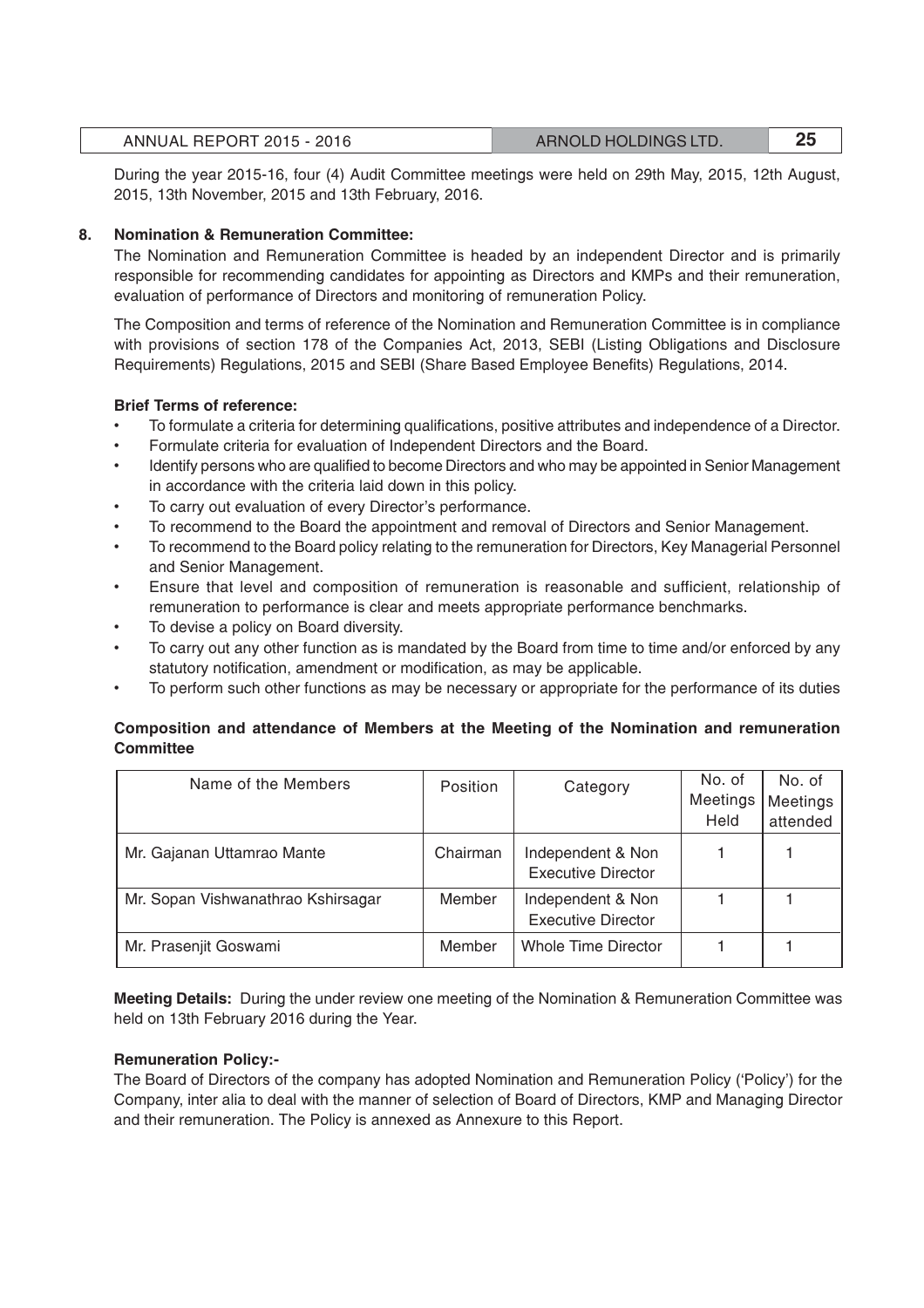#### ARNOLD HOLDINGS LTD. **ANNUAL REPORT 2015 - 2016** 26

# Performance Evaluation of the Board, Directors and Committees of the Board:

The Company has devised Board Evaluation Policy as to carry out annual performance evaluation of the Independent Directors, Board, Committees and other individual Directors.

A structured questionnaire was prepared for capturing various facets of the functioning of Board, such as adequacy of the composition of the Board and its Committees, Board culture, execution and performance of specific duties, obligations and governance.

A separate exercise was carried out to evaluate the performance of individual Directors including the Chairman of the Board, who were assessed to find out knowledge/skills, contribution to the Board and their communication/relationship with the Board and senior management of the Company. The performance evaluation of the Independent Directors was carried out by the entire Board.

The performance evaluation of the Chairman and the Non-independent Directors were carried out by the Independent Directors.

# 9. Stakeholders Relationship Committee:

The Stakeholders' Relationship ('SR') Committee is lead by Independent Director and is primarily responsible to review all matters connected with transfer of Equity Shares/ transmission of equity shares and redressal of shareholders complaints.

The Composition and terms of reference of the Nomination and Remuneration Committee is in compliance with provisions of section 178 of the Companies Act, 2013, SEBI (Listing Obligations and Disclosure Requirements) Regulations, 2015.

# Terms of Reference:

The Committee looks into redressal of Investors Complaints and requests such as delay in transfer of shares, non receipt of Dividend, Annual Report, revalidation of Dividend warrants etc.

The committee deals with various matters relating to:

- Transfer / transmission of shares.
- Issue of share certificate in lieu of lost, sub-divided, consolidated, rematerialized or defaced certificates.
- Consolidation / splitting of folios.
- Review of shares dematerialized and all other related matters.
- Investors' grievance and redressal mechanism and recommend measures to improve the level of investors' services.

#### Composition and attendance:

| Name of the Members         | <b>Position</b> | Category                                       | No. of<br><b>Meetings Meetings</b><br><b>Held</b> | No. of<br>attended |
|-----------------------------|-----------------|------------------------------------------------|---------------------------------------------------|--------------------|
| Mr. Gajanan Uttamrao Mante  | Chairman        | Independent & Non<br><b>Executive Director</b> | 2                                                 | 2                  |
| Mr. Dinesh Kumar Gupta      | Member          | Independent & Non<br><b>Executive Director</b> | 2                                                 | 2                  |
| Mr. Mahendraprasad Mallawat | Member          | <b>Whole Time Director</b>                     | 2                                                 | 2                  |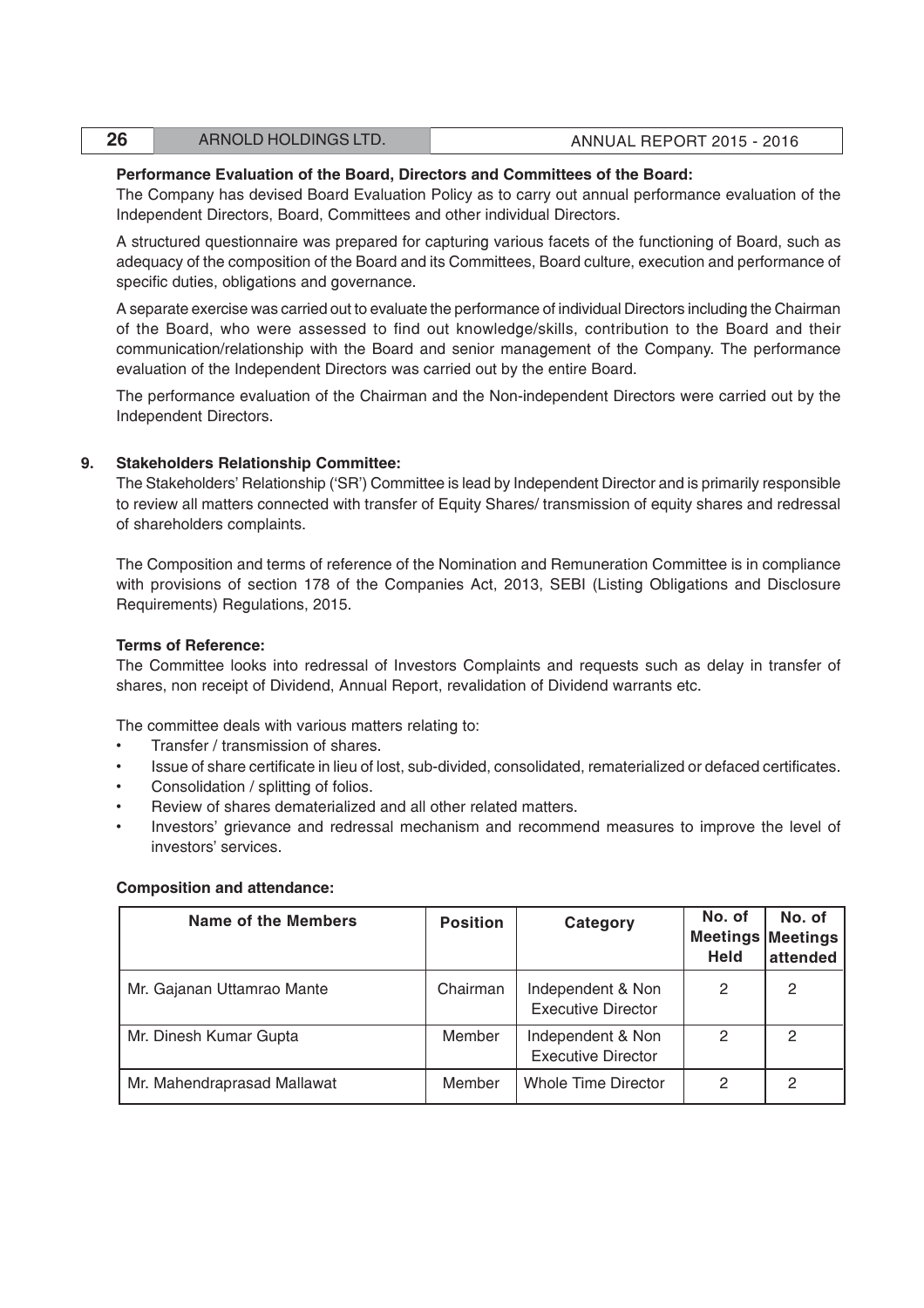| <b>ANNUAL REPORT 2015 - 2016</b> | ARNOLD HOLDINGS LTD. |  |
|----------------------------------|----------------------|--|
|----------------------------------|----------------------|--|

Meeting Details: During the under review two meetings of the Stakeholder Relationship Committee was held on 29th May, 2015 and 10th January, 2016 during the Year.

# Information on Investor Grievances for the period from 01st April, 2015 to 31st March, 2016:

# Compliance Officer:

| <b>Brought Forward</b> | <b>Received Afresh</b> | <b>Disposed</b> | <b>Carried Over</b> |
|------------------------|------------------------|-----------------|---------------------|
| Nil                    | Nil                    | Nil             | Ni                  |

Ms. Soniya Agarwal, Company Secretary, is the compliance officer for complying with the requirements of Companies Act, Securities Laws and SEBI (Listing Obligations and Disclosure Requirements) Regulation, 2015.

# 10. General Body Meetings:-

a) Details of the last Annual General Meetings of the Company are given below:-

| <b>Financial Year</b> | Date                       | <b>Time</b> | Location                                                                                 | <b>No. of Special Resolutions</b><br><b>Passed</b>                        |
|-----------------------|----------------------------|-------------|------------------------------------------------------------------------------------------|---------------------------------------------------------------------------|
| 2012-2013             | 28th<br>September,<br>2013 | 11.30AM     | 712, Poddar Court, 18,<br>Rabindra Sarani,<br>7th Floor, Gate No.2,<br>Kolkata - 700 001 | Appointment of Mr.<br>Mahendraprasad Mallawat as<br>a Whole Time Director |
| 2013-2014             | 29th<br>September,<br>2014 | 2.30 PM     | Hotel Lindsay,<br>Lindsay Street,<br>Kolkata - 700 087                                   | Nil                                                                       |
| 2014-2015             | 29th<br>September,<br>2015 | 12.30 PM    | Hotel Monotel, DM2<br>Sector V, Salt Lake City,<br>Kolkata - 700 091                     | Adoption of Articles of<br>Association as per Companies<br>Act, 2013      |

Postal Ballot: No special resolution was passed through Postal Ballot during the Financial Year 2015-16.

# 11. Code for prevention of Insider Trading Practices:

In compliance with the SEBI Regulations on prevention of Insider Trading, the Company has adopted a code of conduct for its Directors and designated Employees. The code lays down guidelines which included procedures to be followed and disclosures to be made while dealing with the shares of the Company.

# 12. Disclosures regarding Directors' Appointment / Re-appointment:-

The brief profiles of Directors who are seeking re-appointment / appointment at the Annual General Meeting are furnished below:-

| Name of the<br><b>Director</b>      | Date of<br>Birth | Date of<br>Appointment | Expertise in<br>specific<br>functional<br>Area | Qualifications          | Chairman/<br>Director in<br>other<br>Companies | No. of<br><b>Shares Held</b> |
|-------------------------------------|------------------|------------------------|------------------------------------------------|-------------------------|------------------------------------------------|------------------------------|
| Mrs. Gazala<br>Kolsawala            | 29/05/1967       | 25/03/2015             | Finance<br>& Taxation                          | Chartered<br>Accountant | N.A.                                           | <b>NIL</b>                   |
| Mr. Mahendra-<br>prasad<br>Mallawat | 15/11/1957       | 23/11/2010             | Finance<br>& Taxation                          | B.Com                   | N.A.                                           | 25000                        |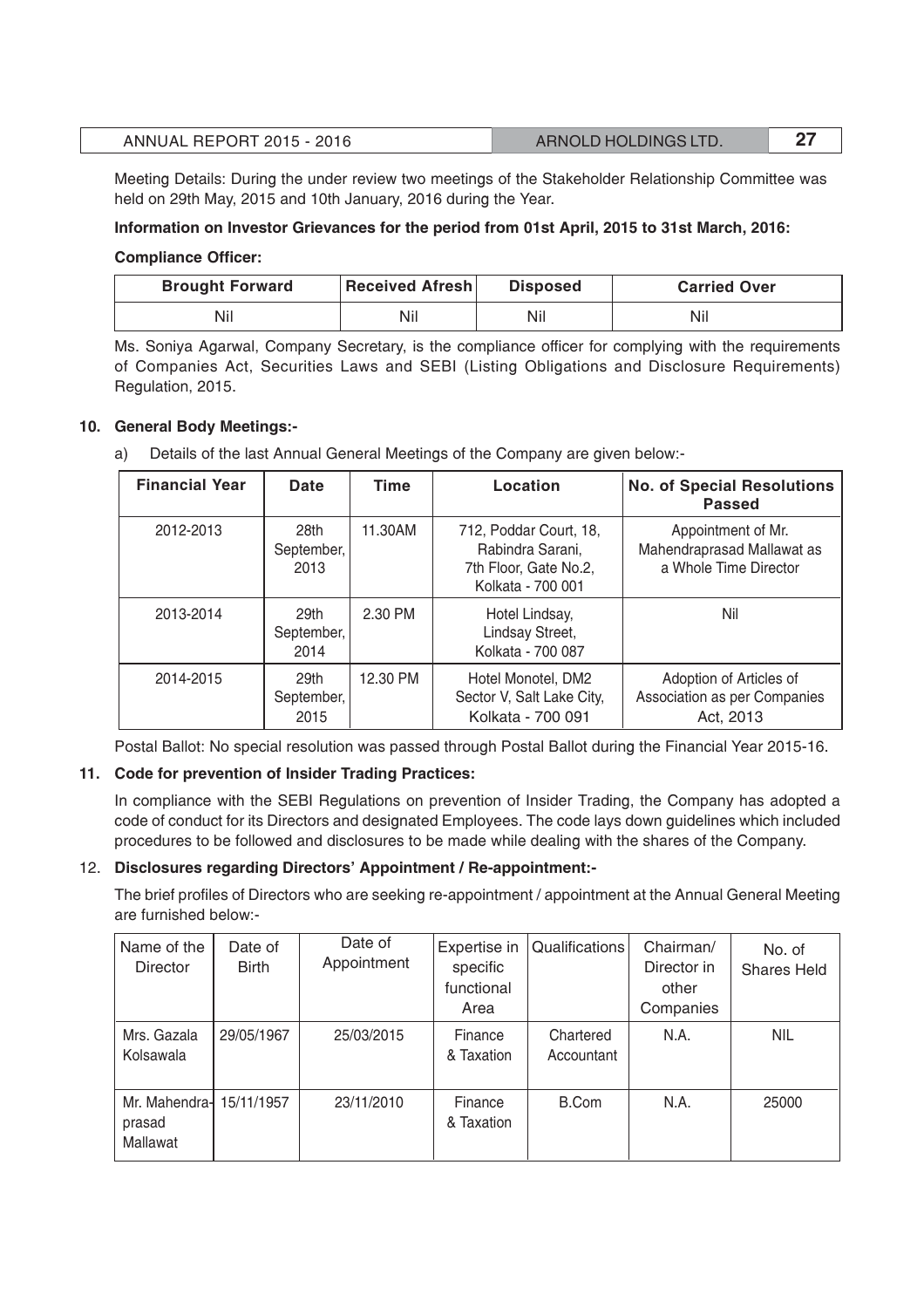#### 28

# ARNOLD HOLDINGS LTD. ANNUAL REPORT 2015 - 2016

#### 13. Means of Communication:-

- a) Quarterly/ Annual Results: The Company's Quarterly & Annual results are published in Financial Express and Durant Barta in Kolkata and are also displayed on its website www.arnoldholdings.in
- (b) Annual Report: The Annual Report containing, inter alia, Audited Annual Accounts, Directors' Report, Auditors' Report and other important information is circulated to members and others entitled thereto. The Management Discussion and Analysis (MD&A) Report forms part of the Directors' Report in the Annual Report. The Annual Report is displayed on the Company's website www.arnoldholdings.in
- (c) BSE Corporate Compliance & Listing Centre (the "Listing Centre"): BSE's Listing Centre is a web- based Application designed for Corporate. All periodical compliances filings like shareholding pattern, corporate governance report, among others are also filed electronically on the Listing Centre.
- (d) SEBI Complaints Redress System (SCORES): The investor complaints are processed in a centralized web- based complaints redress system. The salient features of this system are: Centralised database of all complaints, online upload of Action Taken Reports (ATRs) by concerned companies and online viewing by investors of Actions taken on the complaint and its current status.
- (e) Website: The Company's website www.arnoldholdings.in contains a separate dedicated section," Investor Relation", where shareholding pattern is available. The company's Annual report is also available in a user- friendly and downloadable form.
	- 1) For any query in Annual Report mail on info@arnoldholdings.in

| i)    | AGM(Date, Time and Venue)                                            | On Friday the 16th September, 2016 at 11.30 am.<br>At SHREE BANQUET HALL, 376/378,<br>Goan Institute Bldg., J.S.S. Road,<br>Chira Bazar, Mumbai-400002 |
|-------|----------------------------------------------------------------------|--------------------------------------------------------------------------------------------------------------------------------------------------------|
| ii)   | <b>Financial Year</b>                                                | 1st April 2015 to 31st March, 2016                                                                                                                     |
| iii)  | <b>Key Financial Reporting Dates</b><br>F.Y. 2016-2017               |                                                                                                                                                        |
| a)    | Unaudited Results for the First<br>Quarter ended June 30, 2016       | On or before 14th August, 2016                                                                                                                         |
| b)    | Unaudited Results for the Second<br>Quarter ended September 30, 2016 | On or before 14th November, 2016                                                                                                                       |
| C)    | Unaudited Results for the Third<br>Quarter ended December 31, 2016   | On or before 14th February, 2017                                                                                                                       |
| d)    | Audited Results for the<br>F.Y. 2016-2017                            | On or before End 30th May, 2017                                                                                                                        |
| iv)   | Date of Annual Book Closure<br>(Both days inclusive)                 | 31st August, 2016 to 06th September, 2016 (Both Days<br>Inclusive)                                                                                     |
| V)    | Registered Office & CIN                                              | B-208, Ramji House, 30, Jambulwadi, J.S.S. Road,<br>Mumbai-400002<br>CIN: L65993MH1981PLC282783                                                        |
| vi)   | Listing on Stock Exchanges                                           | <b>BSE Ltd.</b><br>CSE Ltd.                                                                                                                            |
| vii)  | <b>Listing Fees</b>                                                  | Annual Listing Fees for the year upto 2016-17 have been<br>paid to both the Stock Exchanges.                                                           |
| viii) | <b>Depository Fees</b>                                               | Annual Custodian Fees for the Year 2016-17 have been<br>paid to CDSL & NSDL.                                                                           |
| ix)   | <b>Stock Codes</b>                                                   | BSE: 537069<br>CSE: 10011234<br>ISIN: INE185K01028                                                                                                     |
| X)    | <b>Trading Group</b>                                                 | <b>XD</b>                                                                                                                                              |

# 14. General Shareholder Information:-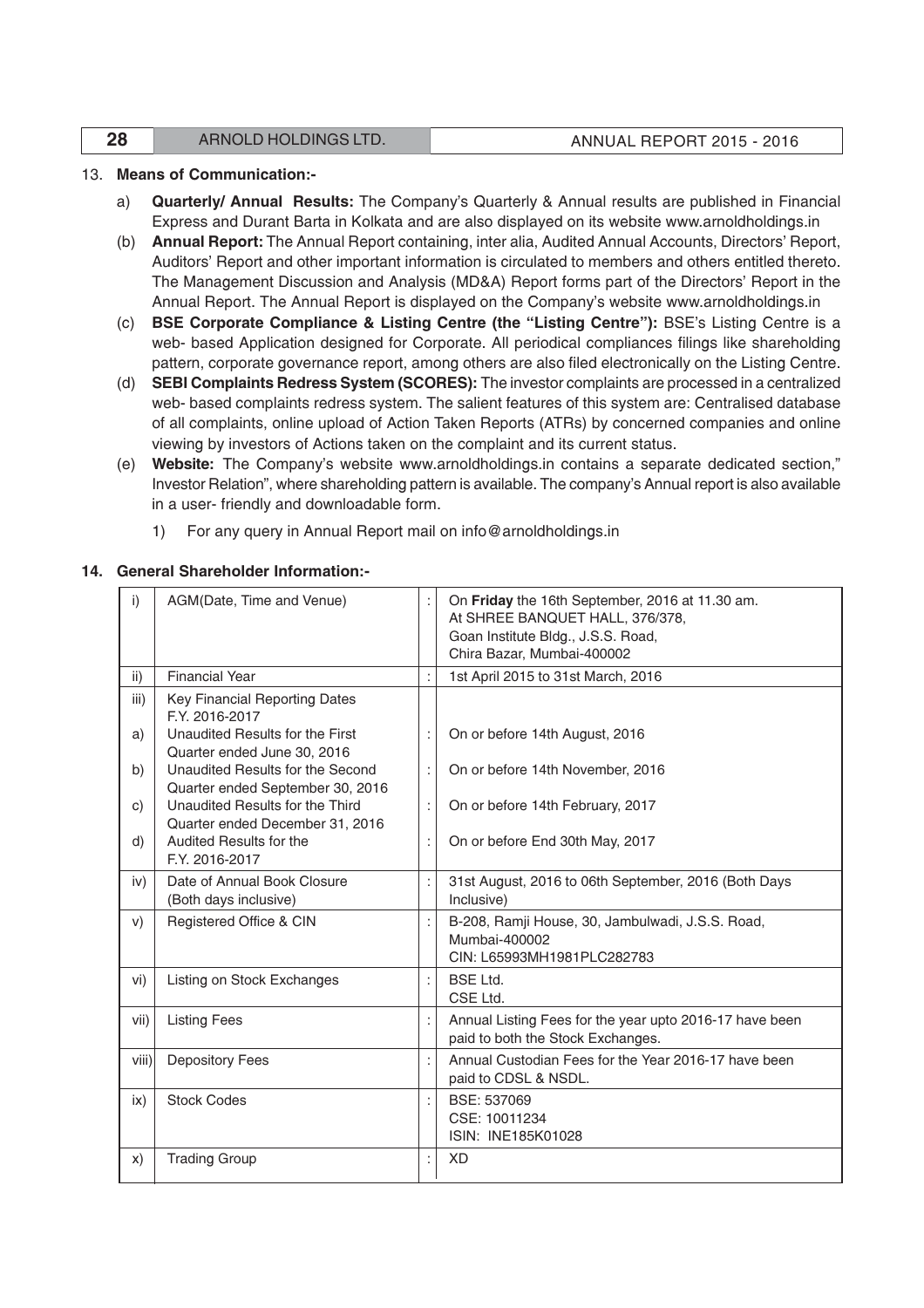ANNUAL REPORT 2015 - 2016 ARNOLD HOLDINGS LTD.

29

# xi) Share Price Data:

| Month            | BSE Limited (BSE) (in Rs. per Share) |                   |  |  |  |
|------------------|--------------------------------------|-------------------|--|--|--|
|                  | Month's High Price                   | Month's Low Price |  |  |  |
| April 2015       | 330                                  | 51                |  |  |  |
| May 2015         | 73                                   | 58.8              |  |  |  |
| June 2015        | 63.2                                 | 58                |  |  |  |
| <b>July 2015</b> | 62                                   | 48.5              |  |  |  |
| August 2015      | 62                                   | 40.6              |  |  |  |
| September 2015   | 52.4                                 | 40                |  |  |  |
| October 2015     | 52                                   | 36                |  |  |  |
| November 2015    | 45                                   | 27.05             |  |  |  |
| December 2015    | 35.5                                 | 31                |  |  |  |
| January 2016     | 34.4                                 | 30.9              |  |  |  |
| February 2016    | 39.8                                 | 26.5              |  |  |  |
| March 2016       | 37.5                                 | 33.8              |  |  |  |

# xii) Registrar and Share Transfer Agent:-

Share transfers and all other investor related matters are attended to and processed by our Registrar and Share Transfer Agent viz. Niche Technologies Private Limited.

# M/s. Niche Technologies Private Limited

D-511, Bagree Market, 71, B R B Basu Road, Kolkata-700 001 Tel: +91 33 2235 7270 Fax: +91 33 2215 6823 Website:www.nichetechpl.com E-mail: nichetechpl@nichetechpl.com

#### xiii) Share Transfer System:-

Securities lodged for transfers are processed and security certificates are returned within a period of fifteen days from the date of receipt, subject to all documents being valid and complete in all respects. The Board of Directors has delegated the authority for approving transfer, transmission, etc. of the Company's securities to the Executive Director and the Company Secretary of the Company. The Company obtains from a Company Secretary in Practice half-yearly certificate of compliance with the share transfer formalities, as required under regulation 40(9) of SEBI (Listing Obligations and Disclosure Requirements) Regulations, 2015 and files a copy of the certificate with Stock Exchanges.

# xiv) Distribution of shareholding (category wise) as on 31st March, 2016:-

| Category                                   | Number of   | % of Total   |
|--------------------------------------------|-------------|--------------|
|                                            | Shares held | Shareholding |
| Promoters (Incl. Person Acting in Concert) | 1650175     | 6.58         |
| Financial Institutions / Banks             |             | 0.00         |
| <b>Insurance Companies</b>                 |             | 0.00         |
| <b>NRI</b>                                 | 224         | 0.00         |
| <b>Bodies Corporate</b>                    | 4106202     | 16.39        |
| Public                                     | 19305899    | 77.03        |
| <b>Total</b>                               | 25062500    | 100.00       |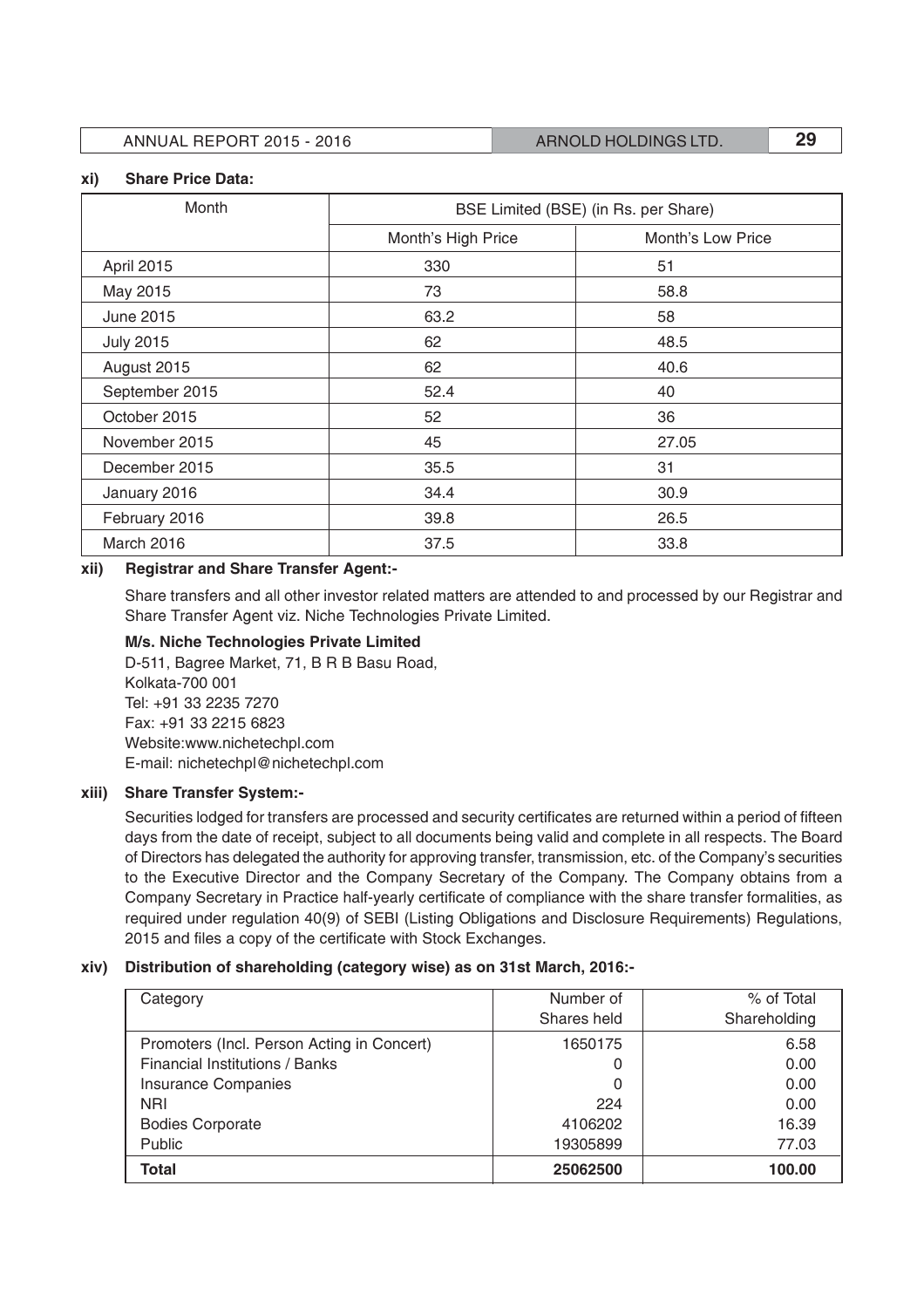| 30 | ARNOLD HOLDINGS LTD. | <b>ANNUAL REPORT 2015 - 2016</b> |
|----|----------------------|----------------------------------|
|    |                      |                                  |

# xv) Dematerialization of shares and liquidity:-

- About 100% of the shares have been dematerialized as on 31st March, 2016.
- Trading in the shares of the Company is permitted in dematerialized form only as per notification issued by SEBI.

# xvi) Outstanding GDR / ADR / Warrants or any convertible instruments:

The Company has not issued any GDRs/ Warrants or any other instrument, which is convertible into Equity Shares of the Company.

# xvii) Plant Locations:

The Company is in the business of providing financial services; therefore, it does not have any manufacturing plants.

# xviii) Address for correspondence:-

(i) Investor Correspondence: For transfer/dematerialization of shares, payment of dividend on shares and any other query relating to the shares of the Company:

#### M/s. Niche Technologies Private Limited

D-511, Bagree Market, 71, B R B Basu Road, Kolkata-700 001. Tel: +91 33 2235 7270, Fax: +91 33 2215 6823 Website:www.nichetechpl.com E-mail: nichetechpl@nichetechpl.com

# (ii) For any Query on Annual Report:

Mrs. Soniya Agarwal Company Secretary and Compliance Officer Arnold Holdings Limited B-208, Ramji House, 30 Jambulwadi, J.S.S. Road, Mumbai - 400 002, Maharashtra, India Tel: +91 22-22016640, Fax: +91 22-4344 6409 Email: info@arnoldholdings.in / arnoldholding9@gmail.com

# xix) COMPLIANCE WITH DISCRETIONARY REQUIREMENTS AS PER REGULATION 27(1) OF SEBI (LISTING OBLIGATIONS AND DISCLOSURE REQUIREMENTS) REGULATIONS, 2015:

The Company has adopted following discretionary requirements of regulation 27(1) of SEBI (Listing Obligations and Disclosure Requirements) Regulations, 2015:

- i) Audit Qualification: The Company is in the regime of unqualified financial statements.
- ii) Reporting of Internal Auditor: The Internal Auditor reports directly to the Audit Committee

#### 15. Disclosures

i) Related Party Transactions: During the year under review, the Company has not entered into any material transaction with any of the related parties. All related party transactions are at arms- length and in the ordinary course of business and are not in conflict with the interest of the Company.

The Board has approved a policy for related party transactions which has been uploaded on the Company's website www.arnoldholdings.in.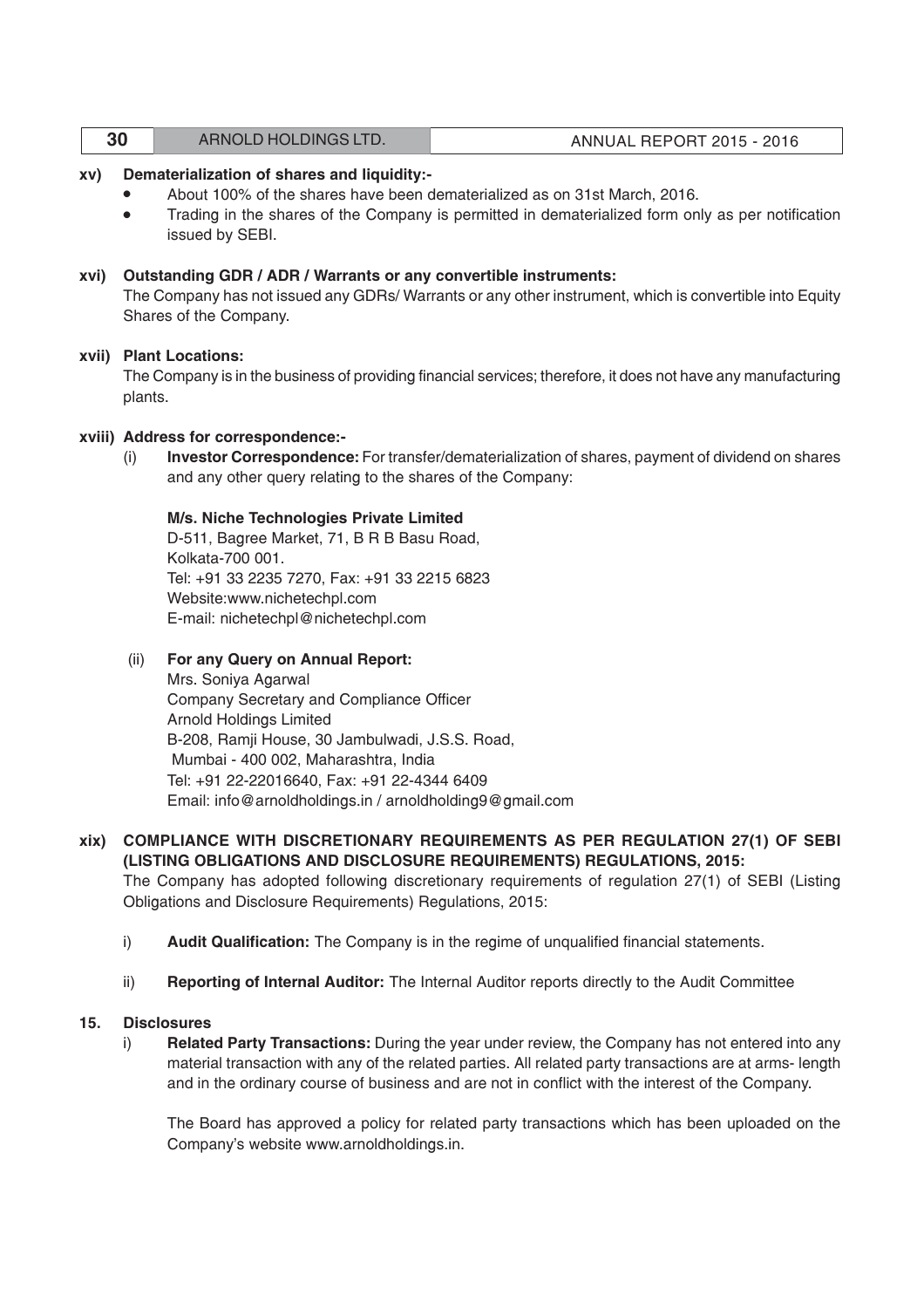| ARNOLD HOLDINGS LTD.<br><b>ANNUAL REPORT 2015 - 2016</b> |  |  |
|----------------------------------------------------------|--|--|
|----------------------------------------------------------|--|--|

- ii) Strictures and Penalties: No, penalties and strictures imposed on the company by SEBI, ROC, Stock Exchanges or any other statutory authorities on any matters related to capital market during the last 3 financial years.
- iii) There are no inter se relationships between the Directors of the Company.

# iv) Whistle Blowing Policy/ Vigil Mechanism

Pursuant to section 177(9) of Companies Act, 2013 and Clause 49 of the listing agreement Company promotes ethical behavior in all its business activities and has put in place a mechanism of reporting illegal or unethical behavior. The Company has a whistle blower mechanism wherein the employees are free to report violations of laws, rules, regulations or unethical conduct to their immediate supervisor of such other person as may be notifies by the management to the workgroups. This mechanism provides safeguards against victimization of directors/employees who avail of the mechanism and provides for direct access to the Chairman of the Audit Committee in exceptional cases.

None of the employees has been denied access to the Audit Committee under this policy during the year under review.

v) The CEO/CFO Certificate forms part of this Annual Report.

#### vi) Reconciliation of Share Capital

A qualified Practicing Company Secretary carries out a share capital audit to reconcile the total admitted equity share capital with NSDL and CDSL and the total issued and listed equity share capital of the Company. The audit report confirms that the total issued / paid- up capital is in agreement with total numbers of shares in Demat form and the total number of dematerialized shares held with NSDL and CDSL.

#### vii) Adoption of Mandatory and Non-Mandatory requirements:

The Company has complied with all the mandatory requirements of SEBI (Listing Obligations and Disclosure Requirements) Regulations, 2015 and The Company has fulfilled the following nonmandatory requirements as prescribed in Schedule II, PART E of Regulation 27(1) of (Listing Obligations and Disclosure Requirements) Regulations, 2015.

Your Company has complied with all the requirements of Regulations 17 to 27 and clause (b) to (i) of sub-regulation 46 of SEBI (Listing obligations and Disclosure Requirements) Regulations, 2015.

#### viii) CEO / CFO Certification: -

The CEO and CFO of the company give annual certification on financial reporting and internal controls to the Board in terms of Clause 49 of the Listing Agreement. The CEO/ CFO also give quarterly certification on financial results while placing the financial results before the Board in terms of Regulation 33 of the SEBI (Listing Obligations and Disclosure Requirements) Regulation, 2015. The annual Certificate given by the CEO/CFO is given below:

- 1. I have reviewed financial statements and the cash flow statement of Arnold Holdings Limited for the year ended 31st March, 2016 and due to the best of our knowledge and belief:
	- (i) These Statements do not contain any materially untrue statement or omit any material fact or contain statements that might be misleading;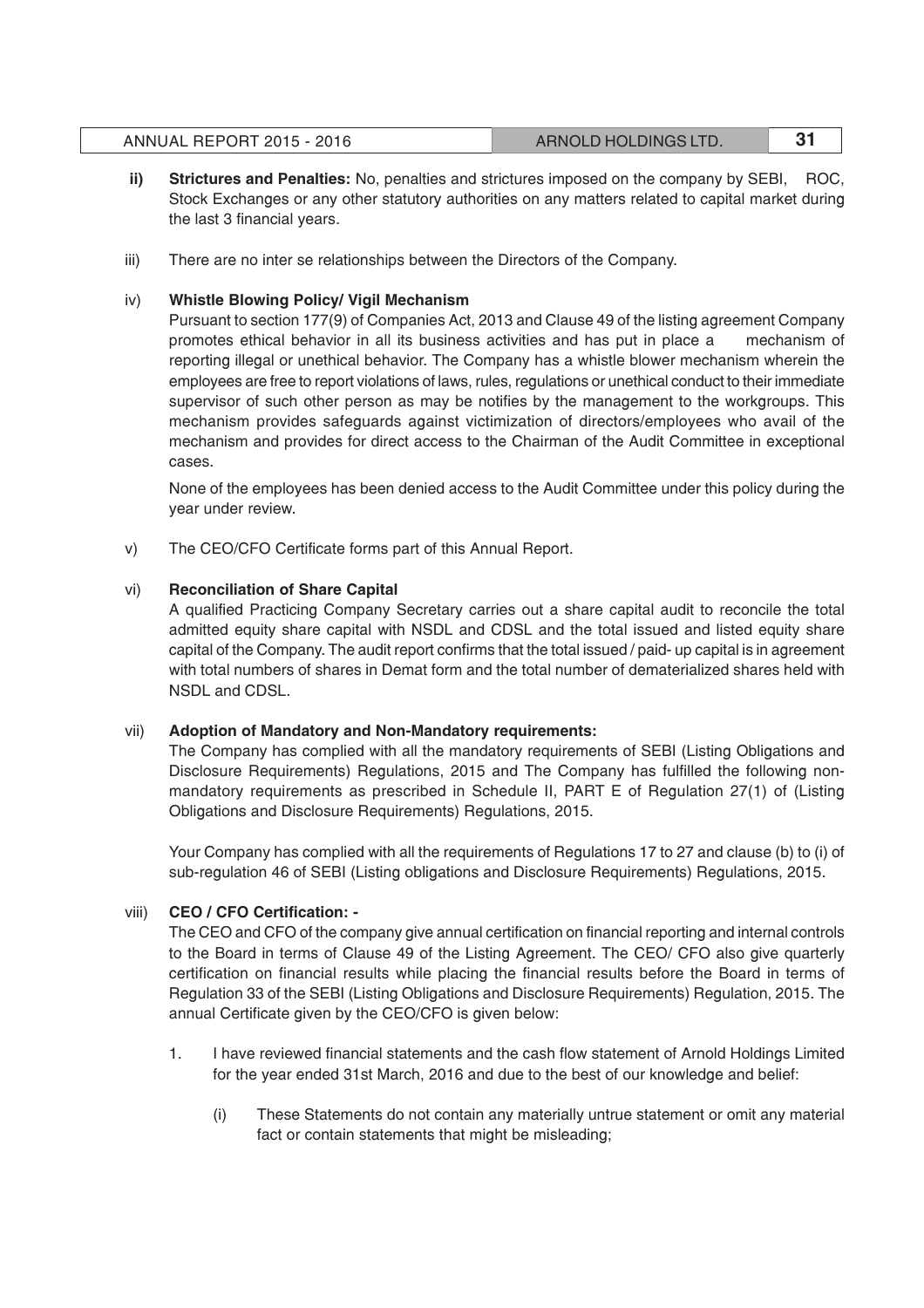|     |                                                                                                                                                                                                                                |                                                                                                              | These statements together present a true and fair view of the company's affairs and<br>(ii)<br>are in compliance with existing accounting standards, applicable laws and regulations.      |
|-----|--------------------------------------------------------------------------------------------------------------------------------------------------------------------------------------------------------------------------------|--------------------------------------------------------------------------------------------------------------|--------------------------------------------------------------------------------------------------------------------------------------------------------------------------------------------|
|     |                                                                                                                                                                                                                                | 2.                                                                                                           | There are, to the best of our knowledge and belief, no transactions entered into by the company<br>during the year which are fraudulent, illegal or violate the Company's Code of Conduct. |
|     | 3.<br>I accept responsibility for establishing and maintaining internal controls for financial reporting<br>and I have evaluated the effectiveness of company's internal control systems pertaining to<br>financial reporting. |                                                                                                              |                                                                                                                                                                                            |
|     |                                                                                                                                                                                                                                | I have not come across nay reportable deficiencies in the design or operations of such internal<br>controls. |                                                                                                                                                                                            |
|     |                                                                                                                                                                                                                                | I have indicated to the Auditors and the Audit Committee:<br>4.                                              |                                                                                                                                                                                            |
|     |                                                                                                                                                                                                                                |                                                                                                              | That there are no significant changes in internal control over financial reporting during<br>(i)<br>the year:                                                                              |
|     |                                                                                                                                                                                                                                |                                                                                                              | That there are no significant changes in accounting policies during the year: and<br>(ii)<br>That there are no instances of significant fraud of which we have become aware.<br>(iii)      |
| 16. |                                                                                                                                                                                                                                |                                                                                                              | <b>Code of Conduct</b>                                                                                                                                                                     |

ARNOLD HOLDINGS LTD. ANNUAL REPORT 2015 - 2016

The Board has laid down the Code of Conduct for Board Members and Senior Management personnel of the Company. The code incorporates the duties of Independent Directors as laid down in the Companies Act, 2013. The said code of conduct is posted on the company's website www.arnoldholdings.in . The Board and the senior management personnel have affirmed compliance with the said code of conduct.

# 17. Declaration

32

As provided under SEBI (Listing Obligations and Disclosure Requirements) Regulations, 2015, all Board members and Senior Management Personnel have affirmed compliance with The Arnold Holdings Ltd Code of Conduct for the year ended 31st March, 2016.

> On behalf of the Board of Directors, For Arnold Holdings Limited

Mahendraprasad Mallawat Whole TIme Director DIN - 00720282

Place : Kolkata Date : 30th May, 2016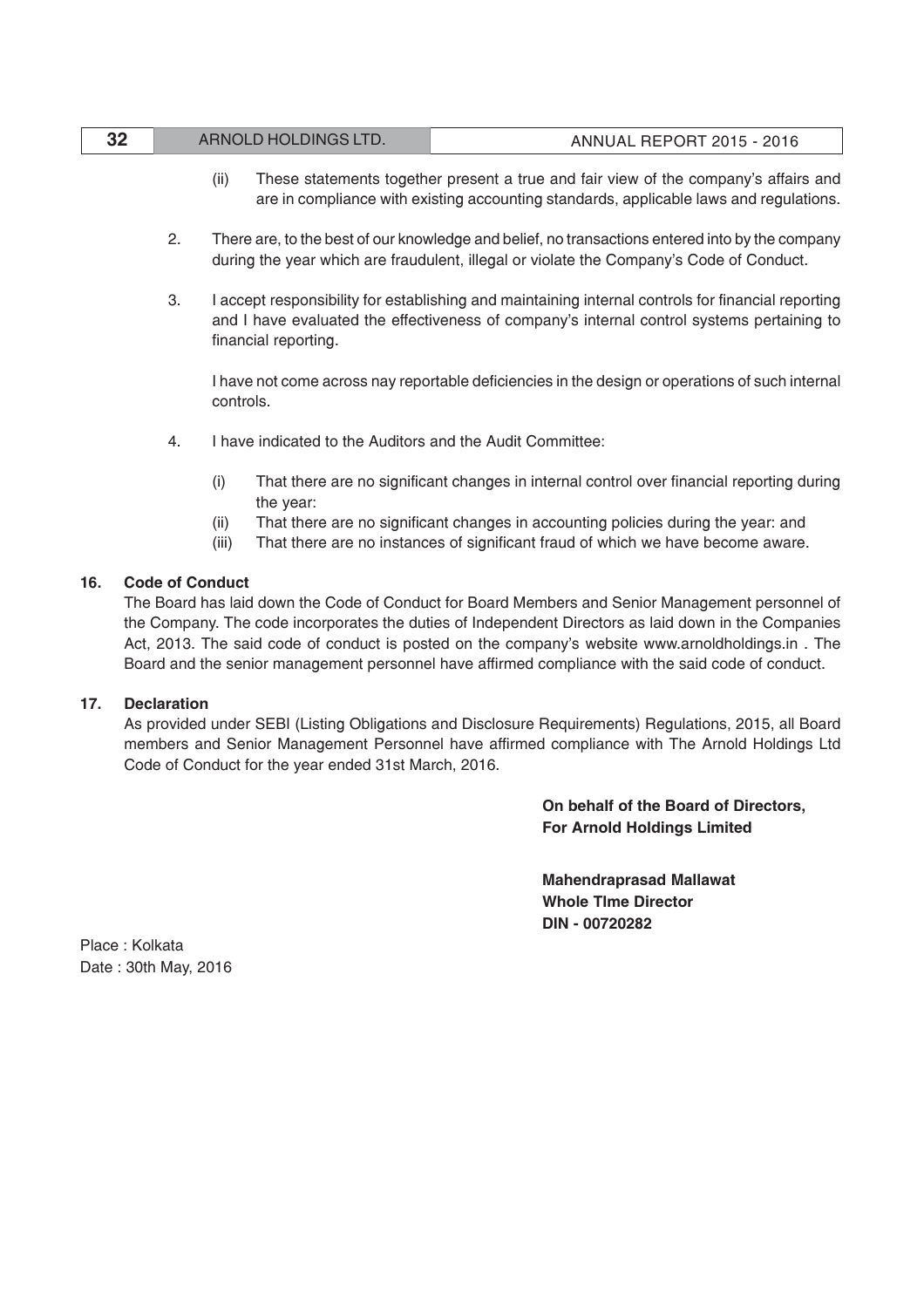# Annexure

# Nomination and Remuneration Policy

This Policy has been laid down on the recommendations of the Nomination and Remuneration Committee of the Board, and is in compliance with the requirements of the Section 178 Companies Act, 2013 and Regulation 19 of the SEBI (Listing Obligations and Disclosure Requirements) Regulations, 2015.

# 1.1 Objectives

The Policy lies down the:

- (i) Criteria for determining inter-alia qualification, positive attributes and independence of Directors for their appointment on the Board of the Company;
- (ii) Criteria for payment of remuneration to Directors, Key Managerial Personnel and other Employees.

# 1.2 Definitions

- i. "Board" means Board of Directors of the Company.
- ii. "Company" means "Arnold Holdings Limited."
- iii. "Employees' Stock Option" means the option given to the Directors, Officers or Employees of a company or of its holding company or subsidiary company or companies, if any, which gives such Directors, Officers or Employees, the benefit or right to purchase, or to subscribe for, the shares of the Company at a future date at a pre-determined price.
- iii A. 'fit and proper 'shall mean an individual who is :
	- a. more than thirty years in age;
	- b. a graduate;
	- c. has minimum five years experience;
	- d. a person of integrity, reputation and character in the opinion of the Committee;
- iv. "Independent Director" means a director referred to in Section 149 (6) of the Companies Act, 2013.
- v. "Key Managerial Personnel" (KMP) means:
	- a) Chief Executive Officer or the Managing /Executive Director or the Manager,
	- b) Company Secretary,
	- c) Whole-time Director,
	- d) Chief Financial Officer and
	- e) Such other officer as may be prescribed.
- vi. "Committee" shall mean the Nomination & Remuneration Committee of Board of Directors of the Company, constituted in accordance with the provisions of Section 178 of the Companies Act, 2013 and the SEBI (Listing Obligations and Disclosure Requirements) Regulations, 2015.
- vii. "Policy or This Policy" means, "Nomination and Remuneration Policy."
- viii. "Remuneration" means any money or its equivalent given or passed to any person for services rendered by him and includes perquisites as defined under the Income-tax Act, 1961.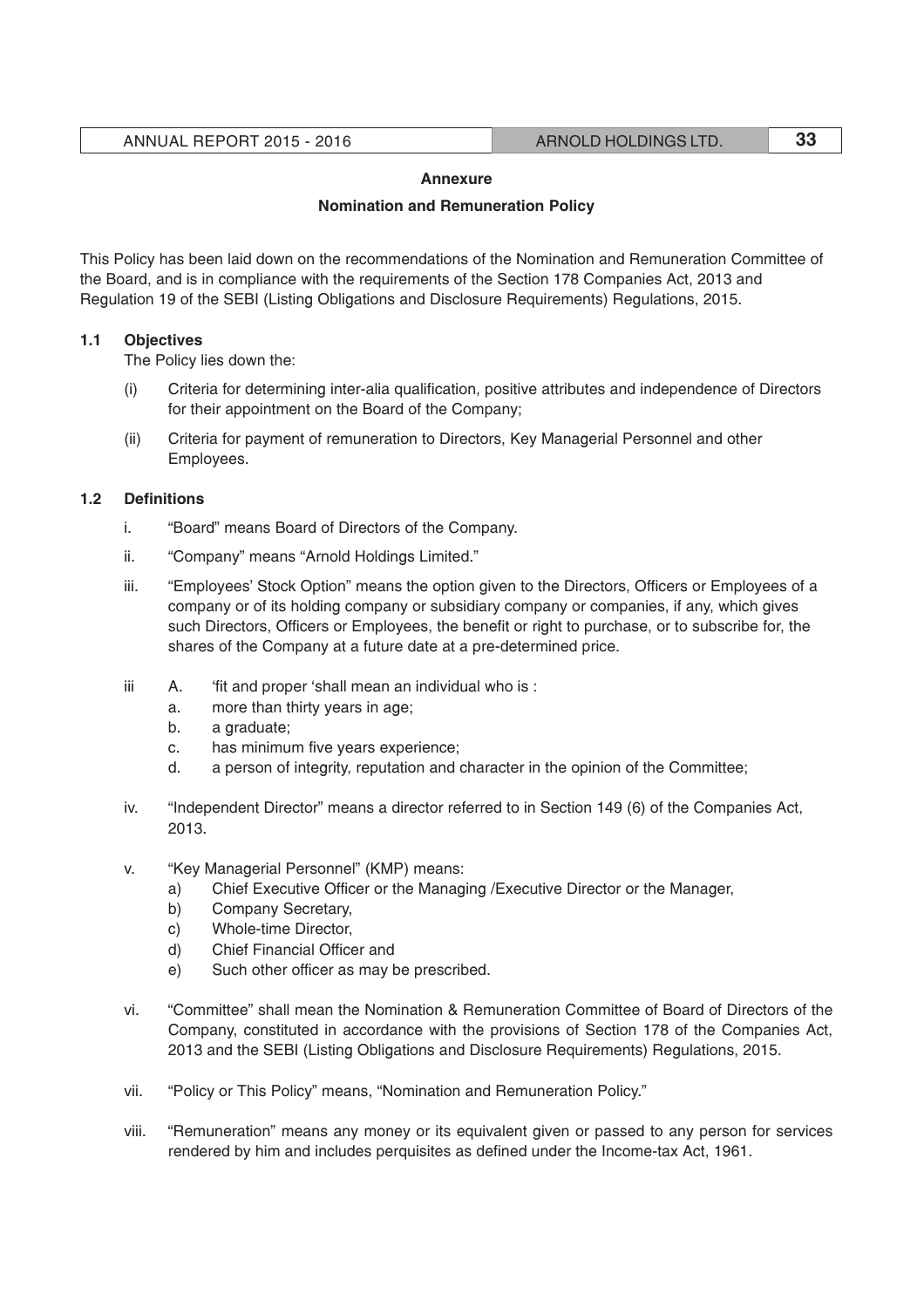| ARNOLD HOLDINGS LTD. | <b>ANNUAL REPORT 2015 - 2016</b> |
|----------------------|----------------------------------|
|                      |                                  |

ix. "Senior Management" means, personnel of the Company who are members of its core management team excluding Board of Directors. This would include all members of management one level below the executive directors, including all the functional heads.

# 1.3 Interpretation

Terms that have not been defined in this Policy shall have the same meaning assigned to them in the Companies Act, 2013, SEBI Act, 1992, Listing Agreement and Regulations as notified by the Securities and Exchange Board of India from time to time.

# 1.4 Appointment and Removal of Managerial Person, Director, Key Management Personnel and Senior Management Personnel

# i. Appointment criteria and qualifications:

- a) The Committee shall identify and ascertain the integrity, qualification, expertise and experience of the person for appointment as Managerial Person, Director, KMP or Senior Management Personnel and recommend to the Board his / her appointment.
- b) The Committee has discretion to decide whether qualification, expertise and experience possessed by a person are sufficient /satisfactory for the designated position.

# ii. Term / Tenure:

- a) The Company shall appoint or re-appoint a person as its Managerial Person by passing of a resolution and disclosure of such appointment in the Directors Report forming part of the Annual Report.
- b) No Independent Director shall hold office for more than two consecutive Terms, but such Independent Director shall be eligible for appointment after expiry of three years of ceasing to become an Independent Director.
- c) Provided that an Independent Director shall not, during the said period of three years, be appointed in or be associated with the Company in any other capacity, either directly or indirectly. Term can be for a maximum period of five years.
- d) The time of appointment of Independent Director it should be ensured that number of Boards on which such Independent Director serves, is restricted to seven listed companies as an Independent Director and three listed companies as an Independent Director in case such person is serving as a Whole-time Director of the Company.

#### iii. Removal:

Due to reasons for any disqualification mentioned in the Companies Act, 2013 ('Act'), rules made there under or under any other applicable Act, rules and regulations, the Committee may recommend, to the Board with reasons recorded in writing, removal of a Managerial Person, Director, KMP or Senior Management Personnel subject to the provisions and compliance of the Act, rules and regulations.

#### iv. Retirement:

The Managerial Person, Director, KMP and Senior Management shall retire as per the applicable provisions of the Companies Act, 2013 and the prevailing policy of the Company. The Board will have the discretion to retain the Managerial Person, Director, and KMP, Senior Management in the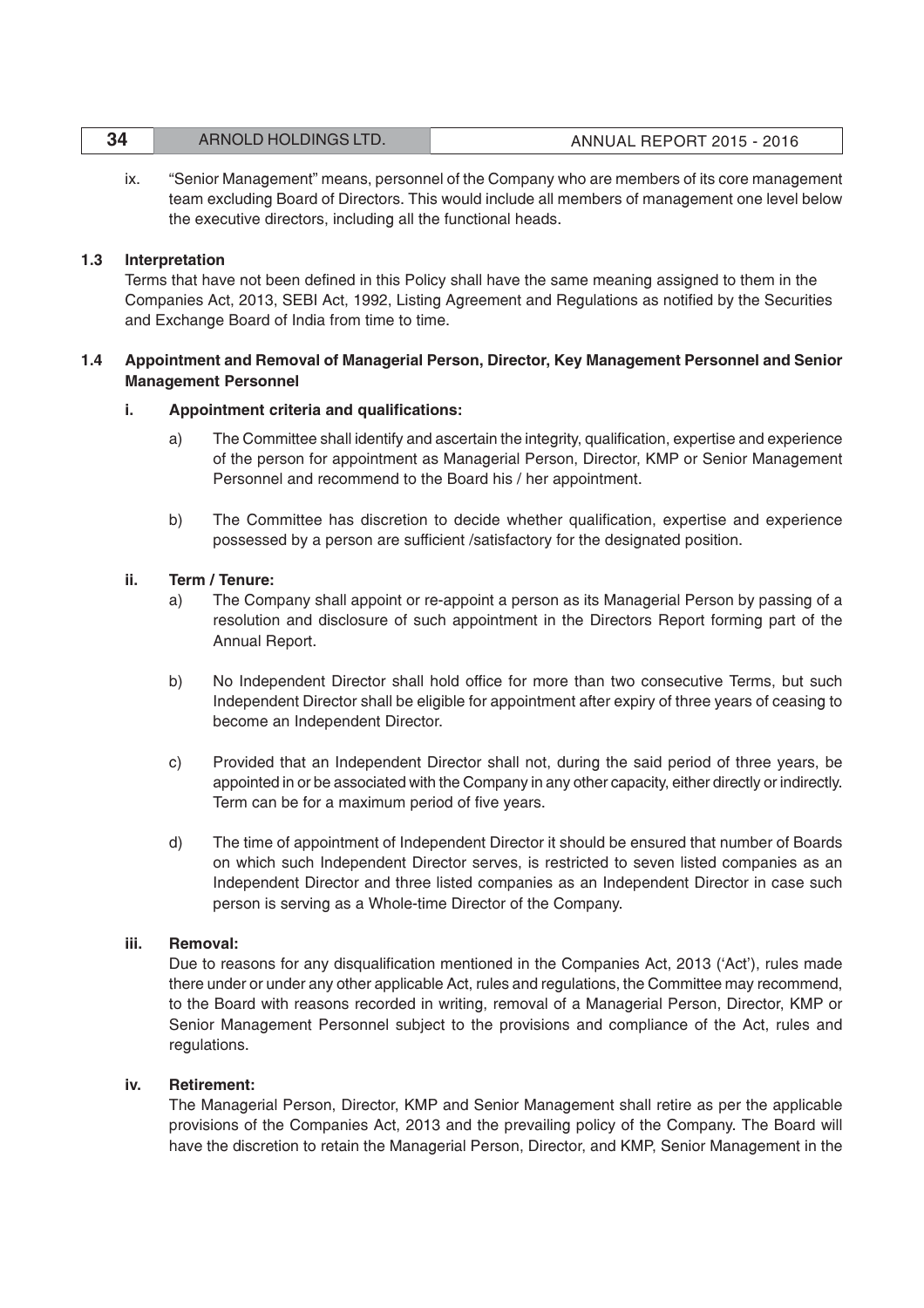| <b>ANNUAL REPORT 2015 - 2016</b> | ARNOLD HOLDINGS LTD. | 35 |
|----------------------------------|----------------------|----|
|----------------------------------|----------------------|----|

same position / remuneration or otherwise even after attaining the retirement age, for the benefit of the Company.

#### 1.5 Disqualifications for Appointment of Directors

- i. A person shall not be eligible for appointment as director of the company if:
	- a) He is of unsound mind and stands so declared by a competent court;
	- b) He is undischarged insolvent;
	- c) He has applied to be adjudicated as an insolvent and his application is pending;
	- d) He has been convicted by a court of any offence, weather involving moral turpitude or otherwise and sentenced in respect thereof to imprisonment for not less than six months and a period of five years has not elapsed from the date of expiry of the sentence:

Provided that if a person has been convicted of any offence and sentenced in respect thereof to imprisonment for a period of seven years or more, he shall not be eligible to be appointed as a director in any company:

- 1) An order disqualifying him for appointment as a director has been passed by a court or Tribunal and the order in force;
- 2) He has not paid any calls in respect of any shares of the company held by him whether alone or jointly with others and six months have elapsed from the last day fixed for the payment of the call;
- 3) He has been convicted of the offence dealing with related party transactions under section 188 at any time during the last preceding five years; or
- 4) He has not complied with sub-section (3) of section 152 of the Companies Act, 2013.
- ii. A person who has been a Director of the company which:
	- a) has not filed financial statements or annual returns for any continuous period of three financial years; or
	- b) has failed to repay the deposits accepted by it or pay interest thereon or to redeem any debentures on the due date or pay interest due thereon or pay dividend declared and such failure to pay or redeem continues for one year of more, shall be ineligible to be appointed as a director of the Company for a period of five years from the date on which the other company fails to do so.
- iii. A person shall not be eligible for appointment and continuance as a Director, if he / she is not found 'fit and proper' by the Committee.

#### 1.6 Remuneration Policy

Remuneration Policy of AHL is designed to attract, motivate, and retain manpower in a competitive environment considering qualification, positive attribute, integrity and independence, and is guided by the common reward framework and set of principles and objectives. The Remuneration Policy applies to the Company's Senior Management Personnel, including its Key Managerial Person and the Board of Directors.

The policy captures remuneration strategies, policies and practices of AHL, including compensation, variable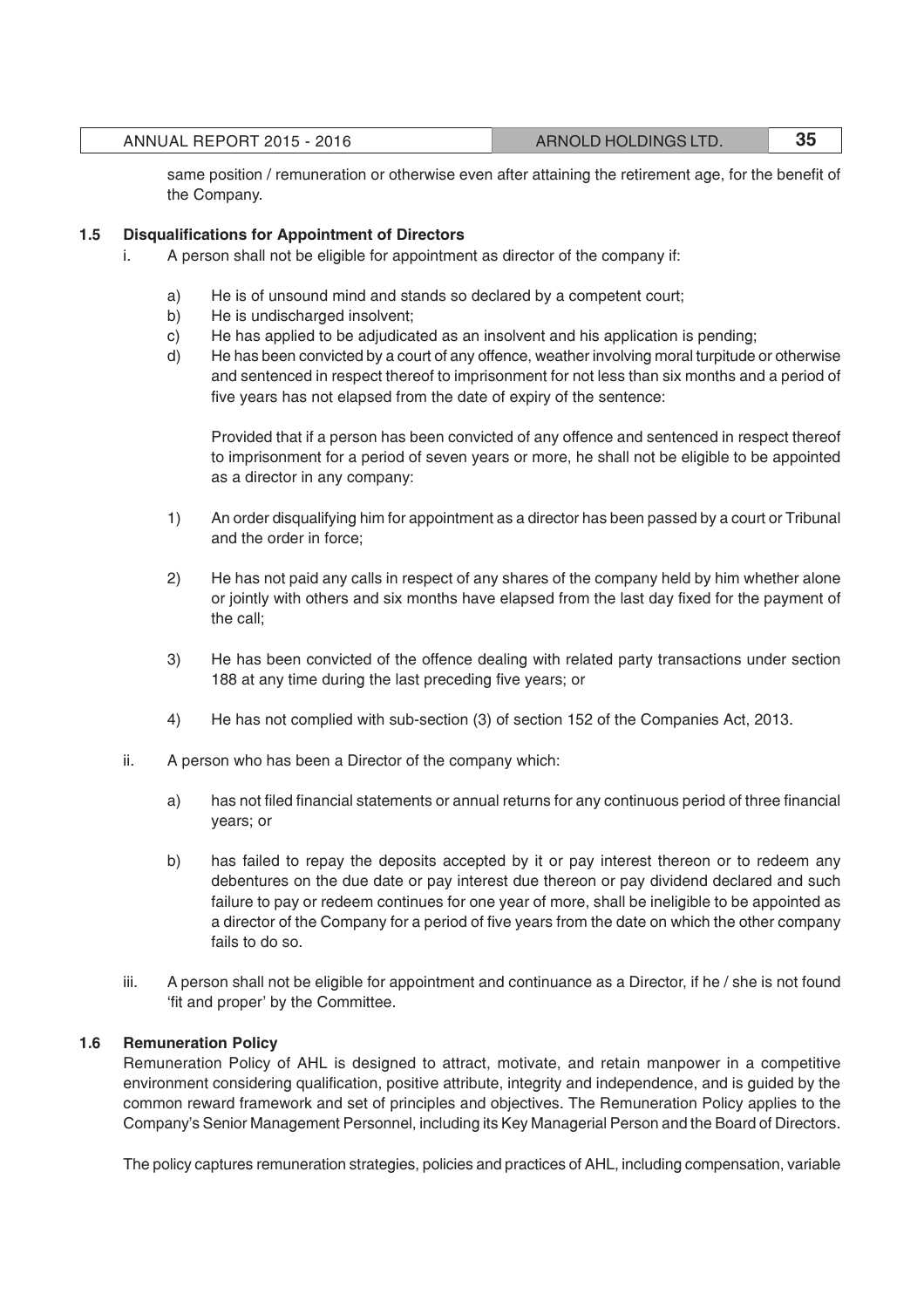| 36 | ARNOLD HOLDINGS LTD. | <b>ANNUAL REPORT 2015 - 2016</b> |
|----|----------------------|----------------------------------|
|----|----------------------|----------------------------------|

compensation, equity-based plans and the process for the measurement and assessment of employee and executive performance. The remuneration / compensation / commission etc. to the Managerial Person, Director, KMP and Senior Management Personnel will be determined by the Committee and recommended to the Board for approval.

1.6.1 Remuneration Strategy for Employees at AHL The Company adopts a total compensation philosophy in rewarding employees. The Total compensation package for the employees comprises of Fixed and Variable Component. Fixed pay consists of the base salary and any recurring, regular allowances payable in the specific location. Variable pay includes performance bonuses and ESOP's for eligible employees.

The level of Total compensation is designed to be appropriate to attract, retain and motivate employees to contribute their best. In determining the Total compensation of employees, the Company takes into account the role and its responsibilities, the individuals' and teams' performance, and the Company's performance, as well as market factors.

The Company's remuneration strategy is market driven and aims at attracting and retaining high caliber talent. Factors such as profitability and achievement of key performance indicators are taken into consideration, in determining the bonus pool for the Company and its business units. Individual bonus allocation is based on performance against various set of pre-defined objectives.

The strategy is in consonance with the existing industry practice and is directed towards rewarding performance, based on review of achievements, on a periodical basis.

- 1.6.2 Remuneration of Key Management Personnel The Company shall review, at least annually, the Key Management personnel's remuneration arrangements in light of current market benchmarks and expert advice on remuneration levels and, with due consideration to law and corporate governance principles. Remuneration of the Key Management Personnel consists of a fixed component and a variable performance incentive. The annual appraisal of the Key Management personnel is based on a detailed performance evaluation of their Key Performance Indicators (KPI's)
	- i. Fixed Component: gross Fixed Salary.
	- ii. Perquisites: In the form of house rent allowance/accommodation, reimbursement of medical expenses, conveyance, children education, telephone, communication equipments like Cell Phone etc.
	- iii. Personal benefits: Based on employment agreements and Company policy, Company Car and Driver is provided to specific grade.
	- iv. Medical Insurance Coverage of  $\bar{\tau}$  5 Lacs every year to the personnel, his/her spouse, two children and parents (In case of female employees they can choose the option for Including their in-laws in lieu of her parents).
	- v. Variable pay is linked to the below three factors:
		- a) The financial results of the company;
		- b) Targets achieved;
		- c) The individual performance and that of the department/team.

#### 1.6.3 Remuneration of Non-executive Directors including Independent Directors:

The Non-Executive Directors of the Company shall be paid sitting fees as per the recommendation of Committee and approved by the Board of the Company not exceeding 5,000/- per meeting.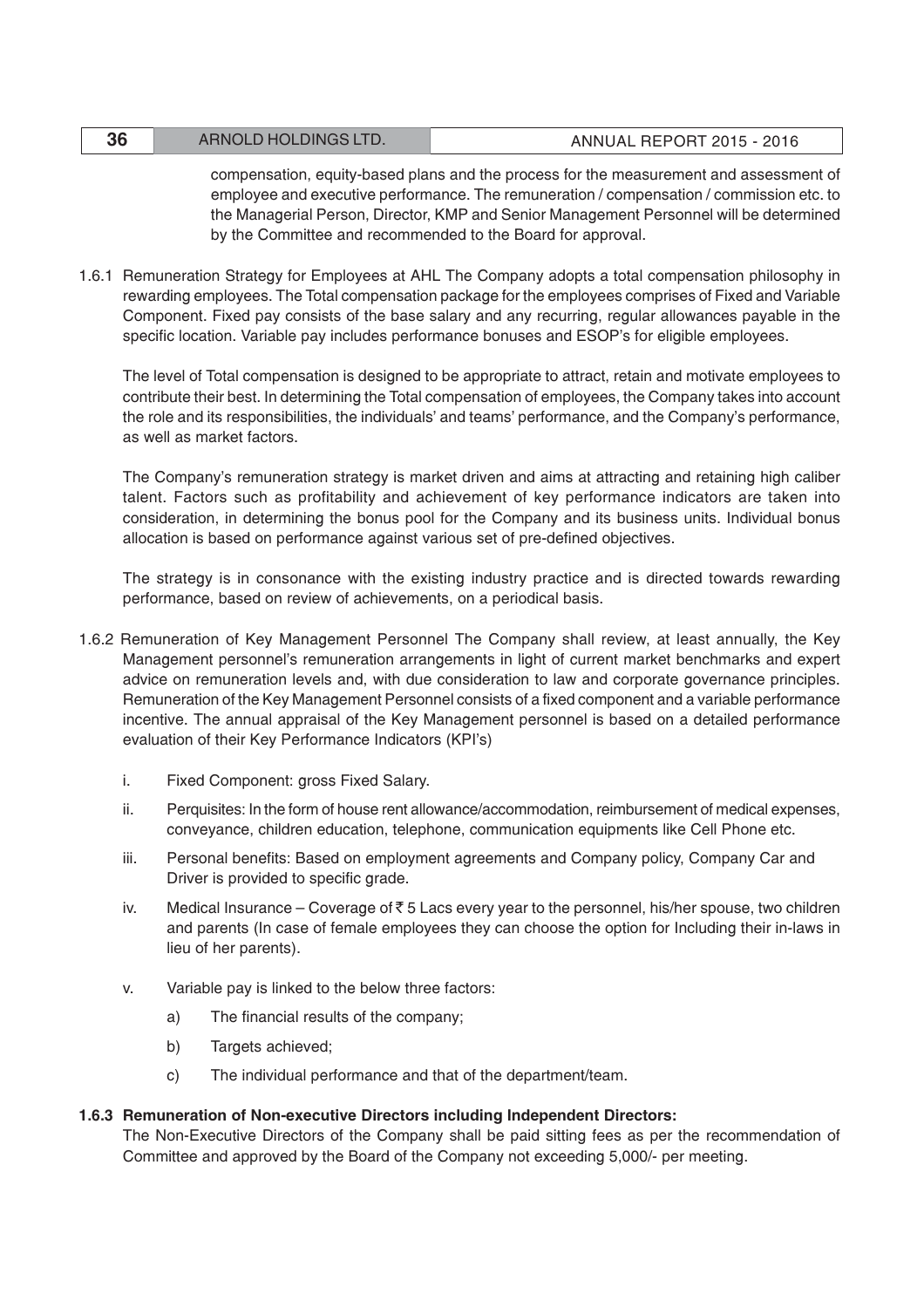| <b>ANNUAL REPORT 2015 - 2016</b> | ARNOLD HOLDINGS LTD. |  |
|----------------------------------|----------------------|--|
|----------------------------------|----------------------|--|

An independent Director shall not be entitled to any Stock Options of the Company.

#### 1.7 Deviations from the Policy

Deviations on elements of this policy in extraordinary circumstances, when deemed necessary in the interests of the Company, will be made if there are specific reasons to do so in an individual case.

#### 1.8 Amendments

The Remuneration policy may be reviewed by the Board of the Company on the recommendation of the Nomination & Remuneration Committee of the Board.

> On behalf of the Board of Directors, For Arnold Holdings Limited

Mahendraprasad Mallawat Whole TIme Director DIN - 00720282

Place : Kolkata Date : 30th day of May, 2016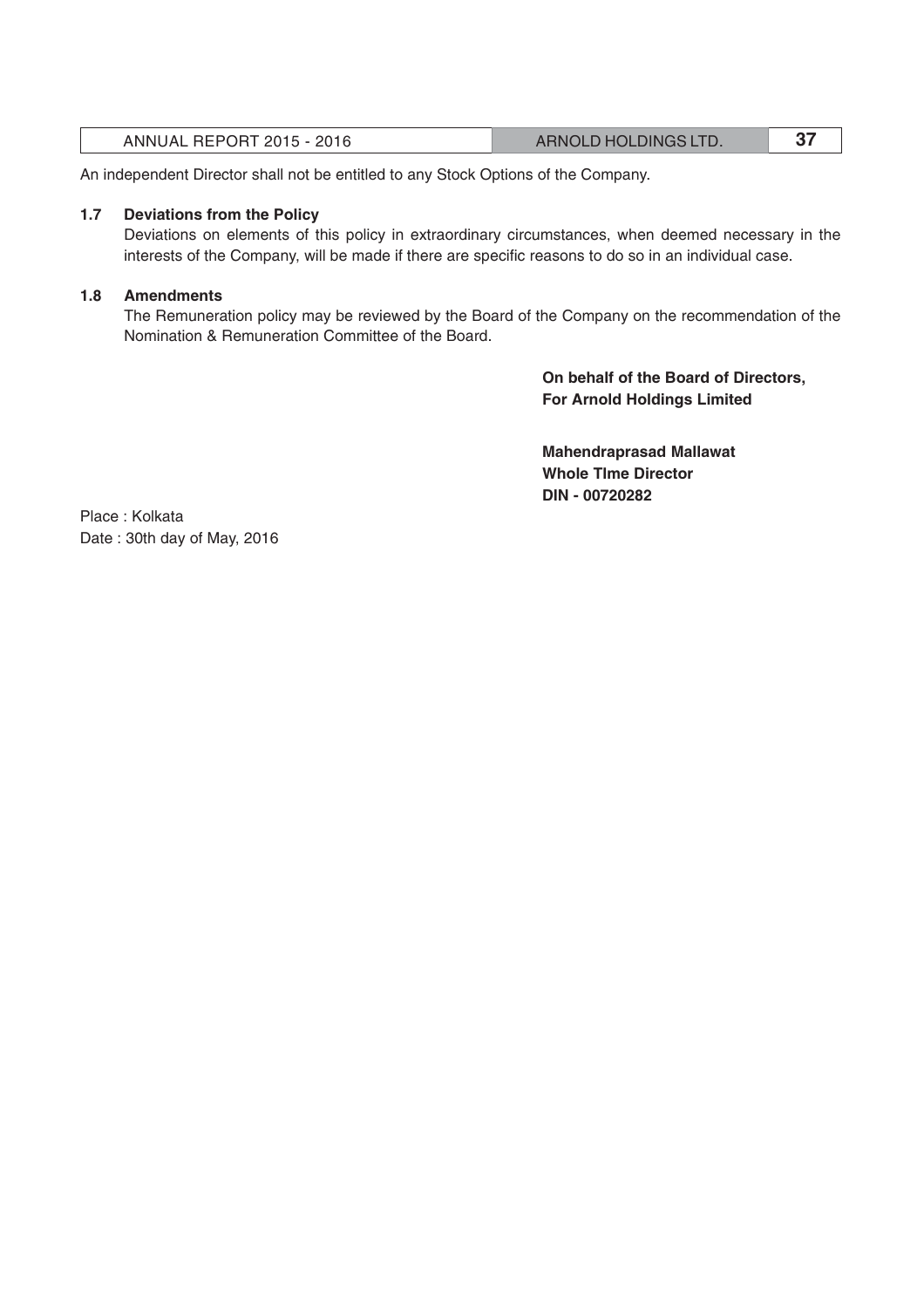#### Annexure III to the Directors' Report

#### Form No. MR-3

#### SECRETARIAL AUDIT REPORT

FOR THE FINANCIAL YEAR ENDED 31/03/2015 [Pursuant to section 204(1) of the Companies Act, 2013 and rule No.9 of the Companies (Appointment and Remuneration Personnel) Rules, 2014]

#### SECRETARIAL AUDIT REPORT

FOR THE FINANCIAL YEAR ENDED 31/03/2016

To, The Members, ARNOLD HOLDINGS LTD

We have conducted the secretarial audit of the compliance of applicable statutory provisions and the adherence to good corporate practices by M/s ARNOLD HOLDINGS LTD (hereinafter called the company). Secretarial Audit was conducted in a manner that provided us a reasonable basis for evaluating the corporate conducts/ statutory compliances and expressing my opinion thereon.

Based on our verification of the M/s ARNOLD HOLDINGS LTD's books, papers, minute books, forms and returns filed and other records maintained by the company and also the information provided by the Company, its officers, agents and authorized representatives during the conduct of secretarial audit, We hereby report that in our opinion, the company has, during the audit period covering the financial year ended on 31st March, 2016 complied with the statutory provisions listed hereunder and also that the Company has proper Board-processes and compliance-mechanism in place to the extent, in the manner and subject to the reporting made hereinafter:

We have examined the Books, Papers, Minute Books, Forms and Returns filed and other records maintained by M/s ARNOLD HOLDINGS LTD ("the Company") for the financial year ended on 31st March, 2016 according to the provisions of:

- (i) The Companies Act, 2013 (the Act) and the rules made thereunder;
- (ii) The Securities Contracts (Regulation) Act, 1956 ('SCRA') and the rules made thereunder;
- (iii) The Depositories Act, 1996 and the Regulations and Bye-laws framed thereunder;
- (iv) Foreign Exchange Management Act, 1999 and the rules and regulations made thereunder to the extent of Foreign Direct Investment, Overseas Direct Investment and External Commercial Borrowings; Not Applicable as the Company has not entered into any transaction of Foreign Direct Investment, Overseas Direct Investment and External Commercial Borrowings during the financial year under review;
- (v) The following Regulations and Guidelines prescribed under the Securities and Exchange Board of India Act, 1992 ('SEBI Act'):-
	- (a) The Securities and Exchange Board of India (Substantial Acquisition of Shares and Takeovers) Regulations, 2011;
	- (b) The Securities and Exchange Board of India (Prohibition of Insider Trading) Regulations, 1992;
	- (c) The Securities and Exchange Board of India (Issue of Capital and Disclosure Requirements) Regulations, 2009; - Not Applicable as the Company has not issued further capital during the financial year under review;
	- (d) The Securities and Exchange Board of India (Share Based Employee Benefits) Regulations, 2014; Not Applicable as the Company has not implemented any Share Based Employee Benefit Scheme during the financial year under review;
	- (e) The Securities and Exchange Board of India (Issue and Listing of Debt Securities) Regulations, 2008; Not Applicable as the Company has not issued and listed any Debt Securities during the financial year under review;

38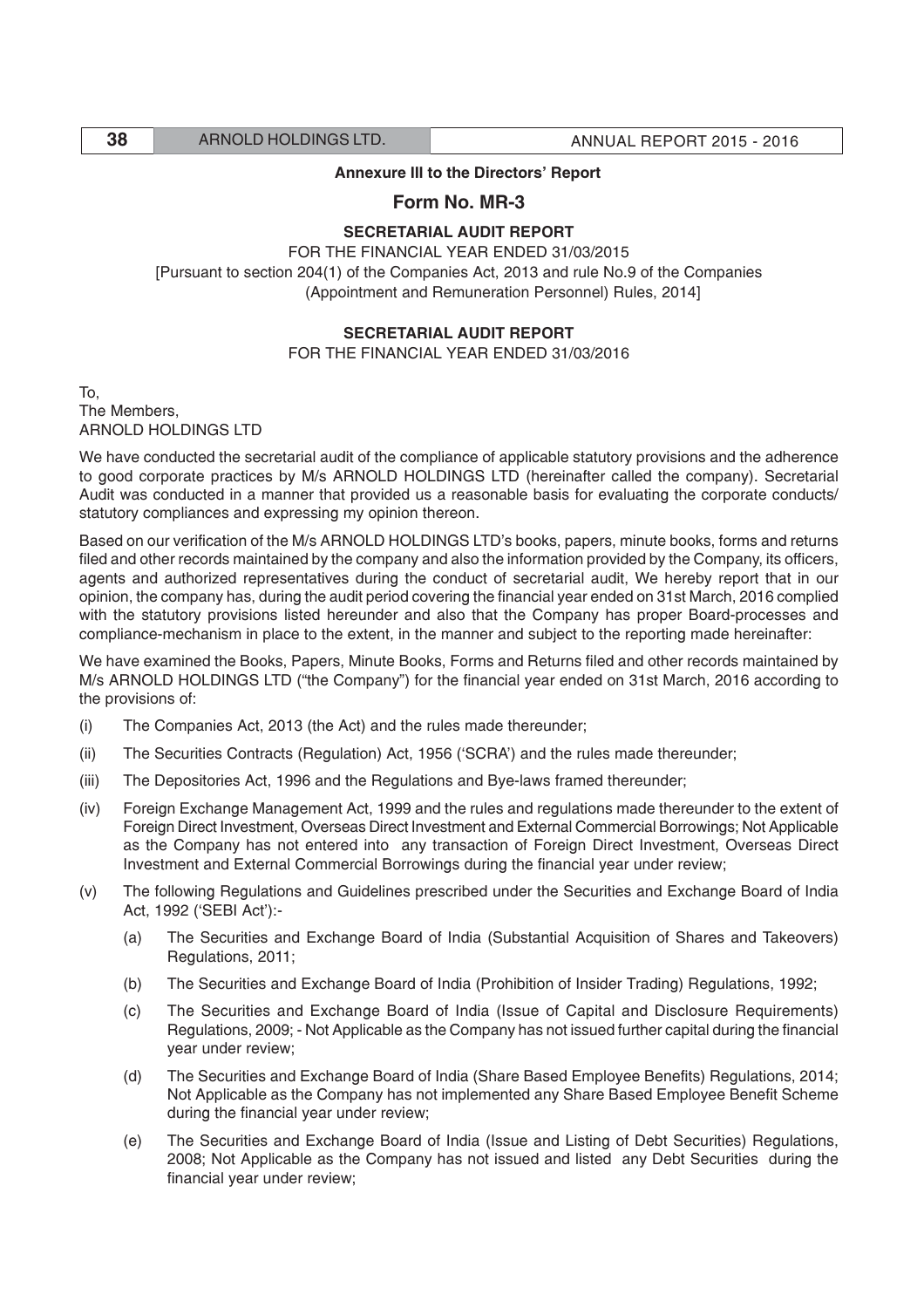| ANNUAL REPORT 2015 - 2016 | 39<br>ARNOLD HOLDINGS LTD. |
|---------------------------|----------------------------|
|---------------------------|----------------------------|

- (f) The Securities and Exchange Board of India (Registrars to an Issue and Share Transfer Agents) Regulations, 1993 regarding the Companies Act and dealing with client; Not Applicable as the Company is not registered as Registrar to Issue and Share Transfer Agent during the financial year under review;
- (g) The Securities and Exchange Board of India (Delisting of Equity Shares) Regulations, 2009; and Not applicable as the Company has not delisted/proposed to delist its equity shares from any Stock Exchange during the financial year under review;
- (h) The Securities and Exchange Board of India (Buyback of Securities) Regulations, 1998; Not applicable as the Company has not bought back/proposed to buy-back any of its securities during the financial year under review.
- (vi) Reserve Bank of India Act, 1934 and Rules made thereunder, is specifically applicable to the company.

We have also examined compliance with the applicable clauses of the following:

- (i) Secretarial Standards issued by The Institute of Company Secretaries of India.
- (ii) The Listing Agreements entered into by the Company with Calcutta Stock Exchange Limited and Bombay Stock Exchange Limited;

During the period under review the Company has complied with the provisions of the Act, Rules, Regulations, Guidelines, Standards, etc. mentioned above.

We further report that

- The Board of Directors of the Company is duly constituted with proper balance of Executive Directors, Non-Executive Directors and Independent Directors. There are no any changes in the composition of the Board of Directors during the period under review.
- Adequate notice is given to all directors to schedule the Board Meetings, agenda and detailed notes on agenda were sent at least seven days in advance, and a system exists for seeking and obtaining further information and clarifications on the agenda items before the meeting and for meaningful participation at the meeting.
- As per Minutes of the Meeting duly recorded and signed by the Chairman the decision of the Board is Unanimous and no dissenting views have been recorded.

We further report that as per the explanations given to us and the representations made by the management and relied upon by us there are adequate systems and processes in the Company commensurate with the size and operations of the company to monitor and ensure compliance with applicable laws, rules, regulations and guidelines.

We further report that based on review of and on the basis information, records and documents provided by the Board, we are of the opinion that there are adequate systems and processes in place in the Company which is commensurate with the size and operations of the Company to monitor and ensure compliance with applicable laws, rules, regulations and guidelines.

We further report that during the audit period, there were no specific events/actions in pursuance of the above referred laws, rules, regulations, guidelines, etc., having a major bearing on the Company's affairs.

Place: Mumbai Date: 30th May, 2016

S Pardeshi & Associates

Santosh Pardeshi FCS No. 7727 C. P. No.: 8485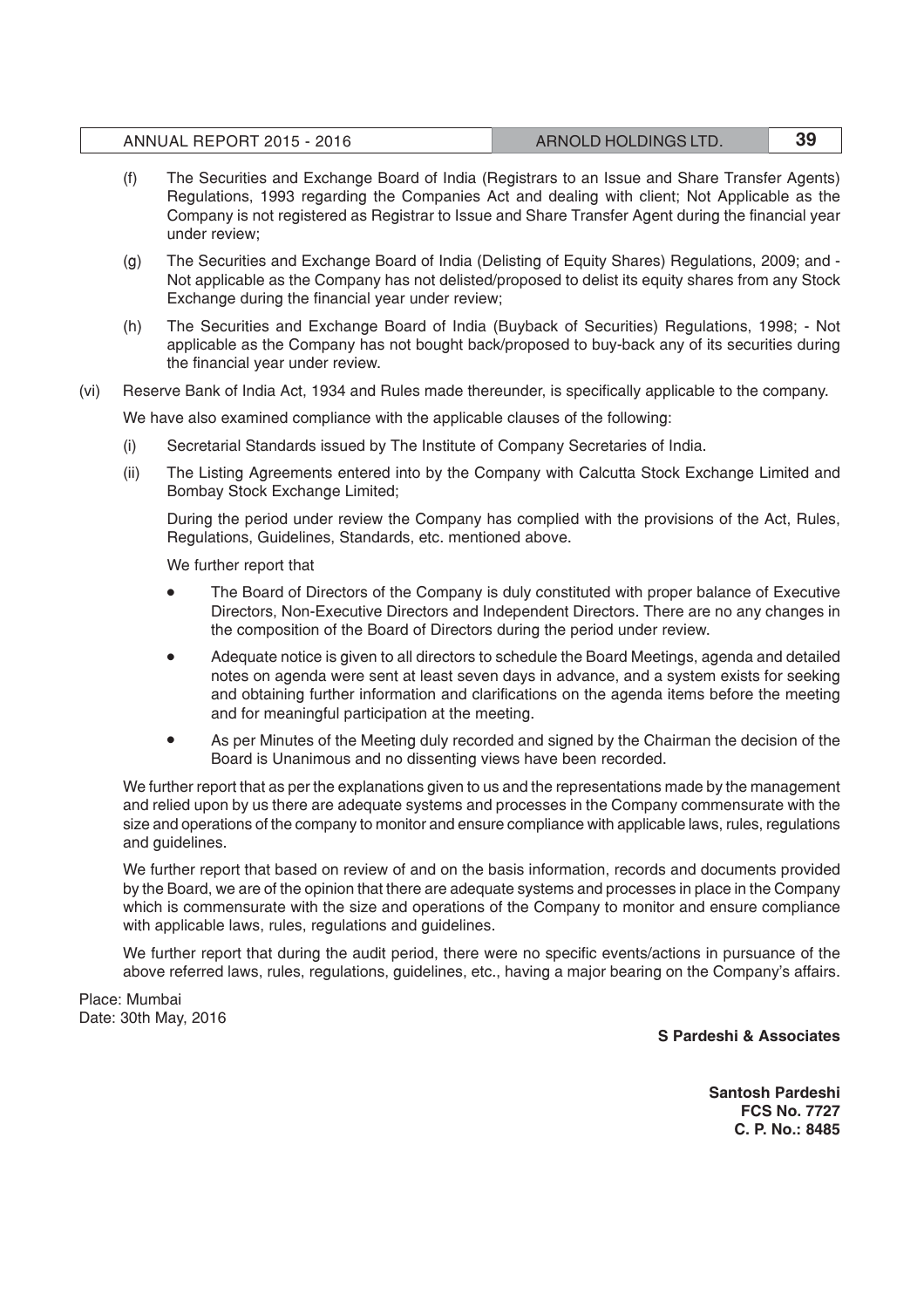#### Annexure IV to the Directors' Report

#### Form AOC -2

Pursuant to clause (h) of sub- section -3 of Section 134 of the Act and Rule 8 (2) of the Companies (Accounts) Rules, 2014.

Form of disclosure of particulars of contracts/ arrangements entered into by the company with related parties referred to sub- section 1 of Section 188 of the Companies Act, 2013 including certain arm's length transactions under third proviso thereto:

- 1) Details of contracts/ arrangements or transactions not at arm's length basis:
	- i) Name(s) of the related party and nature of relation: Not Applicable
	- ii) Nature of Contracts/arrangements/ transactions: Not Applicable
	- iii) Duration of the contracts/ arrangements/ transactions: Not Applicable
	- iv) Salient terms of the contracts or arrangements or transactions including the value, if any: Not Applicable
	- v) Justification for entering into such contracts or arrangements or transactions: Not Applicable
	- vi) Date(s) of approval by the board: Not Applicable
	- vii) Amount paid as advances, if any: Not Applicable
	- viii) Date on which the special resolution was passed in general meeting as required under first proviso to section 188: Not Applicable
- 2) Details of material contracts or arrangement or transactions at arm's length basis:
	- i) Name(s) of the related party and nature of relation: Not Applicable
	- ii) Nature of Contracts/arrangements/ transactions: Not Applicable
	- iii) Duration of the contracts/ arrangements/ transactions: Not Applicable
	- iv) Salient terms of the contracts or arrangements or transactions including the value, if any: Not Applicable
	- v) Date(s) of approval by the board: Not Applicable
	- vi) Amount paid as advances, if any: Not Applicable

Note: All related party transactions that were entered into during the financial year were on arm's length basis and were in the ordinary course of Company's business. The Company has not entered into any contract, arrangement or transaction with any related party which could be considered as material within the meaning of Regulation 23(1) of SEBI (Listing Obligations and Disclosure Requirements) Regulations, 2015. All the related party transactions are disclosed in the notes to the financial statements.

> By Order of the Board of Directors, For Arnold Holdings Limited

> > Mr. Mahendraprasad Mallawat Whole Time Director DIN:00720282

Place: Kolkata Date: 30th May, 2016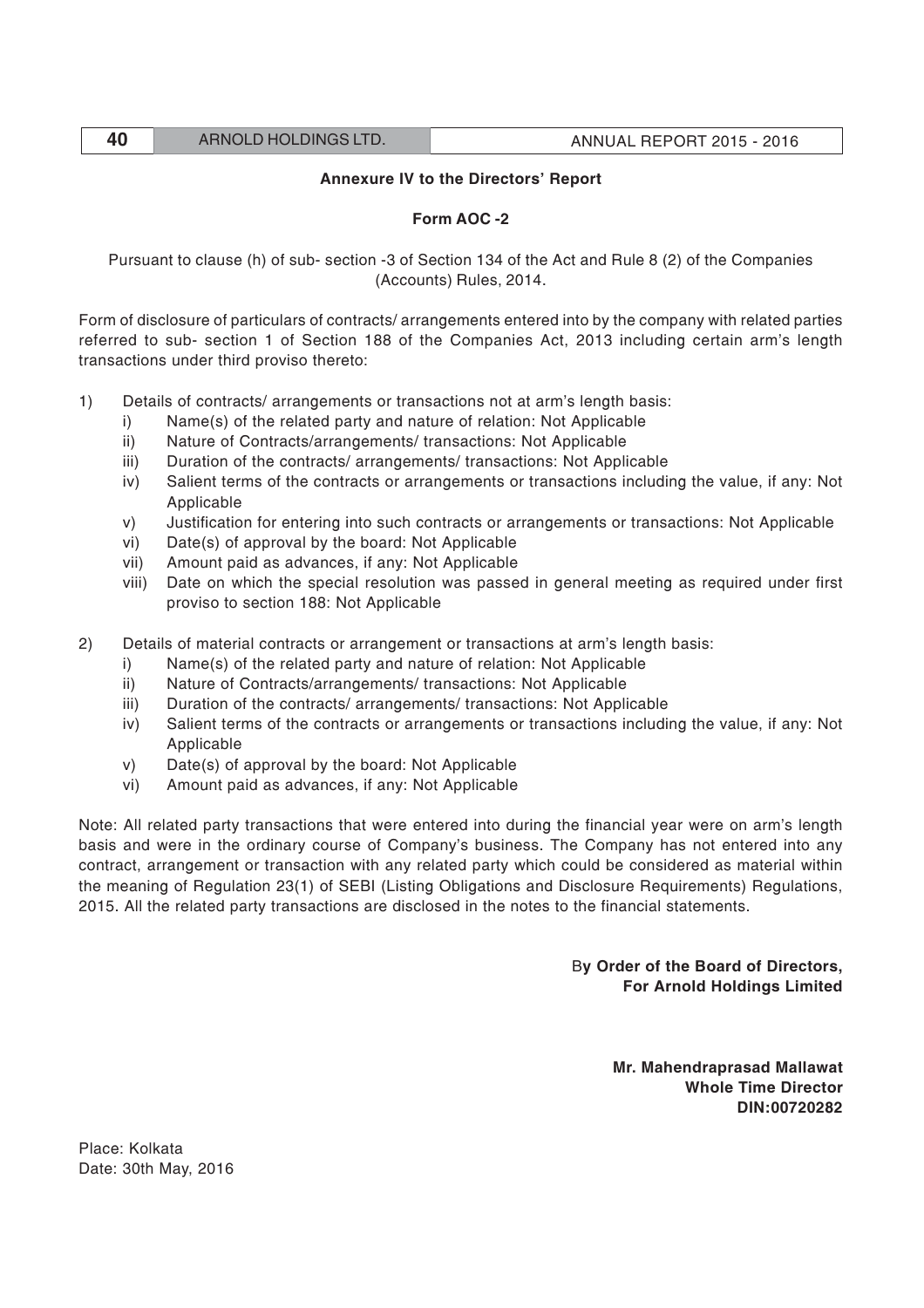|  | <b>ANNUAL REPORT 2015 - 2016</b> | ARNOLD HOLDINGS LTD. |  |
|--|----------------------------------|----------------------|--|
|--|----------------------------------|----------------------|--|

#### Annexure V to the Directors' Report

#### Form No. MGT-9

#### Extract Of Annual Return as on the Financial year ended On 31st March, 2016

[Pursuant to section 92(3) of the Companies Act,2013 and rule12(1)of the Companies (Management and Administration) Rules, 2014]

| Τ.   | <b>REGISTRATION AND OTHER DETAILS:</b>                                       |                                                                                                                                                |
|------|------------------------------------------------------------------------------|------------------------------------------------------------------------------------------------------------------------------------------------|
| İ.   | <b>CIN</b>                                                                   | L65993MH1981PLC282783                                                                                                                          |
| ii.  | <b>Registration Date</b>                                                     | 24/12/1981                                                                                                                                     |
| iii. | Name of the Company                                                          | ARNOLD HOLDINGS LTD                                                                                                                            |
| iv.  | Category/Sub-Category of the Company                                         | COMPANY LIMITED BY SHARES/ INDIAN<br>NON-GOVERNMENT COMPANY.                                                                                   |
| V.   | Address of the Registered office and<br>contact details                      | B-208, RAMJI HOUSE,<br>30, JAMBULWADI,<br>J.S.S. ROAD,<br>MUMBAI-400002                                                                        |
| vi.  | Whether listed company                                                       | <b>YES</b>                                                                                                                                     |
| vii. | Name, Address and Contact details of<br>Registrar and Transfer Agent, if any | NICHE TECHNOLOGIES PRIVATE LIMITED<br>D-511, BAGREE MARKET, 5TH FLOOR, 71 B.<br>R. B. BASU ROAD, KOLKATA: 700001.<br>CONTACT NO: 033-22357271. |

#### II. PRINCIPAL BUSINESS ACTIVITIES OF THE COMPANY

All the business activities contributing 10% or more of the total turnover of the company shall be stated:-

| Non-Banking Finance Business | Sr. No. | Name and Description of<br>main products/ services | NIC Code of the Product/<br>service | │ % to total turnover<br>of the company |
|------------------------------|---------|----------------------------------------------------|-------------------------------------|-----------------------------------------|
| 100%<br>Activities.          |         |                                                    |                                     |                                         |

#### III. PARTICULARS OF HOLDING, SUBSIDIARY AND ASSOCIATE COMPANIES

| Sr. No. | Name And Address<br>of The Company | CIN/GLN | Holding/ Subsidiary<br>/Associate | %of shares<br>held | Applicable<br>Section |
|---------|------------------------------------|---------|-----------------------------------|--------------------|-----------------------|
|         | <b>NIL</b>                         |         |                                   |                    |                       |
| 2.      |                                    |         |                                   |                    |                       |
| 3.      |                                    |         |                                   |                    |                       |
| 4.      |                                    |         |                                   |                    |                       |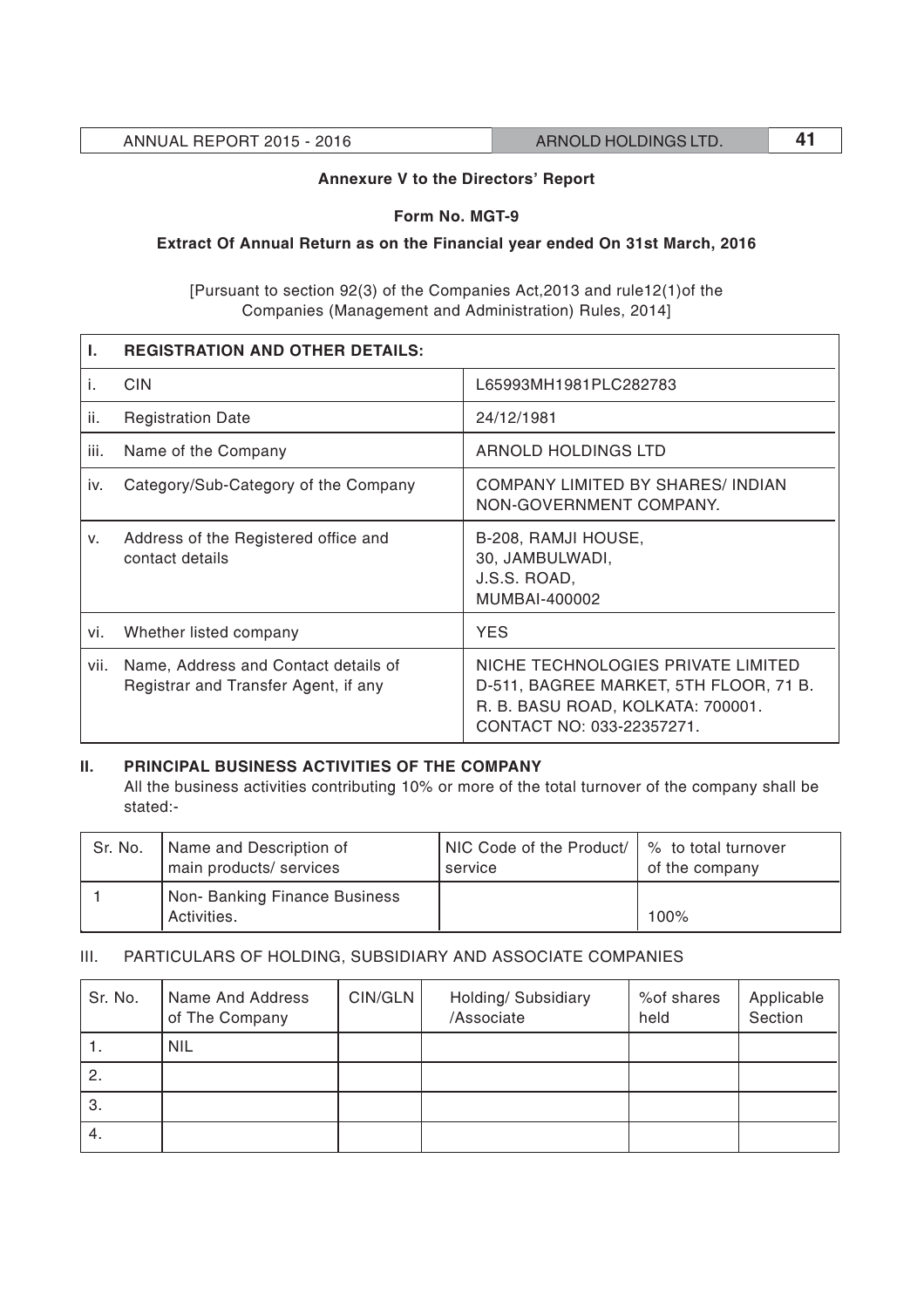| ARNOLD HOLDINGS LTD. | <b>ANNUAL REPORT 2015 - 2016</b> |
|----------------------|----------------------------------|
|                      |                                  |

## IV. SHARE HOLDING PATTERN (Equity Share Capital Breakup as percentage of Total Equity)

## i. Category-wise Share Holding

| Category of<br>Shareholders                                                             | No. of Shares held at the<br>beginning of the year |                      |                          |                                            | No. of Shares held at the<br>end of the year |                          |                          |                                      | $\%$<br>Change<br>during<br>The<br>year |
|-----------------------------------------------------------------------------------------|----------------------------------------------------|----------------------|--------------------------|--------------------------------------------|----------------------------------------------|--------------------------|--------------------------|--------------------------------------|-----------------------------------------|
|                                                                                         | Demat                                              | Phys<br>ical         | Total                    | $\frac{1}{6}$ of<br>Total<br><b>Shares</b> | Demat                                        | Phys<br>ical<br>$%$ of   | Total                    | $\frac{1}{\%}$ of<br>Total<br>Shares |                                         |
| A. Promoter                                                                             |                                                    |                      |                          |                                            |                                              |                          |                          |                                      |                                         |
| 1) Indian                                                                               |                                                    |                      |                          |                                            |                                              |                          |                          |                                      |                                         |
| a) Individual/HUF<br>b) Central Govt                                                    | 330035                                             | $\blacksquare$<br>Ĭ. | 330035                   | 6.58                                       | 1650175                                      | $\blacksquare$<br>Ĭ.     | 1650175 6.58             |                                      |                                         |
| c) State Govt(s)                                                                        |                                                    |                      | ×                        |                                            |                                              | ×,                       |                          |                                      |                                         |
| d) Bodies Corp                                                                          |                                                    |                      | ٠                        |                                            |                                              | ٠                        |                          |                                      |                                         |
| e) Banks / Fl                                                                           |                                                    |                      | ٠                        |                                            |                                              | ٠                        | ä,                       | Ĭ.                                   |                                         |
| f) Any Other                                                                            |                                                    | Ĩ.                   | ÷,                       |                                            |                                              | $\blacksquare$           |                          | Ĭ.                                   |                                         |
| Sub-total $(A)(1)$ :-                                                                   | 330035                                             | $\blacksquare$       | 330035                   | 6.58                                       | 1650175                                      | $\blacksquare$           | 1650175                  | 6.58                                 | $\blacksquare$                          |
| a2) Foreign                                                                             |                                                    |                      |                          |                                            |                                              |                          |                          |                                      |                                         |
| g) NRIs-Individuals                                                                     |                                                    |                      | ×                        |                                            |                                              | Ĭ.                       |                          | ÷,                                   |                                         |
| h) Other-Individuals                                                                    | J.                                                 | ł,                   | ÷,                       |                                            |                                              | ×,                       |                          | ÷,                                   |                                         |
| i) Bodies Corp.                                                                         | ٠                                                  | ×,                   | ×                        | ä,                                         | ä,                                           | ×,                       | $\blacksquare$           | ÷,                                   |                                         |
| j) Banks / Fl                                                                           |                                                    | ä,                   | ٠                        |                                            | ٠                                            | ٠                        | ä,                       | ÷,                                   |                                         |
| k) Any Other                                                                            | ×                                                  | Ĭ.                   | ÷,                       | ٠                                          | ä,                                           | $\blacksquare$           | ä,                       | $\overline{\phantom{a}}$             |                                         |
| $Sub-total(A)(2)$ :-                                                                    | $\overline{\phantom{a}}$                           | $\blacksquare$       | $\overline{\phantom{a}}$ | $\blacksquare$                             | ä,                                           | ä,                       | $\blacksquare$           | $\overline{\phantom{a}}$             | ä,                                      |
| <b>B. Public Shareholding</b>                                                           |                                                    |                      |                          |                                            |                                              |                          |                          |                                      |                                         |
| 1. Institutions                                                                         |                                                    |                      |                          |                                            |                                              |                          |                          |                                      |                                         |
| a) Mutual Funds                                                                         | ٠                                                  | ٠                    | ÷                        |                                            | ٠                                            | ٠                        |                          |                                      |                                         |
| b) Banks / Fl                                                                           |                                                    | ł,                   | ×                        |                                            | ٠                                            | ×,                       |                          |                                      |                                         |
| c) Central Govt                                                                         | ×,                                                 |                      | ×                        |                                            | ÷                                            | ×,                       |                          | ٠                                    |                                         |
| d) State Govt(s)                                                                        | ٠                                                  | ä,                   | ×,                       |                                            | ä,                                           | ٠                        | $\overline{a}$           |                                      |                                         |
| e) Venture Capital Funds                                                                | ÷,                                                 | Ĭ.                   | Ĭ.                       |                                            |                                              |                          |                          |                                      |                                         |
| f) Insurance Companies                                                                  | ×                                                  |                      |                          |                                            |                                              |                          |                          |                                      |                                         |
| g) FlIs<br>h) Foreign Venture                                                           |                                                    |                      |                          |                                            |                                              |                          |                          |                                      |                                         |
| <b>Capital Funds</b>                                                                    | ×,                                                 | ÷                    | $\overline{\phantom{a}}$ | $\overline{\phantom{a}}$                   | $\frac{1}{2}$                                | $\blacksquare$           |                          | ×,                                   |                                         |
| i) Others (specify)                                                                     | $\overline{\phantom{a}}$                           | $\blacksquare$       | $\overline{\phantom{a}}$ | $\overline{\phantom{a}}$                   | ×,                                           | $\blacksquare$           | $\blacksquare$           | $\overline{\phantom{a}}$             |                                         |
|                                                                                         | $\blacksquare$                                     | $\blacksquare$       | $\blacksquare$           | $\blacksquare$                             | $\blacksquare$                               | $\blacksquare$           | $\overline{\phantom{a}}$ | ÷,                                   |                                         |
| $Sub-total(B)(1)$                                                                       |                                                    |                      |                          |                                            |                                              |                          |                          |                                      | ٠                                       |
| 2. Non Institutions<br>a) Bodies Corp.<br>(i) Indian<br>(ii) Overseas<br>b) Individuals | 782129                                             | ÷                    | 782129                   | 15.60                                      | 4106202                                      | $\overline{\phantom{a}}$ | 4106202 16.38            |                                      |                                         |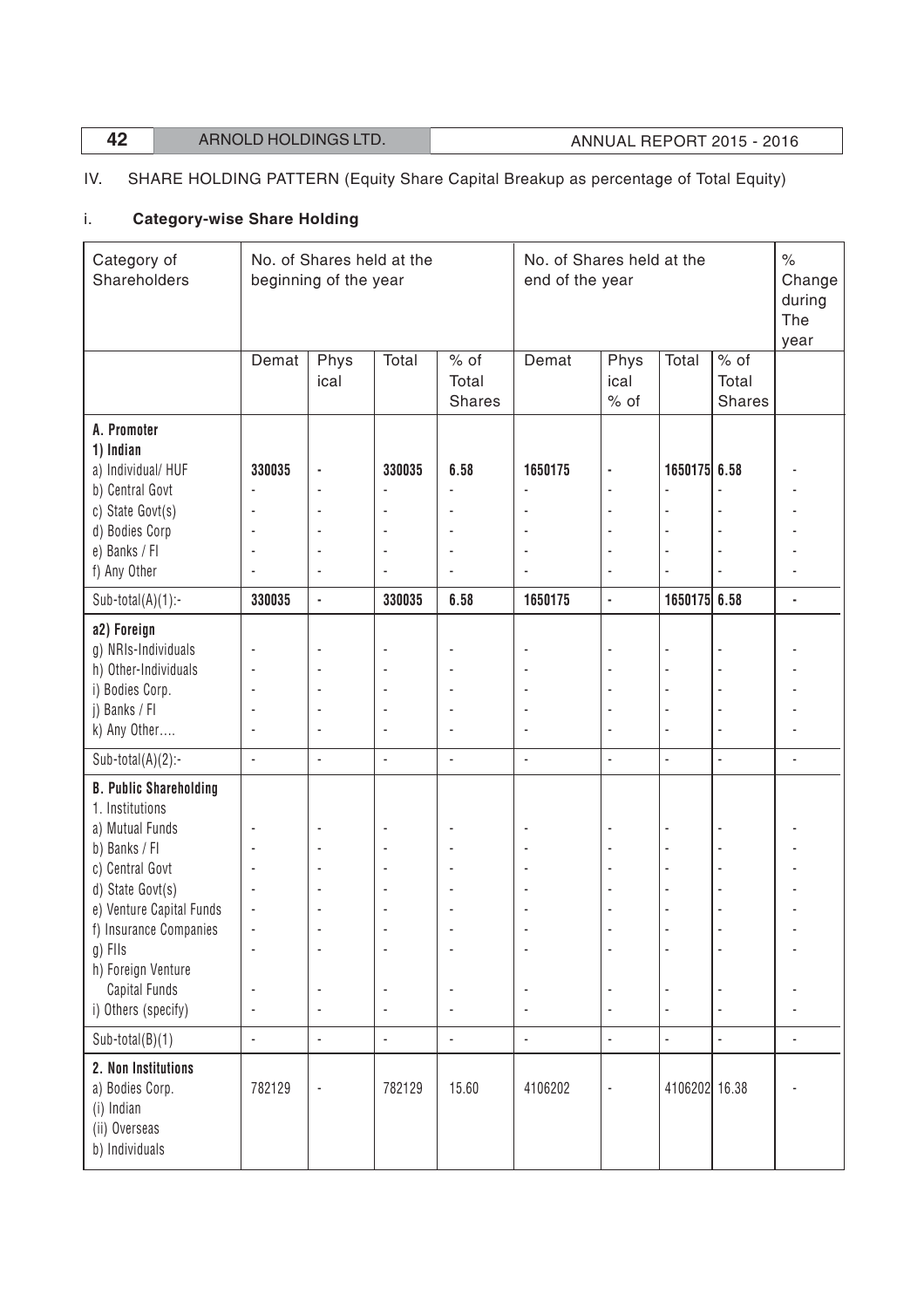| <b>ANNUAL REPORT 2015 - 2016</b>                                                           |         | ARNOLD HOLDINGS LTD.     |         |       |          | 43 |          |       |                |
|--------------------------------------------------------------------------------------------|---------|--------------------------|---------|-------|----------|----|----------|-------|----------------|
| (i) Individual shareholders<br>holding nominal share<br>capital upto Rs. 1 lakh            | 727908  | $\overline{\phantom{a}}$ | 727908  | 14.52 | 3868874  |    | 3868874  | 15.44 | ٠              |
| (ii) Individual shareholders<br>holding nominal share<br>capital in excess of<br>Rs 1 lakh | 3088131 | ٠                        | 3088131 | 61.60 | 14995237 |    | 14995237 | 59.84 |                |
| c) Others (Specify)                                                                        | 84297   | ٠                        | 84297   | 1.68  | 442012   |    | 442012   | 1.76  | $\blacksquare$ |
| $Sub-total(B)(2)$                                                                          | 4682465 | ٠                        | 4682465 | 93.41 | 23412325 |    | 23412325 | 93.41 | $\blacksquare$ |
| <b>Total Public Shareholding</b><br>$(B)=(B)(1)+(B)(2)$                                    | 4682465 |                          | 4682465 | 93.41 | 23412325 |    | 23412325 | 93.41 | $\blacksquare$ |
| C. Shares held by<br>Custodian for GDRs &<br>ADRs                                          | ٠       |                          | ٠       |       |          |    |          |       |                |
| GrandTotal (A+B+C)                                                                         | 5012500 |                          | 5012500 | 100   | 25062500 |    | 25062500 | 100   | $\blacksquare$ |

## ii. Share holding of Promoters

| Sr.<br>No      | Shareholder's Name              |                  | Shareholding at the<br>beginning of the year   |                                                     |                         | Shareholding at the end of the year       |                                                               |                                                       |
|----------------|---------------------------------|------------------|------------------------------------------------|-----------------------------------------------------|-------------------------|-------------------------------------------|---------------------------------------------------------------|-------------------------------------------------------|
|                |                                 | No. of<br>Shares | $%$ of<br>total<br>of the<br>company<br>shares | % of Shares<br>Pledged /<br>encumbe<br>red to total | No. of<br><b>Shares</b> | % of total<br>Shares of<br>the<br>company | % of Shares<br>Pledged /<br>encumbe<br>red to total<br>shares | % change<br>in share<br>holding<br>during the<br>year |
| $\mathbf{1}$ . | HARSHAD<br>ACHALESHWAR          |                  |                                                |                                                     |                         |                                           |                                                               |                                                       |
|                | <b>KELA</b>                     | 67000            | 1.34                                           |                                                     | 335000                  | 1.34                                      |                                                               |                                                       |
| 2.             | MAHENDRA PRASAD<br>NATHMAL      |                  |                                                |                                                     |                         |                                           |                                                               |                                                       |
| 3.             | MALLAWAT<br>PAWANKUMAR          | 5000             | 0.10                                           |                                                     | 25000                   | 0.10                                      |                                                               |                                                       |
|                | NATHMAL                         |                  |                                                |                                                     |                         |                                           |                                                               |                                                       |
| 4.             | MALLAWAT<br>RAMA HARSHAD        | 100000           | 2.00                                           |                                                     | 500000                  | 2.00                                      |                                                               |                                                       |
|                | KELA                            | 25000            | 0.49                                           |                                                     | 125000                  | 0.49                                      |                                                               |                                                       |
| 5.             | <b>VARSHA PAWAN</b><br>MALLAWAT | 100000           | 2.00                                           |                                                     | 500000                  | 2.00                                      |                                                               |                                                       |
| 6.             | KAMLADEVI                       |                  |                                                |                                                     |                         |                                           |                                                               |                                                       |
| 7.             | CHAGANLAL KELA<br>PANKAJ        | 5                | 0.00                                           |                                                     | 25                      | 0.00                                      |                                                               |                                                       |
|                | BHAGWANKISHORE<br>KELA          |                  | 0.00                                           |                                                     | 25                      | 0.00                                      |                                                               |                                                       |
| 8.             | NIDHI PANKAJ                    | 5                |                                                |                                                     |                         |                                           |                                                               |                                                       |
|                | KELA                            | 5                | 0.00                                           |                                                     | 25                      | 0.00                                      |                                                               |                                                       |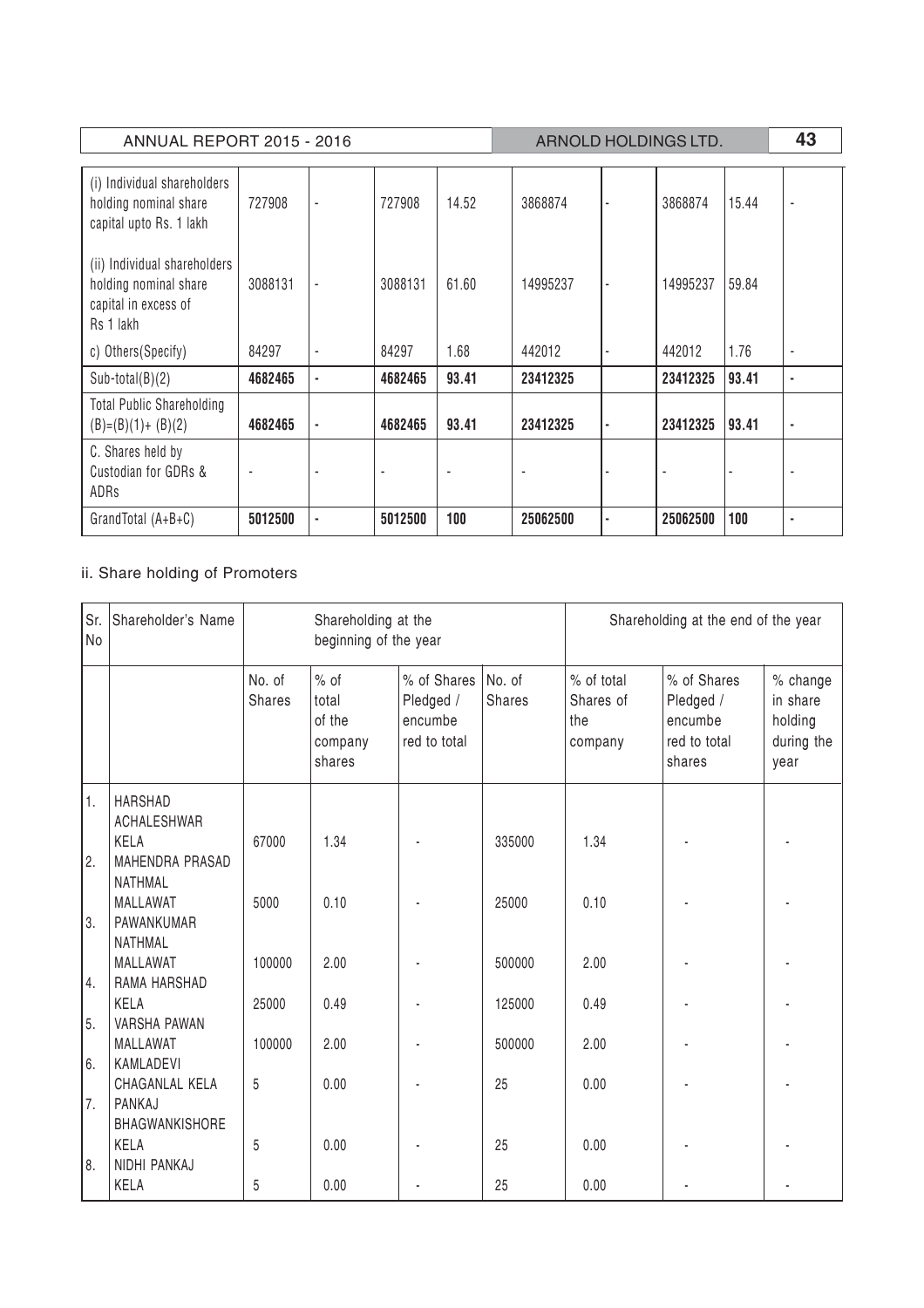| 44<br>ARNOLD HOLDINGS LTD. |                           |                        |        |      |                |         | <b>ANNUAL REPORT 2015 - 2016</b> |                |                |
|----------------------------|---------------------------|------------------------|--------|------|----------------|---------|----------------------------------|----------------|----------------|
|                            |                           |                        |        |      |                |         |                                  |                |                |
| 9.                         |                           | BHAGAWANKISHORE        |        |      |                |         |                                  |                |                |
|                            | PREMADEVI                 | CHHAGANLAL KELA        | 5      | 0.00 |                | 25      | 0.00                             |                |                |
| 10.                        |                           | BHAGWANKISHORE         |        |      |                |         |                                  |                |                |
|                            | KELA                      |                        | 5      | 0.00 |                | 25      | 0.0                              |                |                |
| 11.                        |                           | KAILASHCHAND           |        |      |                |         |                                  |                |                |
|                            | N MALLAWAT                |                        | 1000   | 0.02 |                | 5000    | 0.02                             |                |                |
| 12.                        | MANJU                     |                        |        |      |                |         |                                  |                |                |
|                            | MAHENDRA                  |                        |        |      |                |         |                                  |                |                |
|                            | MALLAWAT                  |                        | 1300   | 0.03 |                | 6500    | 0.03                             |                |                |
| 13.                        |                           | MAHENDRA PRASAD        |        |      |                |         |                                  |                |                |
|                            | <b>NATHMAL</b>            |                        |        |      |                |         |                                  |                |                |
|                            |                           | MALLAWAT HUF           | 100    | 0.00 |                | 500     | 0.00                             |                |                |
| 14.                        |                           | SARITA MAHENDRA        |        |      |                |         |                                  |                |                |
|                            | <b>MALLAWAT</b>           |                        | 1000   | 0.02 |                | 5000    | 0.02                             |                |                |
| 15.                        |                           | <b>HARISH MALLAWAT</b> | 100    | 0.00 |                | 500     | 0.00                             |                |                |
| 16.                        |                           | MONICA M MALLAWAT      | 24310  | 0.48 |                | 121550  | 0.48                             |                |                |
| 17.                        | SANDEEP M                 |                        |        |      |                |         |                                  |                |                |
| 18.                        | MALLAWAT<br><b>MAMTAK</b> |                        | 100    | 0.00 |                | 500     | 0.00                             |                |                |
|                            | MALLAWAT                  |                        | 5000   | 0.10 |                | 25000   | 0.10                             |                |                |
| 19.                        |                           | NIRMALKUMAR            |        |      |                |         |                                  |                |                |
|                            | NATHMALJI                 |                        |        |      |                |         |                                  |                |                |
|                            | MALLAWAT                  |                        | 100    | 0.00 |                | 500     | 0.00                             |                |                |
|                            | Total                     |                        | 330035 | 6.58 | $\blacksquare$ | 1650175 | 6.58                             | $\blacksquare$ | $\blacksquare$ |

iii. Change in Promoters' Shareholding (please specify, if there is no change)

| Sr.<br>No |                                                                                                                                                                                                     | Shareholding at the<br>beginning of the year |                             | Cumulative Shareholding during<br>the year |                                        |
|-----------|-----------------------------------------------------------------------------------------------------------------------------------------------------------------------------------------------------|----------------------------------------------|-----------------------------|--------------------------------------------|----------------------------------------|
|           |                                                                                                                                                                                                     | No. of<br>shares                             | % of total<br>shares of the | No. of shares                              | % of total<br>shares of the<br>company |
|           | At the beginning<br>of the year                                                                                                                                                                     |                                              |                             |                                            |                                        |
|           | Date wise Increase /<br>Decrease in Promoters<br>Share holding during<br>the year specifying<br>the reasons for increase<br>/ decrease<br>(e.g. allotment / transfer<br>/ bonus/ sweat equity etc): |                                              |                             |                                            |                                        |
|           | At the End of the year                                                                                                                                                                              |                                              |                             |                                            |                                        |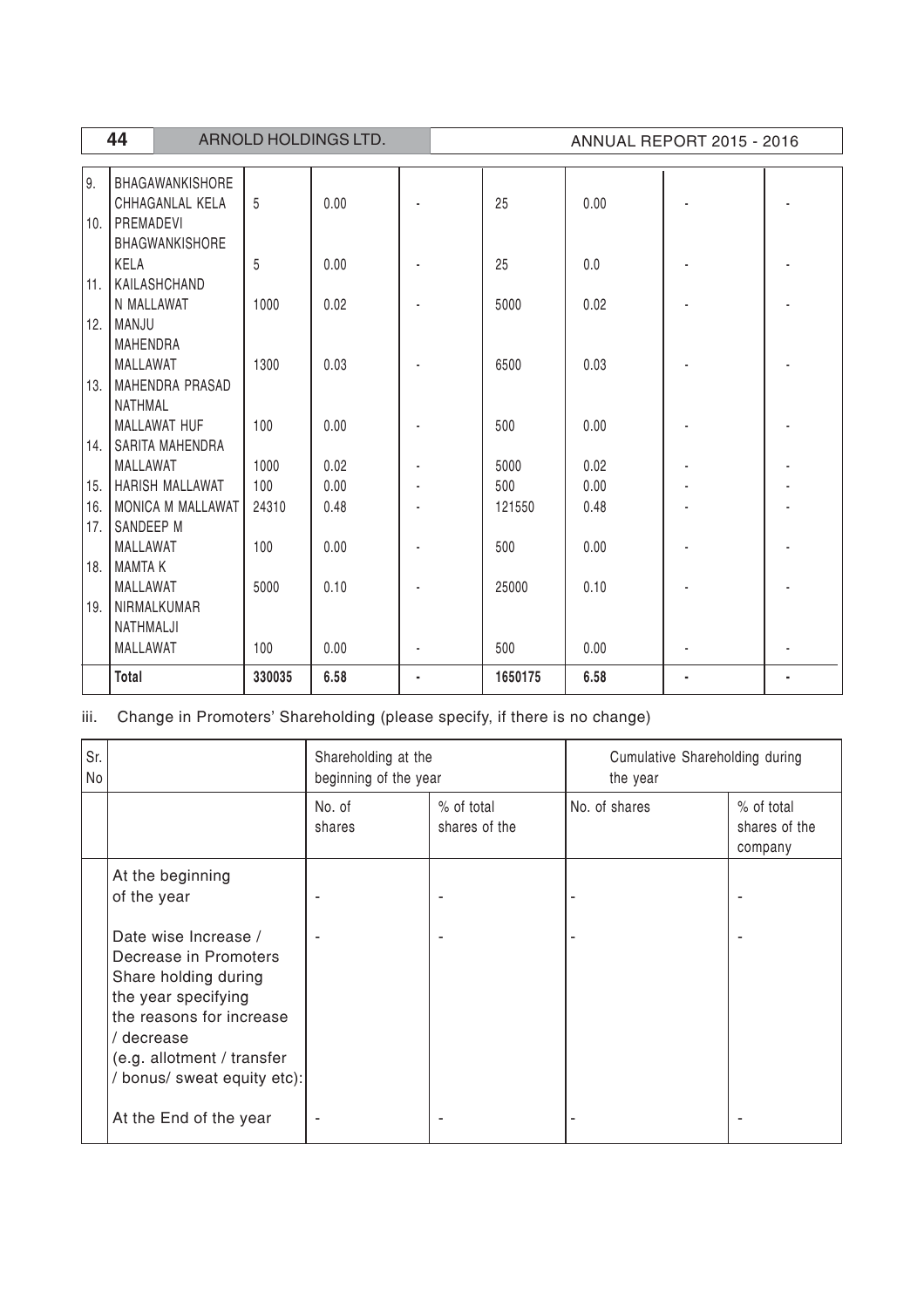ANNUAL REPORT 2015 - 2016 ARNOLD HOLDINGS LTD. 45

#### V. INDEBTEDNESS

Indebtedness of the Company including interest outstanding /accrued but not due for payment.

|                                                                                          | Secured<br>Loans<br>excluding<br>deposits | Unsecured<br>Loans | Deposits | Total<br>Indebtedness |
|------------------------------------------------------------------------------------------|-------------------------------------------|--------------------|----------|-----------------------|
| Indebtedness at the<br>beginning of the financial<br>year                                |                                           |                    |          |                       |
| i) Principal Amount<br>ii) Interest due but not paid<br>iii) Interest accrued but not    |                                           |                    |          |                       |
| Total (i+ii+iii)                                                                         |                                           |                    |          |                       |
| Change in Indebtedness<br>during the financial year<br>- Addition<br>- Reduction         |                                           |                    |          |                       |
| Net Change                                                                               |                                           |                    |          |                       |
| Indebtedness at the<br>end of the financial year                                         |                                           |                    |          |                       |
| i) Principal Amount<br>ii) Interest due but notpaid<br>iii) Interest accrued but not due |                                           |                    |          |                       |
| Total (i+ii+iii)                                                                         |                                           |                    |          |                       |

## VI. REMUNERATION OF DIRECTORS AND KEY MANAGERIAL PERSONNEL

A. Remuneration to Managing Director, Whole-time Directors and/or Manager

| SI.<br>No. | <b>Particulars of Remuneration</b>                                                       | Name of MD/WTD/<br>Manager |                          | Total<br>Amount |
|------------|------------------------------------------------------------------------------------------|----------------------------|--------------------------|-----------------|
| 1.         | Gross salary                                                                             | Mr. M.P.<br>Mallawat       | Mrs. Gazala<br>Kolsawala |                 |
|            | (a) Salary as per provisions contained<br>in section17(1) of the Income-tax<br>Act, 1961 | 5,63,000                   | 3,87,000                 | 9,50,000        |
|            | (b) Value of perquisites u/s<br>17(2) Income-tax Act, 1961                               |                            |                          |                 |
|            | (c) Profits in lieu of salary<br>undersection17(3)Income-<br>tax Act, 1961               |                            |                          |                 |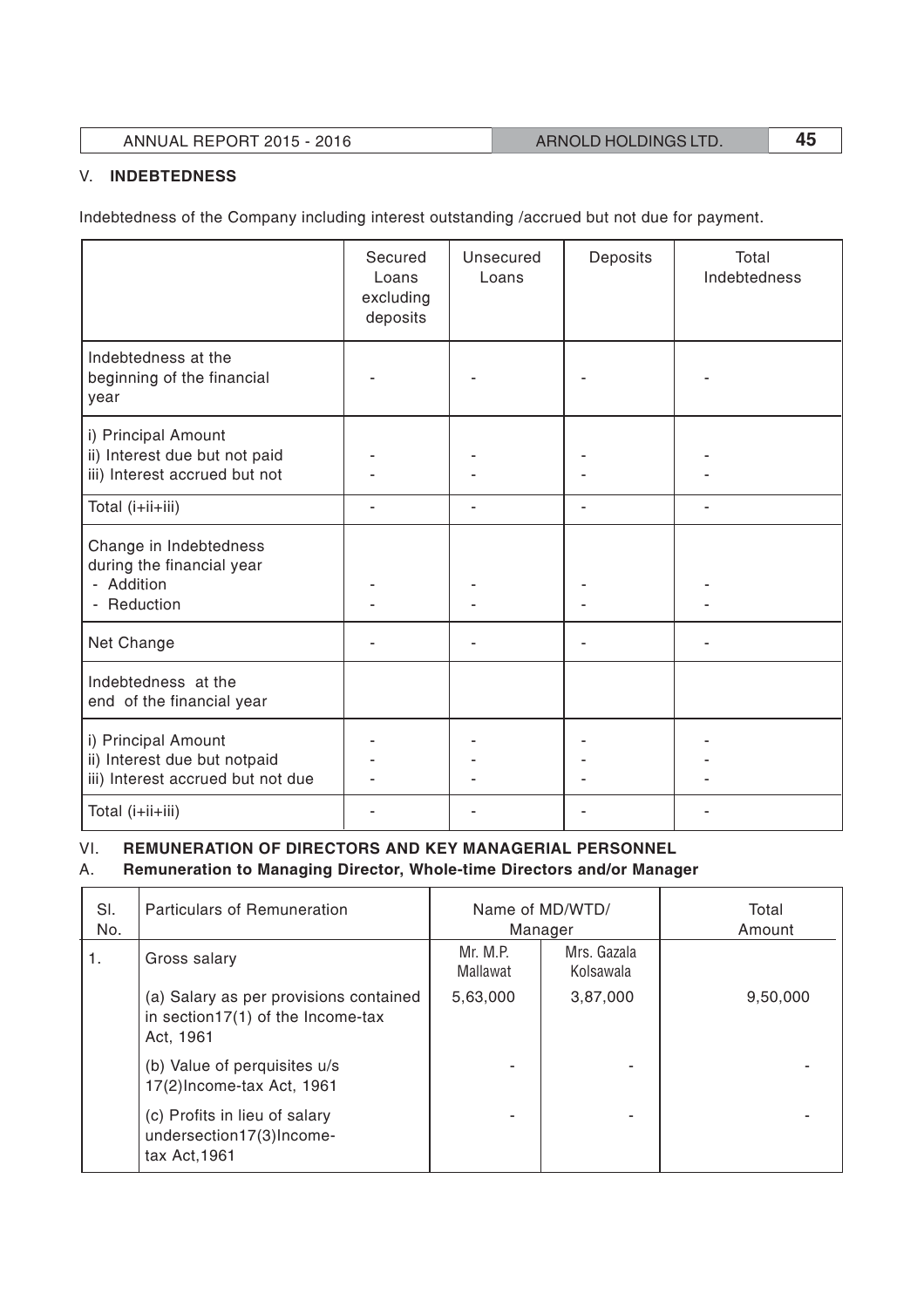| 46       | ARNOLD HOLDINGS LTD.                       | <b>ANNUAL REPORT 2015 - 2016</b> |                 |                        |  |
|----------|--------------------------------------------|----------------------------------|-----------------|------------------------|--|
| 2.<br>3. | <b>Stock Option</b><br><b>Sweat Equity</b> | <b>NA</b><br><b>NA</b>           | NA<br><b>NA</b> | <b>NA</b><br><b>NA</b> |  |
| 4.       | Commission                                 | <b>NA</b>                        | <b>NA</b>       | <b>NA</b>              |  |
|          | - as % of profit<br>- others, specify      |                                  |                 |                        |  |
| 5.       | Others, please specify                     | ٠                                |                 |                        |  |
| 6.       | Total(A)                                   | 5,63,000                         | 3,87,000        | 9,50,000               |  |
|          | Ceiling as per the Act                     |                                  |                 |                        |  |

### B. Remuneration to other directors:

| SI.<br>No. | <b>Particulars of Remuneration</b>                                                                                                      | Name of MD/WTD/<br>Manager |  |  | Total<br>Amount |  |
|------------|-----------------------------------------------------------------------------------------------------------------------------------------|----------------------------|--|--|-----------------|--|
|            | <b>Independent Directors</b><br>• Fee for attending board committee<br>meetings<br>• Commission<br>• Others, please specify<br>Total(1) |                            |  |  |                 |  |
|            | <b>Other Non-Executive Directors</b><br>• Fee for attending board committee<br>meetings<br>• Commission<br>• Others, please specify     |                            |  |  |                 |  |
|            | Total $(2)$                                                                                                                             |                            |  |  |                 |  |
|            | Total $(B) = (1+2)$                                                                                                                     |                            |  |  |                 |  |
|            | <b>Total Managerial Remuneration</b>                                                                                                    |                            |  |  |                 |  |
|            | Over all Ceiling as per the Act                                                                                                         |                            |  |  |                 |  |

## C. Remuneration to Key Managerial Personnel Other Than MD/Manager/WTD

| SI.<br>No. | <b>Particulars of Remuneration</b>                                                                    | Key Managerial Personnel |                      |            |        |
|------------|-------------------------------------------------------------------------------------------------------|--------------------------|----------------------|------------|--------|
|            |                                                                                                       | <b>CEO</b>               | Company<br>Secretary | <b>CFO</b> | Total  |
| 1.         | Gross salary<br>(a) Salary as per provisions contained<br>in section17(1) of the Income-tax Act, 1961 |                          | 270000               |            | 270000 |
|            | (b) Value of perquisites u/s 17(2) Income-tax<br>Act, 1961                                            |                          |                      |            |        |
|            | (c) Profits in lieu of salary under section<br>17(3) Income-tax Act, 1961                             |                          |                      |            |        |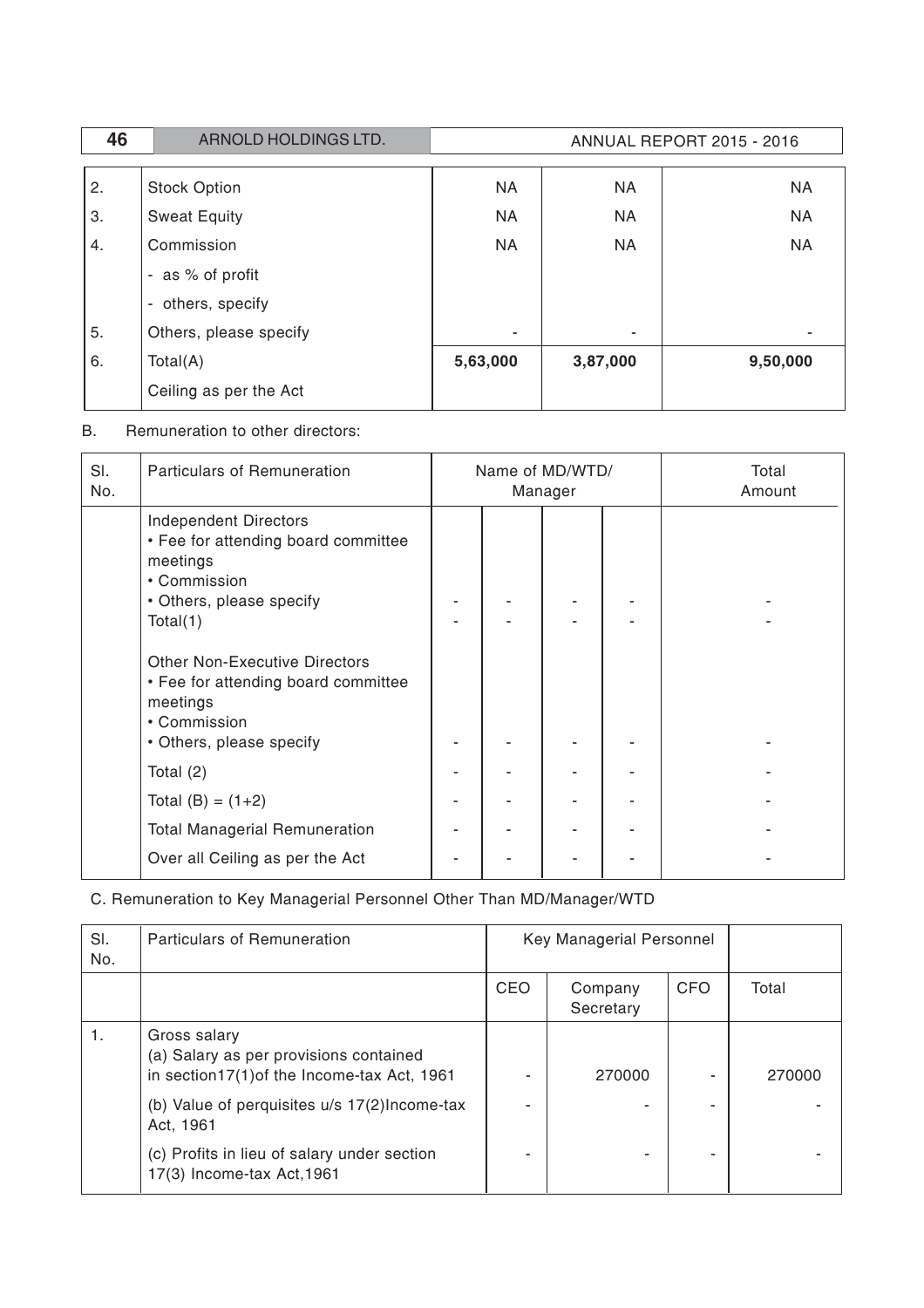|    | <b>ANNUAL REPORT 2015 - 2016</b> | ARNOLD HOLDINGS LTD. |   |        |  |
|----|----------------------------------|----------------------|---|--------|--|
|    |                                  |                      |   |        |  |
| 2. | - Stock Option                   | ۰                    | - |        |  |
| 3. | - Sweat Equity                   | ۰                    |   |        |  |
| 4. | Commission                       |                      |   |        |  |
|    | - as % of profit                 | ۰                    |   |        |  |
|    | - others, specify                | ۰                    |   |        |  |
| 5. | Others, please specify           | ۰                    | - |        |  |
| 6. | Total                            | 270000               |   | 270000 |  |

### VII. PENALTIES/PUNISHMENT/COMPOUNDING OF OFFENCES:

| <b>Type</b>                                                                 | Section of the<br>companies Act | <b>Brief</b><br>description | Details of Penalty/<br>Punishment/<br>Compounding | Authority[RD<br>/NCLT/Court] | Appeal made.<br>If any<br>(give details)<br>fees imposed |
|-----------------------------------------------------------------------------|---------------------------------|-----------------------------|---------------------------------------------------|------------------------------|----------------------------------------------------------|
| A. Company<br>Penalty<br>Punishment<br>Compounding                          |                                 |                             |                                                   |                              |                                                          |
| <b>B. Directors</b><br>Penalty<br>Punishment<br>Compounding                 |                                 |                             |                                                   |                              |                                                          |
| <b>C. Other Officers In Default</b><br>Penalty<br>Punishment<br>Compounding |                                 |                             |                                                   |                              |                                                          |

#### FOR ARNOLD HOLDINGS LTD FOR ARNOLD HOLDINGS LTD

(Mahendraprasad Mallawat) (Gazala Kolsawala)

Whole Time Director Whole Time Director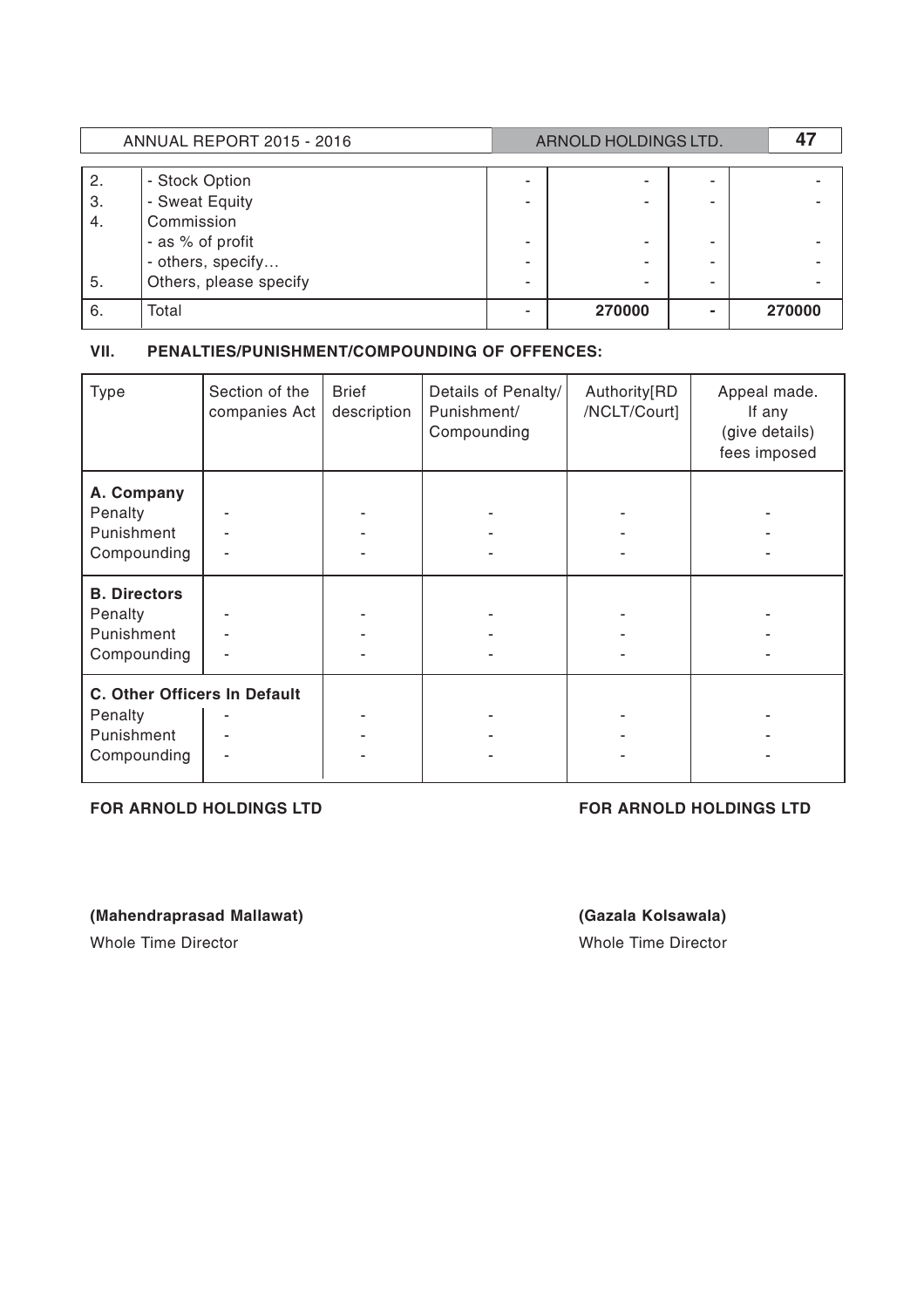|  | ARNOLD HOLDINGS LTI |
|--|---------------------|
|--|---------------------|

#### CERTIFICATE ON CORPORATE GOVERNANCE

To,

The Members of Arnold Holdings Limited,

Mumbai

48

We have examined the compliance of conditions of Corporate Governance by Arnold Holdings Limited ('the Company') for the year ended 31st March, 2016 as stipulated in Chapter IV of Securities and Exchange Board of India (Listing Obligations and Disclosure Requirements) Regulations, 2015 pursuant to the listing agreement of the said Company with the Stock Exchange.

The compliance of conditions of Corporate Governance is the responsibility of the management. Our examination was limited to procedures and implementation thereof, adopted by the Company for ensuring the compliance of the conditions of the Corporate Governance. It is neither an audit nor an expression of opinion on the financial statement of the Company.

In our opinion and to the best of our information and according to the explanation given to us, we certify that the Company has complied with the conditions of Corporate Governance as stipulated in the provisions as specified in Chapter IV of Securities and Exchange Board of India (Listing Obligations and Disclosure Requirements) Regulations, 2015 pursuant to the listing agreement of the said Company with the Stock Exchange.

We further state that such compliance is neither an assurance as to the future viability of the Company nor the efficiency or effectiveness with which the management has conducted the affairs of the Company.

> For S. Pardeshi & Associates Company Secretaries (Santosh Pardeshi) Proprietor

Place: Mumbai **Membership No. 7727** Date: 30th May, 2016 **CP No. 8485**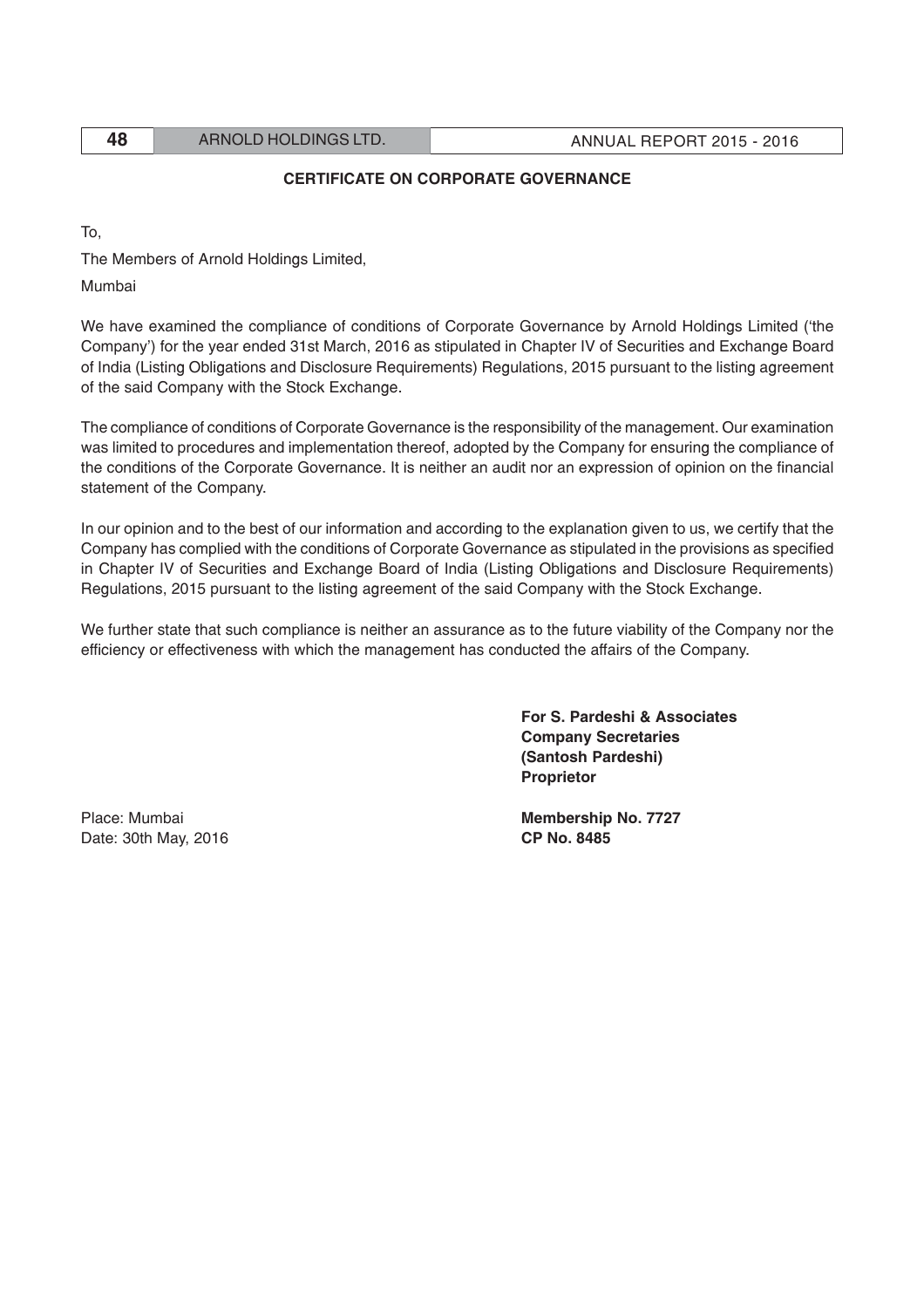#### INDEPENDENT AUDITOR'S REPORT

To,

The Members of ARNOLD HOLDINGS LIMITED

#### Report on the Financial Statements

We have audited the accompanying financial statements of ARNOLD HOLDINGS LTD ("the Company"), which comprise the Balance Sheet as at March 31, 2016,the Statement of Profit and Loss, the Cash Flow Statement for the year then ended, and a summary of the significant accounting policies and other explanatory information.

#### Management's Responsibility for the Financial Statements

The Company's Board of Directors is responsible for the matters stated in Section 134(5) of the Companies Act, 2013 ("the Act") with respect to the preparation of these financial statements that give a true and fair view of the financial position, financial performance and cash flows of the Company in accordance with the accounting principles generally accepted in India, including the Accounting Standards specified under Section 133 of the Act, read with Rule 7 of the Companies (Accounts) Rules, 2014. This responsibility also includes maintenance of adequate accounting records in accordance with the provisions of the Act for safeguarding of the assets of the Company and for preventing and detecting frauds and other irregularities; selection and application of appropriate accounting policies; making judgments and estimates that are reasonable and prudent; and design, implementation and maintenance of adequate internal financial controls, that were operating effectively for ensuring the accuracy and completeness of the accounting records, relevant to the preparation and presentation of the financial statements that give a true and fair view and are free from material misstatement, whether due to fraud or error.

#### Auditor's Responsibility

Our responsibility is to express an opinion on these financial statements based on our audit.

We have taken into account the provisions of the Act, the accounting and auditing standards and matters which are required to be included in the audit report under the provisions of the Act and the Rules made there under.

We conducted our audit in accordance with the Standards on Auditing specified under Section 143(10) of the Act. Those Standards require that we comply with ethical requirements and plan and perform the audit to obtain reasonable assurance about whether the financial statements are free from material misstatement.

An audit involves performing procedures to obtain audit evidence about the amounts and the disclosures in the financial statements. The procedures selected depend on the auditor's judgment, including the assessment of the risks of material misstatement of the financial statements, whether due to fraud or error. In making those risk assessments, the auditor considers internal financial control relevant to the Company's preparation of the financial statements that give a true and fair view in order to design audit procedures that are appropriate in the circumstances. An audit also includes evaluating the appropriateness of the accounting policies used and the reasonableness of the accounting estimates made by the Company's Directors, as well as evaluating the overall presentation of the financial statements.

We believe that the audit evidence we have obtained is sufficient and appropriate to provide a basis for our audit opinion on the financial statements.

#### Opinion

In our opinion and to the best of our information and according to the explanations given to us, the aforesaid financial statements give the information required by the Act in the manner so required and give a true and fair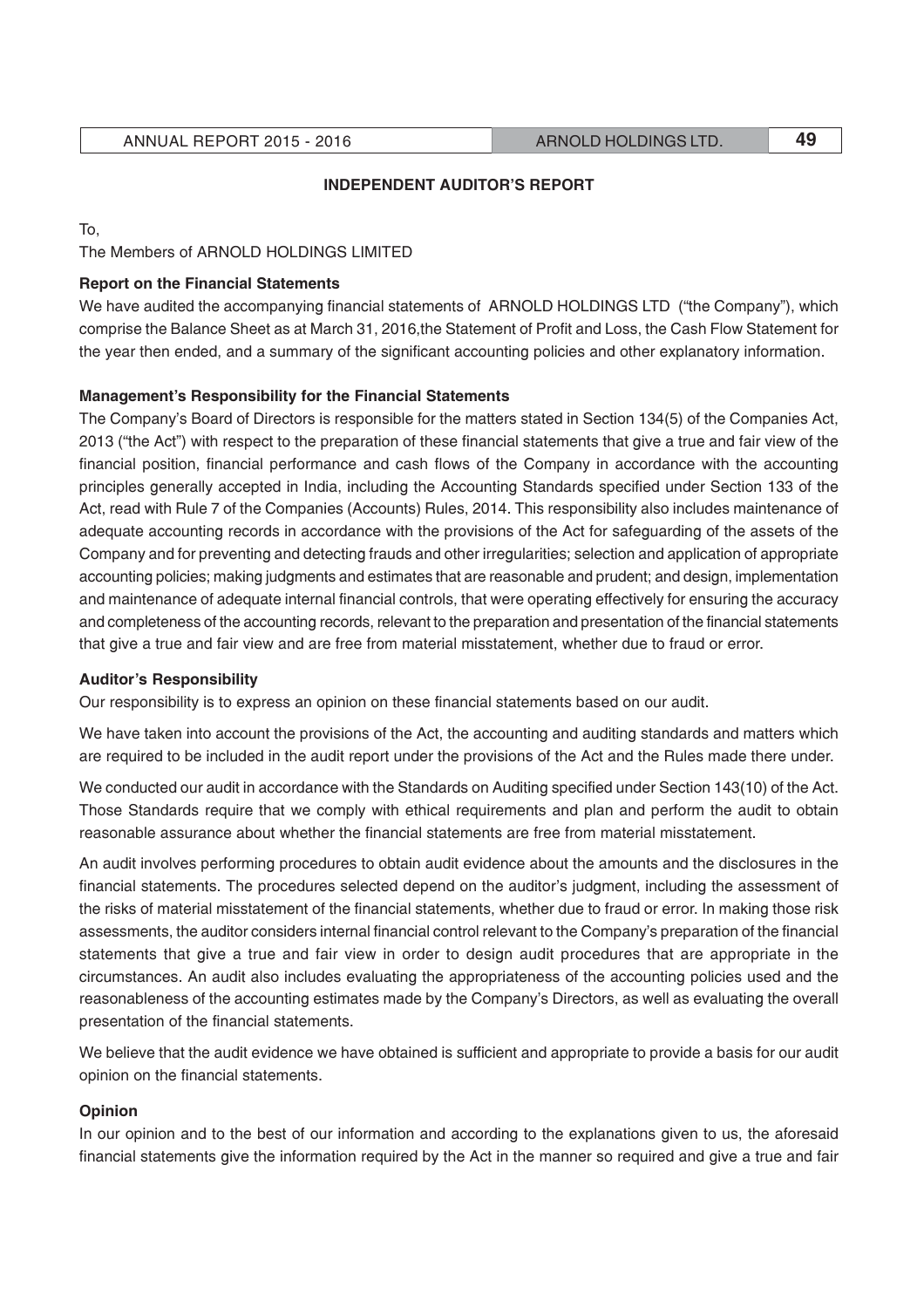view in conformity with the accounting principles generally accepted in India, of the state of affairs of the Company as at 31st March, 2016, and its profit/loss and its cash flows for the year ended on that date.

#### Emphasis of Matters

We draw attention to the following matters in the Notes to the financial statements:

a) Note 8 to the financial statements which, describes the uncertainty related to the outcome of the Income appeals filed by the Company.

Our opinion is not modified in respect of these matters.

Report on Other Legal and Regulatory Requirements

- 1. As required by the Companies (Auditor's Report) Order, 2016 ("the Order"), issued by the Central Government of India in terms of sub-section (11) of section 143 of the Companies Act, 2013, we give in the 'Annexure A', a statement on the matters specified in paragraphs 3 and 4 of the Order, to the extent applicable.
- 2. As required by Section 143 (3) of the Act, we report that:
	- a) We have sought and obtained all the information and explanations which to the best of our knowledge and belief were necessary for the purposes of our audit.
	- b) In our opinion, proper books of account as required by law have been kept by the Company so far as it appears from our examination of those books.
	- c) The Balance Sheet, the Statement of Profit and Loss and the Cash Flow Statement dealt with by this Report are in agreement with the books of account.
	- d) In our opinion, the aforesaid financial statements comply with the Accounting Standards specified under Section 133 of the Act, read with Rule 7 of the Companies (Accounts) Rules, 2014.
	- e) The contingent liability described in sub- paragraph (a) under the Emphasis of Matters paragraph above, in our opinion, may not have an adverse effect on the functioning of the Company.
	- f) On the basis of the written representations received from the directors as on 31st March, 2016taken on record by the Board of Directors, none of the directors is disqualified as on 31st March, 2016 from being appointed as a director in terms of Section 164 (2) of the Act.
	- g) With respect to the adequacy of the internal financial controls over financial reporting of the Company and the operating effectiveness of such controls, refer to our separate Report in 'Annexure B'.
	- h) With respect to the other matters to be included in the Auditor's Report in accordance with Rule 11 of the Companies (Audit and Auditors) Rules, 2014, in our opinion and to the best of our information and according to the explanations given to us:
		- i. The Company does not have any pending litigations which would impact its financial position.
		- ii. The Company did not have any long-term contracts including derivative contracts for which there were any material foreseeable losses.
		- iii. There were no amounts which were required to be transferred to the Investor Education and Protection Fund by the Company.

For Jain Pradeep & Co. Chartered Accountants FRN No: 315109E

(Pradeep Jain) Place: Kolkata (Proprietor) Date: 26th May, 2016 Membership No. 052264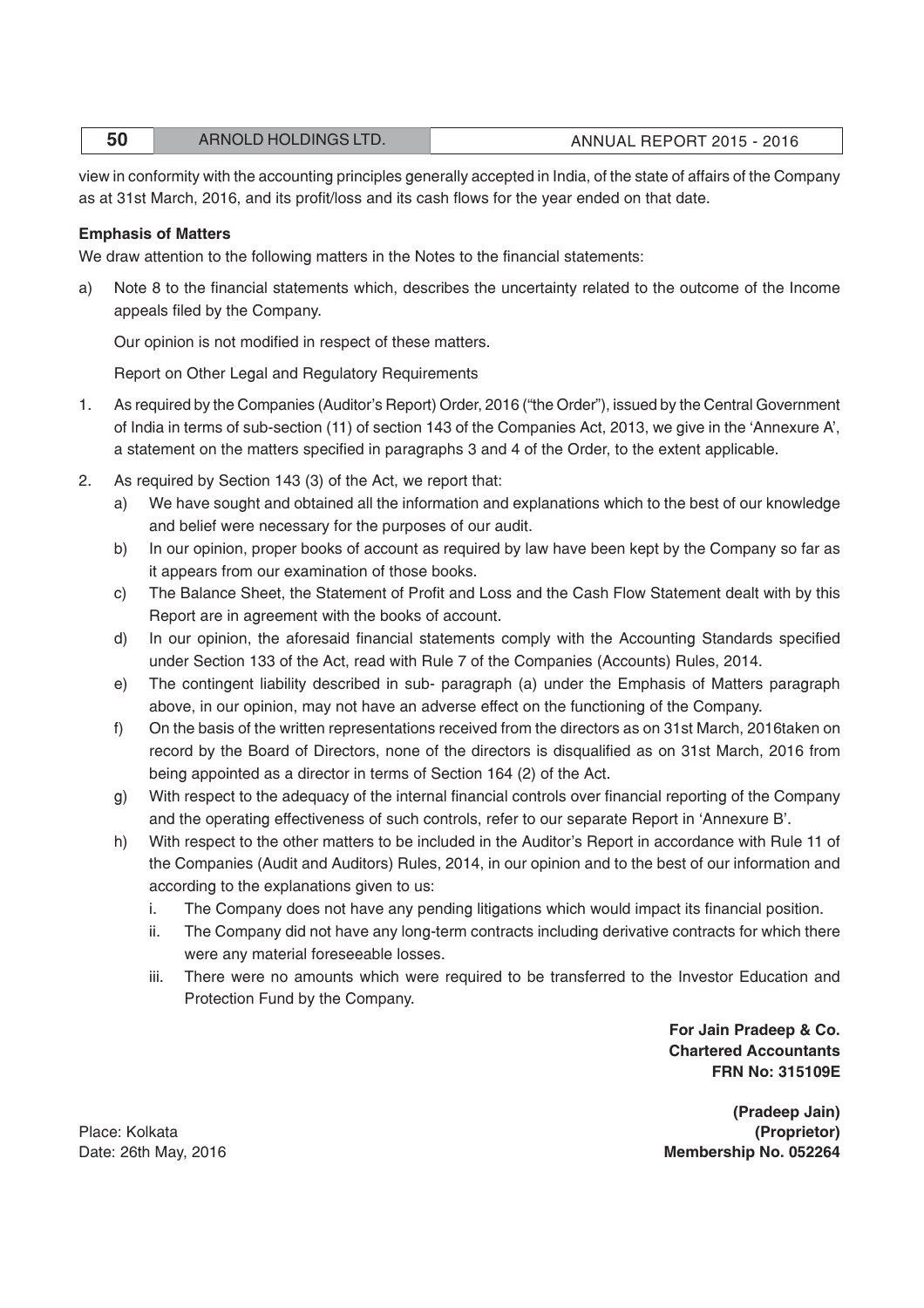| ANNUAL REPORT 2015 - 2016 |  |
|---------------------------|--|
|                           |  |

#### 'Annexure A'

The Annexure referred to in paragraph 1 of Our Report on "Other Legal and Regulatory Requirements".

We report that:

- i. a. The company has maintained proper records showing full particulars, including quantitative details and situation of its fixed assets.
	- b. As explained to us, fixed assets have been physically verified by the management at reasonable intervals; no material discrepancies were noticed on such verification.
	- c. The Company does not hold any immovable properties during the year.
- ii. As explained to us,inventories have been physically verified during the year by the management at reasonable intervals. No material discrepancy was noticed on physical verification of stocks by the management as compared to book records.
- iii. According to the information and explanations given to us and on the basis of our examination of the books of account, the Company has not granted any loans, secured or unsecured, to companies, firms, Limited Liability Partnerships or other parties listed in the register maintained under Section 189 of the Companies Act, 2013. Consequently, the provisions of clauses iii (a), (b) and (c)of the order are not applicable to the Company.
- iv. In respect of loans, investments, guarantees, and security, provisions of section 185 and 186 of the Companies Act, 2013 have been complied with.
- v. As the company is registered under Reserve Bank of India as a Non-Banking Finance Company, it is eligible to take Loan & Advances and grant Loan & Advances on such terms & conditions which are prejudicial to the interest of the company.
- vi. As per information & explanation given by the management, maintenance of cost records has not been specified by the Central Government under sub-section (1) of section 148of the Companies Act, 2013.
- vii. a. According to the records of the company, undisputed statutory dues including Provident Fund, Investor Education and Protection Fund, Employees' State Insurance, Income-tax, Sales-tax, Service Tax, Custom Duty, Excise Duty, value added tax,cess and any other statutory dues to the extent applicable, have generally been regularly deposited with the appropriate authorities. According to the information and explanations given to us there were no outstanding statutory dues as on 31st of March, 2016 for a period of more than six months from the date they became payable.
	- b. According to the information and explanations given to us, there is no amount payable in respect of income tax, service tax, sales tax, customs duty, excise duty, value added tax and cess whichever applicable, which have not been deposited on account of any disputes.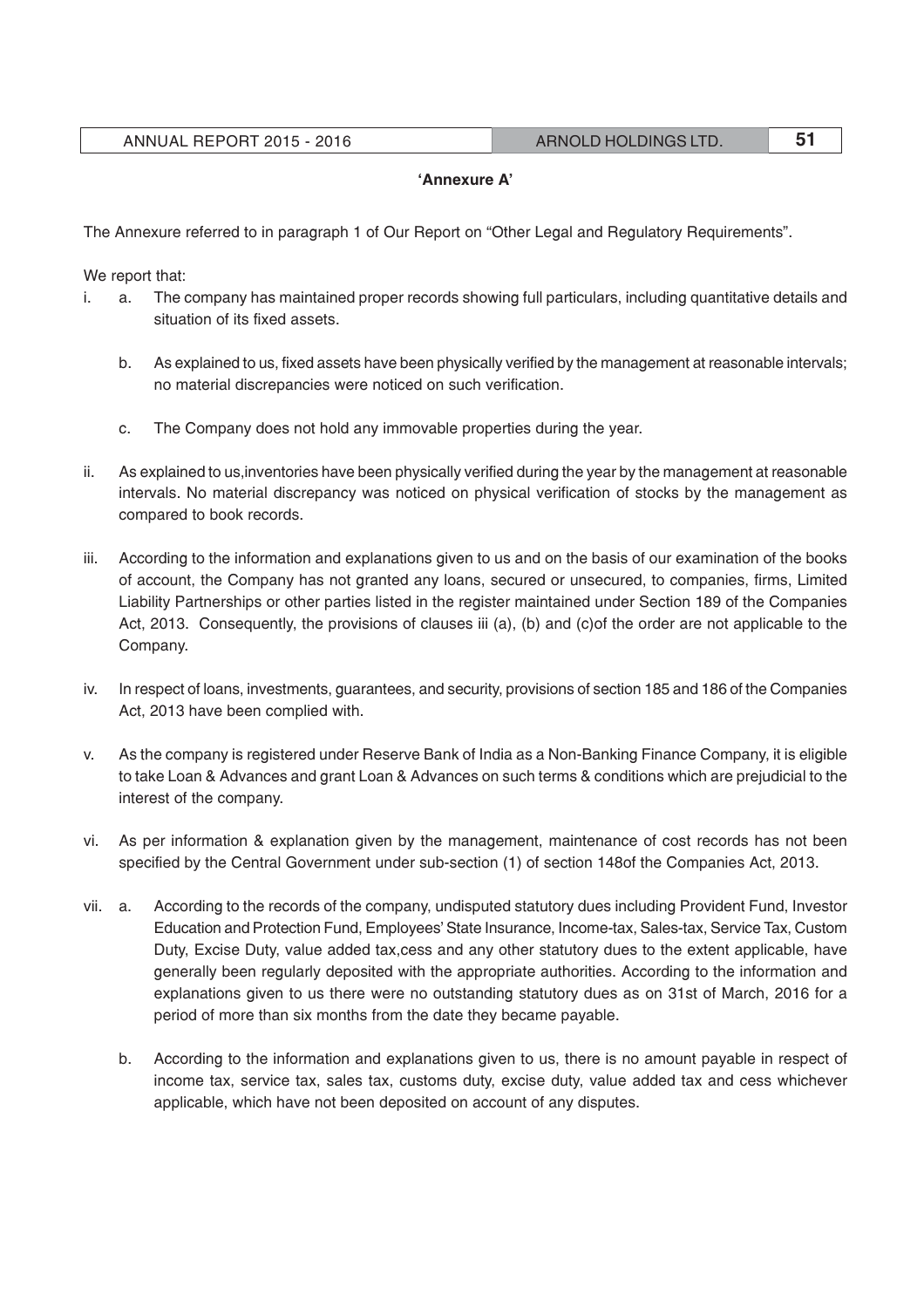| 52<br>ARNOLD HOLDINGS LTD. | <b>ANNUAL REPORT 2015 - 2016</b> |
|----------------------------|----------------------------------|
|----------------------------|----------------------------------|

- viii. In our opinion and according to the information and explanations given by the management, we are of the opinion that, the Company has not defaulted in repayment of dues to a financial institution, bank, Government or debenture holders, as applicable to the company.
- ix. Based on our audit procedures and according to the information given by the management, the company has not raised any money by way of initial public offer or further public offer (including debt instruments) or taken any term loan during the year.
- x. According to the information and explanations given to us, we report that no fraud by the company or any fraud on the Company by its officers or employees has been noticed or reported during the year.
- xi. According to the information and explanations given to us,we report that managerial remuneration has been paid in accordance with the requisite approvals mandated by the provisions of section 197 read with Schedule V to the Companies Act.
- xii. The company is not a Nidhi Company. Therefore clause xii) of the order is not applicable to the company.
- xiii. According to the information and explanations given to us,all transactions with the related parties are in compliance with sections 177 and 188 of Companies Act, 2013 where applicable and the details have been disclosed in the Financial Statements etc. as required by the applicable accounting standards.
- xiv. The company has not made any preferential allotment or private placement of shares or fully or partly convertible debentures during the year under review.
- xv. The company has not entered into non-cash transactions with directors or persons connected with him.
- xvi. The company is required to be registered under section 45-IA of the Reserve Bank of India Act, 1934 and the registration has been obtained.

For Jain Pradeep & Co. Chartered Accountants FRN No: 315109E

(Pradeep Jain) Place: Kolkata (Proprietor) Date: 26th May, 2016 Membership No. 052264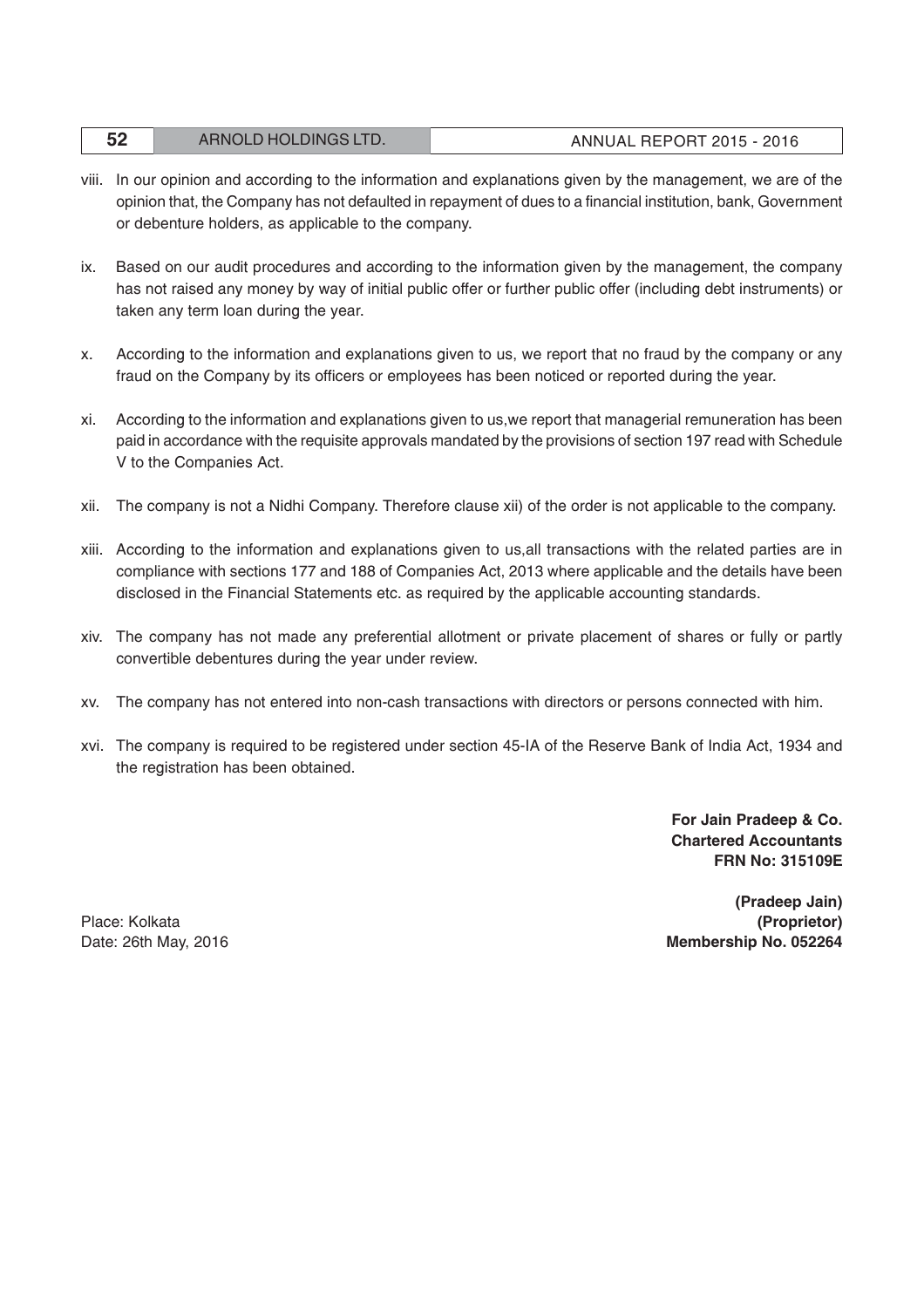| <b>ANNUAL REPORT 2015 - 2016</b> | ARNOLD HOLDINGS LTD. | JJ |
|----------------------------------|----------------------|----|
|----------------------------------|----------------------|----|

#### 'Annexure B'

#### Report on Internal Financial Controls Over Financial Reporting

Report on the Internal Financial Controls under Clause (i) of Sub-section 3 of Section 143 of the Companies Act, 2013 ("the Act")

We have audited the internal financial controls over financial reporting of ARNOLD HOLDINGS LTD ("the Company") as of March 31, 2016 in conjunction with our audit of the financial statements of the Company for the year ended on that date.

#### Management's Responsibility for Internal Financial Controls

The Company's management is responsible for establishing and maintaining internal financial controls based on the internal control over financial reporting criteria established by the Company considering the essential components of internal control stated in the Guidance Note on Audit of Internal Financial Controls Over Financial Reporting issued by the Institute of Chartered Accountants of India. These responsibilities include the design, implementation and maintenance of adequate internal financial controls that were operating effectively for ensuring the orderly and efficient conduct of its business, including adherence to company's policies, the safeguarding of its assets, the prevention and detection of frauds and errors, the accuracy and completeness of the accounting records, and the timely preparation of reliable financial information, as required under the Companies Act, 2013.

#### Auditors' Responsibility

Our responsibility is to express an opinion on the Company's internal financial controls over financial reporting based on our audit. We conducted our audit in accordance with the Guidance Note on Audit of Internal Financial Controls Over Financial Reporting (the "Guidance Note") and the Standards on Auditing, issued by ICAI and deemed to be prescribed under section 143(10) of the Companies Act, 2013, to the extent applicable to an audit of internal financial controls, both applicable to an audit of Internal Financial Controls and, both issued by the Institute of Chartered Accountants of India. Those Standards and the GuidanceNote require that we comply with ethical requirements and plan and perform the audit to obtain reasonable assurance about whether adequate internal financial controls over financial reporting was established and maintained and if such controls operated effectively in all material respects.

Our audit involves performing procedures to obtain audit evidence about the adequacy of the internal financial controls system over financial reporting and their operating effectiveness. Our audit of internal financial controls over financial reporting included obtaining an understanding of internal financial controls over financial reporting, assessing the risk that a material weakness exists, and testing and evaluating the design and operating effectiveness of internal control based on the assessed risk. The procedures selected depend on the auditor's judgement, including the assessment of the risks of material misstatement of the financial statements, whether due to fraud or error.

 We believe that the audit evidence we have obtained is sufficient and appropriate to provide a basis for our audit opinion on the Company's internal financial controls system over financial reporting.

#### Meaning of Internal Financial Controls Over Financial Reporting

A company's internal financial control over financial reporting is a process designed to provide reasonable assurance regarding the reliability of financial reporting and the preparation of financial statements for external purposes in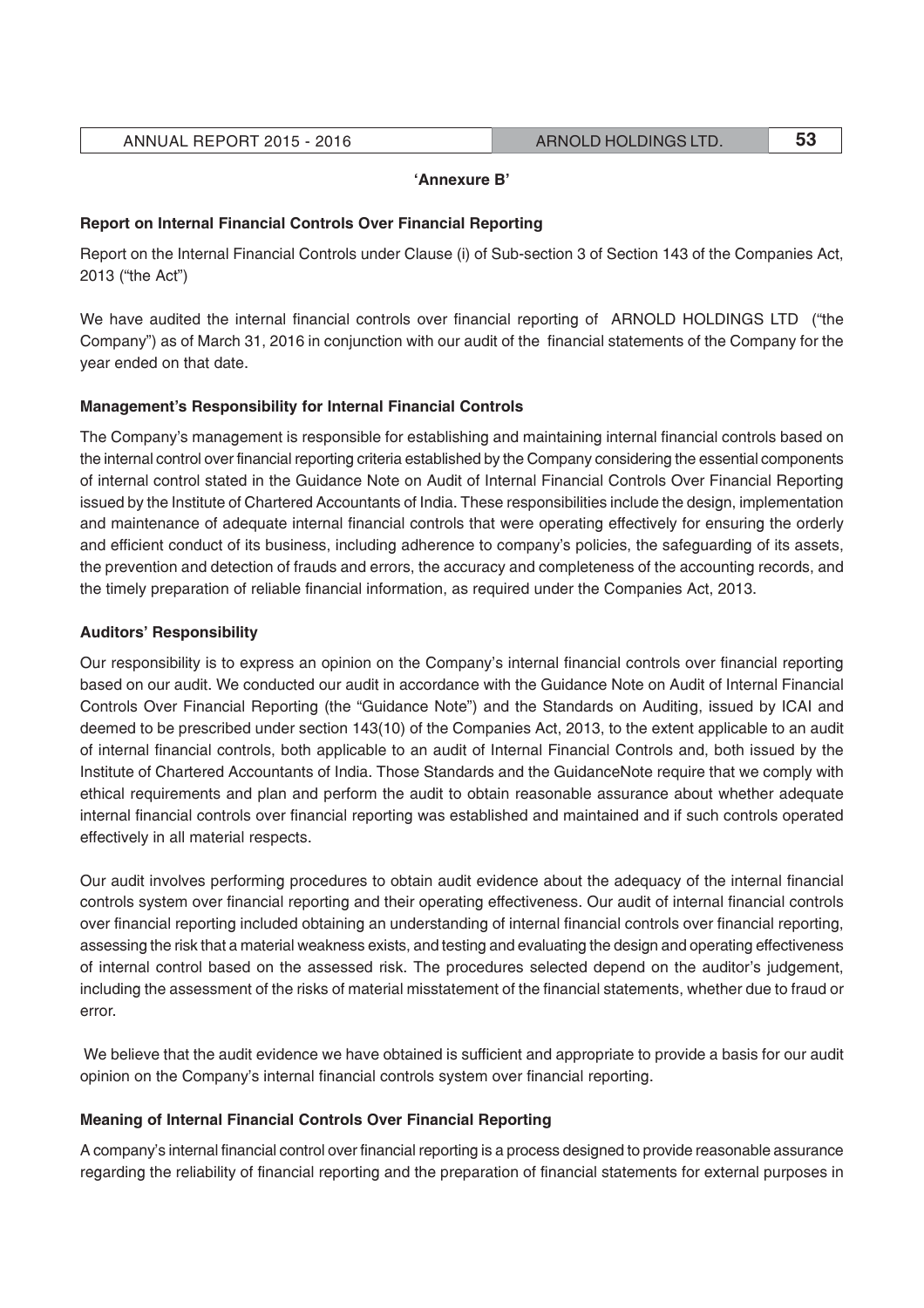| 54 | ARNOLD HOLDINGS LTD. | <b>ANNUAL REPORT 2015 - 2016</b> |
|----|----------------------|----------------------------------|
|----|----------------------|----------------------------------|

accordance with generally accepted accounting principles. A company's internal financial control over financial reporting includes those policies and procedures that

- 1. pertain to the maintenance of records that, in reasonable detail, accurately and fairly reflect the transactions and dispositions of the assets of the company;
- 2. provide reasonable assurance that transactions are recorded as necessary to permit preparation of financial statements in accordance with generally accepted accounting principles, and that receipts and expenditures of the company are being made only in accordance with authorisations of management and directors of the company; and
- 3. provide reasonable assurance regarding prevention or timely detection of unauthorized acquisition, use, or disposition of the company's assets that could have a material effect on the financial statements.

#### Inherent Limitations of Internal Financial Controls Over Financial Reporting

Because of the inherent limitations of internal financial controls over financial reporting, including the possibility of collusion or improper management override of controls, material misstatements due to error or fraud may occur and not be detected. Also, projections of any evaluation of the internal financial controls over financial reporting to future periods are subject to the risk that the internal financial control over financial reporting may become inadequate because of changes in conditions, or that the degree of compliance with the policies or procedures may deteriorate.

#### Opinion

In our opinion, the Company has, in all material respects, an adequate internal financial controls system over financial reporting and such internal financial controls over financial reporting were operating effectively as at March 31, 2016, based on the internal control over financial reporting criteria established by the Company considering the essential components of internal control stated in the Guidance Note on Audit of Internal Financial Controls Over Financial Reporting issued by the Institute of Chartered Accountants of India.

> For Jain Pradeep & Co. Chartered Accountants FRN No: 315109E

(Pradeep Jain) Place: Kolkata (Proprietor) Date: 26th May, 2016 Membership No. 052264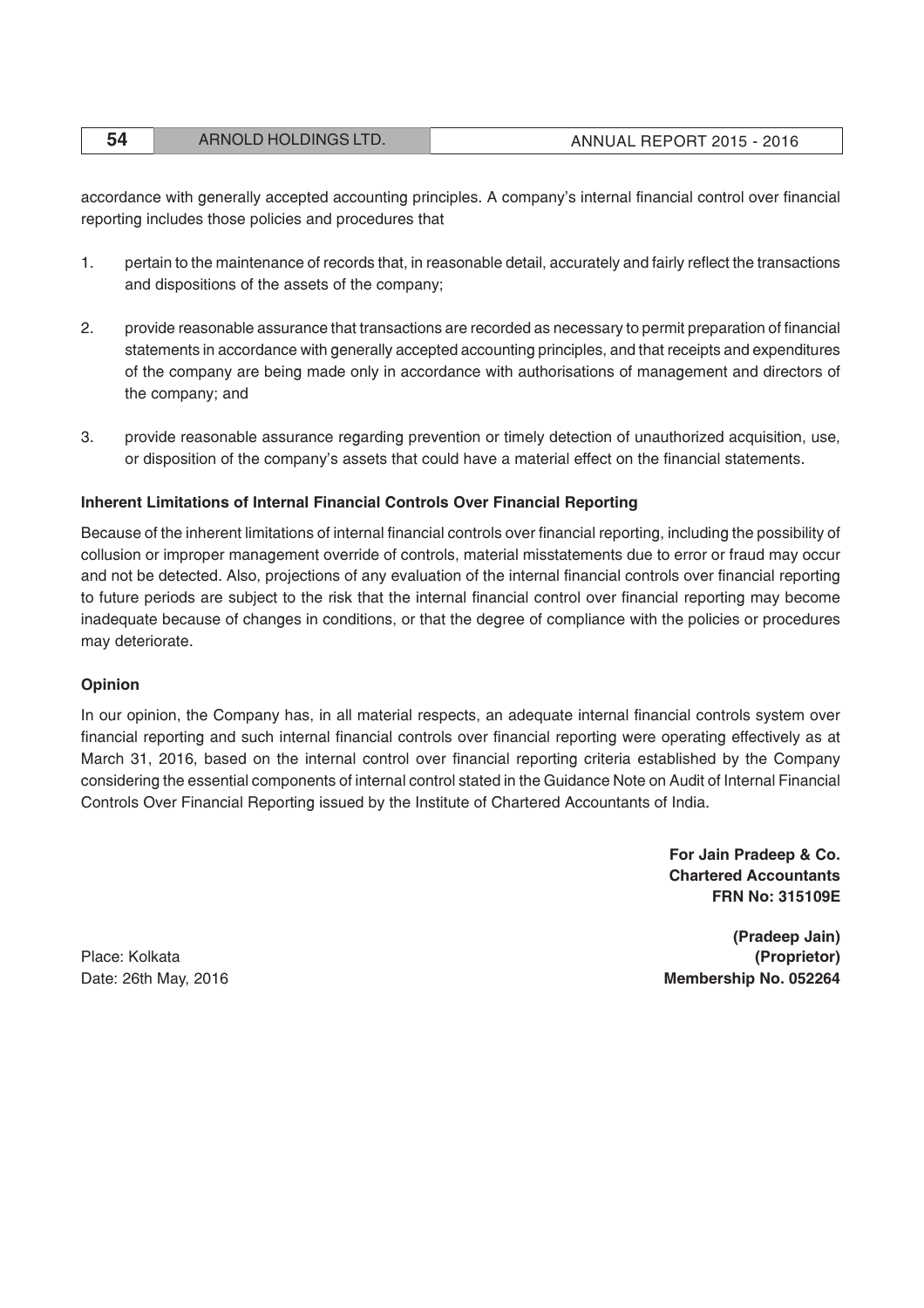ANNUAL REPORT 2015 - 2016 ARNOLD HOLDINGS LTD.

55

 $($ ₹ in Rs.)

## ARNOLD HOLDINGS LTD.

BALANCE SHEET AS AT 31ST MARCH, 2016

|                                                     |              |                     | Sch. No. As at 31.03.2016 As at 31.03.2015 |                                       |
|-----------------------------------------------------|--------------|---------------------|--------------------------------------------|---------------------------------------|
| <b>EQUITY AND LIABILITIES</b>                       |              |                     |                                            |                                       |
| <b>Shareholder's funds</b>                          |              |                     |                                            |                                       |
| Share capital<br>Reserves and surplus               |              | $\overline{c}$<br>3 | 5,01,25,000.00<br>46,02,39,005.80          | 5,01,25,000.00<br>45, 36, 95, 444. 00 |
| Money received against share warrants               |              |                     |                                            |                                       |
|                                                     |              |                     | 51,03,64,005.80                            | 50,38,20,444.00                       |
| Share application money pending allotment           |              |                     |                                            |                                       |
| <b>Non-current liabilities</b>                      |              |                     |                                            |                                       |
| Long-term borrowings                                |              | 4                   | 18,54,42,773.00                            | 11,95,33,774.00                       |
| Deferred tax liabilities (Net)                      |              | 5                   |                                            |                                       |
| Other long term liabilities<br>Long-term provisions |              | 6                   | 18,54,42,773.00                            | 11,95,33,774.00                       |
| <b>Current liabilities</b>                          |              |                     |                                            |                                       |
| Short-term borrowings                               |              |                     |                                            |                                       |
| Trade payables                                      |              | $\overline{7}$      | 34,50,860.68                               | 2,30,010.00                           |
| Other current liabilities                           |              |                     |                                            |                                       |
| Short-term provisions                               |              | 6                   | 66,10,516.00                               | 78,08,998.00                          |
|                                                     |              |                     | 1,00,61,376.68                             | 80,39,008.00                          |
|                                                     | <b>TOTAL</b> |                     | 70,58,68,155.48                            | 63,13,93,226.00                       |
| <b>ASSETS</b>                                       |              |                     |                                            |                                       |
| <b>Non-current assets</b><br><b>Fixed assets</b>    |              | 8                   |                                            |                                       |
| Tangible assets                                     |              |                     | 58,551.00                                  | 1,38,888.00                           |
| Intangible assets                                   |              |                     |                                            |                                       |
| Capital work-in-Progress                            |              |                     |                                            |                                       |
| Intangible assets under development                 |              |                     |                                            |                                       |
| Non-current investments                             |              | 9                   | 1,00,000.00                                | 1,00,000.00                           |
| Deferred tax assets (net)                           |              | 5                   | 2,63,341.00                                | 2,50,528.00                           |
| Long-term loans and advances                        |              | 10                  | 39,77,72,172.64                            | 40,59,72,678.00                       |
| Other non-current assets                            |              | 11                  | 20,22,750.00                               | 26,97,000.00                          |
|                                                     |              |                     | 40,02,16,814.64                            | 40,91,59,094.00                       |
| <b>Current assets</b><br><b>Current investments</b> |              |                     |                                            |                                       |
| Inventories                                         |              | 12                  | 28,98,40,737.68                            | 19,35,12,728.00                       |
| Trade receivables                                   |              | 13                  | 37,500.00                                  | 48,72,798.00                          |
| Cash and cash equivalents                           |              | 14                  | 1,36,55,195.16                             | 2,35,55,890.00                        |
| Short-term loans and advances                       |              | 10                  | 21,17,908.00                               | 2,92,716.00                           |
| Other current assets                                |              |                     |                                            |                                       |
|                                                     |              |                     | 30,56,51,340.84                            | 22,22,34,132.00                       |
|                                                     | <b>TOTAL</b> |                     | 70,58,68,155.48                            | 63,13,93,226.00                       |

The accompanying notes are an integral part of the financial statements.

M/S. JAIN PRADEEP & CO. Chartered Accountants Firm Reg. No : 315109E As per our report of even date

(PRADEEP JAIN) Proprietor Membership No. 052264

Place : Kolkata Dated : 30 May, 2016 **For and on behalf of the Board of Directors**

MAHENDRA PRASAD MALLAWAT DIRECTOR (DIN: 00720282)

GAZALA KOLSAWALA DIRECTOR (DIN: 07133943)

SONIYA AGARWAL Company Secretary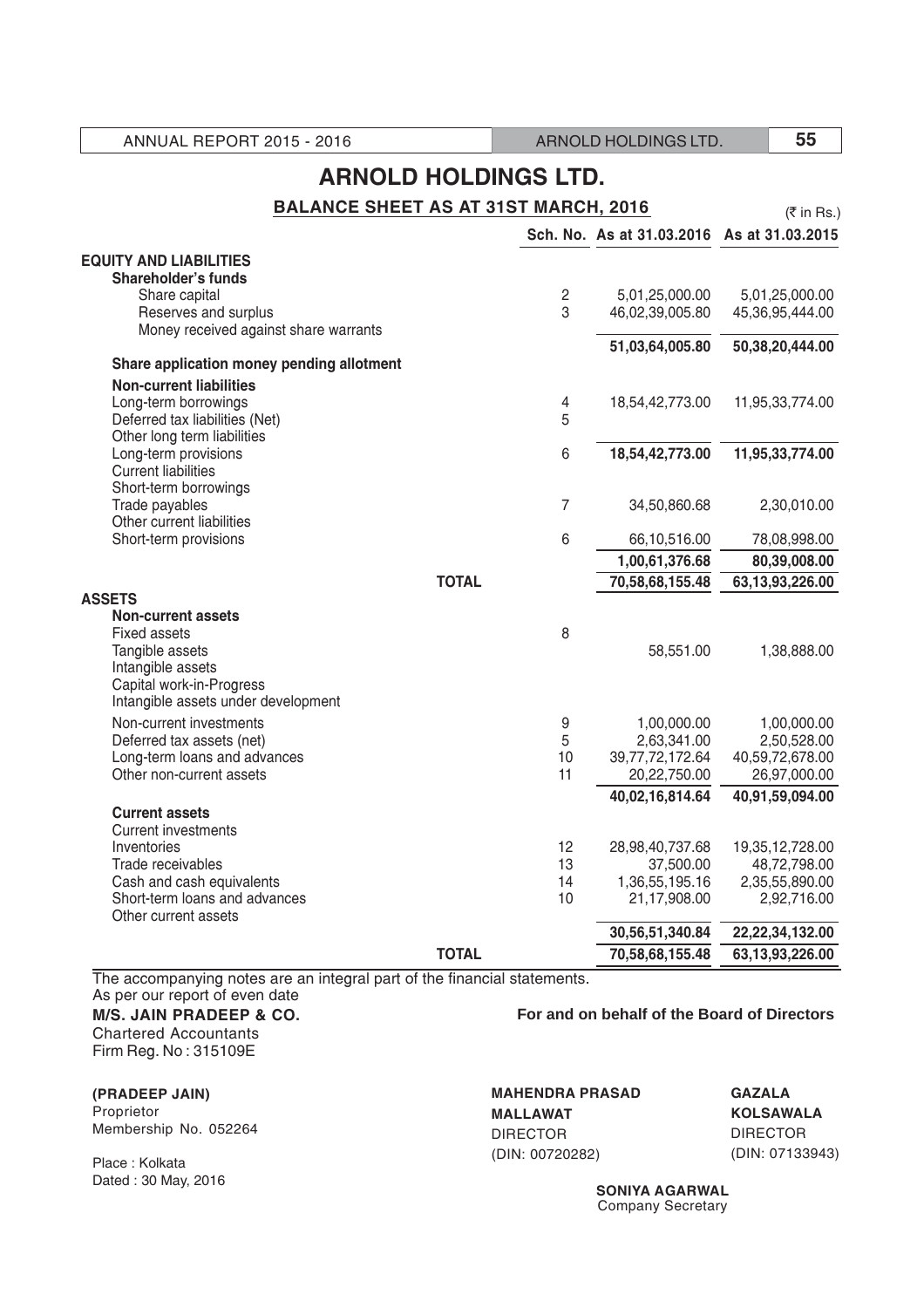ARNOLD HOLDINGS LTD. ANNUAL REPORT 2015 - 2016

## ARNOLD HOLDINGS LTD.

| <b>PROFIT &amp; LOSS ACCOUNT FOR THE YEAR ENDED 31ST MARCH, 2016</b> |    |                                            | $(3\overline{5})$ in Rs.) |
|----------------------------------------------------------------------|----|--------------------------------------------|---------------------------|
|                                                                      |    | Sch. No. As at 31.03.2016 As at 31.03.2015 |                           |
| Revenue                                                              |    |                                            |                           |
| Revenue from operations                                              | 15 | 25,85,01,560.47                            | 32,86,39,968.00           |
| Less: Excise duty                                                    |    |                                            |                           |
| <b>Net Sales</b>                                                     |    | 25,85,01,560.47                            | 32,86,39,968.00           |
| Other income                                                         |    |                                            |                           |
| <b>Total revenue</b>                                                 |    | 25,85,01,560.47                            | 32,86,39,968.00           |
| Expenses                                                             |    |                                            |                           |
| Cost of material Consumed                                            |    |                                            |                           |
| Purchase of stock-in-trade                                           | 16 | 31,99,84,038.36                            | 34,73,29,793.00           |
| Changes in inventories                                               | 17 | (9,63,28,009.68)                           | (5,33,87,460.00)          |
| Employee benefit expenses                                            | 18 | 25,19,550.00                               | 21,16,901.00              |
| Finance costs                                                        | 19 | 1, 15, 77, 455.00                          | 69,29,158.00              |
| Depreciation and amortization expenses                               | 20 | 99,937.00                                  | 98,925.00                 |
| Other expenses                                                       | 21 | 1,20,52,045.99                             | 1,32,33,213.00            |
| <b>Total expenses</b>                                                |    | 24,99,05,016.67                            | 31,63,20,530.00           |
| Profit before exceptional, extraordinary and prior period            |    |                                            |                           |
| Items and tax                                                        |    | 85,96,543.80                               | 1,23,19,438.00            |
| <b>Exceptional items</b>                                             |    |                                            |                           |
| Profit before extraordinary and prior period items and tax           |    | 85,96,543.80                               | 1,23,19,438.00            |
| Extraordinary items                                                  |    |                                            |                           |
| Prior period item                                                    |    |                                            |                           |
| Profit before tax                                                    |    | 85,96,543.80                               | 1,23,19,438.00            |
| Tax expenses                                                         |    |                                            |                           |
| Current tax                                                          |    | 20,65,795.00                               | 21,16,807.00              |
| Deferred tax                                                         |    | (12, 813.00)                               | (11, 362.00)              |
| Excess/short provision relating earlier year tax                     |    |                                            |                           |
| Profit(Loss) for the period                                          |    | 65,43,561.80                               | 1,02,13,993.00            |
| Earning per share                                                    |    |                                            |                           |
| <b>Basic</b>                                                         |    |                                            |                           |
| Before extraordinary Items                                           |    | 0.26                                       | 0.41                      |
| After extraordinary Adjustment                                       |    |                                            |                           |
| <b>Diluted</b>                                                       |    |                                            |                           |
| Before extraordinary Items                                           |    | 0.26                                       | 0.41                      |
| After extraordinary Adjustment                                       |    |                                            |                           |

#### **Significant Accounting Policies & Notes to the Accounts** 1

#### M/S. JAIN PRADEEP & CO.

Chartered Accountants Firm Reg. No : 315109E

(PRADEEP JAIN)

Proprietor Membership No. 052264

Place : Kolkata Dated : 30 May, 2016 **For and on behalf of the Board of Directors**

MAHENDRA PRASAD MALLAWAT DIRECTOR (DIN: 00720282)

GAZALA KOLSAWALA DIRECTOR (DIN: 07133943)

SONIYA AGARWAL Company Secretary

56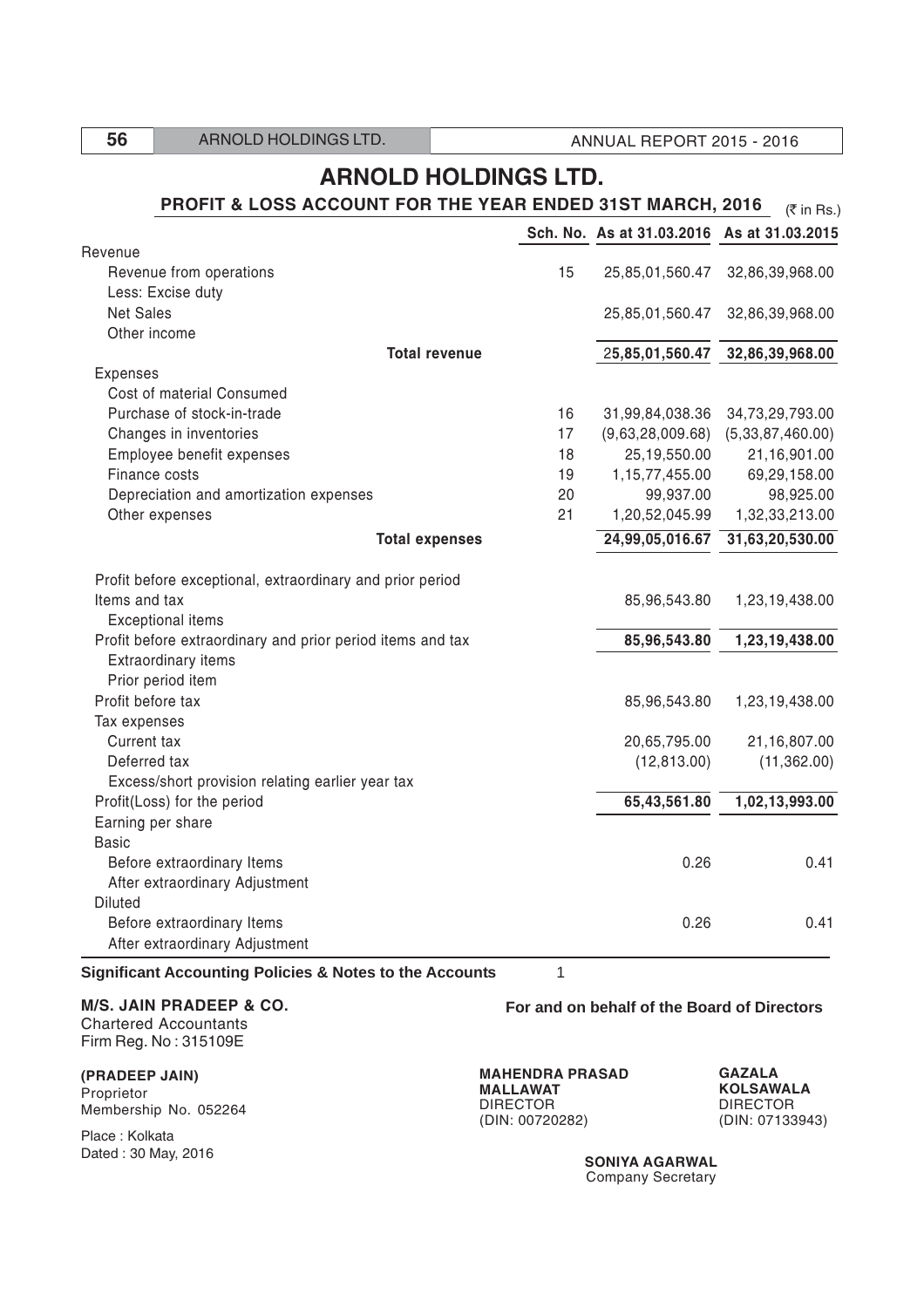| <b>ANNUAL REPORT 2015 - 2016</b> | ARNOLD HOLDINGS LTD. |  |
|----------------------------------|----------------------|--|
|----------------------------------|----------------------|--|

#### NOTE : 1

#### SIGNIFICANT ACCOUNTING POLICIES & NOTES ON FINANCIAL STATEMENTS

#### CORPORATE INFORMATION:

Arnold Holdings Ltd. is a public Limited NBFC Company incorporated in 1981 listed on BSE Ltd. & Calcutta Stock Exchange. The company is engaged in the field of Corporate Finance, Infrastructure Finance, Mortgage and Gold Loans, Capital Market.

Arnold has been seasoned provider of private equity to companies across sectors. Arnold private equity practice has led investments across range of sector- pharmaceutical research, high-end telecom technology, product development, media production services, technology, textiles, drug, manufacturing, construction, processed foods, components and tool fabrication and real estate.

#### A SIGNIFICANT ACCOUNTING POLICIES

#### 1. Basis of accounting:-

These financial statements have been prepared in accordance with the Generally Accepted Accounting Principles in India (Indian GAAP) including the Accounting Standards notified under Section 133 of the Companies Act, 2013, read with Rule 7 of the Companies (Accounts) Rules, 2014 and the relevant provisions of the Companies Act, 2013.

The financial statements have been prepared under the historical cost convention on accrual basis.

#### 2. Revenue Recognition :-

Expenses and Income considered payable and receivable respectively are accounted for on accrual basis except discount claims, rebates and retirement benefits which cannot be determined with certainty during the year.

#### 3. Fixed Assets :-

Fixed assets are stated at their original cost of acquisition including taxes, freight and other incidental expenses related to acquisition and installation of the concerned assets less depreciation till date.

#### 4. Depreciation :-

Depreciation on Fixed Assets is provided to the extent of depreciable amount on the Written down Value (WDV) Method/SLM method. Depreciation is provided based on useful life of the assets as prescribed in Schedule II to the Companies Act, 2013.

#### 5. Investments :-

Investments are stated at cost. (Cost Rs. 1,00,000/- Market Value rs. 1,00,000/-)

#### 6. Inventories :-

The inventories of equity shares have been valued at Cost.

#### 7. Taxes on Income:-

Provision for current tax is made on the basis of estimated taxable income for the current accounting year in accordance with the Income Tax Act, 1961. The deferred tax for timing differences between the book and tax profits for the year is accounted for, using the tax rates and laws that have been substantively enacted by the balance sheet date. Deferred tax assets arising from timing differences are recognized to the extent there is virtual certainty with convincing evidence that these would be realized in future. At each Balance Sheet date, the carrying amount of deferred tax is reviewed to reassure realization.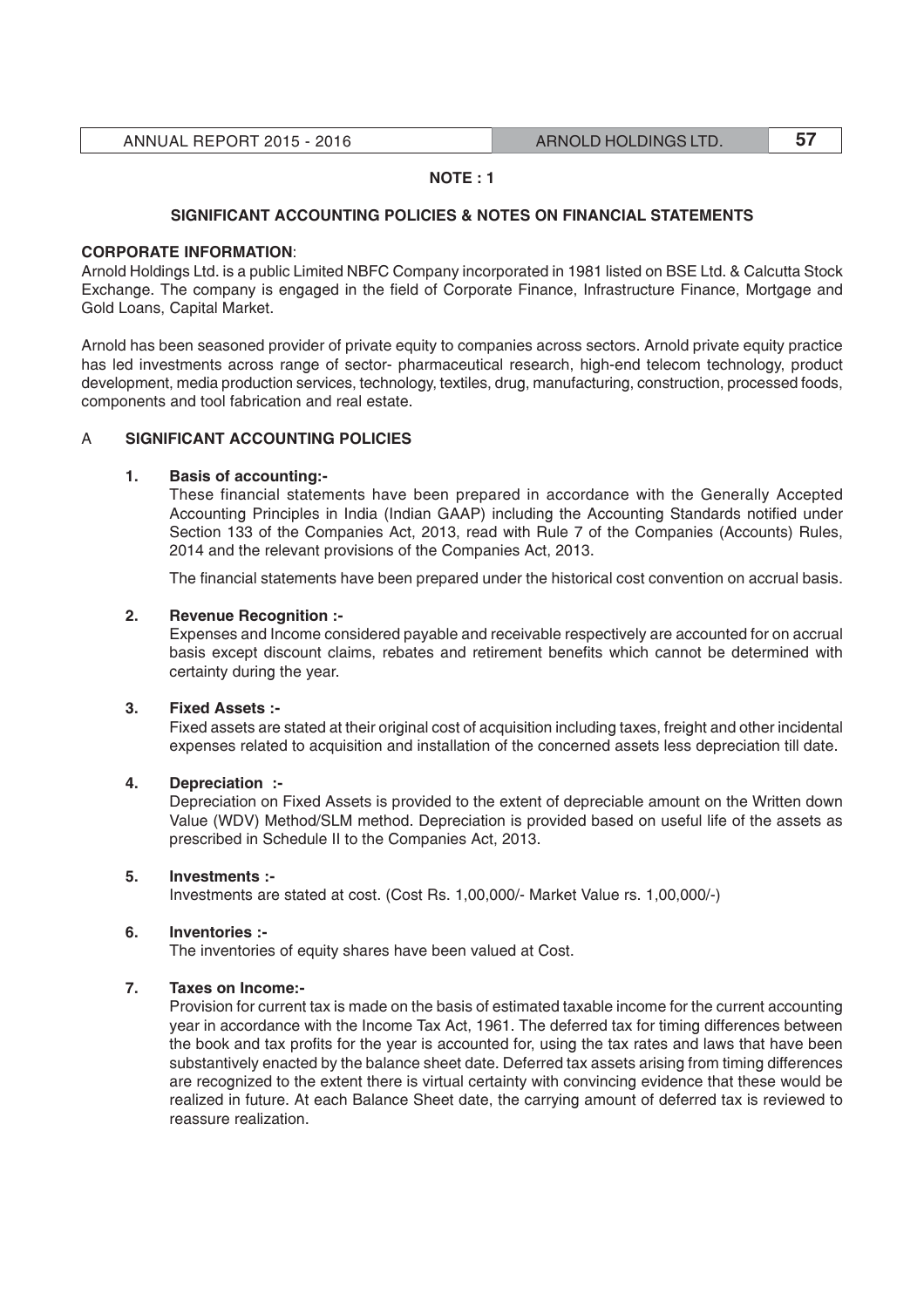| 58 | ARNOLD HOLDINGS LTD. | <b>ANNUAL REPORT 2015 - 2016</b> |
|----|----------------------|----------------------------------|
|----|----------------------|----------------------------------|

#### 8. Provisions, Contingent Liabilities and Contingent Assets:- (AS-29)

Provisions are recognized only when there is a present obligation as a result of past events and when a reliable estimate of the amount of the obligation can be made.

#### Contingent liability as on 31/03/2016

The company has filed and contesting appeals before CIT(A), Kolkata against the Assessment orders u/s 143(3) of Income Tax Act, 1961 in the case of erstwhile transferor companies which were merged in the company pursuant to Order of Hon'ble High Court, Kolkata. The demand raised by the department as informed by the Management of the Company for the Asst. Year 2007-2008 is Rs. 79.25 Lacs. The Management is confident to get the relief from the Appellate Authorities.

Contingent assets are not recognized in the financial statement since this may result in the recognition of the income that may never be realized.

#### General:

Except wherever stated, accounting policies are consistent with the generally accepted accounting principles and have been consistently applied.

#### B. Notes on Financial Statements

- 1. The SSI status of the creditors is not known to the Company; hence the information is not given.
- 2. Trade receivables, Trade payables, Loans & Advances and Unsecured Loans have been taken at their book value subject to confirmation and reconciliation.
- 3. Payments to Auditors: (Figures in Rs.)

| <b>Auditors Remuneration</b> | 2015-2016 | 2014-2015 |
|------------------------------|-----------|-----------|
| <b>Audit Fees</b>            | 29,500    | 29,500    |
| Tax Audit Fees               |           |           |
| <b>Company Law Matters</b>   |           |           |
| Service Tax                  |           |           |
| Total                        | 29,500    | 29,500    |

4. Loans and Advances are considered good in respect of which company does not hold any security other than the personal guarantee of persons.

#### 5. Related Party disclosure

- (A) Related Parties and their Relationship
- (I) Key Management Personnel
	- 1. Mahendra Prasad Mallawat
	- 2. CA Gazala Kolsawala
	- 3. Prasanjeet Goswami
	- 4. Dinesh Kumar Gupta Independent Director
	- 5. Gajanan Uttamrao Mante Independent Director
	- 6. Dr. Sopan Vishwanathrao Khirsagar Independent Director
	- 7. Soniya Agarwal Company Secretary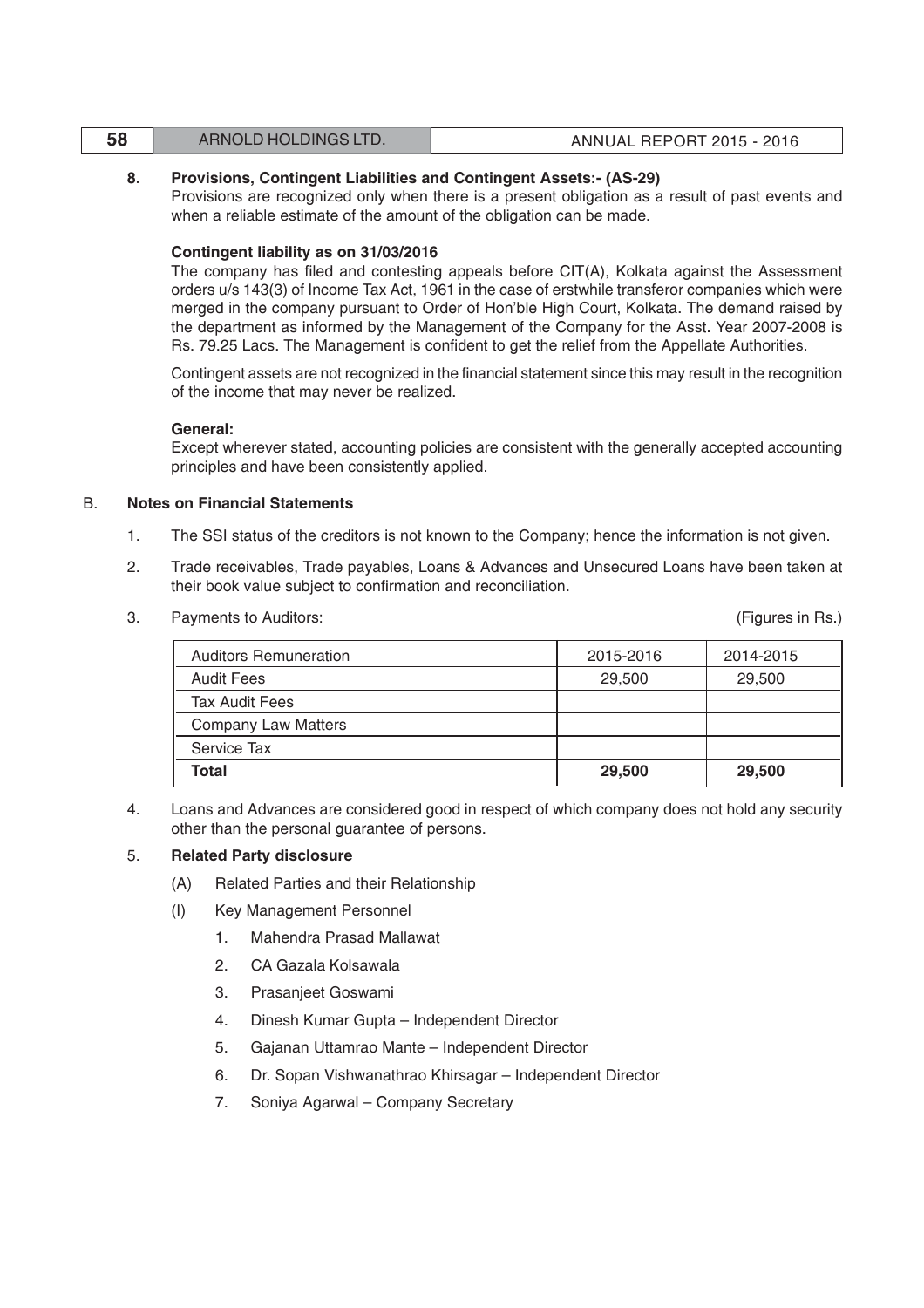#### ANNUAL REPORT 2015 - 2016 ARNOLD HOLDINGS LTD.

59

#### Transactions with Related parties **Transactions with Related parties** (Figure in Rs.)

|                          | Transactions during the year         |                                            |                                |                                            |
|--------------------------|--------------------------------------|--------------------------------------------|--------------------------------|--------------------------------------------|
|                          | <b>Current Year</b><br>Previous year |                                            |                                |                                            |
| <b>Particulars</b>       | Key<br>Management<br>Personnel       | Relative of Key<br>Management<br>Personnel | Key<br>Management<br>Personnel | Relative of Key<br>Management<br>Personnel |
| <b>Remuneration Paid</b> | 9,50,300                             |                                            | 7,44,734                       |                                            |

#### 6. Major components of Deferred tax

| Particulars                                 | As at 31.03.2016<br>(Rs.) | As at 31.03.2015<br>(Rs.) |
|---------------------------------------------|---------------------------|---------------------------|
| A) Deferred Tax Liability                   |                           |                           |
| Depreciation                                | 0.00                      | 0.00                      |
| <b>Others</b>                               | 0.00                      | 0.00                      |
| Total                                       | 0.00                      | 0.00                      |
| B) Deferred Tax Assets                      |                           |                           |
| Deferred tax asset fixed assets             | 12813.00                  | 0.00                      |
| <b>Others</b>                               | 250528.00                 | 250528.00                 |
| Total                                       | 263341.00                 | 250528.00                 |
| Net Deferred Tax liabilities/(assets) (A-B) | $(-263341.00)$            | $(-250528.00)$            |

#### 7. Expenditure in Foreign Currency Nil Nil

- 8. Earning in Foreign Exchange Nil Nil
- 9. All assets and liabilities are presented as Current or Non-current as per criteria setout in Revised Schedule VI to the Company's Act, 1956 Notified by the Ministry of Corporate affairs vide Notification No. SO447(E) Dated 28th Feburary, 2011 and SO653(E) Dated 30th March, 2011. Based on the nature of operation of the company and realization from the trade receivable, the company has ascertained its operating cycle of less than 12 months. Accordingly 12 months period has been considered for the purpose of Current /Noncurrent classification of assets & liabilities.
- 10. Previous year figures have been regrouped/rearranged wherever necessary.

Signature to notes 1 to

In terms of Our Separate Audit Report of Even Date Attached.

M/S. JAIN PRADEEP & CO. Chartered Accountants Firm Reg. No : 315109E

(PRADEEP JAIN) Proprietor Membership No. 052264

Place : Kolkata Dated : 30 May, 2016 MAHENDRA PRASAD MALLAWAT DIRECTOR (DIN: 00720282)

GAZALA KOLSAWALA DIRECTOR (DIN: 07133943)

SONIYA AGARWAL Company Secretary

**For and on behalf of the Board of Directors**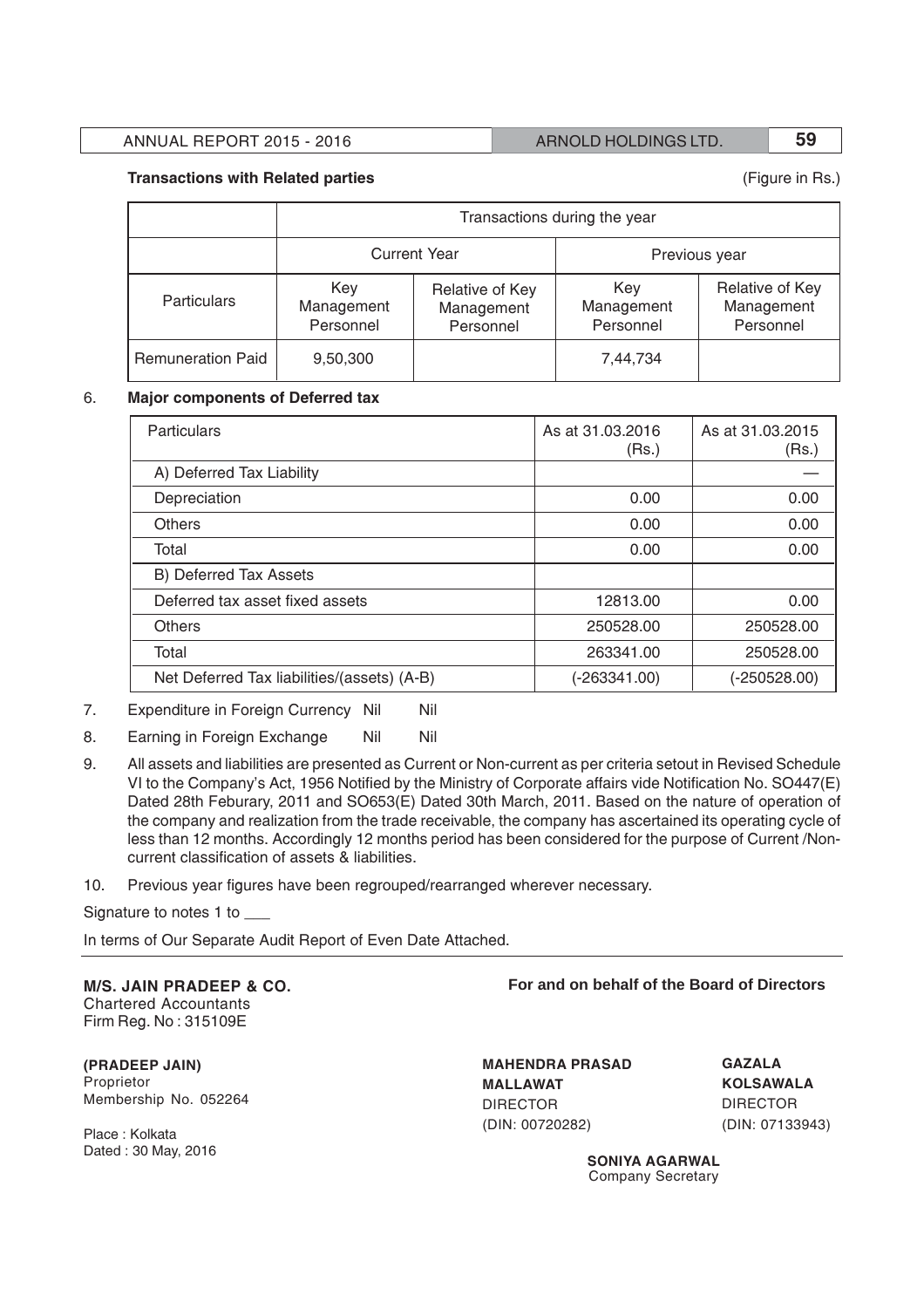## ARNOLD HOLDINGS LTD.

#### Notes to Financial statements for the year ended 31st March 2016 The previous year figures have been regrouped / reclassified, wherever necessary to conform to the current year presentation

#### Note No. 2 Share Capital and the set of the set of the set of the set of the set of the set of the set of the set of the set of the set of the set of the set of the set of the set of the set of the set of the set of the s

| <b>Particulars</b>                                                                                 | As at 31st March 2016 | As at 31st March 2015 |
|----------------------------------------------------------------------------------------------------|-----------------------|-----------------------|
| Authorised:<br>250000000 (31/03/2015:250000000)<br>Equity shares of Rs. 2.00/- par value           | 50,00,00,000.00       | 50,00,00,000.00       |
| <b>Issued:</b><br>25062500 (31/03/2015:25062500)<br>Equity shares of Rs. 2.00/- par value          | 5,01,25,000.00        | 5,01,25,000.00        |
| Subscribed and paid-up:<br>25062500 (31/03/2015:25062500)<br>Equity shares of Rs. 2.00/- par value | 5,01,25,000.00        | 5,01,25,000.00        |
| <b>Total</b>                                                                                       | 5,01,25,000.00        | 5,01,25,000.00        |

### Reconciliation of the Shares outstanding at the beginning and at the end of the reporting period **Equity Shares** (₹ in rupees)

| <b>Particulars</b>                        | As at 31st March 2016 |                | As at 31st March 2015 |                |
|-------------------------------------------|-----------------------|----------------|-----------------------|----------------|
|                                           | No. of Shares         | Amount         | No. of Shares         | Amount         |
| At the beginning of the period            | 2,50,62,500           | 5,01,25,000.00 | 2,50,62,500           | 5,01,25,000.00 |
| Issued during the Period                  |                       |                |                       |                |
| Redeemed or bought back during the period |                       |                |                       |                |
| Outstanding at end of the period          | 2,50,62,500           | 5,01,25,000.00 | 2,50,62,500           | 5,01,25,000.00 |

#### Right, Preferences and Restriction attached to shares

#### Equity shares

The company has only one class of Equity having a par value Rs. 2.00 per share. Each shareholder is eligible for one vote per share held. The dividend proposed by the board of directors is subject to the approval of the shareholders in ensuing Annual General Meeting, except in case of interim dividend. In the event of liquidation, the Equity shareholders are eligible to receive the remaining assets of the company after distribution of all preferential amounts, in proportion to their shareholding.

#### Note No. 3 Reserve and Surplus

| <b>Particulars</b>                                    | As at 31st March 2016 | As at 31st March 2015 |
|-------------------------------------------------------|-----------------------|-----------------------|
| <b>Profit loss account</b>                            |                       |                       |
| <b>Opening Balance</b>                                | 1,44,56,231.00        | 1,02,10,817.00        |
| Add: Profit for the year                              | 65,43,561.80          | 1,02,13,993.00        |
| Less: Contingent Provision Against Standard Assets    | (9,83,387.00)         | (10,03,870.00)        |
| Less: Transfered to Reserve Fund U/Sec 45-1C          | (13,08,712.00)        | (20,51,820.00)        |
| Less: Appropriations final equity dividend            |                       | (25,06,250.00)        |
| Less: Appropriations equity dividend distribution tax |                       | (4,06,639.00)         |
| <b>Closing Balance</b>                                | 18,70,769.38          | 1,44,56,231.00        |

60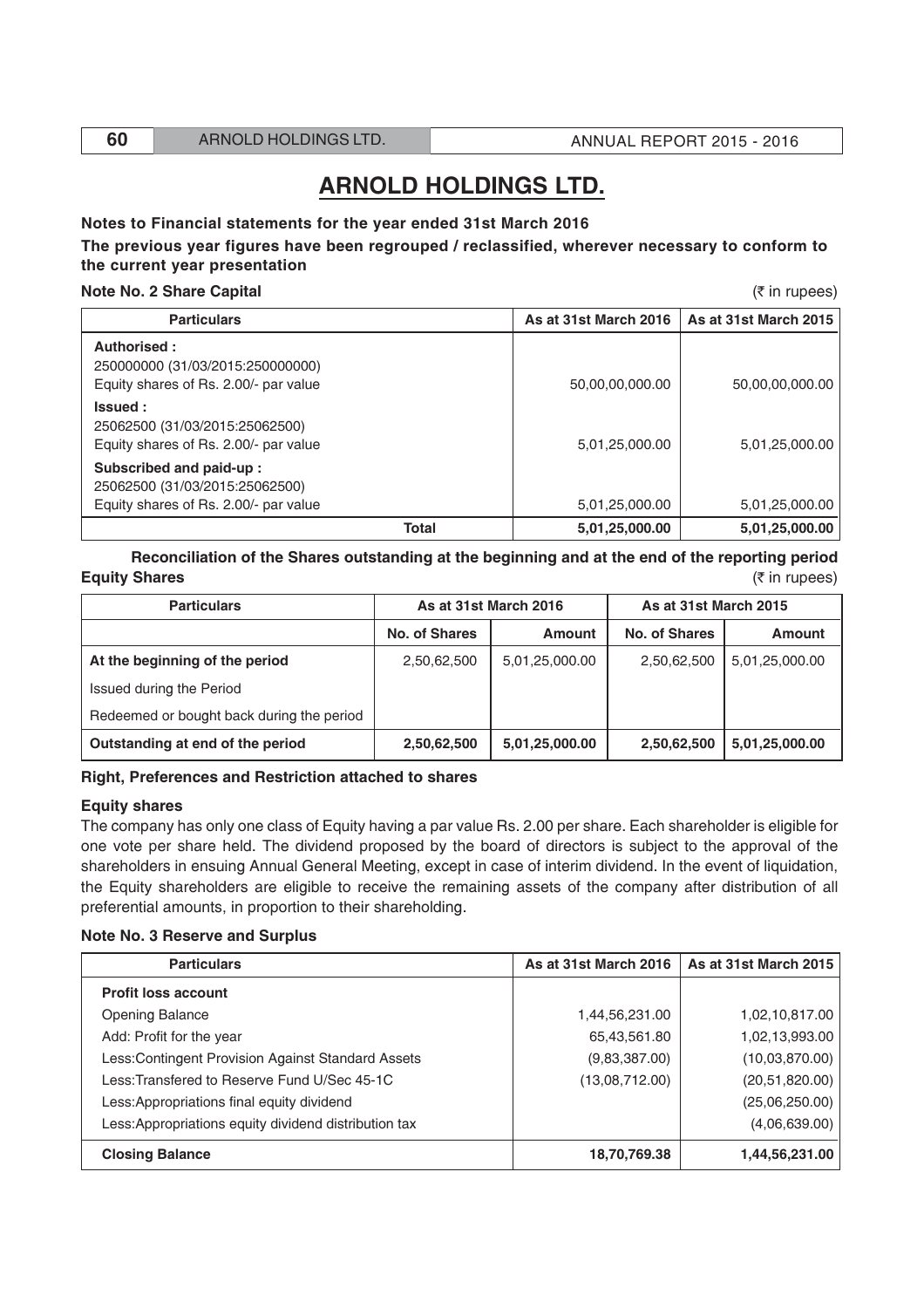| <b>ANNUAL REPORT 2015 - 2016</b>                                                                                                                                     | ARNOLD HOLDINGS LTD.       |                       |                              |
|----------------------------------------------------------------------------------------------------------------------------------------------------------------------|----------------------------|-----------------------|------------------------------|
| <b>Particulars</b>                                                                                                                                                   | As at 31st March 2016      | As at 31st March 2015 |                              |
| <b>Capital reserve</b><br><b>Opening Balance</b><br>Add: Addition during the year<br>Less : Deletion during the year                                                 | 10,52,591.00               |                       | 10,52,591.00                 |
| <b>Closing Balance</b>                                                                                                                                               | 10,52,591.00               |                       | 10,52,591.00                 |
| <b>General reserve</b><br>Opening Balance<br>Add: Addition during the year<br>Less : Deletion during the year                                                        | 42,88,89,250.00            |                       | 42,88,89,250.00              |
| <b>Closing Balance</b>                                                                                                                                               | 42,88,89,250.00            |                       | 42,88,89,250.00              |
| <b>Statutory Reserve</b><br>Opening Balance<br>Add: Addition during the year<br>Less : Deletion during the year                                                      | 11,441.00                  |                       | 11,441.00                    |
| <b>Closing Balance</b>                                                                                                                                               | 11,441.00                  |                       | 11,441.00                    |
| Reserve Fund U/Sec: 45-IC@20% of NP after Tax<br><b>Opening Balance</b><br>Add: Addition during the year<br>Less : Deletion during the year                          | 58,29,548.00<br>1308712.00 |                       | 37,77,728.00<br>20,51,820.00 |
| <b>Closing Balance</b>                                                                                                                                               | 7138260.00                 |                       | 58,29,548.00                 |
| <b>Provision Against Standard Asset@.25%</b><br>of Loans and Advances.<br><b>Opening Balance</b><br>Add: Addition during the year<br>Less : Deletion during the year | 34,56,383.00<br>983387.00  |                       | 24,52,513.00<br>10,03,870.00 |
| <b>Closing Balance</b>                                                                                                                                               | 4439770.00                 |                       | 34,56,383.00                 |
| <b>Balance carried to balance sheet</b>                                                                                                                              | 46,02,39,005.80            |                       | 45,36,95,444.00              |

## Note No. 4 Long-term Borrowings

 $($ ₹ in rupees)

|                                                                                                                                                                                                                                |                                                   | As at 31st March 2016        |                                                   | As at 31st March 2015                                                           |                              |                                                                                 |  |
|--------------------------------------------------------------------------------------------------------------------------------------------------------------------------------------------------------------------------------|---------------------------------------------------|------------------------------|---------------------------------------------------|---------------------------------------------------------------------------------|------------------------------|---------------------------------------------------------------------------------|--|
| <b>Particulars</b>                                                                                                                                                                                                             | Non-<br><b>Current</b>                            | Current<br><b>Maturities</b> | <b>Total</b>                                      | Non-<br><b>Current</b>                                                          | Current<br><b>Maturities</b> | <b>Total</b>                                                                    |  |
| Other Loans and advances<br>Dulcet Vyapar Pvt. Ltd. unsecured<br>Greenworld Buildcon Infra Pvt. Ltd.<br>unsecured<br>Harmon Finochem Ltd unsecured<br>Swarathma Gartex P. Ltd unsecured<br>Shreenath Foils Pvt. Ltd. unsecured | 25,00,000.00<br>4,00,00,000.00<br>14,29,42,773.00 |                              | 25,00,000.00<br>4,00,00,000.00<br>14,29,42,773.00 | 3,50,000.00<br>25,00,000.00<br>4,00,00,000.00<br>7,31,33,774.00<br>35,50,000.00 |                              | 3,50,000.00<br>25,00,000.00<br>4,00,00,000.00<br>7,31,33,774.00<br>35,50,000.00 |  |
|                                                                                                                                                                                                                                | 18,54,42,773.00                                   |                              | 18,54,42,773.00                                   | 11,95,33,774.00                                                                 |                              | 11,95,33,774.00                                                                 |  |
| The Above Amount Includes<br>UnSecured Borrowings                                                                                                                                                                              | 18,54,42,773.00                                   |                              | 18,54,42,773.00                                   | 11,95,33,774.00                                                                 |                              | 11,95,33,774.00                                                                 |  |
| <b>Net Amount</b>                                                                                                                                                                                                              | 18,54,42,773.00                                   |                              | 0 18,54,42,773.00 11,95,33,774.00                 |                                                                                 | 0                            | 11,95,33,774.00                                                                 |  |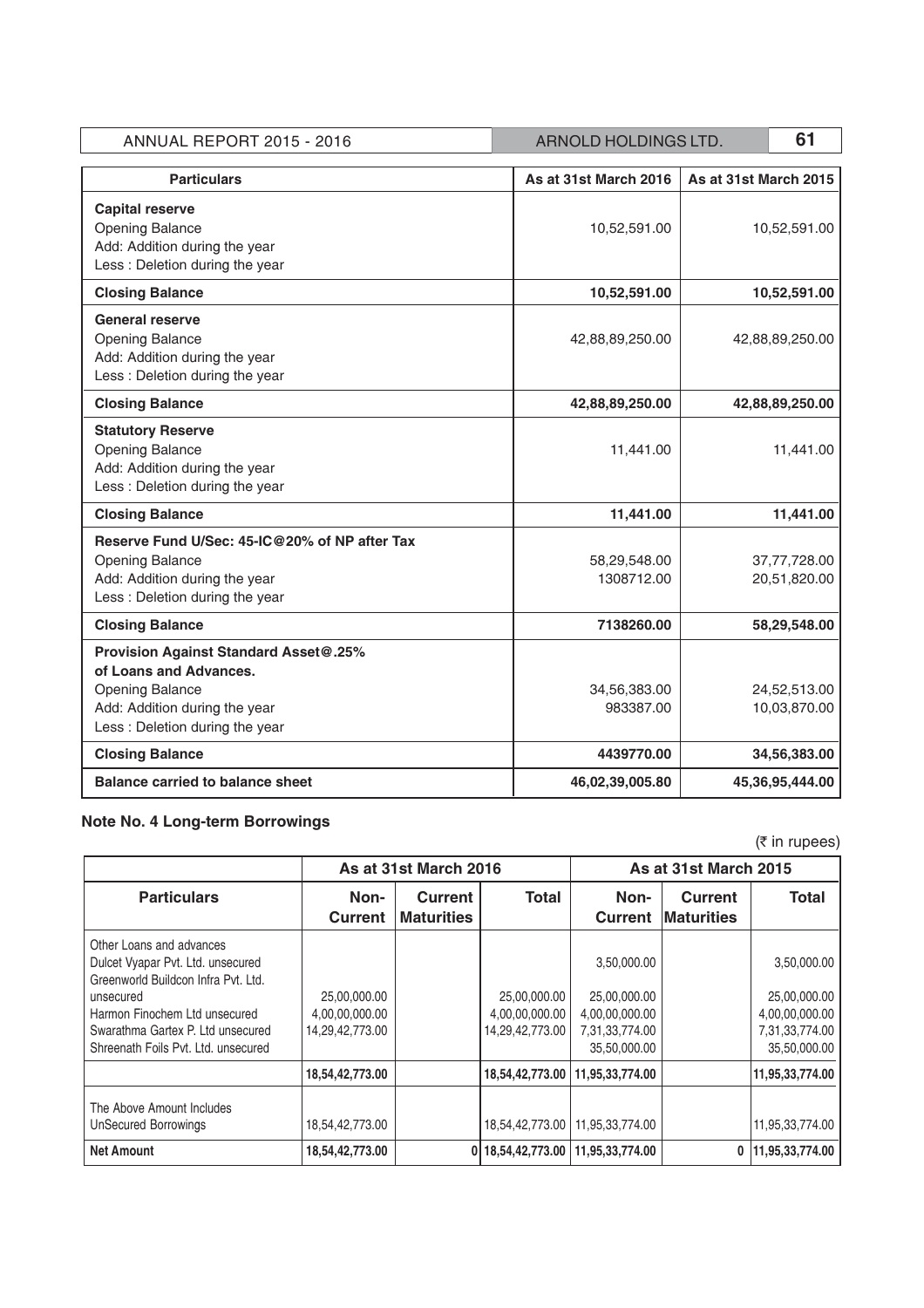| 62 | ARNOLD HOLDINGS LTD.    | ANNUAL REPORT 2015 - 2016 |                                               |                          |  |
|----|-------------------------|---------------------------|-----------------------------------------------|--------------------------|--|
|    | Note No. 5 Deferred Tax |                           |                                               | $(\bar{\tau}$ in rupees) |  |
|    | <b>Particulars</b>      |                           | As at 31st March 2016   As at 31st March 2015 |                          |  |
|    | Deferred tax assets     |                           |                                               |                          |  |

| Deferred tax asset other | 2,63,341.00 | 2,50,528.00 |
|--------------------------|-------------|-------------|
| Gross deferred tax asset | 2,63,341.00 | 2,50,528.00 |
| Net deferred tax assets  | 2,63,341.00 | 2,50,528.00 |

## Note No. 6 Provisions (₹ in rupees)

|                                                                                                                                                                                                                 | As at 31st March 2016 |                                                       |                                                       |             | As at 31st March 2015                                       |                                              |
|-----------------------------------------------------------------------------------------------------------------------------------------------------------------------------------------------------------------|-----------------------|-------------------------------------------------------|-------------------------------------------------------|-------------|-------------------------------------------------------------|----------------------------------------------|
| <b>Particulars</b>                                                                                                                                                                                              | Long-Term             | <b>Short-Term</b>                                     | <b>Total</b>                                          | Long-Term   | <b>Short-Term</b>                                           | Total                                        |
| Other provisions<br>Provision for Income Tax (A.Y. 2016-17)<br>Provision for Income Tax (A.Y. 2014-15)<br>Provision for proposed equity final dividend<br>Provision for corporate dividend tax<br>$(A.Y.15-16)$ |                       | 18,21,107.00<br>19,54,260.00                          | 18,21,107.00<br>19,54,260.00                          | 4,06,639.00 | 21,16,807.00<br>19,54,260.00<br>25,06,250.00<br>4,06,639.00 | 21,16,807.00<br>19,54,260.00<br>25,06,250.00 |
| Provision for TDS on Interest Paid<br>$(A.Y.16-17)$<br>Provision for TDS on Professional Fees                                                                                                                   |                       | 5,01,544.00                                           | 5,01,544.00                                           |             | 6,24,885.00                                                 | 6,24,885.00                                  |
| $(A.Y.16-17)$<br>Provision TDS on Rent (A.Y. 16-17)<br>Provision for TDS on BSE Listing Fees<br>Provision for Income Tax (A.Y. 2016-17)                                                                         |                       | 82,840.00<br>1,62,498.00<br>22,472.00<br>20,65,795.00 | 82,840.00<br>1,62,498.00<br>22,472.00<br>20,65,795.00 |             | 50,157.00<br>1,50,000.00                                    | 50,157.00<br>1,50,000.00                     |
| <b>Total</b>                                                                                                                                                                                                    |                       | 66,10,516.00<br>66,10,516.00                          | 66,10,516.00<br>66,10,516.00                          |             | 78,08,998.00<br>78,08,998.00                                | 78,08,998.00<br>78,08,998.00                 |

### Note No. 7 Trade payables  $(\bar{z}$  in rupees)

| <b>Particulars</b>          | As at 31st March 2016 | As at 31st March 2015 |
|-----------------------------|-----------------------|-----------------------|
| <b>Profit loss account</b>  |                       |                       |
| <b>Sundry Creditors</b>     | 22,69,310.68          |                       |
| <b>Outstanding Expenses</b> | 11,55,000.00          | 2,03,500.00           |
| Audit Fees Payable          | 26,550,00             | 26,510.00             |
| Total                       | 34,50,860.68          | 2,30,010.00           |

## ANNUAL REPORT 2015 - 2016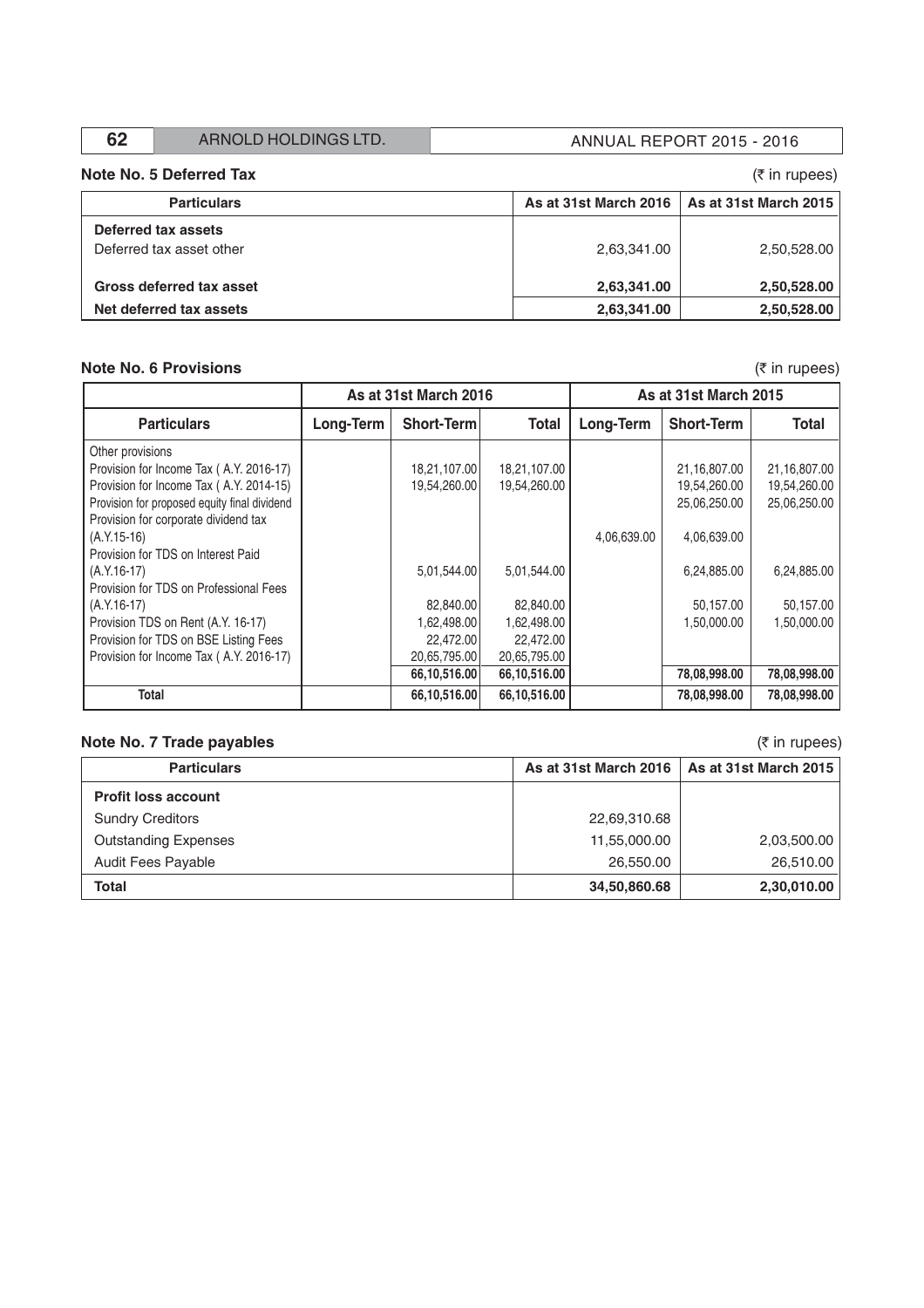|                                                     |                                  |                                              |                                        |                                       | <b>ARNOLD HOLDINGS LTD.</b>                   |                                              |                                |                                                                                                  |                                               |                                               |                                                                   |
|-----------------------------------------------------|----------------------------------|----------------------------------------------|----------------------------------------|---------------------------------------|-----------------------------------------------|----------------------------------------------|--------------------------------|--------------------------------------------------------------------------------------------------|-----------------------------------------------|-----------------------------------------------|-------------------------------------------------------------------|
| Note No. 8 Fixed Assets Chart as at 31st March 2016 |                                  |                                              | <b>Gross Block</b>                     |                                       |                                               |                                              |                                |                                                                                                  |                                               |                                               | (₹ in rupees)                                                     |
| <b>Assets</b>                                       | <b>Useful Life</b><br>(In Years) | <b>Balance as</b><br>at<br>1st April<br>2015 | <b>Additions</b><br>during the<br>year | <b>Deletion</b><br>during the<br>year | <b>Balance as</b><br>at<br>31st March<br>2016 | <b>Balance as</b><br>at<br>1st April<br>2015 | Provided<br>during the<br>year | <b>Accumulated Depreciation/ Amortisation</b><br>Deletion /<br>adjustments<br>during the<br>year | <b>Balance</b><br>as at<br>31st March<br>2016 | <b>Balance</b><br>as at<br>31st March<br>2016 | <b>Net Block</b><br><b>Balance as</b><br>at<br>31st March<br>2015 |
| A Tangible assets                                   |                                  |                                              |                                        |                                       |                                               |                                              |                                |                                                                                                  |                                               |                                               |                                                                   |
| Own Assets                                          |                                  |                                              |                                        |                                       |                                               |                                              |                                |                                                                                                  |                                               |                                               |                                                                   |
| Computer                                            | 3.00                             | 2,18,155.00                                  | 19,600.00                              |                                       | 2,37,755.00                                   | 81,485.00                                    | 99,937.00                      |                                                                                                  | 1,81,422.00                                   |                                               | 56,333.00 1,36,670.00                                             |
| Air Conditioner                                     | 5.00                             | 44,370.00                                    |                                        |                                       | 44,370.00                                     | 42,152.00                                    |                                |                                                                                                  | 42,152.00                                     | 2,218.00                                      | 2,218.00                                                          |
|                                                     |                                  | 2,62,525.00                                  | 19,600.00                              |                                       |                                               | 2,82,125.00 1,23,637.00                      | 99,937.00                      |                                                                                                  | 2,23,574.00                                   | 58,551.00                                     | 1,38,888.00                                                       |
| Total (A)                                           |                                  |                                              |                                        |                                       |                                               | 2,56,353.00<br>18,540.00                     | 98,925.00                      |                                                                                                  | 1,17,465.00 1,38,888.00                       |                                               | 1,16,738.00                                                       |

63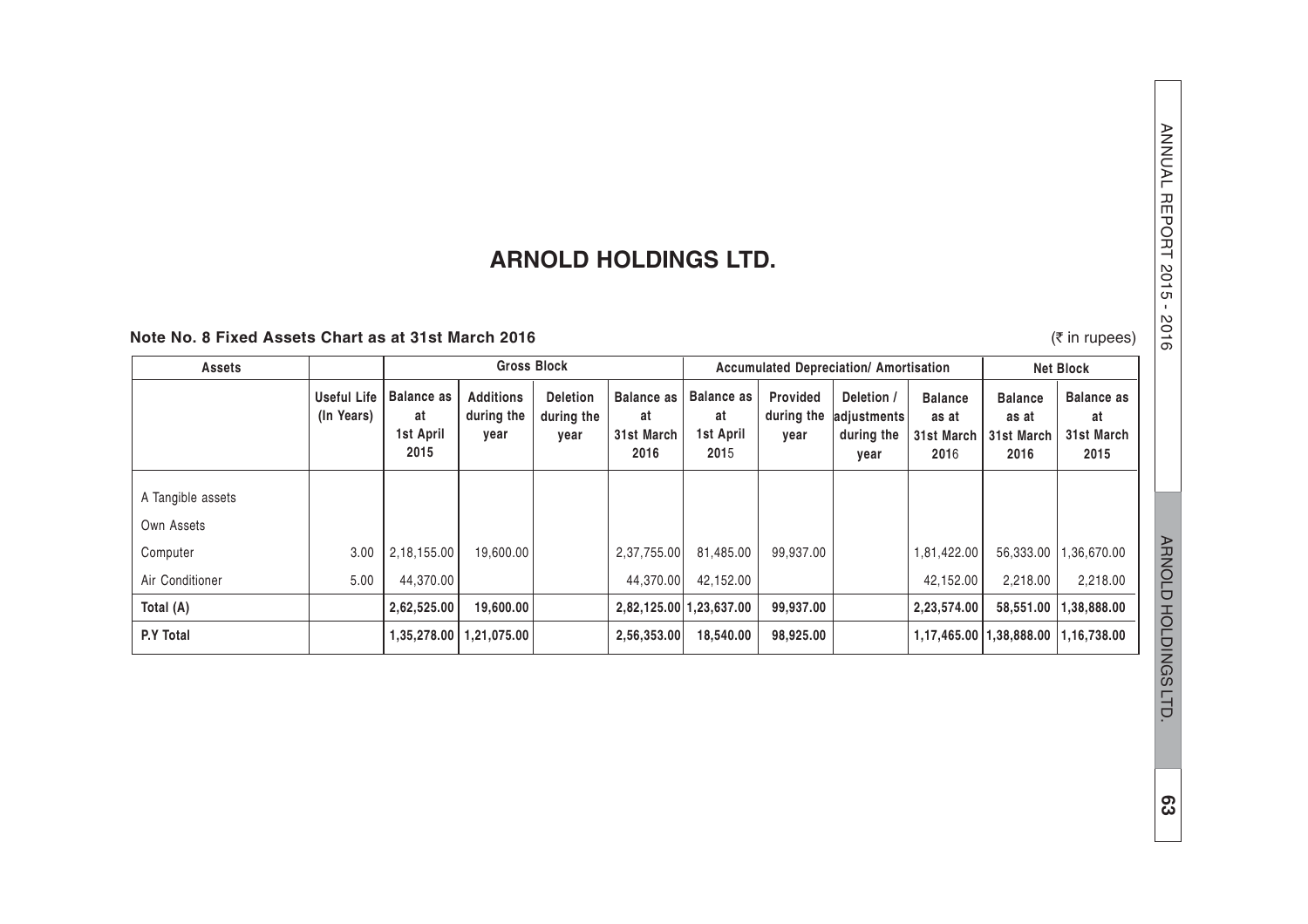| 64 | ARNOLD HOLDINGS LTD. | <b>ANNUAL REPORT 2015 - 2016</b> |
|----|----------------------|----------------------------------|
|----|----------------------|----------------------------------|

Note No. 9 Non-current investments (₹ in rupees)

| <b>Particulars</b>                                           | As at 31st March 2016 | As at 31st March 2015 |
|--------------------------------------------------------------|-----------------------|-----------------------|
| Non-Trade Investment(Valued at cost unless stated otherwise) |                       |                       |
| Investments in debentures or bonds (Unquoted)                |                       |                       |
| In Others                                                    |                       |                       |
| <b>HDFC debt Fund For Cancer Cure</b>                        |                       |                       |
| (Lower of cost and Market value)                             | 1,00,000.00           | 1,00,000.00           |
| <b>Gross Investment</b>                                      | 1,00,000.00           | 1,00,000.00           |
| <b>Net Investment</b>                                        | 1,00,000.00           | 1,00,000.00           |
| Aggregate amount of unquoted investments                     | 1,00,000.00           | 1,00,000.00           |

#### Note No. 10 Non-current investments (₹ in rupees)

| <b>Particulars</b>                      | As at 31st March 2016 |              | As at 31st March 2015 |             |
|-----------------------------------------|-----------------------|--------------|-----------------------|-------------|
|                                         | Long-term             | Short-term   | Long-term             | Short-term  |
| <b>Other loans and advances</b>         |                       |              |                       |             |
| Tax deducted at source (Unsecured)      | 41,24,704.00          | 21,17,908.00 | 41,24,704.00          |             |
| Corporate Office Rent Deposit           |                       |              | 3,00,000.00           |             |
| Unsecured Loans advances given to other | 39, 33, 54, 752. 64   |              | 40,15,47,974.00       |             |
|                                         | 39,74,79,456.64       | 21,17,908.00 | 40,59,72,678.00       |             |
| Income Tax Refundable                   | 2,92,716.00           |              |                       | 2,92,716.00 |
|                                         | 39,77,72,172.64       | 21,17,908.00 | 40,59,72,678.00       | 2,92,716.00 |
| <b>Total</b>                            | 39,77,72,172.64       | 21,17,908.00 | 40,59,72,678.00       | 2,92,716.00 |

#### Note No. 11 Other non-current assets  $($  $\bar{z}$  in rupees)

Particulars **As at 31st March 2016** As at 31st March 2015 Miscellaneous expenditure not written off Preliminary Expenses 26,97,000.00 Total 20,22,750.00 26,97,000.00

#### Note No. 12 Inventories (₹ in rupees)

| <b>Particulars</b>                              | As at 31st March 2016   As at 31st March 2015 |                 |
|-------------------------------------------------|-----------------------------------------------|-----------------|
| (Valued at cost or NRV unless otherwise stated) |                                               |                 |
| <b>Shares And Securities</b>                    | 28,98,40,737.68                               | 19,35,12,728.00 |
| Total                                           | 28,98,40,737.68                               | 19,35,12,728.00 |

#### Note No. 13 Trade receivables  $(3 \times 10^{-10})$

|                             |           | - - - - - 1                                   |
|-----------------------------|-----------|-----------------------------------------------|
| <b>Particulars</b>          |           | As at 31st March 2016   As at 31st March 2015 |
| <b>Exceeding six months</b> |           |                                               |
| Unsecured, Considered Good  | 37,500.00 | 48,72,798.00                                  |
| Total                       | 37,500.00 | 48,72,798.00                                  |
| <b>Total</b>                | 37,500.00 | 48,72,798.00                                  |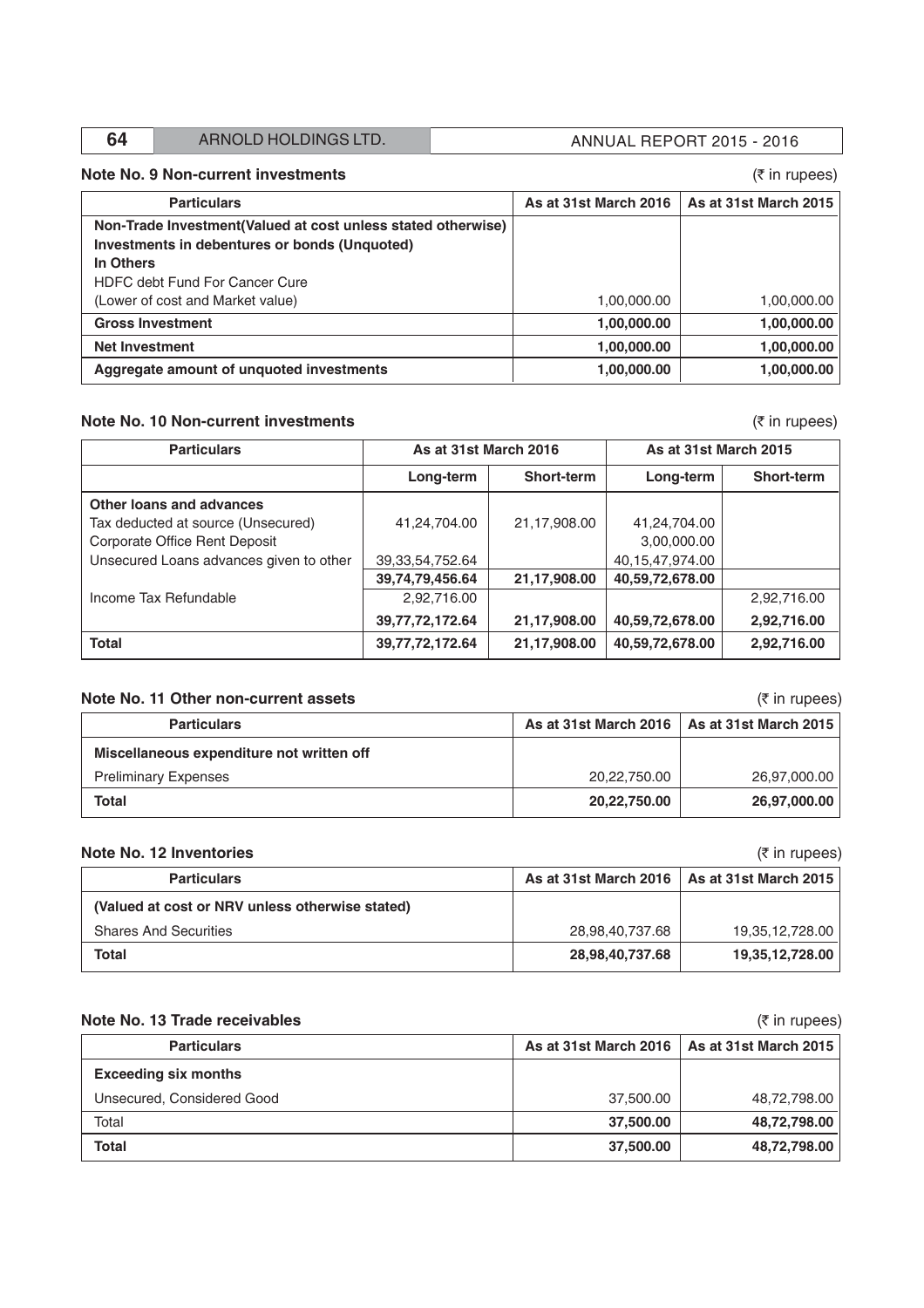| <b>ANNUAL REPORT 2015 - 2016</b> | ARNOLD HOLDINGS LTD. | 65 |
|----------------------------------|----------------------|----|
|----------------------------------|----------------------|----|

#### Note No. 14 Cash and cash equivalents  $(3 \times 10^{-10})$

|                           |                       | , . <b></b>           |
|---------------------------|-----------------------|-----------------------|
| <b>Particulars</b>        | As at 31st March 2016 | As at 31st March 2015 |
| <b>Balance with banks</b> |                       |                       |
| Other balances with banks | 1,31,28,478.16        | 2,32,89,156.00        |
| Total                     | 1,31,28,478.16        | 2,32,89,156.00        |
| Cash in hand              |                       |                       |
| Cash in hand              | 5,26,717.00           | 2,66,734.00           |
| Total                     | 5,26,717.00           | 2,66,734.00           |
| Total                     | 1,36,55,195.16        | 2,35,55,890.00        |
|                           |                       |                       |

#### Note No. 15 Revenue from operations  $(\bar{z})$  in rupees)

| <b>Particulars</b>                   | As at 31st March 2016 | As at 31st March 2015 |
|--------------------------------------|-----------------------|-----------------------|
| Sale of products                     |                       |                       |
| Sale of Securities                   | 21,37,27,225.94       | 28,92,01,449.00       |
| <b>FNO Trading</b>                   | 1,01,88,431.26        |                       |
|                                      | 22,39,15,657.20       | 28,92,01,449.00       |
| Sale of services                     |                       |                       |
| Interest Income                      | 2,51,33,315.00        | 3,39,61,247.00        |
| <b>Consultancy Fees Received</b>     | 75,00,000.00          |                       |
|                                      | 3,26,33,315.00        | 3,39,61,247.00        |
| <b>Other operating revenues</b>      |                       |                       |
| <b>Dividend</b>                      | 19,52,588.27          | 54,77,272.00          |
|                                      | 19,52,588.27          | 54,77,272.00          |
| <b>Gross revenue from operations</b> | 25,85,01,560.47       | 32,86,39,968.00       |

### Note No. 16 Purchase of stock-in-trades  $(3 \times 10^{-10})$

| <b>Particulars</b>            | As at 31st March 2016 $\vert$ As at 31st March 2015 |                 |
|-------------------------------|-----------------------------------------------------|-----------------|
| <b>Purchase of Securities</b> | 30,22,07,357.76                                     | 34,73,29,793.00 |
| FNO Trading                   | 1.77.76.680.60                                      |                 |
| <b>Total</b>                  | 31,99,84,038.36                                     | 34,73,29,793.00 |

#### Note No. 17 Changes in inventories  $(3 \times 10^{-10})$

| <b>Particulars</b>                     | As at 31st March 2016 | As at 31st March 2015 |
|----------------------------------------|-----------------------|-----------------------|
|                                        |                       |                       |
| Inventory at the end of the year       |                       |                       |
| <b>Traded Goods</b>                    | 28,98,40,737.68       | 19,35,12,728.00       |
|                                        | 28,98,40,737.68       | 19,35,12,728.00       |
| Inventory at the beginning of the year |                       |                       |
| <b>Traded Goods</b>                    | 19, 35, 12, 728, 00   | 14,01,25,268.00       |
|                                        | 19,35,12,728.00       | 14,01,25,268.00       |
| (Increase)/decrease in inventories     |                       |                       |
| <b>Traded Goods</b>                    | (9,63,28,009.68)      | (5,33,87,460.00)      |
|                                        | (9,63,28,009.68)      | (5,33,87,460.00)      |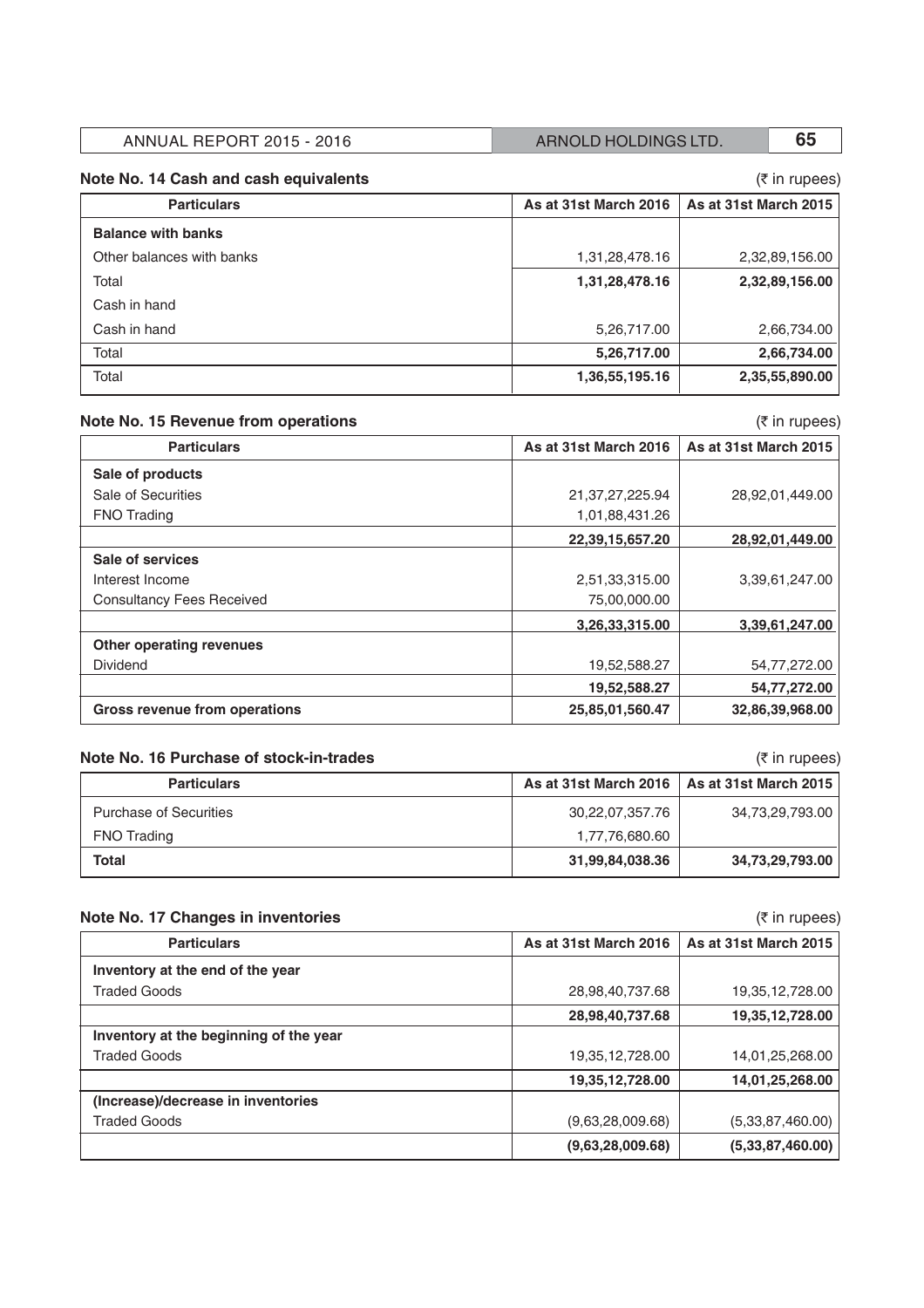| 66 | ARNOLD HOLDINGS LTD. | <b>ANNUAL REPORT 2015 - 2016</b> |
|----|----------------------|----------------------------------|
|----|----------------------|----------------------------------|

#### Note No. 18 Employee benefit expenses  $(5 \text{ in rupees})$

| <b>Particulars</b>        | As at 31st March 2016 | $\vert$ As at 31st March 2015 |
|---------------------------|-----------------------|-------------------------------|
| <b>Salaries and Wages</b> |                       |                               |
| Salary and wages          | 15,00,750.00          | 16,30,967.00                  |
| Director Remuneration     | 10,18,800.00          | 4,85,934.00                   |
| Total                     | 25,19,550.00          | 21,16,901.00                  |

## Particulars **Particulars** As at 31st March 2016 As at 31st March 2015 Interest 69,29,158.00 **1,15,77,455.00** 69,29,158.00 Total 69,29,158.00 69,29,158.00 Note No. 19 Finance costs (₹ in rupees)

#### Note No. 20 Depreciation and amortization expenses  $(3 \bar{z})$  in rupees)

| <b>Particulars</b>              | As at 31st March 2016 $\vert$ As at 31st March 2015 |           |
|---------------------------------|-----------------------------------------------------|-----------|
| Depreciation on tangible assets | 99.937.00                                           | 98.925.00 |
| <b>Total</b>                    | 99.937.00                                           | 98.925.00 |

#### Note No. 21 Other expenses (₹ in rupees)

| <b>Particulars</b>                | As at 31st March 2016 | As at 31st March 2015 |
|-----------------------------------|-----------------------|-----------------------|
| Advertising expenses              | 94,477.00             |                       |
| Audit fees                        | 29,500.00             | 29,500.00             |
| <b>Bank charges</b>               | 748.58                | 1,062.00              |
| <b>BSE Listing Charges</b>        | 1,68,540.00           | 1,12,360.00           |
| Conveyance expenses               | 2,79,446.00           |                       |
| DepositoryCharges                 | 1,27,020.00           | 1,01,727.00           |
| Electricity expenses              | 87,517.00             |                       |
| General Expense                   | 3,29,098.00           | 4, 11, 679.00         |
| Office Expense                    | 4,65,262.00           | 8,59,055.00           |
| Office Rent                       | 17,55,153.00          | 17,07,000.00          |
| <b>Courier Charges</b>            | 1,73,608.72           | 1,46,902.00           |
| Printing and stationery           | 9,66,172.00           | 2,63,243.00           |
| Bad and Doubtful Debts W/off      | 62,46,638.62          | 77,76,152.00          |
| Repairs and maintenance Charges   | 59,469.00             |                       |
| Filling Fees of Company Registrar | 37,516.00             |                       |
| Telephone and postage expenses    | 36,191.86             | 38,087.00             |
| <b>Travelling Expenses</b>        | 3,72,466.00           | 5,29,263.00           |
| <b>Website Expense</b>            | 6,500.00              |                       |
| Preliminary expenses written off  | 6,74,250.00           | 6,74,250.00           |
| Rates and taxes                   |                       | 42,255.00             |
| <b>Consultancy Charges</b>        | 1,42,472.00           | 5,40,678.00           |
| Rounding Off                      | 0.21                  |                       |
| <b>Total</b>                      | 1,20,52,045.99        | 1,32,33,213.00        |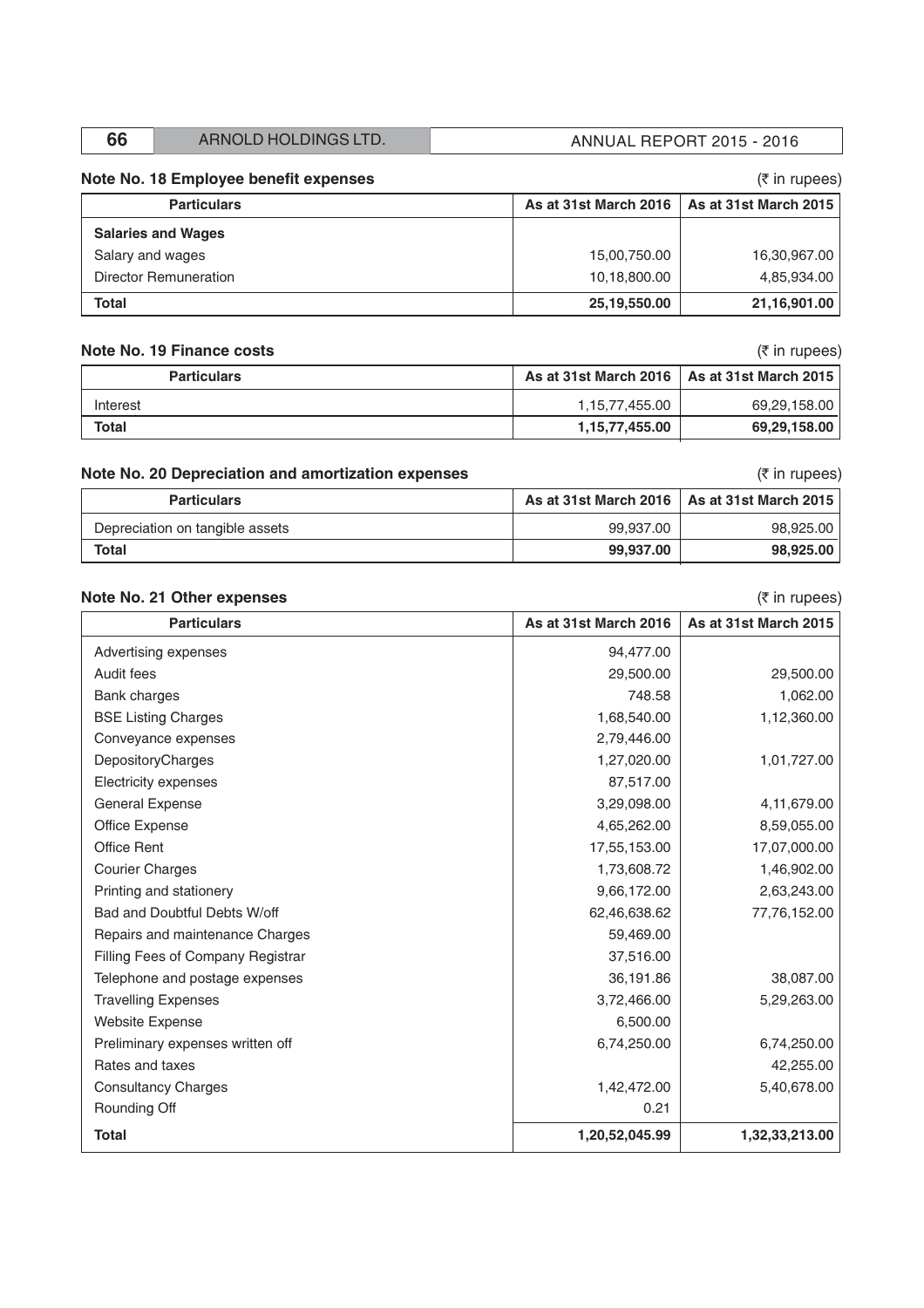| ARNOLD HOLDINGS LTD. |  |
|----------------------|--|
|                      |  |

| <b>Current tax</b>                     |              | $(5 \infty)$ in rupees)                       |
|----------------------------------------|--------------|-----------------------------------------------|
| <b>Particulars</b>                     |              | As at 31st March 2016   As at 31st March 2015 |
| Current tax pertaining to current year | 20,65,795.00 | 21,16,807.00                                  |
| <b>Total</b>                           | 20,65,795.00 | 21,16,807.00                                  |

### Note No. 10(a) Loans and advances : Other loans and advances: Tax deducted at source (Unsecured)  $($ ₹ in rupees)

| <b>Particulars</b>             | As at 31st March 2016 |              | As at 31st March 2015 |                   |
|--------------------------------|-----------------------|--------------|-----------------------|-------------------|
|                                | Long-term             | Short-term   | Long-term             | <b>Short-term</b> |
| TDS and Advance Tax A.Y. 13-14 | 73,773.00             |              | 73,773.00             |                   |
| TDS and Advance Tax A.Y. 14-15 | 22,01,279.00          |              | 22,01,279.00          |                   |
| TDS and Advance Tax A.Y. 15-16 | 18,49,652.00          |              | 18,49,652.00          |                   |
| TDS and Advance Tax A.Y. 16-17 |                       | 21,17,908.00 |                       |                   |
| <b>Total</b>                   | 41,24,704.00          | 21,17,908.00 | 41,24,704.00          |                   |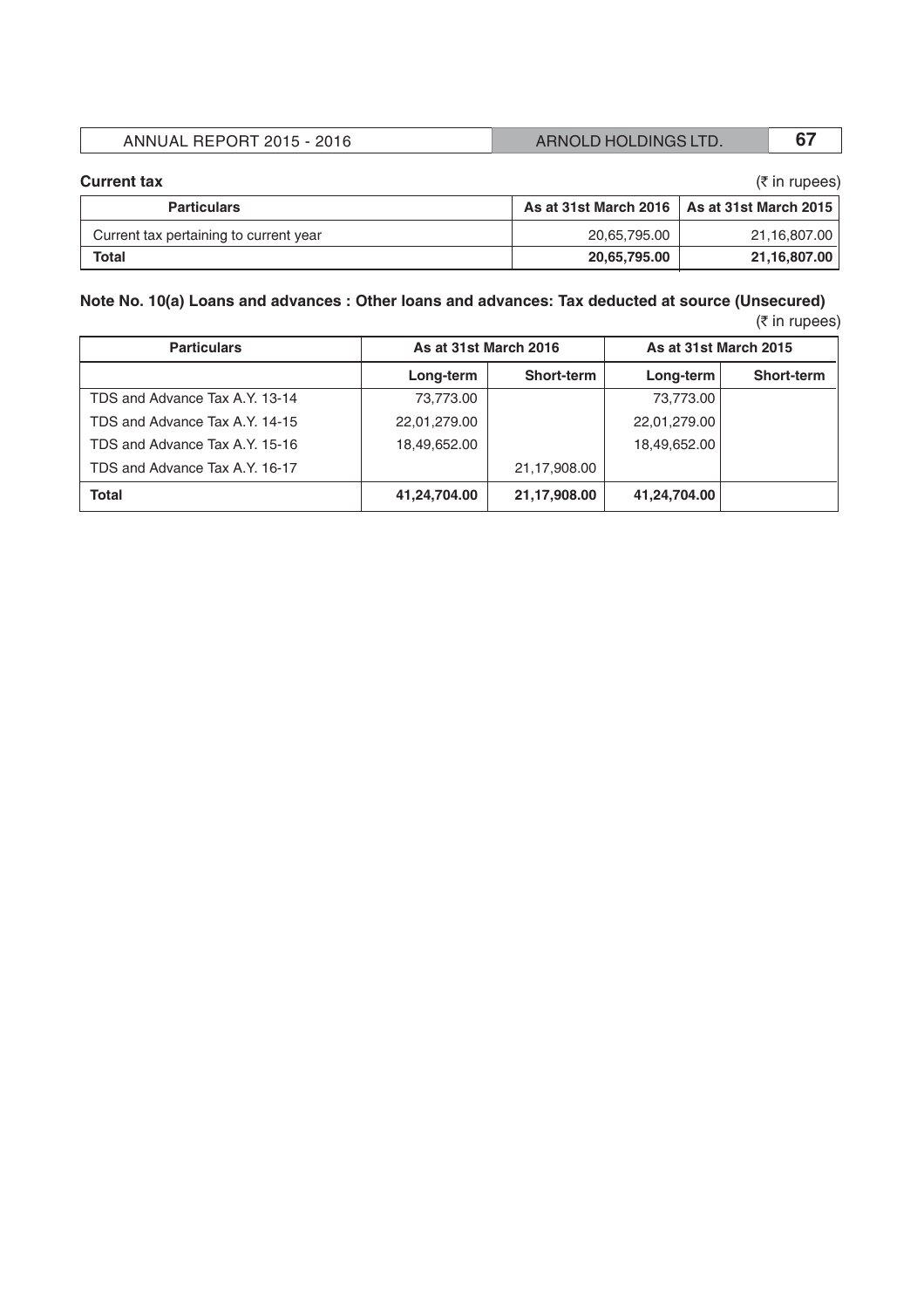## ARNOLD HOLDINGS LTD.

CASH FLOW STATEMENT FOR THE YEAR ENDED 31/03/2016  $($ ₹ in rupees)

|                                                                                                            | <b>31st March 2016</b> | <b>31st March 2015</b>           |
|------------------------------------------------------------------------------------------------------------|------------------------|----------------------------------|
| A. Cash Flow From Operating Activities<br>Net Profit before tax and extraordinary items                    |                        |                                  |
| (as per Statement of Profit and Loss)                                                                      | 85,96,543.80           | 1,23,19,438.00                   |
| Adjustments for non Cash/ Non trade items:                                                                 |                        |                                  |
| Depreciation & Amortization Expenses                                                                       | 7,74,187.00            | 7,73,175.00                      |
| <b>Finance Cost</b>                                                                                        | 1, 15, 77, 455.00      | 69,29,158.00                     |
| Operating profits before Working Capital Changes<br><b>Adjusted For:</b>                                   | 2,09,48,185.80         | 2,00,21,771.00                   |
| (Increase) / Decrease in trade receivables                                                                 | 48, 35, 298.00         | (46, 94, 798.00)                 |
| Increase / (Decrease) in trade payables                                                                    | 32,20,850.68           | (1,37,92,161.00)                 |
| (Increase) / Decrease in inventories                                                                       | (9,63,28,009.68)       | (5,33,87,460.00)                 |
| Increase / (Decrease) in other current liabilities<br>(Increase) / Decrease in Short Term Loans & Advances | (32, 64, 277.00)       | (22, 22, 290.00)<br>59,09,502.00 |
|                                                                                                            |                        |                                  |
| Cash generated from Operations<br>Income Tax (Paid) / Refund                                               | (7,05,87,952.20)       | (4, 81, 65, 436.00)              |
|                                                                                                            | (21, 17, 908.00)       | (18, 49, 652.00)                 |
| Net Cash flow from Operating Activities(A)                                                                 | (7, 27, 05, 860.20)    | (5,00,15,088.00)                 |
| <b>B. Cash Flow From Investing Activities</b>                                                              |                        |                                  |
| Purchase of tangible assets                                                                                | (19,600.00)            | (1, 21, 075.00)                  |
| Cash advances and loans received back                                                                      | 84,93,221.36           |                                  |
| Net Cash used in Investing Activities(B)                                                                   | 84,73,621.36           | (1, 21, 075.00)                  |
| <b>C. Cash Flow From Financing Activities</b>                                                              |                        |                                  |
| <b>Finance Cost</b>                                                                                        | (1, 15, 77, 455.00)    | (69, 29, 158.00)                 |
| Increase in / (Repayment) of Short term Borrowings                                                         |                        | 7,24,36,100.00                   |
| Increase in / (Repayment) of Long term borrowings                                                          | 6,59,08,999.00         |                                  |
| Other Inflows / (Outflows) of cash                                                                         |                        | (33, 71, 250.00)                 |
| Net Cash used in Financing Activities(C)                                                                   | 5,43,31,544.00         | 6,21,35,692.00                   |
| D. Net Increase / (Decrease) in Cash & Cash Equivalents(A+B+C)                                             | (99,00,694.84)         | 1,19,99,529.00                   |
| E. Cash & Cash Equivalents at Beginning of period                                                          | 2,35,55,890.00         | 1,15,56,361.00                   |
| F. Cash & Cash Equivalents at End of period                                                                | 1,36,55,195.16         | 2,35,55,890.00                   |
| G. Net Increase / (Decrease) in Cash & Cash Equivalents(F-E)                                               | (99,00,694.84)         | 1,19,99,529.00                   |

Note:

1. The Cash Flow Statement has been prepared by Indirect Method as per AS-3 issued by ICAI.

2. Figures of previous year have been rearranged/regrouped wherever necessary

3. Figures in brackets are outflow/deductions

#### M/S. JAIN PRADEEP & CO.

Chartered Accountants Firm Reg. No : 315109E

(PRADEEP JAIN)

**Proprietor** Membership No. 052264

Place : Kolkata Dated : 30 May, 2016

#### **For and on behalf of the Board of Directors**

MAHENDRA PRASAD MALLAWAT DIRECTOR (DIN: 00720282)

GAZALA KOLSAWALA DIRECTOR (DIN: 07133943)

SONIYA AGARWAL Company Secretary

68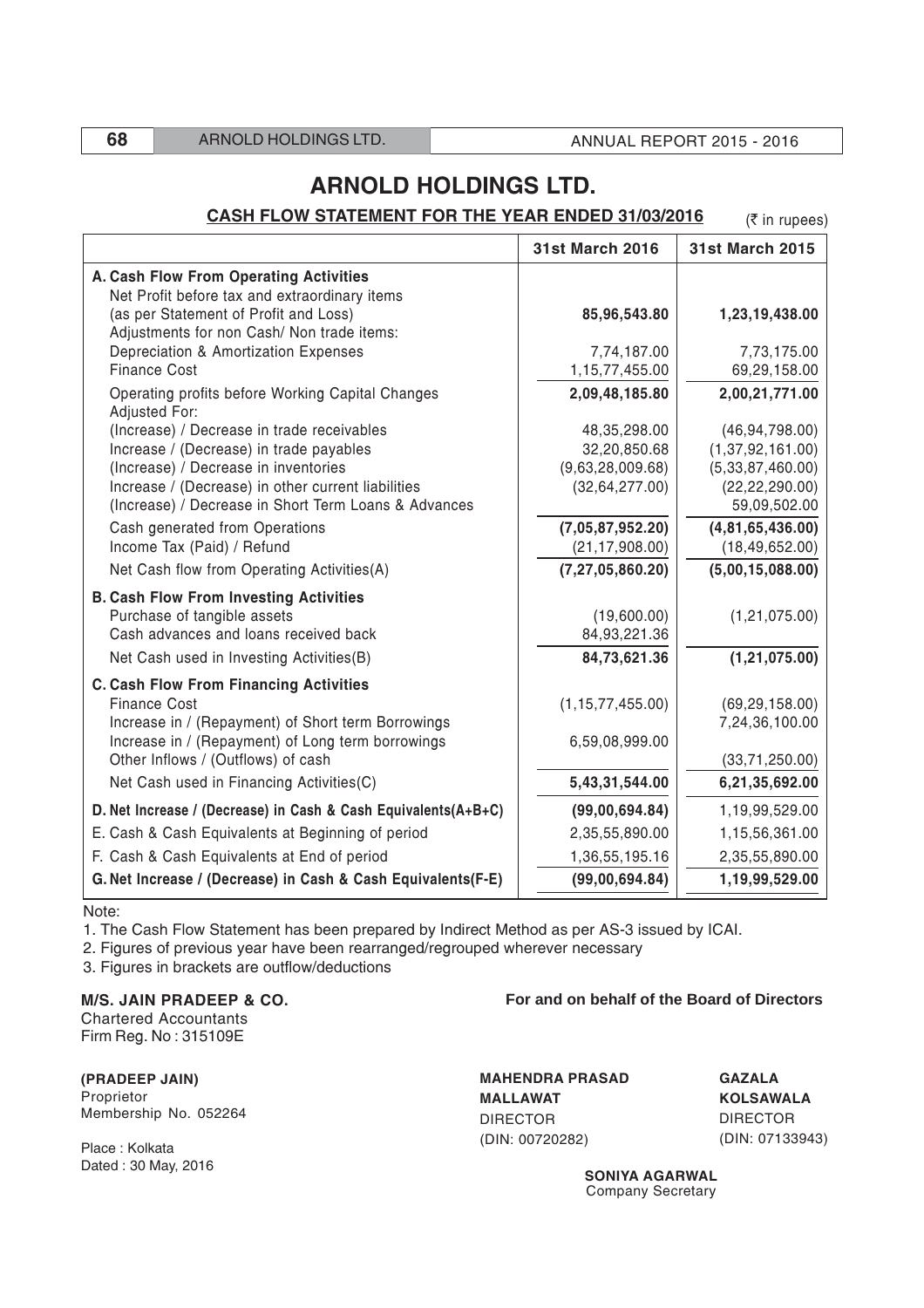## ARNOLD HOLDINGS LIMITED

Registered office: B-208, Ramji House, 30, Jambulwadi, J.S.S. Road, Mumbai - 400 002 Tel. : 022-22016640 E- mail: arnoldholding9@gmail.com Website: www.arnoldholdings.in CIN: L65993MH1981PLC282783

### ATTENDANCE SLIP

(Annual General Meeting Friday, 16th Day of September, 2016 at 11.30 A.M. at SHREE BANQUET Hall, 376/ 378, Goan Institute bldg., J.S. S. Road, Chira Bazar, Mumbai-400002

| Name of the Shareholder                                   |  |
|-----------------------------------------------------------|--|
| Address                                                   |  |
| Registered Folio/ DP ID &<br>Client ID                    |  |
| No of Shares held                                         |  |
| Name of the Proxy /Authorized  <br>Representative, if any |  |

I / We hereby record my / our presence at the Annual General Meeting of the Company to be held on Friday, 16th Day of September, 2016 at 11.30 A.M. at SHREE BANQUET Hall, 376/378, Goan Institute bldg., J.S. S. Road, Chira Bazar, Mumbai-400002

Signature of Shareholder/ Proxy/ Authorized Representative

Note: The Member/Proxy must bring this Attendance Slip to the Meeting, duly completed and signed, and hand over the same at the venue entrance.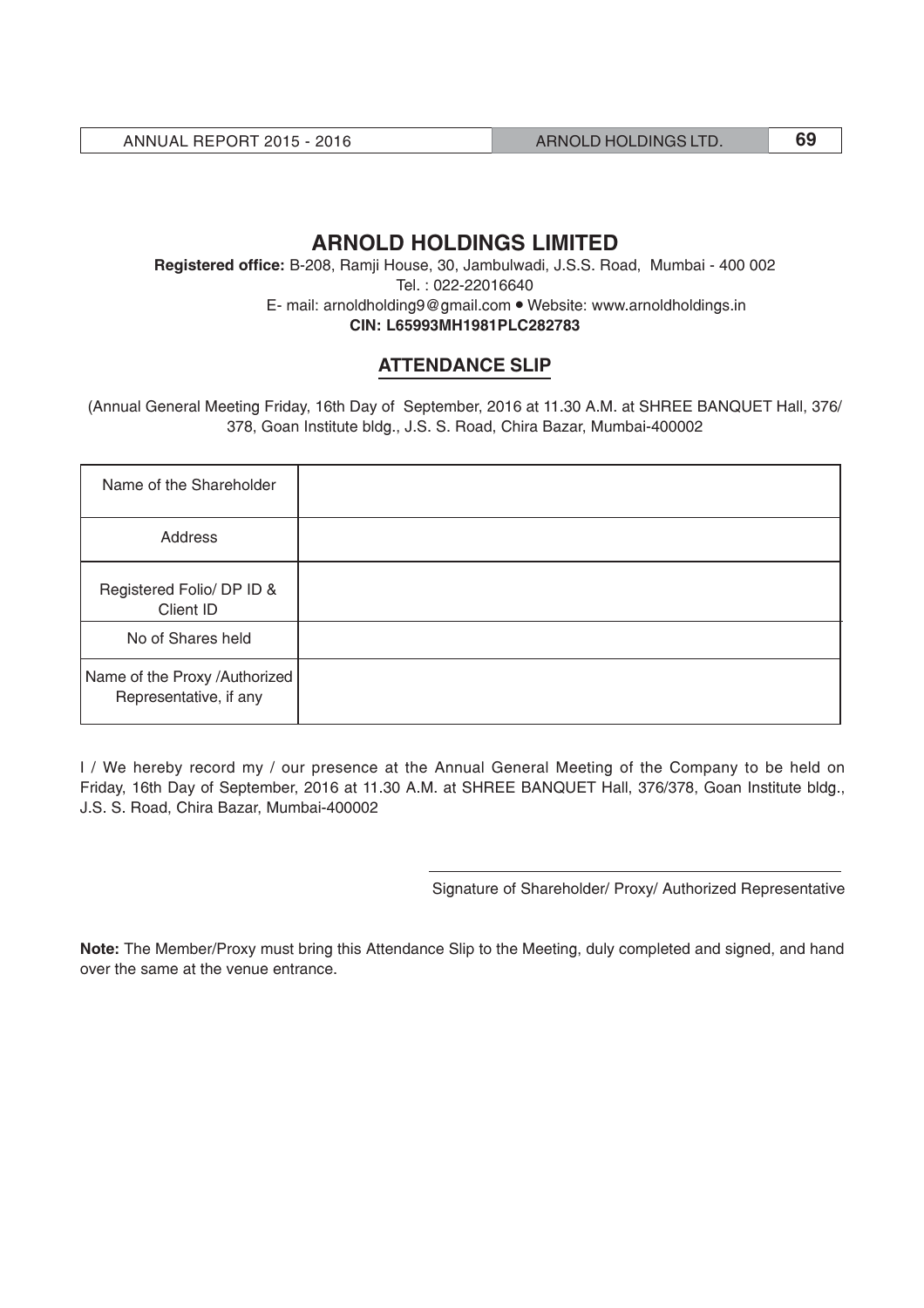| ARNOLD HOLDINGS LTD. | <b>ANNUAL REPORT 2015 - 2016</b> |
|----------------------|----------------------------------|
|----------------------|----------------------------------|

# THIS PAGE HAS BEEN LEFT BLANK INTENTIONALLY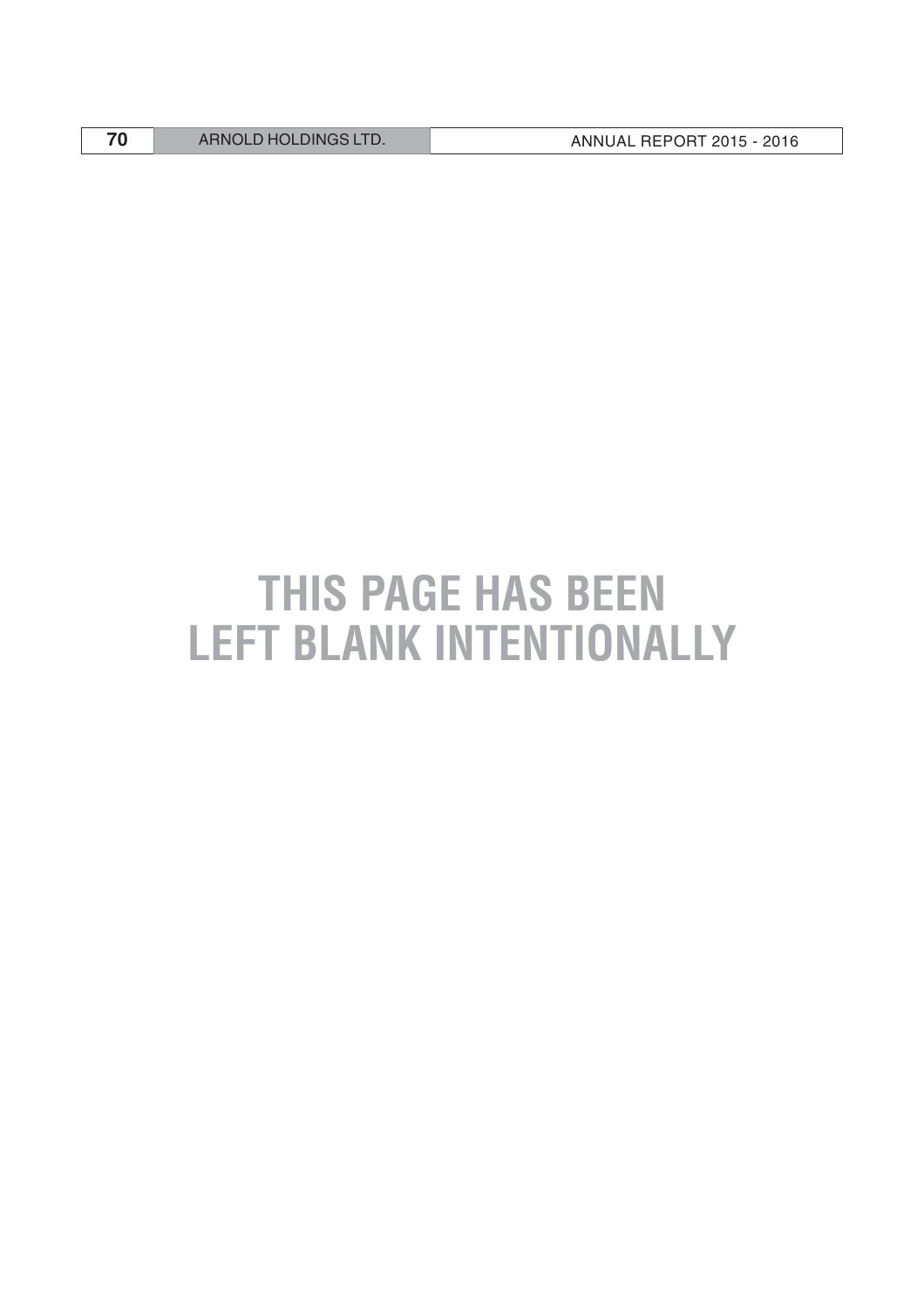ANNUAL REPORT 2015 - 2016 ARNOLD HOLDINGS LTD. 2016

# ARNOLD HOLDINGS LIMITED

Registered office: B-208, Ramji House, 30, Jambulwadi, J.S.S. Road, Mumbai-400002 Tel.: 022-22016640 E- mail: arnoldholding9@gmail.com Website: www.arnoldholdings.in

CIN: L65993MH1981PLC282783

### FORM NO. MGT-11

## PROXY FORM

[Pursuant to Section 105(6) of the Companies Act, 2013 and rule 19(3) of the Companies (Management and Administration) Rules, 2014]

| Name of the Member(s)       |  |
|-----------------------------|--|
| <b>Registered Address</b>   |  |
| E-mail ID                   |  |
| Folio No. / *DP-ID & Client |  |

#### \*Applicable for Investors holding shares in electronic form.

I / We, being the member (s) of ........................... shares of the above named company, hereby appoint:

| Name:          | Address:   |
|----------------|------------|
| <br>E-mail Id: | Signature: |

#### Or falling him

| c   | Name:      | Address:   |
|-----|------------|------------|
| . . | E-mail Id: | Signature: |

Or falling him

| ◠  | Name:      | Address:   |
|----|------------|------------|
| v. | E-mail Id: | Signature: |

(As my / our proxy to attend and vote (on a poll) for me/us and on my / our behalf at the 34th Annual General Meeting of the Company, to be held on Friday, September 16, 2016 at 11.30 A.M. at SHREE BANQUET Hall, 376/378, Goan Institute bldg., J.S. S. Road, Chira Bazar, Mumbai-400002 and any adjournment thereof in respect of such resolution (s) as is/are indicated below:

\*\* I/We wish my/our above Proxy to vote in the manner as indicated in the box below:-

\_\_\_\_\_\_\_\_\_\_\_\_\_\_\_\_\_\_\_\_\_ \_\_\_\_\_\_\_\_\_\_\_\_\_\_\_\_\_\_\_\_\_\_\_

| Item <br>No. | <b>Resolution(s)</b>                                                                                                                                                               | For | <b>Against</b> |
|--------------|------------------------------------------------------------------------------------------------------------------------------------------------------------------------------------|-----|----------------|
| 1.           | To consider and adopt the audited Financial Statements reports of the Directors' and<br>Auditors' thereon as on 31st March, 2016. (Ordinary Resolution)                            |     |                |
| 2.           | To appoint Mrs. Gazala Kolsawala who retires by rotation and being eligible, offer<br>herself for re-appointment. (Ordinary Resolution)                                            |     |                |
| 3.           | Appointment of Auditors and fix their Remuneration. (Ordinary Resolution)                                                                                                          |     |                |
| 4.           | Reappointment of Mr. Mahendraprasad Mallawat (DIN: 00720282) as a Whole time<br>Director for a further period of 5 Years and remuneration payable to him. (Ordinary<br>Resolution) |     |                |
| 5.           | Approval of Issue of Bonus Shares.( Special Resolution)                                                                                                                            |     |                |

Signed this ………… day of …………. 2016.

Affix Re.1 Revenue Stamp

Signature of Shareholder Signature of Proxy holder(s):